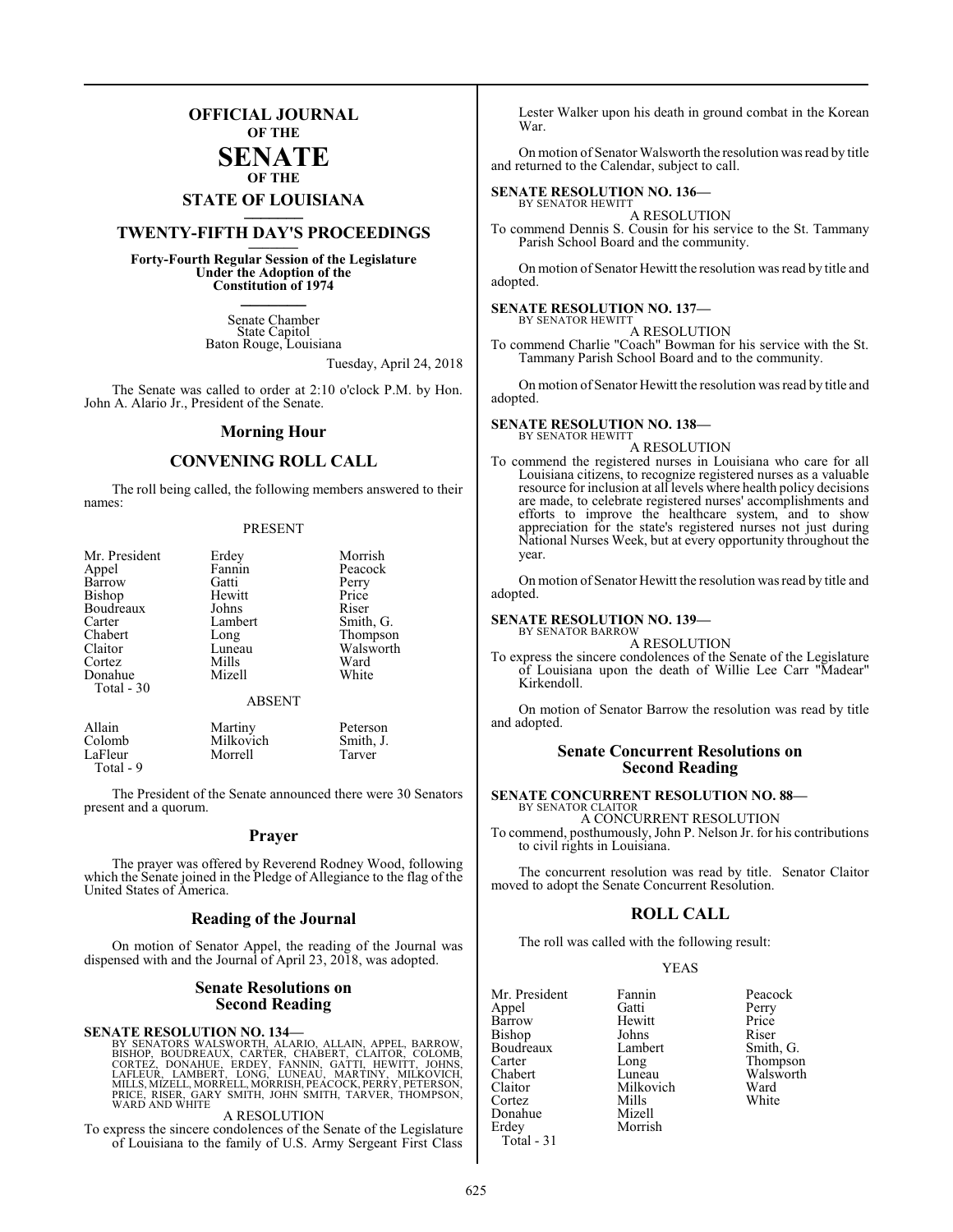#### NAYS

Total - 0

#### ABSENT

| Allain    | Martiny  | Smith, J. |
|-----------|----------|-----------|
| Colomb    | Morrell  | Tarver    |
| LaFleur   | Peterson |           |
| Total - 8 |          |           |

The Chair declared the Senate adopted the Senate Concurrent Resolution and ordered it sent to the House.

# **SENATE CONCURRENT RESOLUTION NO. 89—** BY SENATOR MORRELL

A CONCURRENT RESOLUTION

To express the intent of the Legislature of Louisiana that only members of the New Orleans City Council who represent a New Orleans City Council district in whose district a non-flood asset is located shall appoint a member to the Non-Flood Protection Asset Management Authority.

The resolution was read by title and referred by the President to the Committee on Transportation, Highways and Public Works.

#### **Message from the House**

#### **ASKING CONCURRENCE IN HOUSE BILLS AND JOINT RESOLUTIONS**

#### April 24, 2018

To the Honorable President and Members of the Senate:

I am directed to inform your honorable body that the House of Representatives has finally passed and asks your concurrence in the following House Bills and Joint Resolutions:

| <b>HB</b> No. 13 | HB No. 37        | HB No. 739 |
|------------------|------------------|------------|
| HB No. 740       | <b>HB</b> No. 14 | HB No. 698 |
| HB No. 796       | HB No. 817       | HB No. 824 |
| HB No. 875       | HB No. 752       | HB No. 756 |
| HB No. 769       | HB No. 775       | HB No. 787 |
| HB No. 894       |                  |            |

Respectfully submitted, ALFRED W. SPEER Clerk of the House of Representatives

#### **House Bills and Joint Resolutions on First Reading**

## **HOUSE BILL NO. 13-**<br>BY REPRESENTATIVE GREGORY MILLER

AN ACT

To amend and reenact R.S.  $11:710(A)(9)$  and to enact R.S. 11:710(A)(5)(e), relative to reemployment in the Teachers' Retirement System of Louisiana; to provide for reemployment in a position for presenter of professional development; and to provide for related matters.

The bill was read by title and placed on the Calendar for a second reading.

## **HOUSE BILL NO. 14—** BY REPRESENTATIVE SMITH

AN ACT

To amend and reenact R.S.  $11:710(A)(3)$ , (4), and (6)(a) and (F)(3) and to enact R.S. 11:710(A)(5)(e), relative to the reemployment of retirees of the Teachers' Retirement System of Louisiana in positions covered by the system; to authorize the reemployment of pre-kindergarten teachers, interpreters, educational transliterators, and certified educators of the deaf or hard of hearing in critical shortage positions; to authorize the

## **Page 2 SENATE 25th DAY'S PROCEEDINGS**

reemployment of persons in clerical office positions, subject to an earnings limitation; to authorize all members to return to work without an earnings limitation five years after retirement; and to provide for related matters.

The bill was read by title and placed on the Calendar for a second reading.

**HOUSE BILL NO. 37—** BY REPRESENTATIVE TERRY BROWN AND SENATOR WALSWORTH AN ACT

To amend and reenact R.S. 11:212(B)(1), 461(B)(2), 603(A) and (B)(introductory paragraph), and 617(A) and to enact R.S.  $11:583(B)(3)$  and  $(4)$  and  $3686(B)(1)(d)$  and  $(e)$ , relative to members of the Louisiana State Employees' Retirement System permanently injured in the line of duty; to provide for retirement benefits; to provide for permanent benefit increases; to provide for state contributions toward insurance benefits; and to provide for related matters.

The bill was read by title and placed on the Calendar for a second reading.

**HOUSE BILL NO. 698—** BY REPRESENTATIVES HENRY, BARRAS, GARY CARTER, JACKSON, LEGER, AND MAGEE AND SENATORS ALARIO, LAFLEUR, MARTINY, AND MORRELL

AN ACT To appropriate funds to defray the expenses of the Louisiana Judiciary, including the Supreme Court, Courts of Appeal, District Courts, Criminal District Court of Orleans Parish, and other courts; to provide for an effective date; and to provide for related matters.

The bill was read by title and placed on the Calendar for a second reading.

## **HOUSE BILL NO. 739—**<br>BY REPRESENTATIVE GREGORY MILLER

AN ACT To amend and reenact R.S. 42:1123(16)(a), relative to disclosures filed by legislators for the acceptance of certain things of value in relation to making a speech; to change the requirement from an affidavit to a statement including a certification for the disclosure; and to provide for related matters.

The bill was read by title and placed on the Calendar for a second reading.

**HOUSE BILL NO. 740—**<br>BY REPRESENTATIVE GREGORY MILLER AN ACT

To amend and reenact R.S. 24:516(A), relative to legislative auditor reports; to provide for internet access to audit reports; to remove certain filing requirements and filing timelines; and to provide for related matters.

The bill was read by title and placed on the Calendar for a second reading.

**HOUSE BILL NO. 752-**<br>BY REPRESENTATIVE HUVAL

AN ACT To amend and reenact R.S. 22:855(B)(2)(d) and to enact R.S.  $22:855(B)(2)(e)$ , relative to requests for automobile insurance premiumquotes; to provide for motor vehicle reports; to provide for payment of costs; and to provide for related matters.

The bill was read by title and placed on the Calendar for a second reading.

## **HOUSE BILL NO. 756—**<br>BY REPRESENTATIVE DWIGHT

AN ACT

To amend and reenact R.S. 22:2062(A)(1) and (2), relative to claims paid by the Louisiana Insurance Guaranty Association; to require the exhaustion of coverage under an uninsured or underinsured motorist policy; to provide for a reduction in the amount payable on a claim; to provide for applicability; to provide for an effective date; and to provide for related matters.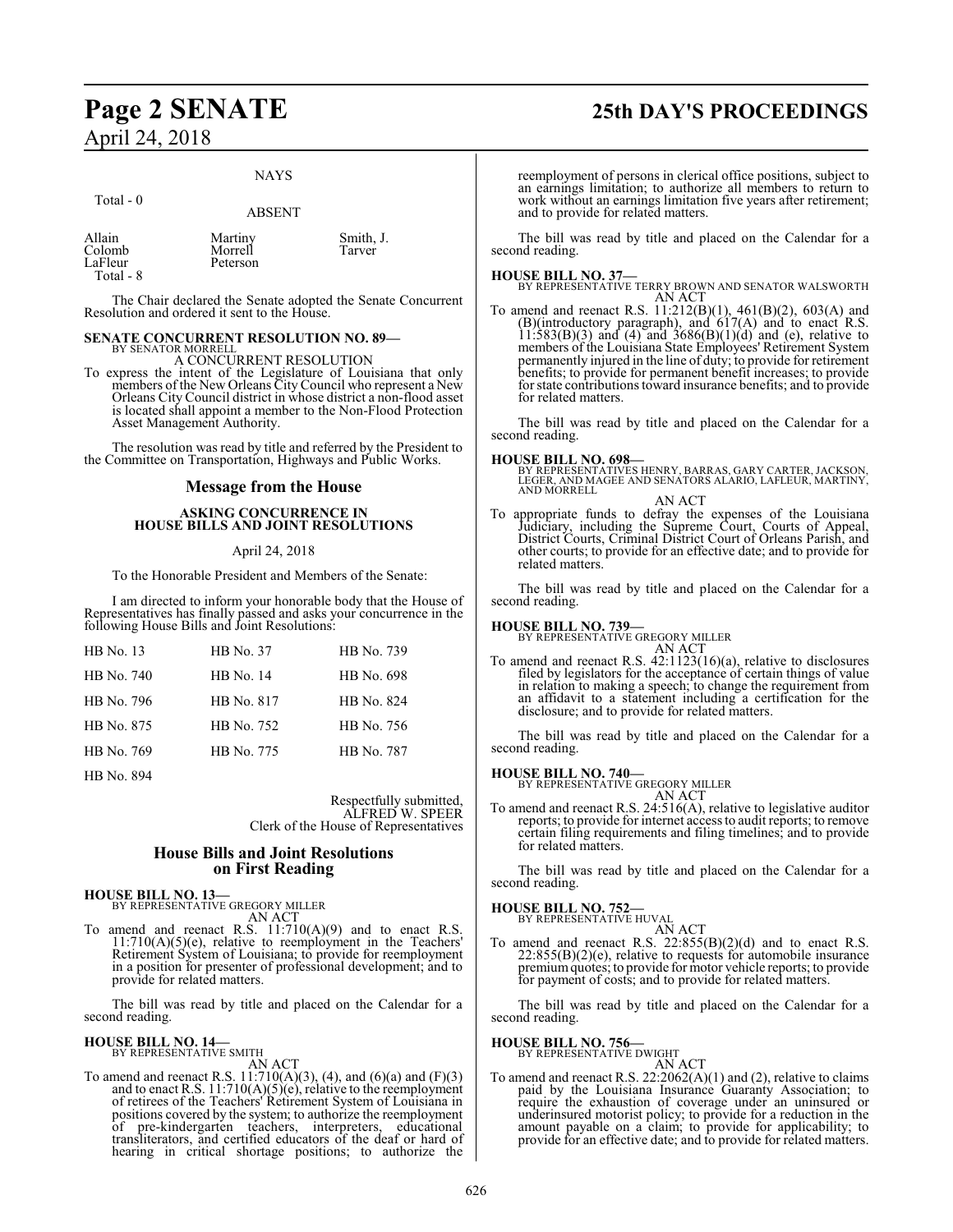# **25th DAY'S PROCEEDINGS Page 3 SENATE**

# April 24, 2018

The bill was read by title and placed on the Calendar for a second reading.

### **HOUSE BILL NO. 769—**

BY REPRESENTATIVE HAVARD AN ACT

To amend and reenact R.S. 14:402(G) and to enact R.S. 15:1352(A)(66), relative to contraband at penal institutions; to increase penalties for the crime which prohibits persons from introducing, possessing, or sending contraband into or from any state correctional institution or municipal or parish jail; to provide relative to the sentence imposed upon an offender who is incarcerated at the time of the offense; to provide relative to racketeering activity; to add the crime which prohibits persons from introducing, possessing, or sending contraband into or from any state correctional institution or municipal or parish jail to the definition of "racketeering activity"; and to provide for related matters.

The bill was read by title and placed on the Calendar for a second reading.

#### **HOUSE BILL NO. 775—** BY REPRESENTATIVE DAVIS

AN ACT

To amend and reenact R.S. 22:1874(A)(5)and R.S. 46:460.62, relative to the reimbursement of contracted healthcare providers; to provide for payment to a new provider in a contracted network of providers; to provide for recovery of certain amounts upon denial of an application for credentialing; and to provide for related matters.

The bill was read by title and placed on the Calendar for a second reading.

**HOUSE BILL NO. 787—** BY REPRESENTATIVES JAMES, BAGNERIS, MARCELLE, AND NORTON AN ACT

To enact R.S. 14:134.2.1, relative to malfeasance in office; to prohibit the intentional falsification of reports or records related to the investigation of a complaint or criminal activity; to provide for definitions; to provide for criminal penalties; and to provide for related matters.

The bill was read by title and placed on the Calendar for a second reading.

### **HOUSE BILL NO. 796—**

BY REPRESENTATIVE LANCE HARRIS

AN ACT

To amend and reenact R.S. 17:7(6)(a)(i), 15, and 3991(E)(5), to enact R.S.  $17:7(6)$ (h) and (i) and  $3996(B)(45)$ , and to repeal R.S. 17:3974, relative to the certification and employment in schools of certain persons; to prohibit public and nonpublic schools from hiring persons convicted of felony offenses as teachers or substitute teachers; to prohibit such schools from hiring persons as teachers or substitute teachers who submitted certain fraudulent documentation or facilitated cheating on state assessments; to provide exceptions; to authorize the State Board of Elementary and Secondary Education to issue teaching certificates and other teaching authorization to such persons under certain circumstances; to provide for the assessment of civil fines against public school boardswho hire certain persons; to increase the penalties for violations relative to reporting convictions or pleas; to require the State Board of Elementary and SecondaryEducation to promulgate rules and regulations to establish a process for issuing a teaching authorization to persons seeking employment in certain schools; to provide for effectiveness; and to provide for related matters.

The bill was read by title and placed on the Calendar for a second reading.

#### **HOUSE BILL NO. 817—**

BY REPRESENTATIVE JAMES AN ACT

To enact R.S. 15:827(A)(8), relative to the Department of Public Safety and Corrections; to provide for the collection of data and information relative to inmates participating in any programthat offers the inmate compensation for services or work performed, on-the-job training, or industry certification; to require the Department of Public Safety and Corrections to annually report the information and data collected to the legislature; to provide for the information to be collected and reported; to authorize the department to adopt any rules or regulations necessary to establish the systemfor collecting and reporting the information and data; and to provide for related matters.

The bill was read by title and placed on the Calendar for a second reading.

#### **HOUSE BILL NO. 824—**

BY REPRESENTATIVE TALBOT

- AN ACT To amend and reenact R.S. 22:1880(C)(introductory paragraph) and (1)(introductory paragraph), to enact R.S. 22:1880.1, and to
	- repeal R.S. 22:1880(C)(4), relative to balance billing facility disclosure requirements; to require a healthcare facility to provide a notice to insureds of possible balance billing for services provided at a healthcare facility; to require the posting of potential facility charges; to provide for an effective date; and to provide for related matters.

The bill was read by title and placed on the Calendar for a second reading.

#### **HOUSE BILL NO. 875—**

BY REPRESENTATIVE TALBOT

AN ACT To amend and reenact R.S. 22:1873(B)(4) and 1879(B)(3), to enact Subpart A-2 of Part III of Chapter 4 of the Louisiana Revised Statutes of 1950, to be comprised of R.S. 22:1020.1 through 1020.6, and to repeal R.S. 22:1019.2(B)(4), relative to health insurance network provider directories; to provide for the content of a directory; to require the directory to be electronically searchable and publicly accessible; to require continuous review and updating; to set a time period for updates after certain events; to provide for the reporting of inaccurate information; to provide for investigations for compliance; to authorize an assessment on investigated insurers to pay for the costs ofinvestigations; to provide for penalties; to limit liability; to provide for applicability; to provide for an effective date; and to provide for related matters.

The bill was read by title and placed on the Calendar for a second reading.

## **HOUSE BILL NO. 894— (Substitute for House Bill No. 517 by Representative Schexnayder)**<br>BY REPRESENTATIVE SCHEXNAYDER<br>AN ACT

To enact R.S. 40:1281.12, relative to community water systems; to require community water systems to establish and maintain records of complaints; to require training in compliance and management in certain instances; to provide for duties of the state health officer with respect to regulation of community water systems; and to provide for related matters.

The bill was read by title and placed on the Calendar for a second reading.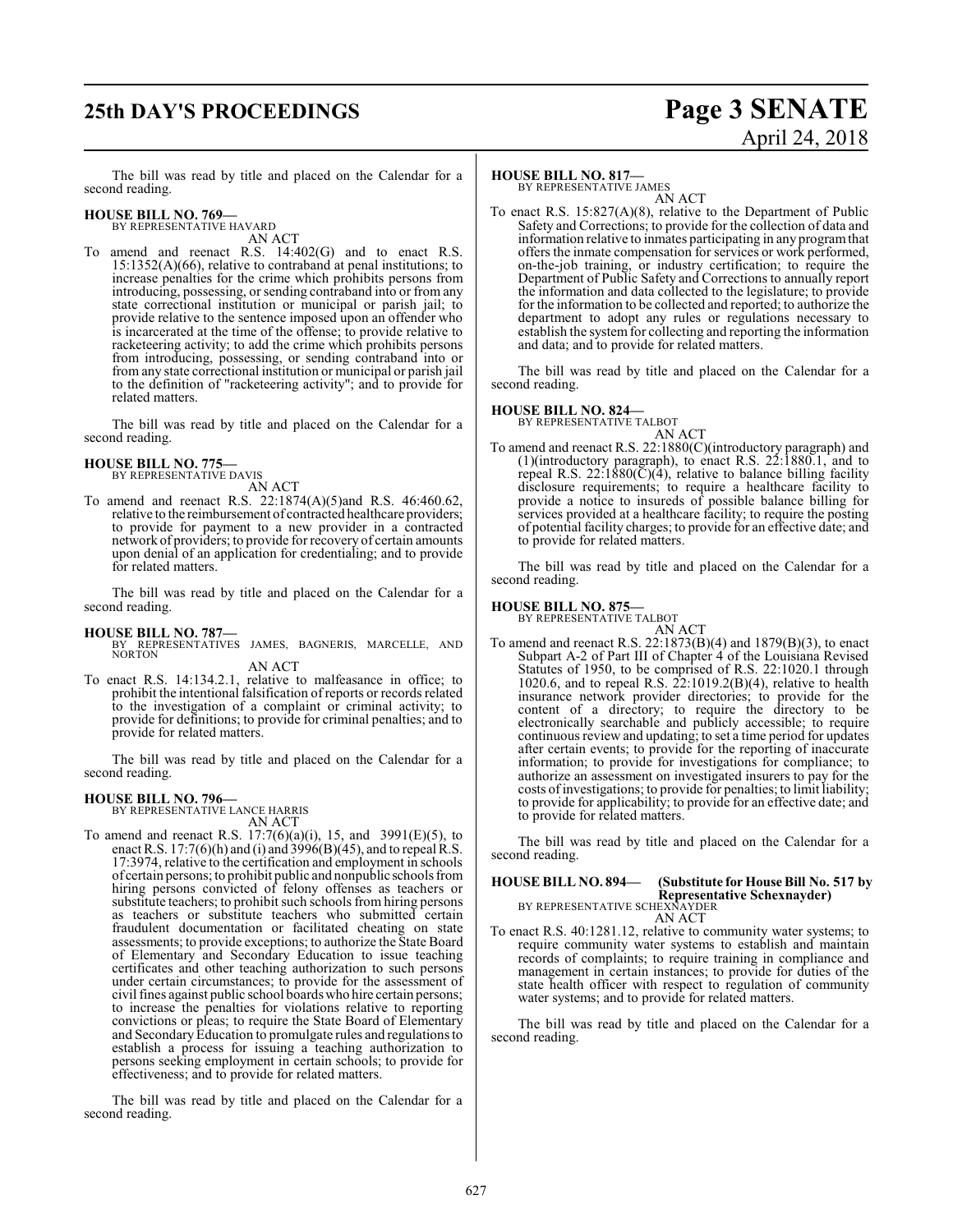## **Page 4 SENATE 25th DAY'S PROCEEDINGS**

#### **Message from the House**

#### **ASKING CONCURRENCE IN HOUSE CONCURRENT RESOLUTIONS**

#### April 24, 2018

To the Honorable President and Members of the Senate:

I am directed to inform your honorable body that the House of Representatives has finally passed and asks your concurrence in the following House Concurrent Resolutions:

HCR No. 59

Respectfully submitted, ALFRED W. SPEER Clerk of the House of Representatives

#### **House Concurrent Resolutions**

Senator Bishop asked for and obtained a suspension of the rules to read House Concurrent Resolutions a first and second time.

**HOUSE CONCURRENT RESOLUTION NO. 59—**<br>BY REPRESENTATIVES BRASS, JEFFERSON, AND PIERRE<br>A CONCURRENT RESOLUTION To commend Alpha Phi Alpha Fraternity, Incorporated, upon the celebration of its upcoming one hundred twelfth anniversary as an organization and to recognize Tuesday, April 24, 2018, as Alpha Phi Alpha Day at the state cap

The resolution was read by title. Senator Bishop moved to concur in the House Concurrent Resolution.

#### **ROLL CALL**

The roll was called with the following result:

#### YEAS

| Mr. President<br>Barrow<br>Bishop<br>Boudreaux<br>Carter<br>Chabert<br>Claitor<br>Cortez<br>Donahue<br>Erdey<br>Fannin<br>Total - 32 | Gatti<br>Hewitt<br>Johns<br>LaFleur<br>Lambert<br>Long<br>Luneau<br>Martiny<br>Milkovich<br>Mills<br>Mizell<br><b>NAYS</b> | Morrish<br>Peacock<br>Perry<br>Price<br>Riser<br>Smith, G.<br>Thompson<br>Walsworth<br>Ward<br>White |
|--------------------------------------------------------------------------------------------------------------------------------------|----------------------------------------------------------------------------------------------------------------------------|------------------------------------------------------------------------------------------------------|
| Total $-0$                                                                                                                           | ABSENT                                                                                                                     |                                                                                                      |

| Allain<br>Appel<br>Colomb<br>Total - 7 | Morrell<br>Peterson<br>Smith, J. | Tarver |
|----------------------------------------|----------------------------------|--------|
|                                        |                                  |        |

The Chair declared the Senate concurred in the House Concurrent Resolution and ordered it returned to the House.

#### **House Bills and Joint Resolutions on Second Reading**

# **HOUSE BILL NO. 1—**<br>BY REPRESENTATIVE HENRY

AN ACT

Making annual appropriations for Fiscal Year 2018-2019 for the ordinary expenses of the executive branch of state government, pensions, public schools, public roads, public charities, and state institutions and providing with respect to the expenditure ofsaid appropriations.

The bill was read by title and referred by the President to the Committee on Finance.

**HOUSE BILL NO. 694—**<br>BY REPRESENTATIVE HENRY<br>AN ACT

To provide for the establishment and reestablishment of agency<br>ancillary funds, to be specifically known as internal service<br>funds, auxiliary accounts, or enterprise funds for certain state<br>institutions, officials, and age

The bill was read by title and referred by the President to the Committee on Finance.

**HOUSE BILL NO. 751—**<br>BY REPRESENTATIVE BARRAS<br>To appropriate funds for Fiscal Year 2018-2019 to defray the<br>expenses of the Louisiana Legislature, including the expenses<br>of the House of Representatives and the Senate, of l officers, staff, and agencies of the Legislature; to provide with respect to the appropriations and allocations herein made; and to provide for related matters.

The bill was read by title and referred by the President to the Committee on Finance.

#### **Rules Suspended**

Senator Perry asked for and obtained a suspension of the rules to take up at this time:

#### **Senate Resolutions on Second Reading, Subject to Call**

#### **Called from the Calendar**

Senator Perry asked that Senate Resolution No. 129 be called from the Calendar.

SENATE RESOLUTION NO. 129—<br>BY SENATORS PERRY, ALARIO, ALLAIN, APPEL, BARROW, BISHOP, BOUDREAUX, CARTER, CHABERT, CLAITOR, COLOMB, CORTEZ,<br>DONAHUE, ERDEY, FANNIN, GATTI, HEWITT, JOHNS, LAFLEUR,<br>LAMBERT, LONG, LUNEAU, MARTIN

A RESOLUTION

To express the sincere condolences of the Senate of the Legislature of Louisiana to the family of U.S. Army Sergeant Brock Rollins upon his death while serving his country as a member of its armed forces.

On motion of Senator Perry the resolution was read by title and adopted.

#### **Called from the Calendar**

Senator Perry asked that Senate Resolution No. 130 be called from the Calendar.

SENATE RESOLUTION NO. 130—<br>BY SENATORS PERRY, ALARIO, ALLAIN, APPEL, BARROW, BISHOP, BOUDREAUX, CARTER, CHABERT, CLAITOR, COLOMB, CORTEZ,<br>DONAHUE, ERDEY, FANNIN, GATTI, HEWITT, JOHNS, LAFLEUR,<br>LAMBERT, LONG, LUNEAU, MARTIN

A RESOLUTION To express the sincere condolences of the Senate of the Legislature of Louisiana to the family of U.S. Marine Lance Corporal Taylor Conrad upon his death during a military flight training mission.

On motion of Senator Perry the resolution was read by title and adopted.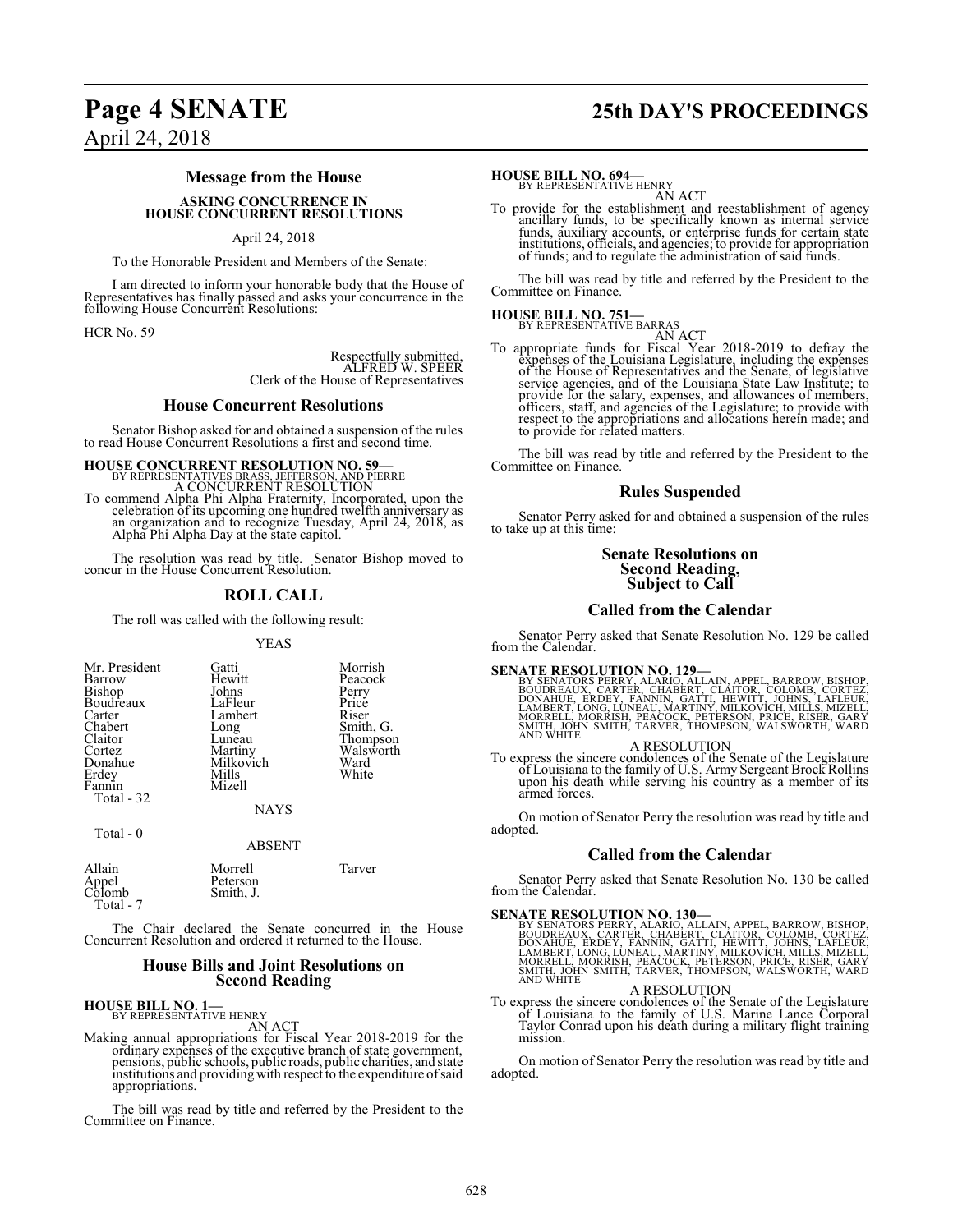# **25th DAY'S PROCEEDINGS Page 5 SENATE**

### **Called from the Calendar**

Senator Perry asked that Senate Resolution No. 131 be called from the Calendar.

SENATE RESOLUTION NO. 131—<br>BY SENATORS PERRY, ALARIO, ALLAIN, APPEL, BARROW, BISHOP, BOUDREAUX, CARTER, CHABERT, CLAITOR, COLOMB, CORTEZ,<br>DONAHUE, ERDEY, FANNIN, GATTI, HEWITT, JOHNS, LAFLEUR,<br>LAMBERT, LONG, LUNEAU, MARTIN

A RESOLUTION

To express the sincere condolences of the Senate of the Legislature of Louisiana to the family of U.S. Naval Aviation Instructor Patrick L. Ruth upon his death during a training mission.

On motion of Senator Perry the resolution was read by title and adopted.

#### **Called from the Calendar**

Senator Perry asked that Senate Resolution No. 132 be called from the Calendar.

**SENATE RESOLUTION NO. 132—**<br>BY SENATORS PERRY, ALARIO, ALLAIN, APPEL, BARROW, BISHOP, BOUDREAUX, CARTER, CHABERT, CLAITOR, COLOMB, CORTEZ,<br>DONAHUE, ERDEY, FANNIN, GATTI, HEWITT, JOHNS, LAFLEUR,<br>LAMBERT, LONG, LUNEAU, MART

A RESOLUTION

To express the sincere condolences of the Senate of the Legislature of Louisiana to the family of U.S. Naval Aviation Boatswain's Mate Matthew Chialastri upon his death in a Navy plane crash in the Philippine Sea.

On motion of Senator Perry the resolution was read by title and adopted.

#### **Called from the Calendar**

Senator Perry asked that Senate Resolution No. 127 be called from the Calendar.

SENATE RESOLUTION NO. 127—<br>BY SENATORS PERRY, ALARIO, ALLAIN, APPEL, BARROW, BISHOP, BOUDREAUX, CARTER, CHABERT, CLAITOR, COLOMB, CORTEZ,<br>DONAHUE, ERDEY, FANNIN, GATTI, HEWITT, JOHNS, LAFLEUR,<br>LAMBERT, LONG, LUNEAU, MARTIN AND WHITE

A RESOLUTION

To express the sincere condolences of the Senate of the Legislature of Louisiana to the family of Army National Guard Sergeant Mark C. Palmateer on his death in ground combat action in Operation Enduring Freedom.

On motion of Senator Perry the resolution was read by title and adopted.

#### **Called from the Calendar**

Senator Perry asked that Senate Resolution No. 128 be called from the Calendar.

**SENATE RESOLUTION NO. 128—**<br>BY SENATORS PERRY, ALARIO, ALLAIN, APPEL, BARROW, BISHOP, BOUDREAUX, CARTER, CHABERT, CLAITOR, COLOMB, CORTEZ,<br>DONAHUE, ERDEY, FANNIN, GATTI, HEWITT, JOHNS, LAFLEUR,<br>LAMBERT, LONG, LUNEAU, MART

A RESOLUTION

To express the sincere condolences of the Senate of the Legislature of Louisiana to the family of U.S. Marine Lance Corporal Dominique J. Clement upon his death while on active duty service to his country.

On motion of Senator Perry the resolution was read by title and adopted.

# April 24, 2018

#### **Recess**

On motion of Senator Perry, the Senate took a recess at 3:40 o'clock P.M. until 3:55 o'clock P.M.

#### **After Recess**

The Senate was called to order at 4:05 o'clock P.M. by the President of the Senate.

### **ROLL CALL**

The roll was called with the following result:

PRESENT

Mr. President Fannin Morrish<br>Allain Gatti Peacock Allain Gatti Peacock Barrow Johns Price<br>Bishop LaFleur Riser Bishop LaFleur Riser<br>Boudreaux Lambert Smith, G. Boudreaux Lamb<br>Carter Long Carter Long Smith, J.<br>Chabert Luneau Thompso Chabert Luneau Thompson<br>Claitor Martiny Walsworth Claitor Martiny Walsworth<br>
Cortez Milkovich Ward Donahue<br>Erdev Total - 35

Morrell Total - 4 Hewitt<br>Johns Perry<br>Price Milkovich Ward<br>
Mills White

ABSENT

Colomb Peterson<br>Morrell Tarver

Mizell

The President of the Senate announced there were 35 Senators present and a quorum.

#### **Senate Business Resumed After Recess**

#### **Senate Resolutions on Second Reading, Subject to Call Resumed**

#### **Called from the Calendar**

Senator Walsworth asked that Senate Resolution No. 134 be called from the Calendar.

SENATE RESOLUTION NO. 134<br>BY SENATORS WALSWORTH, ALLAIN, APPEL, BARROW, BISHOP, BOUDREAUX, CARTER, CHABERT, CLAITOR, COLOMB,<br>CORTEZ, DONAHUE, ERDEY, FANNIN, GATTI, HEWITT, JOHNS,<br>LAFLEUR, LAMBERT, LONG, LUNEAU, MARTINY, MI A RESOLUTION

To express the sincere condolences of the Senate of the Legislature of Louisiana to the family of U.S. Army Sergeant First Class Lester Walker upon his death in ground combat in the Korean War.

On motion of Senator Walsworth the resolution was read by title and adopted.

#### **Message from the House**

## **CONCURRING IN SENATE CONCURRENT RESOLUTIONS**

#### April 24, 2018.

To the Honorable President and Members of the Senate:

I am directed to inform your honorable body that the House of Representatives has finally concurred in the following Senate Concurrent Resolutions: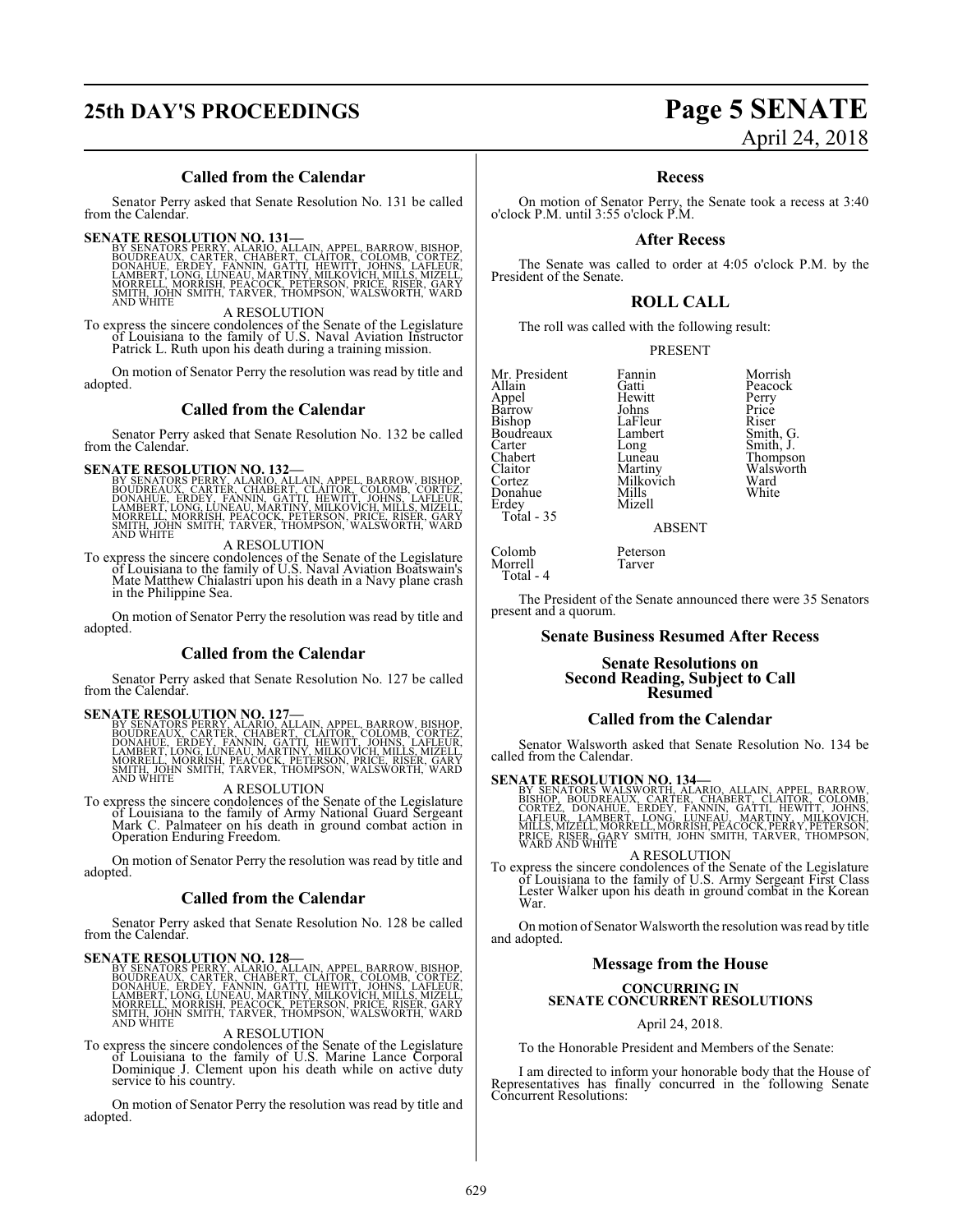#### **SENATE CONCURRENT RESOLUTION NO. 88—**

BY SENATOR CLAITOR A CONCURRENT RESOLUTION To commend, posthumously, John P. Nelson Jr. for his contributions to civil rights in Louisiana.

Reported without amendments.

Respectfully submitted, ALFRED W. SPEER Clerk of the House of Representatives

#### **House Concurrent Resolutions on Second Reading**

#### **HOUSE CONCURRENT RESOLUTION NO. 53—** BY REPRESENTATIVE BERTHELOT

A CONCURRENT RESOLUTION

To designate Wednesday, May 2, 2018, as LMA Municipal Day at the state capitol.

The resolution was read by title. Senator Lambert moved to concur in the House Concurrent Resolution.

#### **ROLL CALL**

The roll was called with the following result:

#### YEAS

| Mr. President<br>Allain<br>Appel<br>Barrow<br>Boudreaux<br>Carter<br>Chabert<br>Claitor<br>Cortez<br>Donahue<br>Erdey<br>Total - 32 | Fannin<br>Gatti<br>Hewitt<br>Johns<br>Lambert<br>Long<br>Luneau<br>Martiny<br>Milkovich<br>Mills<br>Mizell<br><b>NAYS</b> | Morrish<br>Peacock<br>Price<br>Riser<br>Smith, G.<br>Smith, J.<br>Thompson<br>Walsworth<br>Ward<br>White |
|-------------------------------------------------------------------------------------------------------------------------------------|---------------------------------------------------------------------------------------------------------------------------|----------------------------------------------------------------------------------------------------------|
|                                                                                                                                     |                                                                                                                           |                                                                                                          |

Total - 0

#### ABSENT

| Bishop<br>Colomb     | Morrell<br>Perry | Tarver |
|----------------------|------------------|--------|
| LaFleur<br>Total - 7 | Peterson         |        |

The Chair declared the Senate concurred in the House Concurrent Resolution and ordered it returned to the House.

**HOUSE CONCURRENT RESOLUTION NO. 56—** BY REPRESENTATIVES TERRY LANDRY AND PIERRE AND SENATORS BOUDREAUX AND MILLS A CONCURRENT RESOLUTION

To commend SMILE Community Action Agency for their outstanding service in south central Louisiana, as the organization celebrates its fiftieth anniversary of helping people and changing lives, and to recognize May 2018 as Community Action Month in Louisiana.

The resolution was read by title. Senator Mills moved to concur in the House Concurrent Resolution.

## **Page 6 SENATE 25th DAY'S PROCEEDINGS**

### **ROLL CALL**

The roll was called with the following result:

#### YEAS

Mr. President Fannin Morrish<br>Allain Gatti Peacock Appel Hewitt Price Barrow Johns Riser<br>Boudreaux Lambert Smith, G. Boudreaux Lambert Lambert School School Lambert School School School School School School School School School School School School School School School School School School School School School School School School School Carter Long Smith, J.<br>Chabert Luneau Thompso Chabert Luneau Thompson<br>Claitor Martiny Walsworth Cortez Mills Ward<br>
Mills White<br>
Mizell White Donahue<br>Erdev Total - 32

Total - 0

Gatti Peacock<br>
Hewitt Price Martiny Walsworth<br>Mills Ward Morrell

NAYS

#### ABSENT

| Bishop    | Milkovich | Tarver |
|-----------|-----------|--------|
| Colomb    | Perry     |        |
| LaFleur   | Peterson  |        |
| Total - 7 |           |        |

The Chair declared the Senate concurred in the House Concurrent Resolution and ordered it returned to the House.

## **HOUSE CONCURRENT RESOLUTION NO. 57—**

BY REPRESENTATIVE BRASS AND SENATOR PRICE A CONCURRENT RESOLUTION

To commend the Ash family upon the occasion of its first family reunion in Vacherie, St. James Parish, Louisiana.

The resolution was read by title. Senator Lambert moved to concur in the House Concurrent Resolution.

### **ROLL CALL**

The roll was called with the following result:

#### YEAS

| Mr. President | Fannin        | Peacock   |
|---------------|---------------|-----------|
| Allain        | Gatti         | Perry     |
| Appel         | Hewitt        | Price     |
| Barrow        | Johns         | Riser     |
| <b>Bishop</b> | Lambert       | Smith, G. |
| Boudreaux     | Long          | Smith, J. |
| Carter        | Luneau        | Thompson  |
| Chabert       | Martiny       | Walsworth |
| Claitor       | Milkovich     | Ward      |
| Cortez        | Mills         | White     |
| Donahue       | Mizell        |           |
| Erdey         | Morrish       |           |
| Total - 34    |               |           |
|               | <b>NAYS</b>   |           |
| Total - 0     |               |           |
|               | <b>ABSENT</b> |           |
| Colomb        | Morrell       | Tarver    |
| LaFleur       | Peterson      |           |
| Total - 5     |               |           |

The Chair declared the Senate concurred in the House Concurrent Resolution and ordered it returned to the House.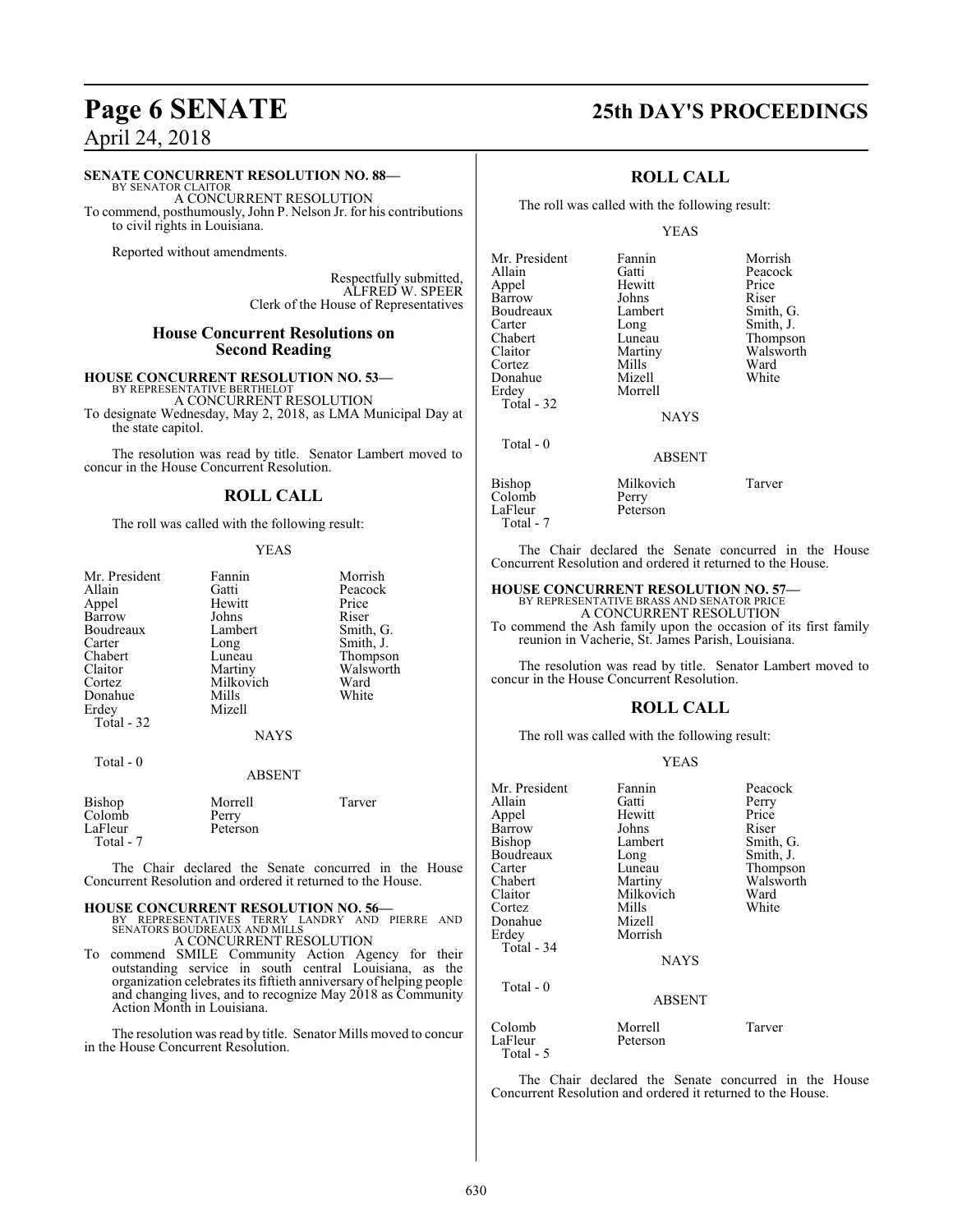## **25th DAY'S PROCEEDINGS Page 7 SENATE**

# April 24, 2018

### **HOUSE CONCURRENT RESOLUTION NO. 58—**

BY REPRESENTATIVE CARPENTER AND SENATOR BARROW A CONCURRENT RESOLUTION

To commend the Baker High School Symphonic Band for its many achievements and awards and for its participation, on March 4, 2018, in the Conductor-Composer Clinic at Carnegie Hall in New York.

The resolution was read by title. Senator Barrow moved to concur in the House Concurrent Resolution.

### **ROLL CALL**

The roll was called with the following result:

#### YEAS

Mr. President Erdey Morrish<br>Allain Fannin Peacock Appel Gatti Perry<br>Barrow Hewitt Price Barrow Hewitt Price Bishop Johns Riser<br>Boudreaux Long Smith, G. Boudreaux Long<br>
Carter Luneau Carter Luneau Smith, J.<br>
Chabert Martiny Thompso Chabert Martiny Thompson<br>Claitor Milkovich Walsworth Cortez Mills Ward Donahue Total - 33

Fannin Peacock<br>Gatti Perry Milkovich Walsworth<br>Mills Ward

NAYS

#### Total - 0

### ABSENT

| Colomb    | Lambert | Peterson |
|-----------|---------|----------|
| LaFleur   | Morrell | Tarver   |
| Total - 6 |         |          |

The Chair declared the Senate concurred in the House Concurrent Resolution and ordered it returned to the House.

#### **Reports of Committees**

The following reports of committees were received and read:

#### **REPORT OF COMMITTEE ON**

#### **JUDICIARY A**

Senator Rick Ward III, Chairman on behalf of the Committee on Judiciary A, submitted the following report:

#### April 24, 2018

To the President and Members of the Senate:

I am directed by your Committee on Judiciary A to submit the following report:

#### **SENATE BILL NO. 502—**

BY SENATOR PERRY

AN ACT

To amend and reenact Civil Code Art. 3494(1), relative to prescription; to provide relative to liberative prescription for tuition fees; and to provide for related matters.

Reported favorably.

#### **HOUSE CONCURRENT RESOLUTION NO. 31—** BY REPRESENTATIVE GAROFALO

A CONCURRENT RESOLUTION

To authorize and direct the Louisiana State Law Institute to prepare proposed legislation providing for the enactment of an electronic

notary law in Louisiana, and to report its findings to the Louisiana Legislature no later than February 1, 2019.

Reported with amendments.

#### **HOUSE BILL NO. 173—** BY REPRESENTATIVE GAROFALO

AN ACT

To amend and reenact R.S. 9:5630(A) and 5632, relative to successions; to provide relative to actions by successors; to provide relative to prescription; and to provide for related matters.

Reported favorably.

## **HOUSE BILL NO. 174—** BY REPRESENTATIVE GAROFALO

AN ACT

To amend and reenact Code of Civil Procedure Articles 194(6), 853, 855, 1471(A)(introductory paragraph) and (3), 1913(B) and (C), and 3952, relative to civil procedure; to provide for the signing of orders and judgments by the district judge in chambers; to provide with respect to exhibits to pleadings; to provide exceptions to the general rules on pleading capacity; to provide sanctions for failing to comply with discovery orders; to provide for service of notice of the signing of final default judgments; to provide for the clarification of terminology; and to provide for related matters.

Reported favorably.

#### **HOUSE BILL NO. 288—** BY REPRESENTATIVE JACKSON

AN ACT To amend and reenact Code of Civil Procedure Article 5059, relative to civil procedure; to provide for the computation of a period of time allowed or prescribed to seek rehearing, reconsideration, or judicial review or appeal of a decision or order by an agency in the executive branch of state government; to provide for exceptions; and to provide for related matters.

Reported favorably.

#### **HOUSE BILL NO. 466—**

BY REPRESENTATIVE GISCLAIR AN ACT

To amend and reenact Children's Code Articles 424.2, 424.4(B), and 616(C) and (D), relative to court appointed special advocates; to provide authority to access the child's home; to provide relative to the attendance of certain hearings and meetings; to provide for screenings ofCASA volunteers, staff members, and board of director members; to provide for contingent effective dates; and to provide for related matters.

Reported with amendments.

**HOUSE BILL NO. 527—** BY REPRESENTATIVE STAGNI

AN ACT

To amend and reenact Children's Code Articles 1150(2) through (4), 1151(A), and 1152(A), (B), (D), (E), (F)(introductory paragraph), and (G) through (I), and to enact Children's Code Article 1150(5), relative to the Safe Haven Law; to provide for emergency care facility responsibilities; to provide for responsibilities of other persons with respect to the Safe Haven Law; to provide for definitions; and to provide for related matters.

Reported favorably.

#### **HOUSE BILL NO. 550—**

BY REPRESENTATIVE MAGEE AN ACT

To amend and reenact Code of Civil Procedure Articles1458 and 1462(B), relative to delays for responding to written discovery requests; to provide relative to delays for answering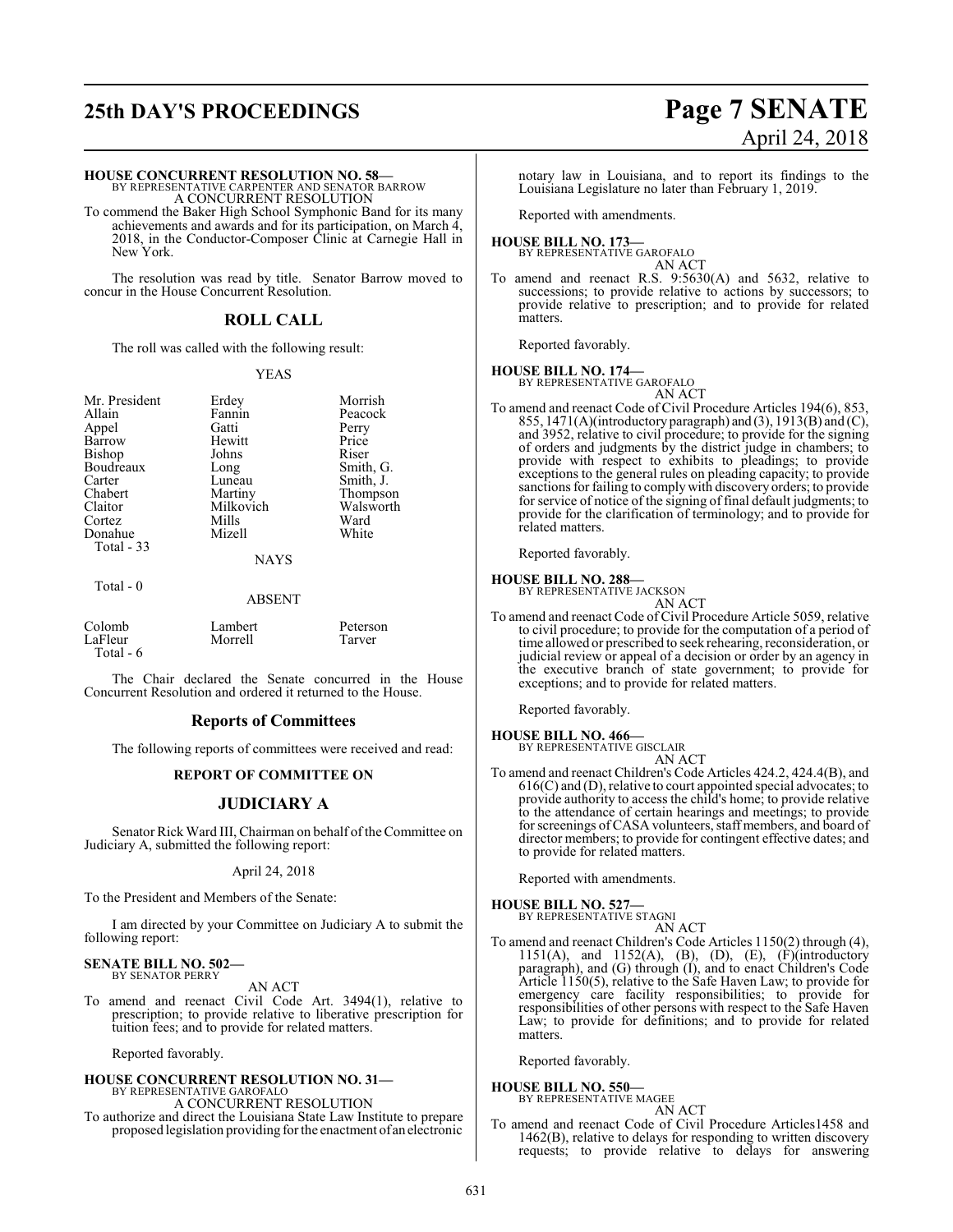## **Page 8 SENATE 25th DAY'S PROCEEDINGS**

interrogatories in family law matters; to provide relative to delays for answering requests for production of documents in family law matters; and to provide for related matters.

Reported favorably.

**HOUSE BILL NO. 576—** BY REPRESENTATIVE MARINO

AN ACT

To amend and reenact Section 7 of Act No. 264 of the 2017 Regular Session of the Legislature and to repeal R.S. 9:311.1(J), relative to child support; to provide relative to child support obligations; to provide relative to the incarceration of the obligor; to provide procedures for the temporary modification or suspension of child support orders; to provide for notice requirements; to provide for a defense to contempt of court; to provide for effective dates; to provide for the implementation of rules; and to provide for related matters.

Reported favorably.

Respectfully submitted, RICK WARD III Chairman

#### **REPORT OF COMMITTEE ON**

#### **JUDICIARY B**

Senator Gary L. Smith, Jr., Chairman on behalf of the Committee on Judiciary B, submitted the following report:

#### April 24, 2018

To the President and Members of the Senate:

I am directed by your Committee on Judiciary B to submit the following report:

#### **SENATE RESOLUTION NO. 110—** BY SENATOR MORRELL

A RESOLUTION

To urge and request Louisiana State Police and the sheriff of each parish to implement policies and procedures for notification to law enforcement of persons who are prohibited from possessing a firearm for the purpose of denoting that person as prohibited from possessing a firearm in the Louisiana Computerized Criminal History database.

Reported with amendments.

#### **SENATE BILL NO. 538—** BY SENATOR WARD

AN ACT

To amend and enact R.S. 9:2800.1(E), relative to limitation of liability for loss connected with the sale, serving, or furnishing of alcoholic beverages; to provide relative to exceptions to such limitation of liability; to provide certain terms and conditions; and to provide for related matters.

Reported with amendments.

#### **HOUSE BILL NO. 58—**

BY REPRESENTATIVE ABRAHAM AN ACT

To enact R.S. 13:5554(II), relative to the payment of group insurance premiums for retirees from the Cameron Parish Sheriff's Office; to provide for qualifications for and payment of certain insurance premiums; and to provide for related matters.

Reported favorably.

#### **HOUSE BILL NO. 73—**

BY REPRESENTATIVE BACALA AN ACT

To amend and reenact R.S. 13:2590(A)(introductory paragraph), (B) and  $(C)$  and 3921 and to enact  $\hat{R}$ . S. 13:2590 $(D)$ , relative to collection of costs or fees; to provide relative to processing fees prior to payment to a creditor; to provide relative to fees collected by constables of justice of the peace courts; to provide for the use of such fees; to provide with respect to the seizure of creditor; and to provide for related matters.

Reported with amendments.

#### **HOUSE BILL NO. 82—**

BY REPRESENTATIVE STEFANSKI

AN ACT To enact R.S. 13:783(F)(10), relative to group insurance expenses of the clerk of court's office; to provide for the payment of group insurance premiums for retirees of the Acadia Parish clerk of court; and to provide for related matters.

Reported favorably.

**HOUSE BILL NO. 102—** BY REPRESENTATIVES ZERINGUE AND MAGEE AN ACT

To enact R.S. 15:255(T), relative to witness fees for off-duty law enforcement officers; to authorize the transfer of certain witness fee surplus funds within Lafourche Parish; to provide for the transfer procedures and use of such funds; to provide for definitions; and to provide for related matters.

Reported favorably.

#### **HOUSE BILL NO. 112—**

BY REPRESENTATIVE MACK

- AN ACT
- To amend and reenact Code of Criminal Procedure Article 222(A), (E), and (G), relative to blood and saliva testing; to provide relative to the required blood and saliva testing of certain persons who expose a law enforcement officer to a serious infectious disease; to require blood and saliva testing of certain persons who expose firefighters and forensic laboratory employees to a serious infectious disease; to provide relative to the definition of "law enforcement officer"; to provide relative to the definition of "act"; and to provide for related matters.

Reported favorably.

## **HOUSE BILL NO. 181—** BY REPRESENTATIVE ARMES

AN ACT

To amend and reenact R.S. 29:62(A), (2)(introductory paragraph), (f), and (3), 65(A)(introductory paragraph), and 67, relative to the Louisiana Military Advisory Council; to amend with respect to the number of council members; to provide discretion in the council's duties and power; to remove the establishment and requirements of a certain working group; to provide technical corrections; and to provide for related matters.

Reported with amendments.

#### **HOUSE BILL NO. 218—**

BY REPRESENTATIVES JACKSON, GARY CARTER, GAINES, HAZEL, HODGES, MAGEE, MARINO, AND ZERINGUE AND SENATOR WHITE AN ACT

To enact R.S. 13:5521.1, relative to sheriffs; to provide for participation in the Louisiana Sheriffs'Certification Program; to provide criteria for participation; to provide for incentives; and to provide for related matters.

Reported favorably.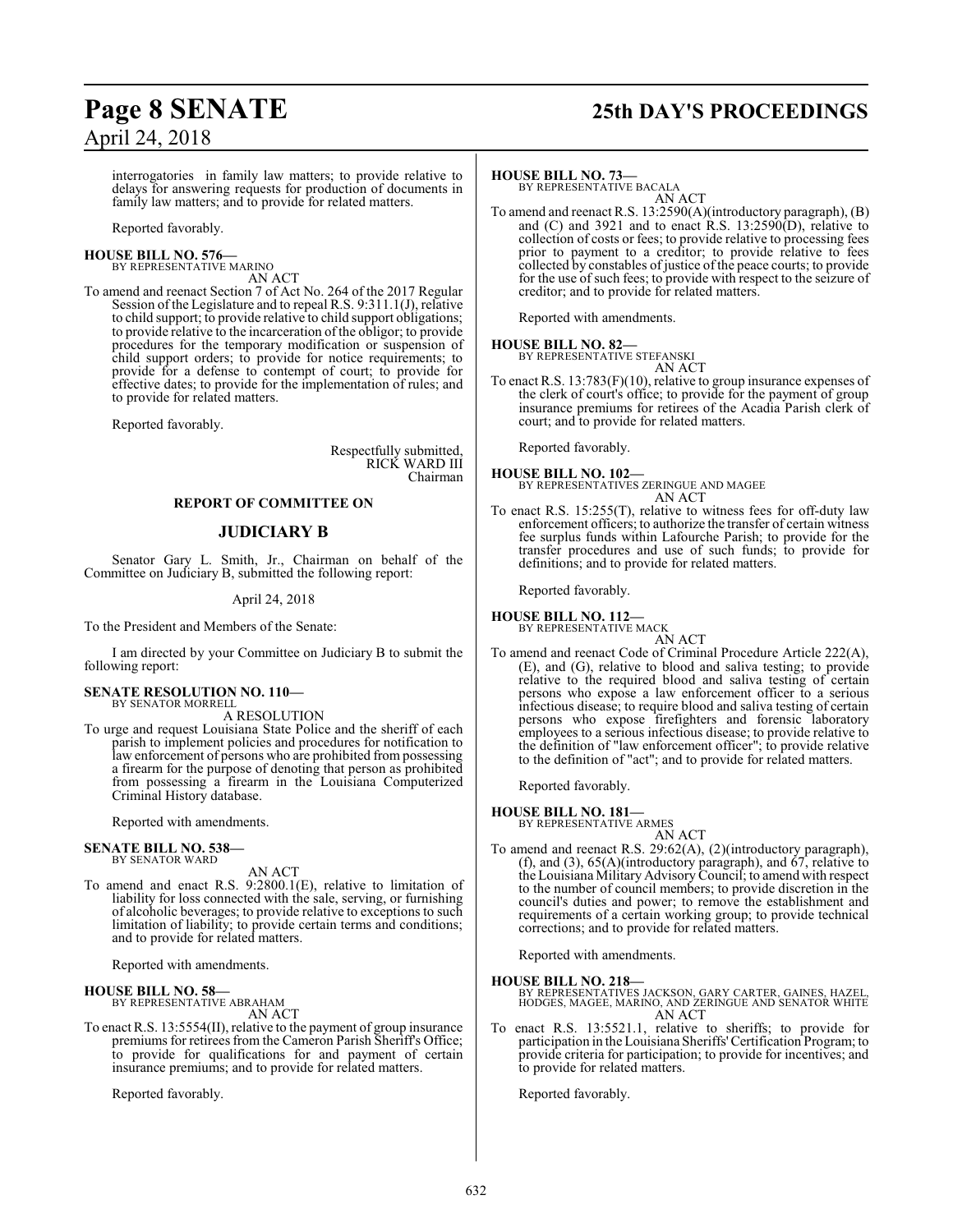## **25th DAY'S PROCEEDINGS Page 9 SENATE**

# April 24, 2018

#### **HOUSE BILL NO. 394—**

BY REPRESENTATIVES COX, BAGNERIS, TERRY BROWN, ROBBY<br>CARTER, GISCLAIR, GLOVER, HALL, HOWARD, HUNTER, JACKSON,<br>JEFFERSON, JENKINS, JONES, TERRY LANDRY, LYONS, MARCELLE,<br>MARINO, NORTON, PIERRE, POPE, REYNOLDS, AND WRIGHT AN ACT

To enact Part XIX of Chapter 7 of Title 15 of the Louisiana Revised Statutes of 1950, to be comprised of R.S. 15:1199.21 through 1199.26, relative to the Post-Conviction Veterans Mentor Program; to provide for the establishment of the Post-Conviction Veterans Mentor Program; to provide for definitions; to provide for development and administration of the program; to provide for eligibility criteria; to provide for veteran mentors; to provide for screening of eligible mentors; to create the Veteran Mentor Screening Panel; to provide for its membership; to provide for work opportunities for inmates participating in the program; to provide for the establishment of transitional facilities; and to provide for related matters.

Reported with amendments.

## **HOUSE BILL NO. 494—** BY REPRESENTATIVE HAZEL

AN ACT

To enact R.S. 49:191(10)(c) and to repeal R.S. 49:191(8)(f), relative to the Department of Veterans Affairs, including provisions to provide for the re-creation of the Department of Veterans Affairs and the statutory entities made a part of the department by law; to provide for the effective termination date for all statutory authority for the existence of such statutory entities; and to provide for related matters.

Reported favorably.

## **HOUSE BILL NO. 705—** BY REPRESENTATIVE MAGEE

AN ACT

To amend and reenact R.S. 15:571.35.1(A), (B), (C)(1) and (2)(a) and (e),  $(D)$ ,  $(E)$ ,  $(F)$ ,  $(G)$ , and  $(H)$ , to enact R.S. 15:571.35.1(C)(3), and to repeal R.S. 15:571.35.1(I), relative to home incarceration; to provide relative to a home incarceration program in Lafourche Parish; to provide for eligibility; to provide relative to the determination of eligibility; to provide relative to conditions of the program; to provide with respect to bail; to provide relative to electronic monitoring; to remove provisions relating to the pilot program and its termination; and to provide for related matters.

Reported favorably.

**HOUSE BILL NO. 712—** BY REPRESENTATIVE JIM MORRIS AN ACT

To enact R.S. 13:5554(G)(7), relative to sheriffs; to provide relative to retiree health benefits; to provide for the payments of group insurance premiums for retired sheriffs and sheriff deputies of Caddo Parish; and to provide for related matters.

Reported favorably.

Respectfully submitted, GARY L. SMITH JR. Chairman

#### **REPORT OF COMMITTEE ON**

#### **JUDICIARY C**

Senator Dan Claitor, Chairman on behalf of the Committee on Judiciary C, submitted the following report:

#### April 24, 2018

To the President and Members of the Senate:

I am directed by your Committee on Judiciary C to submit the following report:

#### **HOUSE BILL NO. 62—**

BY REPRESENTATIVE DWIGHT

AN ACT To amend and reenact Code of Criminal Procedure Article 701(B)(2) and (D)(1)(introductory paragraph) and to enact Code of Criminal Procedure Article  $70I(D)(3)$ , relative to the period of time within which trial is required to commence; to provide relative to the right to a speedy trial; to provide relative to motions filed by the defendant for a speedy trial; to authorize the suspension or the dismissal of a defendant's motion for speedy trial and suspension of the time period for commencement of trial under certain circumstances; and to provide for related matters.

Reported with amendments.

HOUSE BILL NO. 78—<br>BY REPRESENTATIVES NANCY LANDRY, AMEDEE, ANDERS, BACALA, BAGNERIS, BARRAS, BERTHELOT, BILLIOT, BRASS, CHAD<br>BROWN, TERRY BROWN, CARMODY, CARPENTER, ROBBY CARTER, STEVE CARTER, CONNICK, COX, CROMER, DAVIS,

AN ACT

To amend and reenact R.S. 17:1801 and to enact R.S. 14:40.8, relative to acts of hazing; to create the crime of hazing; to provide exceptions, definitions, and criminal penalties relative to the crime of hazing; to provide relative to consequences imposed by the education institution for certain acts of hazing; and to provide for related matters.

Reported with amendments.

**HOUSE BILL NO. 79—**

BY REPRESENTATIVES MACK, AMEDEE, BACALA, BAGLEY, BRASS,<br>CHAD BROWN, TERRY BROWN, CARPENTER, COX, CREWS,<br>EDMONDS, FOIL, GISCLAIR, GLOVER, JIMMY HARRIS, LANCE<br>HARRIS, HAVARD, HAZEL, HENRY, HENSGENS, HODGES, HORTON,<br>HUNTER, J TALBOT, WRIGHT, AND ZERINGUE AN ACT

To enact R.S. 14:283.3, relative to abuse of persons with infirmities; to create the crime of abuse of persons with infirmities through electronic means; to provide for exceptions; to provide for penalties; to provide for definitions; and to provide for related matters.

Reported with amendments.

#### **HOUSE BILL NO. 88—**

BY REPRESENTATIVE MACK AN ACT

To enact R.S. 14:70.9, relative to fraud; to create the crime of government benefits fraud; to provide for elements of the offense; to provide for penalties; to provide relative to venue; and to provide for related matters.

Reported favorably.

**HOUSE BILL NO. 153—**

BY REPRESENTATIVE MACK AN ACT

To amend and reenact R.S. 40:964(Schedule II)(A)(1)(introductory paragraph) and to enact R.S. 40:964(Schedule I)(A)(61) and (C)(64), relative to controlled dangerous substances; to provide relative to opiates and hallucinogenic substances; to provide for additional prohibited controlled dangerous substances; and to provide for related matters.

Reported favorably.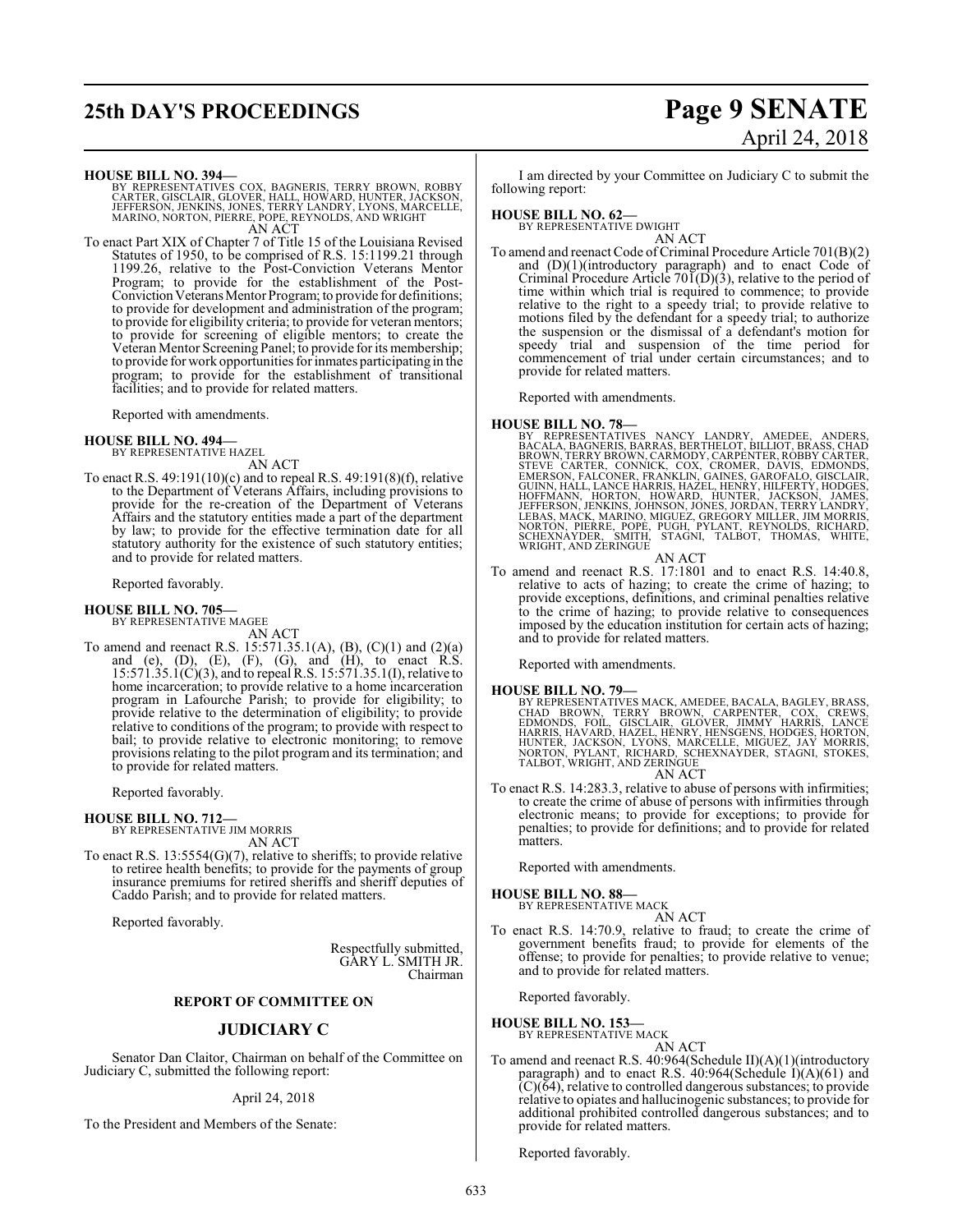#### **HOUSE BILL NO. 165—**

BY REPRESENTATIVES MACK, BACALA, BAGNERIS, DWIGHT, HAZEL, HOWARD, MARINO, AND PYLANT AN ACT

To amend and reenact R.S. 40:966(B)(3), (C)(4)(introductory paragraph),  $(G)(1)$ , and  $967(B)(1)(introductory paragraph)$  and to enact R.S.  $40:961(3.1)$  and  $967(B)(4)$ , (C)(4), and (E), relative to controlled dangerous substances; to define the term "aggregate" for purposes of the Uniform Controlled Dangerous Substances Law; to provide relative to the substances fentanyl and carfentanil; to provide relative to criminal penalties; to provide relative to treatment; and to provide for related matters.

Reported with amendments.

#### **HOUSE BILL NO. 166—** BY REPRESENTATIVE MACK

AN ACT

To amend and reenact R.S. 15:584, relative to criminal history record information; to provide relative to the interstate exchange of criminal history record information for noncriminal justice purposes; to adopt and ratify the National Crime Prevention and Privacy Compact; to provide relative to the duties and authority of the Louisiana Bureau of Criminal Identification and Information in this regard; to provide relative to the effectiveness of the National Crime Prevention and Privacy Compact in Louisiana; and to provide for related matters.

Reported favorably.

**HOUSE BILL NO. 184—** BY REPRESENTATIVE LEGER

AN ACT

To amend and reenact Code of Criminal Procedure Article 887(C), relative to operating a vehicle while intoxicated; to provide relative to special costs assessed for convictions of operating a vehicle while intoxicated; and to provide for related matters.

Reported with amendments.

#### **HOUSE BILL NO. 196—**

BY REPRESENTATIVE MARINO AN ACT

To amend and reenact Code of Criminal Procedure Article 978(D), relative to expungement of records of arrest and conviction of a felony offense; to provide relative to the limit on the number of expungements a person may receive in a specified period of time; to remove the limitation for persons whose conviction was set aside and prosecution dismissed; and to provide for related matters.

Reported with amendments.

#### **HOUSE BILL NO. 226—** BY REPRESENTATIVE TALBOT

AN ACT

To enact R.S. 14:102.28, relative to offenses affecting the public sensibility; to create the crime of transporting live feral swine; to provide for definitions; to provide for penalties; and to provide for related matters.

Reported favorably.

**HOUSE BILL NO. 240—** BY REPRESENTATIVES STAGNI AND MARINO AN ACT

To amend and reenact R.S. 14:95.1.1(B), relative to the crime of illegally supplying a felon with a firearm; to add the possibility of hard labor to the criminal sentence; and to provide for related matters.

Reported favorably.

## **Page 10 SENATE 25th DAY'S PROCEEDINGS**

#### **HOUSE BILL NO. 242—**

BY REPRESENTATIVES STEFANSKI AND MARINO AN ACT

To enact R.S. 14:67(D), relative to theft; to provide for elements of the crime oftheft; to provide relative to property held for sale by a merchant; and to provide for related matters.

Reported with amendments.

#### **HOUSE BILL NO. 252—**

BY REPRESENTATIVE CONNICK AN ACT

To amend and reenact Code of Criminal Procedure Article 611(B) and to enact Code of Criminal Procedure Article  $611(D)$ , relative to venue for the prosecution of certain crimes; to provide for venue for the prosecution of crimes involving the death of a human being and for the crimes of obstruction of justice and accessory after the fact; and to provide for related **matters** 

Reported favorably.

#### **HOUSE BILL NO. 260—** BY REPRESENTATIVE LEGER

AN ACT

To enact R.S. 15:603(10)(r), (s), and (t), relative to DNA detection of sexual and violent offenders; to provide for the collection of DNA samples from certain offenders; to provide for certain crimes requiring the collection of DNA samples; and to provide for related matters.

Reported favorably.

#### **HOUSE BILL NO. 293—**

BY REPRESENTATIVE HILFERTY

AN ACT To amend and reenact Code of Criminal Procedure Article 230.1(C), relative to the maximum time for appearance before a judge for appointment of counsel; to provide for the release of a defendant under certain circumstances; and to provide for related matters.

Reported favorably.

#### **HOUSE BILL NO. 318—**

BY REPRESENTATIVE CONNICK AN ACT

To amend and reenact R.S. 13:1894.1(A) and R.S. 14:98(C)(1)(e) and (3), relative to the crime of operating a vehicle while intoxicated; to provide relative to the determination of the existence of prior convictions for operating a vehicle while intoxicated; to remove exceptions for certain New Orleans courts; and to provide for related matters.

Reported favorably.

## **HOUSE BILL NO. 622—** BY REPRESENTATIVE MAGEE

AN ACT To amend and reenact Section 3 of Act No. 260 of the 2017 Regular Session of the Legislature, relative to the financial obligations for criminal offenders; to delay the effective date of Act No. 260 of the 2017 Regular Session of the Legislature which provided relative to the financial obligations for criminal offenders; to provide relative to the payment of fines, fees, costs, restitution, and other monetary obligations related to an offender's conviction; to require the court to determine the offender's ability to pay the financial obligations imposed; to authorize the court to waive, modify, or create a payment plan for the offender's financial obligations; to provide relative to the court's authority to extend probation under certain circumstances; to provide relative to the recovery of uncollected monetary obligations at the end of a probation period; to provide for legislative intent; to provide relative to the disbursement of collected payments; to authorize the court to impose certain conditions in lieu of payment in certain situations; to provide relative to the penalties imposed when an offender fails to make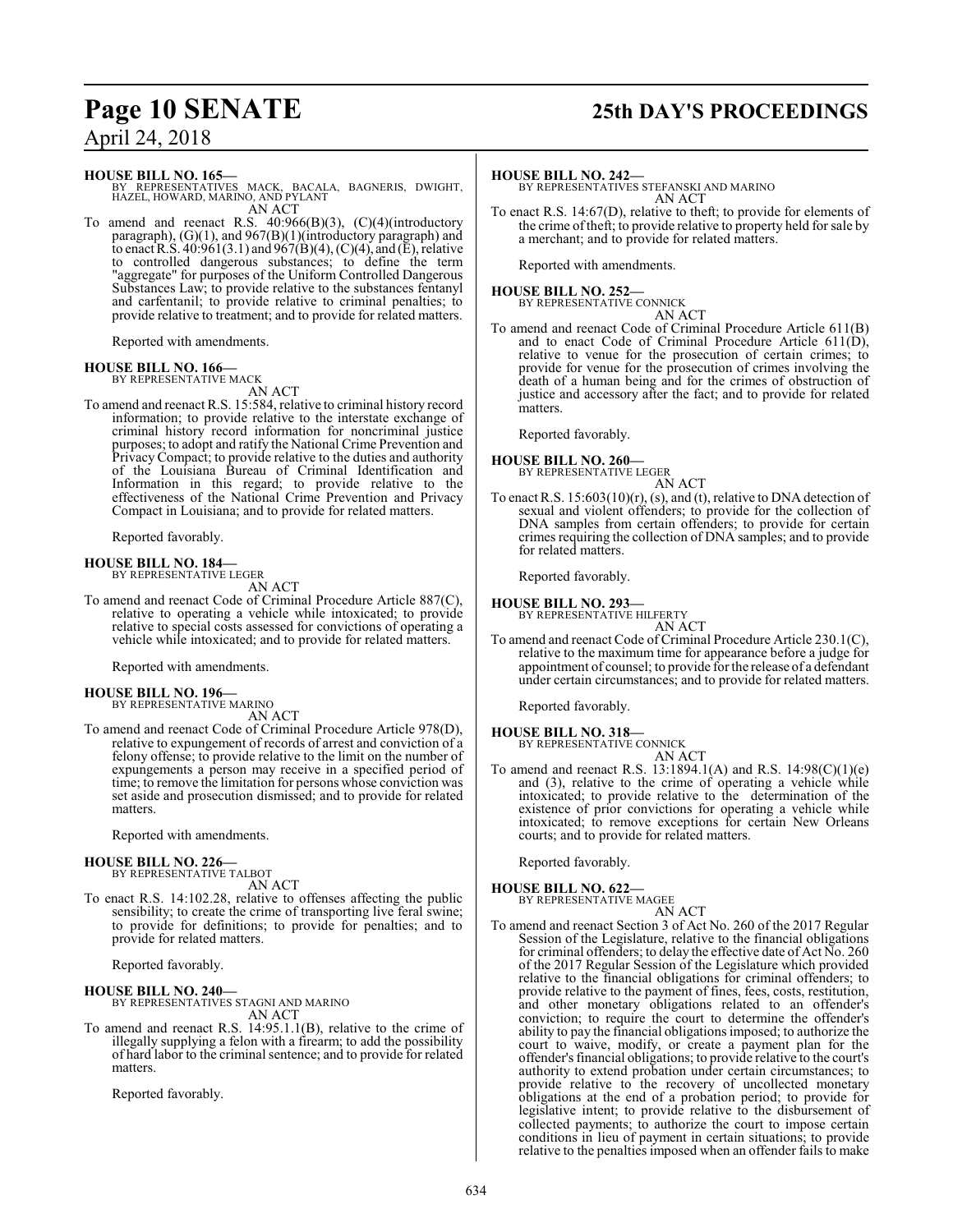## **25th DAY'S PROCEEDINGS Page 11 SENATE**

# April 24, 2018

certain payments or fails to appear for a hearing relative to missed payments; to require notice to an offender upon his failure to make certain payments; and to provide for related matters.

Reported favorably.

## **HOUSE BILL NO. 699—** BY REPRESENTATIVE STAGNI

AN ACT

To amend and reenact Code of Criminal Procedure Article 812, relative to verdicts; to provide relative to jury verdicts; to provide relative to the polling of the jury after a verdict is returned; to provide relative to the requirements for conducting a written poll of the jury; to provide for the placement of the polling slips under seal; to remove the authority of the court to conduct an oral poll of the jury after a verdict is rendered; and to provide for related matters.

Reported with amendments.

## **HOUSE BILL NO. 708—** BY REPRESENTATIVE CREWS

- AN ACT To amend and reenact R.S. 14:139.1(A), (B), and (C), relative to
- payroll padding; to provide relative to the exceptions to the crime of payroll padding; to provide an additional exception for an increase in expenses necessitated by the completion of a new or expansion of a facility that provides support services to the office of the sheriff; and to provide for related matters.

Reported favorably.

HOUSE BILL NO. 727—<br>BY REPRESENTATIVES THIBAUT, ABRAHAM, AMEDEE, ANDERS, BAGLEY, BERTHELOT, BILLIOT, BISHOP, TERRY BROWN, CARMODY,<br>STEVE CARTER, CHANEY, COUSSAN, CREWS, CROMER, DANAHAY,<br>DAVIS, DEVILLIER, DWIGHT, EDMONDS, E

#### AN ACT

To amend and reenact R.S.  $14:61(B)(1)$  and  $(C)$  and to enact R.S. 14:61(B)(3), 61.1, and 61.2, relative to offenses involving critical infrastructure; to provide relative to the crime of unauthorized entry of a critical infrastructure; to amend the definition of "critical infrastructure"; to provide for a definition of "pipeline"; to amend the penalties for the crime of unauthorized entry of a critical infrastructure; to create the crime of criminal damage to critical infrastructure; to provide for elements of the offense; to provide for criminal penalties; to create the crime of conspiracy to engage in unauthorized entry of a critical infrastructure or in criminal damage to a critical infrastructure; to provide for elements of the offense; to provide for criminal penalties; and to provide for related matters.

Reported with amendments.

#### **HOUSE BILL NO. 781—** BY REPRESENTATIVE STAGNI

AN ACT

To amend and reenact Code of Criminal Procedure Article 973(B), relative to expunged criminal records; to authorize certain entities to request and receive expunged criminal records; and to provide for related matters.

Reported favorably.

Respectfully submitted, SENATOR DAN CLAITOR Chairman

#### **Senate Bills and Joint Resolutions on Second Reading Reported by Committees**

#### **SENATE BILL NO. 400—**

BY SENATOR HEWITT AND REPRESENTATIVE EDMONDS AN ACT

To amend and reenact R.S. 24:653(N)(3) and R.S. 49:308.5(B)(3) and (4), relative to certain funds in the state treasury; to provide for meeting dates of the Dedicated Fund Review Subcommittee ofthe Joint Legislative Committee on the Budget; to provide for the review of certain funds in the state treasury by the subcommittee; to provide for the powers, duties, functions, and responsibilities of the subcommittee, including the recommendation for the reclassification, elimination, and expenditure of certain funds in the treasury; to provide for the reclassification of funds in the treasury; to provide for an effective date; and to provide for related matters.

Reported with amendments by the Committee on Finance.

#### **SENATE COMMITTEE AMENDMENTS**

Amendments proposed by Senate Committee on Finance to Original Senate Bill No. 400 by Senator Hewitt

#### AMENDMENT NO. 1

On page 1, line 2, after "reenact" delete "R.S. 24:653(N)(3) and R.S.  $49:308.5(B)(3)$  and  $(4)$ ," and insert the following: "R.S. 3:2(C), 3210(B), the introductory paragraph of (C), (4), and (5), R.S. 9:154.3, R.S. 15:572.8(H)(1) and the introductory paragraph of (2), and 921, R.S. 17:3141.16(A), (B)(1), (2), (3), (7), and (8), (C)(1), (D)(1), (2),  $(5)$ ,  $(8)$ ,  $(9)$ , and  $(10)$ ,  $(E)(1)(a)$  and  $(2)$ ,  $(F)$ ,  $(G)(1)$ , and 3138.4, R.S.  $22:1071(D)(3)(b)$  and (c), and  $1476(A)(2)$ , R.S.  $23:1514(D)(5)$ , R.S. 24:653(N)(3), R.S. 30:2004(11), 2014(B), (D)(4)(a) and the introductory paragraph of (b), 2015(A), (B), the introductory paragraph of (C), the introductory paragraph of (D), and (E),  $2035(B)(1), 2054(B)(8), 2109(A)$  and  $(C), 2192(B)(4), 2195(B), (C),$ and (E), 2195.2(A)(4), 2195.4(C)(1) and (2), 2195.5, 2205(A)(1), and 2252(A), (B), and (C), R.S. 32:202, 402.3(I), and 412(C)(2), R.S. 39:82(A), 91(B), 100.136, and 352, R.S. 40:1135.10, R.S. 46:1301(A)(1), R.S. 47:318(D), 463.48(D), 463.60(F), 463.104(C), 463.148(E), 463.167(E), 6351(G), and 7019.2(B)(1),R.S. 49:259(D), 308.3(B)(7) and (D), and 308.5(B)(3) and (4), R.S. 51:1927.1(A) and (C), 2315, and 2341(F), the introductory paragraph of R.S. 56:10(B)(1) and (b), 70.3, 70.4(A), 253(C)(2)(a), 278(A), 279(A),  $(C)$ ,  $(D)(1)$  and  $(3)$ ,  $302.3(B)(5)(c)$ ,  $494(E)(5)$  and  $(F)$ ,  $644(B)$ , the introductory paragraph of (C), (D), and (E), Code of Criminal Procedure Article  $\overline{895.1(F)(2)}$ , the introductory paragraph of (3), (b), and (e), Section 4(B) of Act No. 421 of the 2013 Regular Session of the Legislature, as amended by Section 4(B) of Act No. 822 of the 2014 Regular Session of the Legislature, the introductory paragraph of Section 7(A) and (B) of Act 41 of the 2006 First Extraordinary Session of the Legislature, and to repeal R.S. 11:544, R.S. 15:185.5, 572.8(N) and (S), R.S. 17:354, 3129.6, 3138.2, and 3138.3, and Subpart A-2 of Part IX-A of Chapter 26 of Title 17 of the Louisiana Revised Statutes of 1950, comprised of R.S. 17:3397.11, R.S. 27:392(C)(4), R.S. 30:2000.12 and 2551, R.S. 33:2740.18, R.S. 39:87.5, Subpart H of Part II-A of Chapter 1 of Subtitle I of Title 39 of the Louisiana Revised Statutes of 1950, comprised of R.S. 39:100.11, Subpart N of Part II-A of Chapter 1 of Subtitle I of Title 39 of the Louisiana Revised Statutes of 1950, comprised of R.S. 39:100.51, Subpart Q-1 of Part II-A ofChapter 1 of Subtitle I of Title 39 of the Louisiana Revised Statutes of 1950, comprised of R.S. 39:100.122, Subpart Q-2 of Part II-A of Chapter 1 of Subtitle I of Title 39 of the Louisiana Revised Statutes of 1950, comprised of R.S. 39:100.123, Subpart S of Part II-A of Chapter 1 of Subtitle I of Title 39 of the Louisiana Revised Statutes of 1950, comprised of R.S. 39:100.146, R.S. 39:1357, R.S. 40:16.2 and 1402, R.S. 46:290.1, 977.13, and 1816, Chapter 54 of Title 46 of the Louisiana Revised Statutes of 1950, comprised of R.S. 46:2691 and 2692, 2731, 2742(D), and 2901, R.S. 47:120.39, 463.104(D), and 841.2, R.S. 49:214.6.7(D) and (E), R.S. 51:2211 through 2216, R.S. 56:14,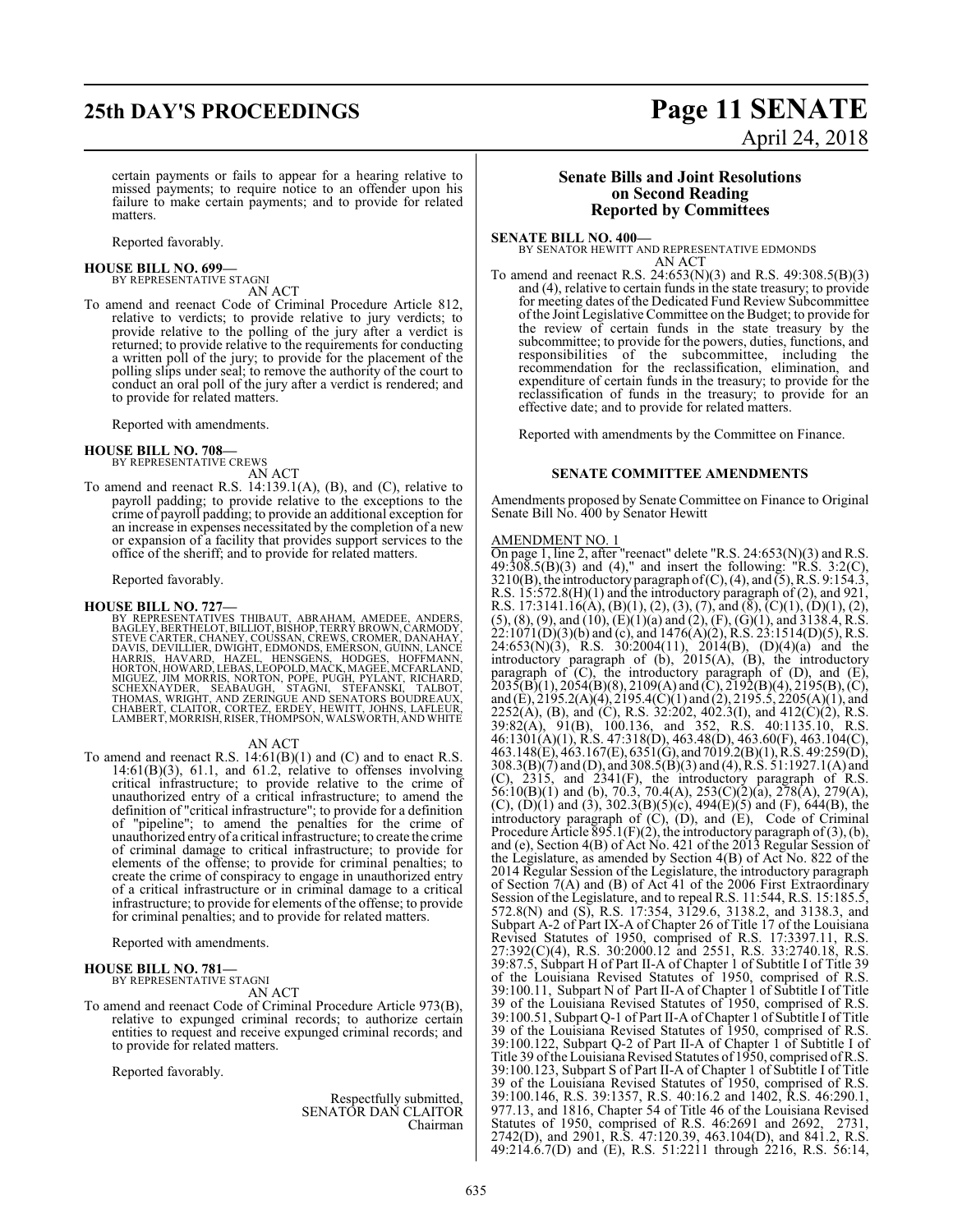## **Page 12 SENATE 25th DAY'S PROCEEDINGS** April 24, 2018

305(H) and 633, Section 9 of Act No. 138 of the 2005 Regular Session of the Legislature as amended by Section 7 of Act 642 of the 2006 Regular Session of the Legislature, Sections (3)(D) and (6) of Act No. 41 of the 2006 First Extraordinary Session of the Legislature, Section 7 of Act No. 420 of the 2013 Regular Session of the Legislature, Section  $(4)(B)(1)$  of Act No. 421 of the 2013 Regular Session of the Legislature, as amended by Section (4)(B)(1) of Act No. 822 of the 2014 Regular Session of the Legislature, and Section  $(4)(B)(2)$  of Act No. 421 of the 2013 Regular Session of the Legislature,"

#### AMENDMENT NO. 2

On page 1, at the end of line 8, insert the following: "provide for the elimination of certain treasury funds and the creation of certain treasury accounts; to provide relative to monies deposited and credited into certain agency accounts in the state treasury; to provide for the classification and consideration of certain monies as fees and self-generated revenues; to provide that such fees and self-generated revenues shall be available for appropriation as recognized by the Revenue Estimating Conference; to provide for the retention of monies in certain agency accounts forfuture appropriation; to provide relative to monies deposited and credited to certain accounts in the state treasury; to"

#### AMENDMENT NO. 3

On page 1, between lines 10 and 11, insert the following:

"Section 1. The conversion of certain dedicated funds to special agency accounts in the state treasury contained herein, shall cause the dedicated funds to be classified as fees and self-generated revenues to be used only for the purposes specified in law. All funds transferred to agency accounts shall not revert to the state general fund at the end of the fiscal year. The revenues in the accounts shall remain in the account. All monies in the accounts shall require an appropriation to be withdrawn from the account. No funds shall be transferred in or out of an account without an annual appropriation or favorable action of the Joint Legislative Committee on the Budget through a budget adjustment.

Section 2. R.S. 3:2(C), 3210(B), the introductory paragraph of (C), (4), and (5) are hereby amended and reenacted to read as follows:

§2. Creation, powers, and duties of Department of Agriculture and Forestry and the commissioner of agriculture and forestry \* \* \*

C. All funds derived from the sale of timber on state lands under this Section shall be deposited in the state treasury. Monies derived from the sale of timber on state lands in the custody of the Louisiana Department of Health shall be deposited into the Louisiana Department of Health's Facility Support Fund as provided in R.S. 40:16.2 **state general fund**. The legislature shall annually appropriate to the Department of Agriculture and Forestry the costs incurred by that department under the provisions of this Section.

#### \* \* \* §3210. Pesticide Fund **Account**

\* \* \* B. After compliance with the requirements of Article VII, Section 9(B) of the Constitution of Louisiana relative to the Bond Security and Redemption Fund, and prior to monies being placed in the state general fund, an amount equal to that deposited as required by Subsection A hereof shall be credited to a special fund **agency account to be retained for future appropriation as provided in this Section which account is** hereby created in the state treasury to be known as the "Pesticide Fund **Account**". The monies in this fund **account** shall be used solely as provided in Subsection C hereof and only in the amounts appropriated by the legislature. All unexpended and unencumbered monies in this fund **account** at the end of the fiscal year shall be returned to the state general fund. The monies in this fund **account** shall be invested by the state treasurer in the same manner as monies in the state general fund, and interest earned on the investment of these monies shall be credited to the state general fund. **Funding deposited into the account shall be considered fees and self-generated revenues and shall be available for annual appropriations by the legislature.**

C. The monies in the Pesticide Fund **Account** shall be used solely for the following purposes:

\* \* \*

(4) The department, or the Louisiana Agricultural Finance Authority on behalf of the department, may fund the anticipated funds appropriated from the Pesticide Fund **Account** into revenue bonds for the purpose of renovating or constructing a building on the Baton Rouge campus of Louisiana State University to provide administrative offices and analytical laboratories to be used in connection with the programs established in Parts I through VI ofthis Chapter and for the purpose of acquiring, constructing, renovating, and equipping buildings and related facilities for use by the department in connection with promoting and assisting agriculture and forestry in this state. The department may pledge those funds to secure the repayment of revenue bonds or to secure a lease or purchase agreement entered into in connection with the issuance of revenue bonds for those purposes.

(5) If the revenues in the Pesticide Fund **Account** are pledged to secure the repayment of revenue bonds, or are pledged to secure a lease or purchase agreement entered into in connection with the issuance of revenue bonds, the fees which provide the funds shall not be reduced below those levels existent at the time of the pledge until the bonds have been repaid.

\* \* \* Section 3. R.S. 9:154.3 is hereby amended and reenacted to read as follows:

§154.3. Crescent City Connection amnesty program; Crescent City Amnesty Refund Fund; disposition

A. Notwithstanding the provisions of R.S. 9:154 or any other provision of law to the contrary, the provisions of this Section shall apply to monies collected as a result of the amnesty program provided for in R.S. 47:7019.1 for those persons who failed to pay a toll to cross the Crescent City Connection Bridge, prior to January 2013 **Crescent City Amnesty Refund Fund is hereby abolished and any monies remaining in the fund shall be transferred for the use of the Department of Transportation and Development**.

B. Notwithstanding the provisions ofR.S. 48:1161.2(D)(c), and prior to appropriation of any monies to the New Orleans Regional Planning Commission, on July 1, 2014, one hundred twenty-eight thousand six hundred eighty-one dollars of monies on deposit in the Crescent City Transition Fund shall be deemed abandoned funds for the purposes of treatment as unclaimed property in accordance with the provisions of this Section.

C. Funds that are deemed abandoned funds pursuant to this Section shall be immediately transferred from the Crescent City Transition Fund by the state treasurer in his capacity as administrator of the Uniform Unclaimed Property Act. The state treasurer shall deposit these funds into the Crescent City Amnesty Refund Fund as provided in this Section, and shall provide for the return of such funds to their owners in accordance with the Uniform Unclaimed Property Act during the term set forth in R.S. 47:7019.2. The state treasurer shall further provide for the payment of all unexpended and unencumbered funds remaining in theCrescent CityAmnestyRefund Fund as of July 1, 2015, in accordance with the provisions of this Section.

D.(1) There is hereby created the Crescent CityAmnestyRefund Fund as a special fund in the state treasury, hereinafter referred to as the "fund". The source of monies for the fund shall be the monies the "fund". The source of monies for the fund shall be the monies transferred from the Crescent City Transition Fund as provided for in this Section.

(2) After compliance with the requirements of Article VII, Section 9(B) of the Constitution of Louisiana, relative to the Bond Security and Redemption Fund, an amount equal to that deposited into the state treasury from the foregoing sources shall be deposited in and credited to the fund. The monies in the fund shall be invested by the treasurer in the same manner as the state general fund, and interest earnings shall be deposited into the fund.

(3) All unexpended and unencumbered monies remaining in the fund on July 1, 2015, shall be appropriated as follows:

(a) An amount not to exceed thirty percent of the monies in the fund shall be appropriated to the Department of Transportation and Development for operational and maintenance costs for the New Orleans ferries, formerly operated by its Crescent City Connection Division.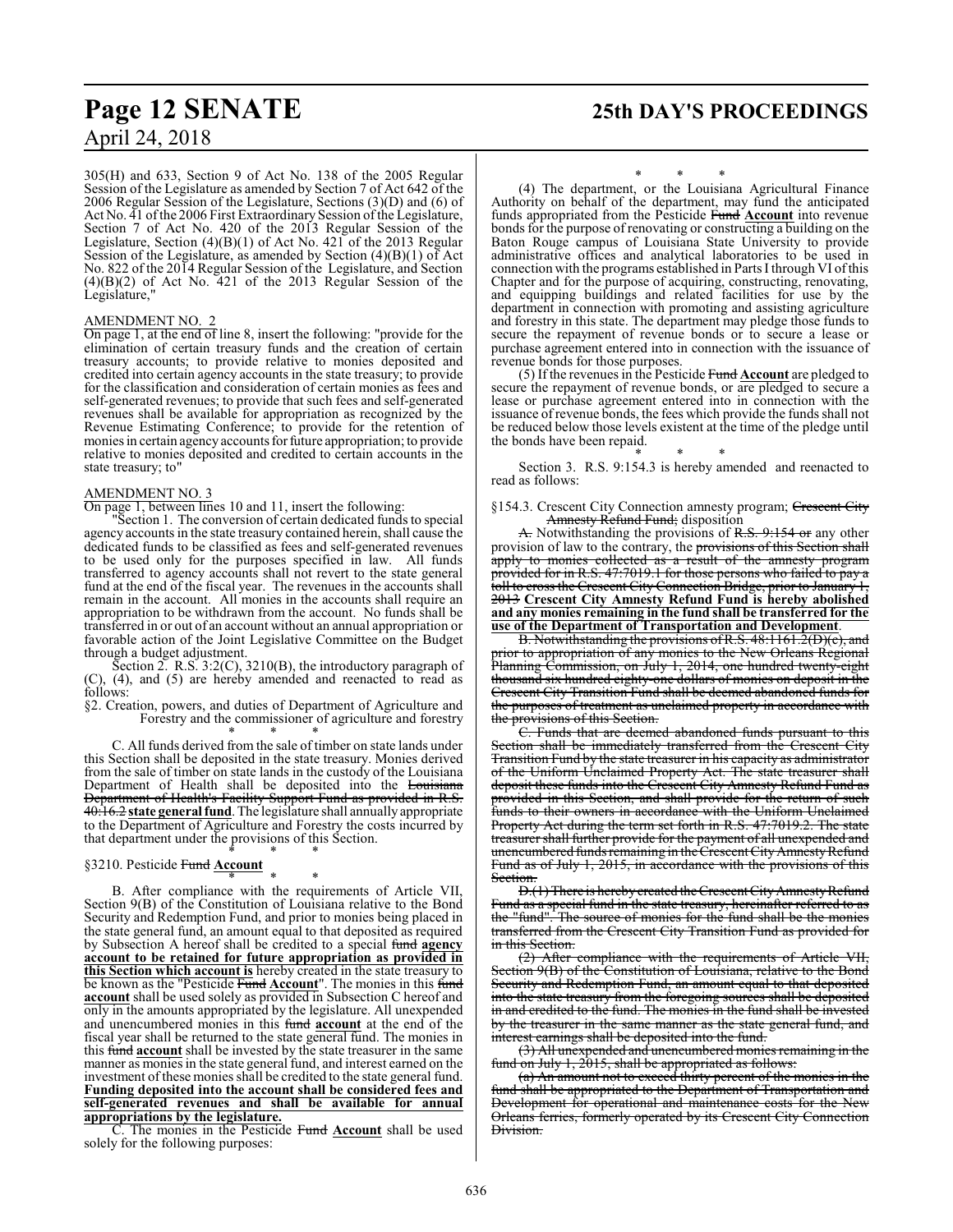## **25th DAY'S PROCEEDINGS Page 13 SENATE**

# April 24, 2018

(b) The balance of the monies in the fund as of July 1, 2015, shall be appropriated to the New Orleans Regional Planning Commission for lighting of the eastbank and westbank approaches to the Crescent City Connection Bridge, including General DeGaulle and the Westbank Expressway approach through ground level, improvements to ingress and egress points, lighting, maintenance, grass cutting, and landscaping of the Westbank Expressway and its connecting arteries.

(4) The state treasurer shall be relieved of all liability which may arise with respect to such distribution of funds.

E. All data associated with monies deposited into the Crescent City Transition Fund that was collected by the Department of Transportation and Development pursuant to R.S. 47:7013.1 shall be transferred by such department to the state treasurer pursuant to this Section and shall be provided by such department to the Unclaimed Property Division in an electronic format as designated by such division.

F. For the purposes of this Section, holder requirements under R.S. 9:159 shall be deemed waived.

G. The state treasurer in his capacity as administrator of the Uniform Unclaimed Property Act may establish policies and procedures as necessary to implement the provisions of this Section.

H. All books, papers, and records transferred to the state treasurer pursuant to this Section shall be retained for a period of no less than five years following such transfer.

I. The provisions of this Section shall supersede and control to the extent of conflict with any other provision of law.

Section 4. R.S. 15:572.8(H)(1), the introductory paragraph of (2), and 921 are hereby amended and reenacted to read as follows:

§572.8. Compensation for wrongful conviction and imprisonment; petition process; compensation; proof; assignment of powers and duties

\* \* \* H.(1) After a contradictory hearing with the attorneygeneral, the court shall render a decision as soon as practical. If, from its findings of fact, the court determines that the petitioner is entitled to compensation because he is found to be factually innocent of the crime of which he was convicted, it shall determine the compensation due in accordance with the provisions of this Section, and it shall order payment to the petitioner from the Innocence Compensation Fund which shall be created specifically for the administration of awards under this Section **state general fund**.

(2) Compensation shall be calculated at a rate of twenty-five thousand dollars per year incarcerated not to exceed a maximumtotal amount of two hundred fifty thousand dollars for the physical harm and injury suffered by the petitioner to be paid at a rate of twenty-five thousand dollars annually. As compensation for the loss of life opportunities resulting from the time spent incarcerated, the court shall also review requests for payment and order payment, not to exceed eighty thousand dollars, which the court finds reasonable and appropriate from the Innocence Compensation Fund **state general fund** to:

#### \* \* \* §921. Youthful Offender Management Fund **Account**; creation

A. All probation and parole supervision fees received by the Department of Public Safety and Corrections pursuant to Children's Code Articles 781.1 and 901.1 and any amounts appropriated by the legislature to the Youthful Offender Management Fund **Account**

shall be deposited immediately upon receipt into the state treasury. B. After compliance with the requirements of Article VII, Section 9(B) of the Constitution of Louisiana, relative to the Bond Security and Redemption Fund, and prior to monies being placed in the state general fund, an amount equal to that deposited as required by Subsection A of this Section shall be credited to the special fund **agency account** hereby created in the state treasury to be known as the "Youthful Offender Management Fund **Account**". The monies in this fund **account** shall be used solely as provided by Subsection C of this Section and only in the amounts appropriated by the legislature. All unexpended and unencumbered monies in this fund **account** at the end of the fiscal year shall remain in such fund **account**. All monies in this fund **account** shall be invested by the state treasurer in the same manner as monies in the state general fund, with interest earned on the investment of these monies credited to this fund **account** following compliance with the requirements of Article

VII, Section 9(B), relative to the Bond Security and Redemption Fund. **Funding deposited into the account shall be considered fees and self-generated revenues and shall be available for annual appropriations by the legislature.**

The monies in the Youthful Offender Management Fund **Account** shall be used solely by the department to supplement appropriated funds for salaries and other category expenditures within the office of juvenile justice deemed necessary by the secretary of the department, and to defray cost of collection and disbursement of monetary assessments imposed as a condition of probation and parole, including reasonable attorney fees.

Section 5. R.S. 17:3141.16(A), (B)(1), (2), (3), (7), and (8),  $(C)(1)$ ,  $(D)(1)$ ,  $(2)$ ,  $(5)$ ,  $(8)$ ,  $(9)$ , and  $(10)$ ,  $(E)(1)(a)$  and  $(2)$ ,  $(F)$ , and  $(G)(1)$  and 3138.4 are hereby amended and reenacted to read as follows:

§3141.16. Proprietary school student protection fund **account** and program

A. There shall be established in the state treasury as a special permanent fund **agency account** the Proprietary School Students Protection Fund **Account**, hereinafter referred to as the "Student Protection Fund **Account**". Following compliance with the requirements of Article VII, Section 9(B) of the Constitution of Louisiana relative to the Bond Security and Redemption Fund, all monies generated pursuant to the provisions of this Section shall be deposited into the Student Protection Fund **Account.** and monies **Monies** in this fund **account** shall be used solely to make refunds of unearned tuition as provided for by this Chapter. The monies in this fund **account** shall be invested by the state treasurer in the same manner as for the state general fund and interest earned on the investment ofthese monies shall be credited to the Student Protection Fund **Account**. All unexpended and unencumbered monies in this fund **account** at the end of a fiscal year shall remain in such fund **account** and be available for expenditure in the next fiscal year. The legislature shall make yearly appropriations from the fund **account** to the Board of Regents for the purposes of the proprietary school student protection program. **Funding deposited into the account shall be considered fees and self-generated revenues and shall be available for annual appropriations by the legislature.**

B.(1) All proprietary schools licensed under the provisions of this Chapter prior to September 3, 1989, shall make payments to the Student Protection Fund **Account** according to the following graduated schedule beginning  $July 1$ , 1991, and annually thereafter. For the calculation of the first payment, the assessment period shall be July 1, 1990 to June 30, 1991. Subsequent payments shall be calculated upon annual assessment period beginning July first of each year.

(2) Except for the initial payment, all proprietary schools licensed subsequent to September 3, 1989, shall make payments to the Student Protection Fund **Account** according to the following graduated schedule beginning one year after licensure by the board and annually thereafter. The first payment to the Student Protection Fund **Account** by such schools shall be one thousand dollars and shall accompany application for licensure. Should the gross tuition collected by such a school during the first assessment period after licensure require an adjustment, such adjustment shall be made in accordance with the applicable provisions of this Section.

STUDENT PROTECTION FUND **ACCOUNT** SCHEDULE

|                          | Gross Tuition Collected During |        | Annual Payment    |    |          |
|--------------------------|--------------------------------|--------|-------------------|----|----------|
| <b>Assessment Period</b> |                                |        |                   |    |          |
| \$                       |                                |        | 24,999            | \$ | 200.00   |
| \$                       | 25,000                         |        | 49,999            | \$ | 250.00   |
|                          | 50,000                         |        | 99,999            |    | 300.00   |
| \$<br>\$                 | 100,000                        |        | 199,999           |    | 400.00   |
| \$                       | 200,000                        |        | 299,999           |    | 500.00   |
| \$                       | 300,000                        |        | 399,999           |    | 600.00   |
|                          | 400,000                        |        | 499,999           |    | 700.00   |
| \$<br>\$                 | 500,000                        |        | 749,999           |    | 1,000.00 |
| \$                       | 750,000                        |        | 999,999           | \$ | 1,250.00 |
| \$                       | 1,000,000                      |        | 1,499,999         | S  | 1,500.00 |
| \$                       | 1,500,000                      |        | and above         |    | 2,000.00 |
| .11                      |                                | $\sim$ | $\mathbf{r}$<br>᠇ |    |          |

(3) All payments to the Student Protection Fund **Account** shall be made to the executive secretary of the Advisory Commission on Proprietary Schools. Except in cases of overpayment, all payments to the Student Protection Fund **Account** shall be nonrefundable.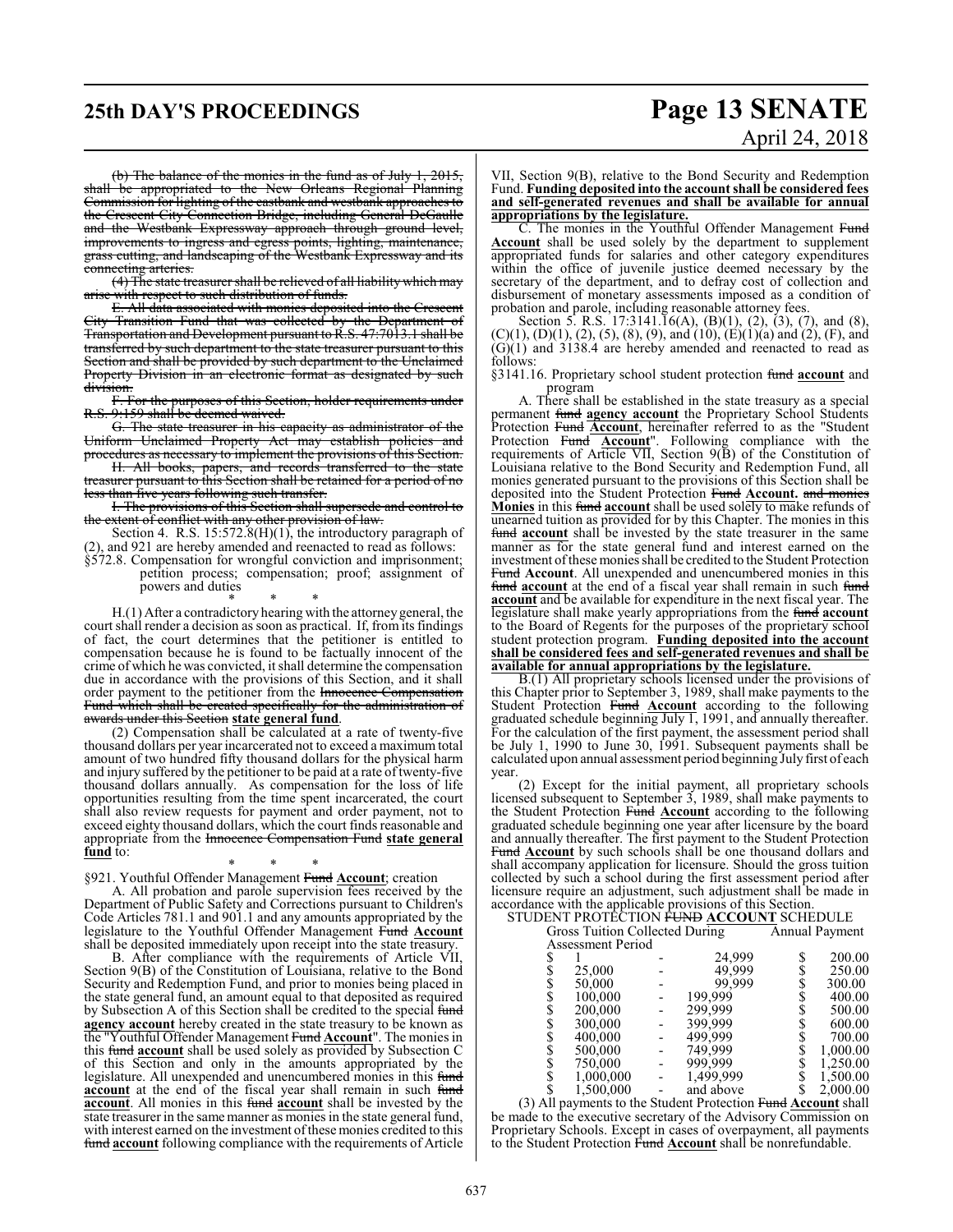## **Page 14 SENATE 25th DAY'S PROCEEDINGS**

\* \* \*

(7) If an audit of tuition revenues conducted by the Board of Regents determines that a school has paid into the Proprietary School Student Protection Fund **Account** an amount less than was required, the school shall pay said amount required to the executive secretary of the Advisory Commission on Proprietary Schools within thirty days of receipt of written notice from the superintendent or his designee of the amount of the underpayment.

(8) If an audit of tuition revenues conducted by the Board of Regents determines that a school has paid into the Proprietary School Student Protection Fund **Account** an amount more than was required, subsequent payment or payments by the school shall be appropriately credited by the commissioner of higher education or his designee until such credited payment or payments equal the amount of the overpayment.

C.(1) Forms developed and provided annually by the commissioner of higher education to calculate payments due the Student Protection Fund **Account** shall be completed by the school and submitted annually to the executive secretary of the Advisory Commission on Proprietary Schools. The school director or persons designated to sign on his behalf shall attest that the information provided is correct and complete.

\* \* \* D.(1) No payment shall be paid from the fund **account** until the avails from the surety bond required byR.S. 17:3141.5(D) have been exhausted.

(2) Claims against the fund **account** shall be considered from currently enrolled students only when there is a lack of availability for that student to transfer for the time remaining in his course of study, at no additional cost, to a similar program within the student's local area, as determined by the AdvisoryCommission on Proprietary Schools. The receiving school shall in no way be liable for any transferring student's tuition refunds.

\* \* \* (5) A school shall inform its students in writing of their rights under the provisions governing the Student Protection Fund **Account**. Application for refund shall be made on forms provided by the commissioner of higher education after determination of cessation of operation of the school.

\* \* \* (8) If a school's cessation of operation renders eligible a student, governmental agency or other organization, or any person for a refund, reasonable effort must be made to acquire such a refund from such school, surety bond as required by R.S. 17:3141.5(D), or any other school resources, and any refund payments for tuition from any other source made to a student as a result of this cessation of operation shall be deducted from the obligation of the fund **account**.

(9) A claim shall be made against the fund **account** only if it arises out of the cessation of operation by an institution on or after September 3, 1989, and after claims are made against the surety bond or other school resources.

(10) In the event of the cessation of operation of any authorized school after July 1, 1999, the Board of Regents shall have the authority to authorize the seizure and sale at public auction of all unsecured assets of the school, with all proceeds to be deposited in the Proprietary School Student Protection Fund **Account**. Cessation of operation shall mean the cessation of all instructional and business operations directly related to the offering of education and training as authorized under the provisions of this Chapter, with no reasonable prospect of resuming operations.

E.(1)(a) Any student enrolled in a proprietary school licensed under the provisions of R.S. 17:3141.4 through 3141.17, who is unable to complete a course or unit of instruction at such school because of cessation of operation of the school and who has paid tuition for such course or unit of instruction, may make application to the commissioner of higher education for a refund of tuition from the Student Protection Fund **Account** established pursuant to R.S. 17:3141.16 to the extent that such fund **account** exists or has reached the level necessary to pay outstanding approved claims.

\* \* \* (2) Each recipient of a tuition refund made in accordance with the provisions of this Section shall assign all rights to the state of any action against the school or its owner or owners for tuition amounts reimbursed pursuant to this Section. Upon such assignment, the Board of Regents may take appropriate action against the school or its owner or owners in order to reimburse the Student Protection Fund **Account** for any expenses or claims that are paid from the fund **account** and to reimburse the state for the reasonable and necessary expenses in undertaking such action.

F. The Board of Regents shall adopt necessary rules and regulations based on recommendations from the Advisory commission on Proprietary Schools providing for the cessation of payments into the Student Protection Fund **Account** by schools licensed under the provisions of this Chapter upon the fund **account** balance reaching a minimum of eight hundred thousand dollars and for the resumption of payments into the fund **account** whenever the fund **account** balance is less than seven hundred fifty thousand dollars.

G.(1) Notwithstanding the provisions of Subsection A of this Section, there is hereby established a special account within the Proprietary School Students Protection Fund **Account** to be known as the Proprietary School Student Records and Administration Account, hereinafter referred to as the "Administration Account". Any balance in the Student Protection Fund **Account** on July 1, 2000, that exceeds eight hundred thousand dollars, as provided in Subsection F of this Section, shall be deposited into the Administration Account. All interest earned on the fund **account** after July 1, 2000, shall be deposited in the Administration Account. All deposits made to the Student Protection Fund **Account** after July 1, 2000, shall be made in accordance with the provisions of Subsection B of this Section.

\* \* \* §3138.4. Workforce and Innovation for a Stronger Economy Fund

A. The "Workforce and Innovation for a Stronger Economy<br>Fund", hereinafter referred to in this Section as the "fund", is hereby hereinafter referred to in this Section as the "fund", is hereby created within the state treasury as a special fund for the purpose of funding degree and certificate production and research priorities in high demand fields through programs offered by Louisiana's public postsecondary education institutions to meet the state's future workforce and innovation needs.

B. Monies in the fund shall be invested in the same manner as monies in the general fund. Interest earned on investment of monies in the fund shall be credited to the fund. Unexpended and unencumbered monies in the fund at the end of the fiscal year shall remain in the fund.

C. Subject to an annual appropriation by the legislature, each fiscal year the sum of forty million dollars shall be deposited into the fund. Monies in the fund shall be appropriated and administered as provided in this Section.

D.(1) Monies in the fund shall be appropriated to the Board of Regents to be distributed to and used by postsecondary education institutions in accordance with a statewide workforce demand and gap analysis to be developed as provided for in this Section.

(2) The funds distributed pursuant to this Section shall be used by the institution towards degree and certificate production pursuant to the workforce demand and gap analysis and research priorities according to implementation plans.

 $(3)$  Any funds distributed to any institution that unexpended or unobligated at the end of the fiscal year shall be available for use in the subsequent fiscal year by an institution pursuant to their implementation plan.

 $(4)(a)$  Funding shall be distributed by the Board of Regents only upon receipt of certification by the postsecondary education management board on behalf of the receiving public postsecondary education institution that a match of no less than twenty percent of the amount of funding to be distributed has been guaranteed by a private entity. Match certification shall be reported to the Joint Legislative Committee on the Budget within thirty days of the receipt. The certification shall detail the type of private match to be provided, which may include: eash; in-kind donations of technology, personnel, construction materials, facility modification, or tangible property; internships; scholarships; sponsorship ofstaff or faculty; or faculty endowment. The Workforce and Innovation for a Stronger Economy Fund Strategic Planning (WISE) Council may authorize a match for an institution in types other than those provided for in this Paragraph, upon request of the system president.

(b) In any fiscal year that the total appropriated funds from the sum of the state general fund and dedicated funds for higher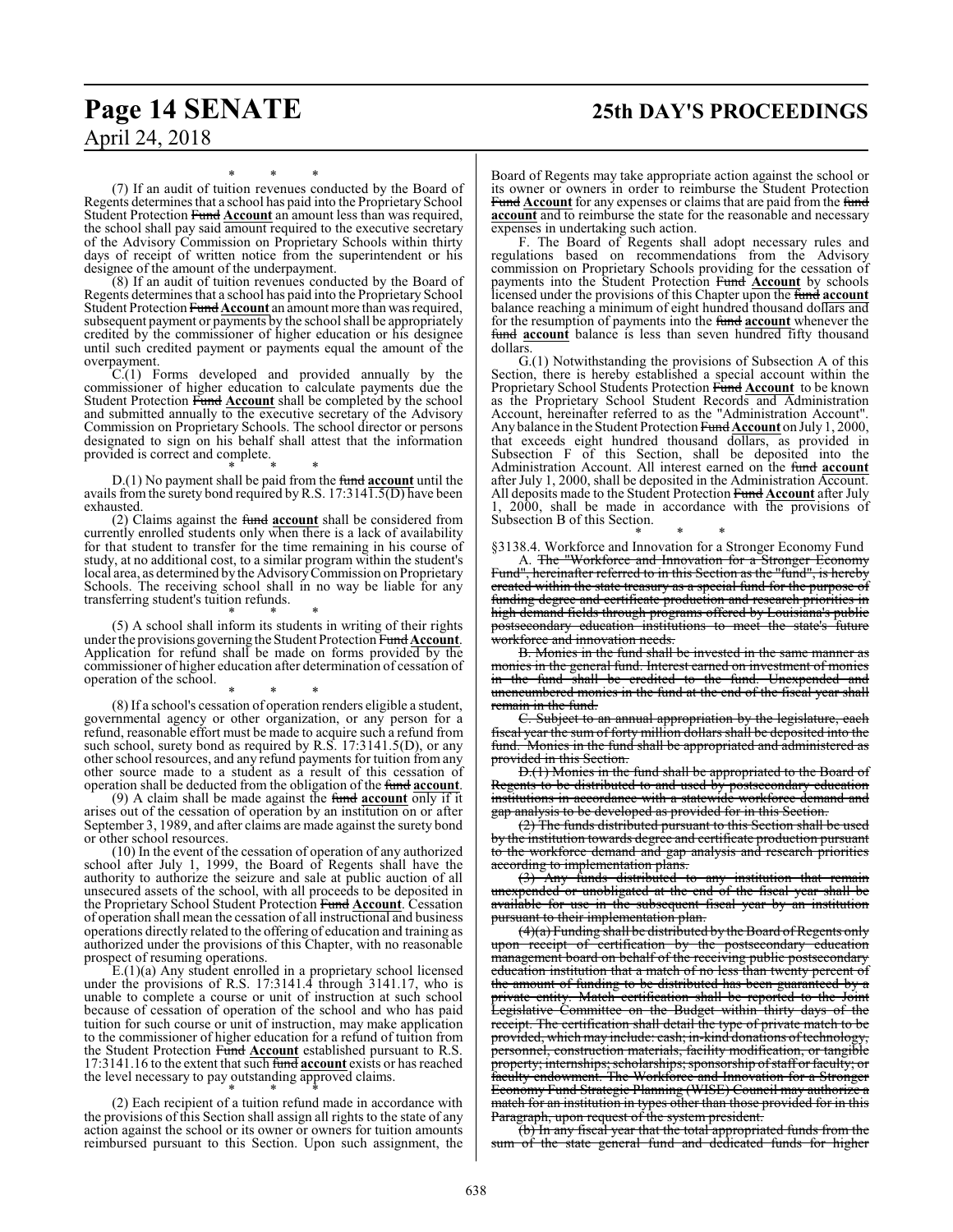## **25th DAY'S PROCEEDINGS Page 15 SENATE** April 24, 2018

education are below the appropriated funding in the prior fiscal year, the WISE Council may at its discretion, delay or waive requirements as set forth in Subparagraph (a) of this Paragraph.

<del>E.</del>(1) A Workforce and Innovation for a Stronger Economy Fund Strategic Planning Council, to be referred to as the "WISE Council", shall be established as an independent subcommittee of the Board of Regents and shall be comprised of the president-chancellor of Louisiana State University, the president of the Southern University System, the president of the University of Louisiana System, the president of the Louisiana Community and Technical College System, the commissioner of higher education, the secretary of the Department of Economic Development, the executive director of the Louisiana Workforce Commission, and the chairman of the Workforce Investment Council, or their successors.

 $(2)(a)$  The WISE Council shall develop a method for the distribution of monies in the fund in alignment with the statewide workforce demand and gap analysis and research priorities as provided in this Section. The methodology for the distribution shall be reevaluated no more than once every three years unless a majority of the WISE Council vote to reevaluate the methodology more often.

(b) The methodology of distribution shall be as follows:

(i) Eighty percent of funds distributed shall be based on degree and certificate production in fields required for four- or five-star jobs, as defined by the Louisiana Workforce Commission's Louisiana Star<br>Johs program or its successors and weighted by cost and a program or its successors and weighted by cost and a prioritization of high demand degree and certificate production based on data provided by the Department of Economic Development and the Louisiana Workforce Commission.

(ii) Twenty percent of funds distributed shall be based on federally funded research expenditures as defined by the National Science Foundation.

(iii) The WISE Council shall have the authority to adjust the percentage of the distributions by no more than ten percent relative to the distribution of funds between degree certification production in Item (i) of this Subparagraph and federally funded research expenditures in Item (ii) of this Subparagraph. However, in no event shall the distribution based on federally funded research expenditures be reduced below twenty percent.

(3) The WISE Council shall prepare a statewide workforce demand and gap analysis which shall include:

(a) Statewide and regional degree and certificate production and research priorities based on an analysis of credential completion at all Louisiana postsecondary education institutions and workforce demand.

(b) A prioritization of high-demand degree and certificate production based on data provided by the Department of Economic Development and the Louisiana Workforce Commission.

(4)**(3)** The WISE Council and the Board of Regents shall review and approve the statewide workforce demand and gap analysis and research priorities.

(5)**(4)** The WISE Council shall review and approve implementation plans submitted by institutions. The implementation plans shall include at a minimum a plan for expenditure of monies and outcomes expected.

(6) **(5)** The system presidents shall report annually to the WISE Council on progress towards degree and certificate and research priorities in accordance with the implementation plans.

F. **B.** The statewide workforce demand and gap analysis, including any revisions to the analysis, distribution of funds, and implementation plans shall be posted on the Board of Regents' website.

G. **C.** The WISE Council may create policies and procedures for its own management but shall meet no less than two times per year.

H. **D.** The Board of Regents, on behalf of postsecondary education, shall provide annual reporting to the Senate Committee on Education, Senate Committee on Finance, the House Committee on Education, and the House Committee onAppropriations. Such reports shall include the statewide workforce demand and gap analysis, including any revisions to the analysis, distribution of funds, and implementation plans.

I. The Board of Regents shall promulgate rules developed jointly and collaboratively by the commissioner of higher education and the system presidents for the administration of the fund. Prior to final adoption, the rules shall be approved by the WISE Council.

J. The fund is in addition to, and separate from, any monies appropriated or allocated to any postsecondary education management board. Allocations from this fund shall not be included in the Board of Regents' funding formula calculation, nor shall it supplant any state general fund allocations provided to institutions. The availability of the fund shall not in any way substitute, limit, or otherwise affect the allocation of any funds otherwise available to those institutions under state or federal laws.

K. **E.** All actions of the WISE Council and the implementation of this Section shall be subject to the approval of the Board of Regents.

Section 6. R.S. 22:1071(D)(3)(b) and (c) and 1476(A)(2) are hereby amended and reenacted to read as follows:

§1071. Enforcement provisions

*\* \* \** D. \* \* \* (3)

\* \* \*

(b) After compliance with the requirements of Article VII, Section 9(B) of the Constitution of Louisiana relative to the Bond Security and Redemption Fund, and prior to monies being placed in the state general fund, an amount equal to that deposited as required by Subparagraph (a) of this Paragraph shall be credited to a special fund **agency account to be retained for future appropriation as provided in this Section** hereby created in the state treasury to be known as the Administrative Fund **Account** of the Department of Insurance. The monies in this fund **account** shall be used solely as provided by Subparagraph (c) of this Paragraph and only in the amounts appropriated by the legislature. All unexpended and unencumbered monies in this fund **account** at the end of the fiscal year shall remain in such fund **account**. The monies in this fund **account** shall be invested by the state treasurer in the same manner as monies in the state general fund and interest earned on the investment of these monies shall be credited to this fund **account. Funding deposited into the account shall be considered fees and self-generated revenues and shall be available for annual appropriations by the legislature**.

(c) The monies in the Administrative Fund **Account** of the Department of Insurance shall be used solely for the expenses in connection with the administration and enforcement ofthe provisions of this Subpart.

\* \* \* §1476. Assessments against insurers; dedications

A.

\* \* \*

(2) An amount equal to two and one-fourth hundredths of one percent of the gross direct premiums received in this state, in the preceding year; two and thirty-seven hundredths of one percent of the direct gross premiums received in this state, in the year 2001; and two and one-half hundredths of one percent of the direct gross premiums received in the state, in the year 2003 and every year thereafter by insurers doing business in this state and subject to this Subpart, less returned premiums shall be deposited by the commissioner of insurance with the state treasurer to be credited to a special fund **agency account,** created in the state treasury entitled the Municipal Fire and Police Civil Service Operating Fund **Account**, hereinafter known as the "fund **account**". Subject to an annual appropriation by the legislature pursuant to the provisions of R.S. 33:2480 and 2540, monies in the fund **account** shall be used solely to support the operations of the office of state examiner, Municipal Fire and Police Civil Service. Monies in the fund **account** shall be invested by the treasurer in the same manner as monies in the state general fund and interest earned on investment of these monies shall be credited to the state general fund. All unexpended and unencumbered monies in the fund **account** at the end of the fiscal year shall revert to the state general fund. **Funding deposited into the account shall be considered fees and self-generated revenues and shall be available for annual appropriations by the legislature.**

\* \* \* Section 7. R.S. 23:1514(D)(5) is hereby amended and reenacted to read as follows: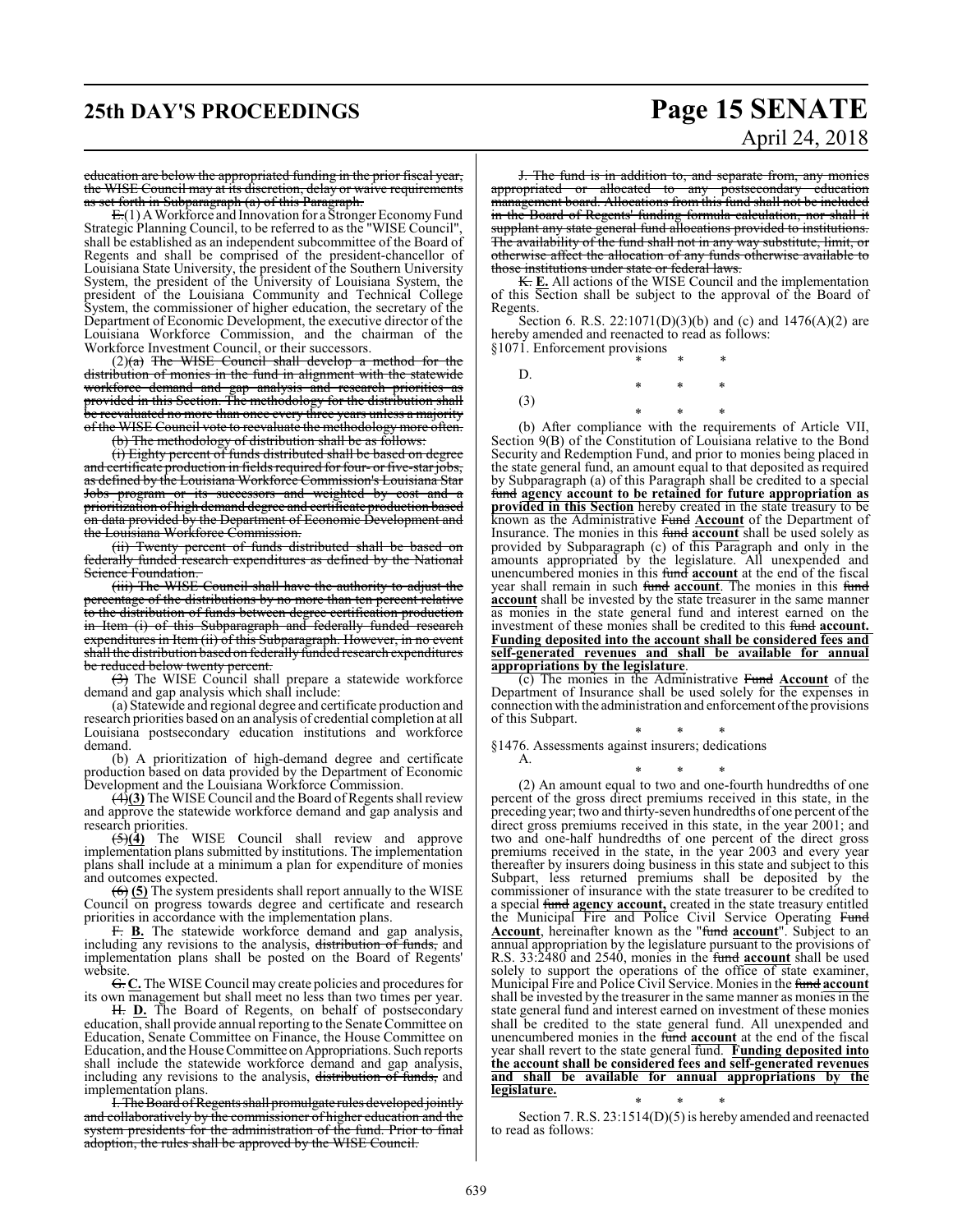## **Page 16 SENATE 25th DAY'S PROCEEDINGS**

§1514. Worker training fund; purpose; training programs; eligibility criteria; program administration \* \* \*

D.

\* \* \*

(5) The administrator may annually set aside an amount up to ten percent of the amount appropriated to the fund by the state legislature for preemployment training in any year in which the legislature appropriates funds fortraining equal to or exceeding those funds appropriated in the previous year to the Rapid Response Fund created by R.S. 51:2361 or to the Louisiana Economic Development Fund created by R.S. 51:2315 **to be used exclusively for the Louisiana FastStart Program**. All preemployment training shall require an employer matching contribution of not more than fifty percent, and job placement outcomes at wage rates commensurate with training, as determined by the administrator pursuant to duly promulgated rules and regulations.

\* \* \*"

AMENDMENT NO. 4

On page 1, line 11, change "Section 1." to "Section 8."

#### AMENDMENT NO. 5

On page 2, between lines 1 and 2, insert the following:

"Section 9. R.S. 30:2004(11), 2014(B),  $(D)(4)(a)$  and the introductory paragraph of (b), 2015(A), (B), the introductory paragraph of (C), the introductory paragraph of (D), and (E),  $2035(B)(1), 2054(B)(8), 2109(A)$  and  $(C), 2192(B)(4), 2195(B), (C),$ and  $(E)$ , the introductory paragraph of 2195.2(A)(4), 2195.4(C)(1) and (2),  $2195.5$ ,  $2205(A)(1)$ , and  $2252(A)$ , (B), and (C) are hereby amended and reenacted to read as follows: §2004. Definitions

The following terms as used in this Subtitle, unless the context otherwise requires or unless redefined by a particular Chapter hereof, shall have the following meanings:

\* \* \* (11) "Response fund **account**" means the Environmental Trust Fund **Account** created in R.S. 30:2015.

\* \* \* §2014. Permits, licenses, registrations, variances, and fees

\* \* \* B. In order to provide for adequate permitting, monitoring, investigation, administration, and other activities required for the maintenance of a healthful and safe environment, an initial fee and an annual monitoring and maintenance fee shall be charged for all permits, licenses, registrations, or variances authorized by this Subtitle. These fees shall be determined, except as otherwise provided in this Subtitle relative to maximum amounts of fees, using a formula developed by rules to be based upon a cost equal to the cost of the annual maintenance, permitting, monitoring, investigation, administration, and other activities required therewith, including any effects the volume of emissions or effluents may have on such activities. Any such formula or fees shall be adopted by the department by rule in accordance with the Administrative Procedure Act, R.S. 49:950 et seq. Funds generated from these fees shall be deposited in the Environmental Trust Fund **Account** as provided in R.S. 30:2015. \* \* \*

D.

\* \* \*

(4)(a) In accordance with the provisions of Article VII, Section 2.1 of the Constitution of Louisiana, and notwithstanding any other provision of law, the Department of Environmental Quality may modify any fee that is in effect on June 30, 2002, is authorized by this Title, and is required to be deposited into the Environmental Trust Fund **Account**. Such a modification may increase the rate in effect on June 30, 2002, over the two-year fiscal period beginning July 1, 2002, as follows: the department may increase any such fee by a maximum of twenty percent, effective on or after July 1, 2002, and by a maximum of ten percent above the rate in effect on June 30, 2003, effective on or after July 1, 2003. Within ninety days of the promulgation and adoption of any regulation necessary to implement the fees herein, the Department of Environmental Quality shall submit a written report to the Joint Legislative Committee on the Budget for its approval which details the proposed use for the fee increase, efforts to decrease the processing time for permits, efforts to increase the number of inspections conducted at regulated facilities, enforcement activities, and efforts to increase the collection of fines imposed by the Department of Environmental Quality.

(b) Notwithstanding any other provision of law to the contrary, the Department ofEnvironmental Qualitymay increase the following fees from the amounts in effect on March 14, 2015, as authorized by this Title or any rule or regulation promulgated pursuant thereto, and is required to be deposited into the Environmental Trust Fund **Account** as follows:

\* \* \*

#### §2015. Environmental Trust Fund **Account**

A. In order to fulfill the constitutional mandate of Article IX of the Louisiana Constitution to protect, conserve and replenish the natural resources of the state, the legislature hereby declares that sufficient funds shall be available to the Department of Environmental Quality to fulfill that mandate. It is the intent of this Section to insure that all funds generated by the department are used to fulfill and carry out its powers, duties, and functions as provided by law.

B. There is hereby established a fund **an agency account** in the state treasury to be known as the "Environmental Trust Fund **Account**", hereafter referred to as the "trust fund **account**", into which the state treasurer shall each fiscal year deposit the revenues received from those sources provided for by Subsection C of this Section and other sources as provided for by law after those revenues have been deposited in the Bond Security and Redemption Fund. Out of the funds remaining in the Bond Security and Redemption Fund after a sufficient amount is allocated from that fund to pay all obligations secured by the full faith and credit of the state that become due and payable within each fiscal year, the treasurer, prior to placing such funds in the state general fund, shall pay into the trust fund **account** an amount equal to the revenue generated from collection from those sources provided for by Subsection C of this Section and other sources as provided for by law. No expenditures shall be made from the trust fund **account** unless first appropriated by the legislature. The monies in the trust fund **account** shall be invested by the state treasurer in the same manner as monies in the state general fund. All interest earned on money from the fund **account** and invested by the state treasurer shall be credited to the Environmental Trust Fund **Account. Funding deposited into the account shall be considered fees and self-generated revenues and shall be available for annual appropriations by the legislature**.

C. The Environmental Trust Fund **Account** shall consist of all revenues generated from the following sources:

\* \* \* D. The monies in the Environmental Trust Fund **Account** shall be used for the following purposes:

\* \* \* E. In any cases where monies from the trust fund **account** are expended, the attorney general shall institute a civil action to recover fromthe responsible persons all such monies expended fromthe trust fund **account**. If the secretary requests that the attorney general institute a civil action to recover monies expended from the trust fund **account** and the attorney general declines to institute such action or does not respond within sixty days of such request and agree to institute a civil action, an attorney from the department may, with the concurrence of the attorney general, institute a civil action to recover monies expended from the trust fund **account**. Any monies so recovered shall be paid into the trust fund **account**.

#### \* \* \* §2035. Environmental Emergency Response Training Program

\* \* \* B.(1) The chief of each eligible agency including any municipality or parish may apply to the department for allocation of funds from the Environmental Trust Fund **Account** to provide or secure the training authorized by this Section. \* \* \*

- §2054. Air quality control; secretary of environmental quality; powers and duties
	- \* \* \* B. The secretary shall have the following powers and duties: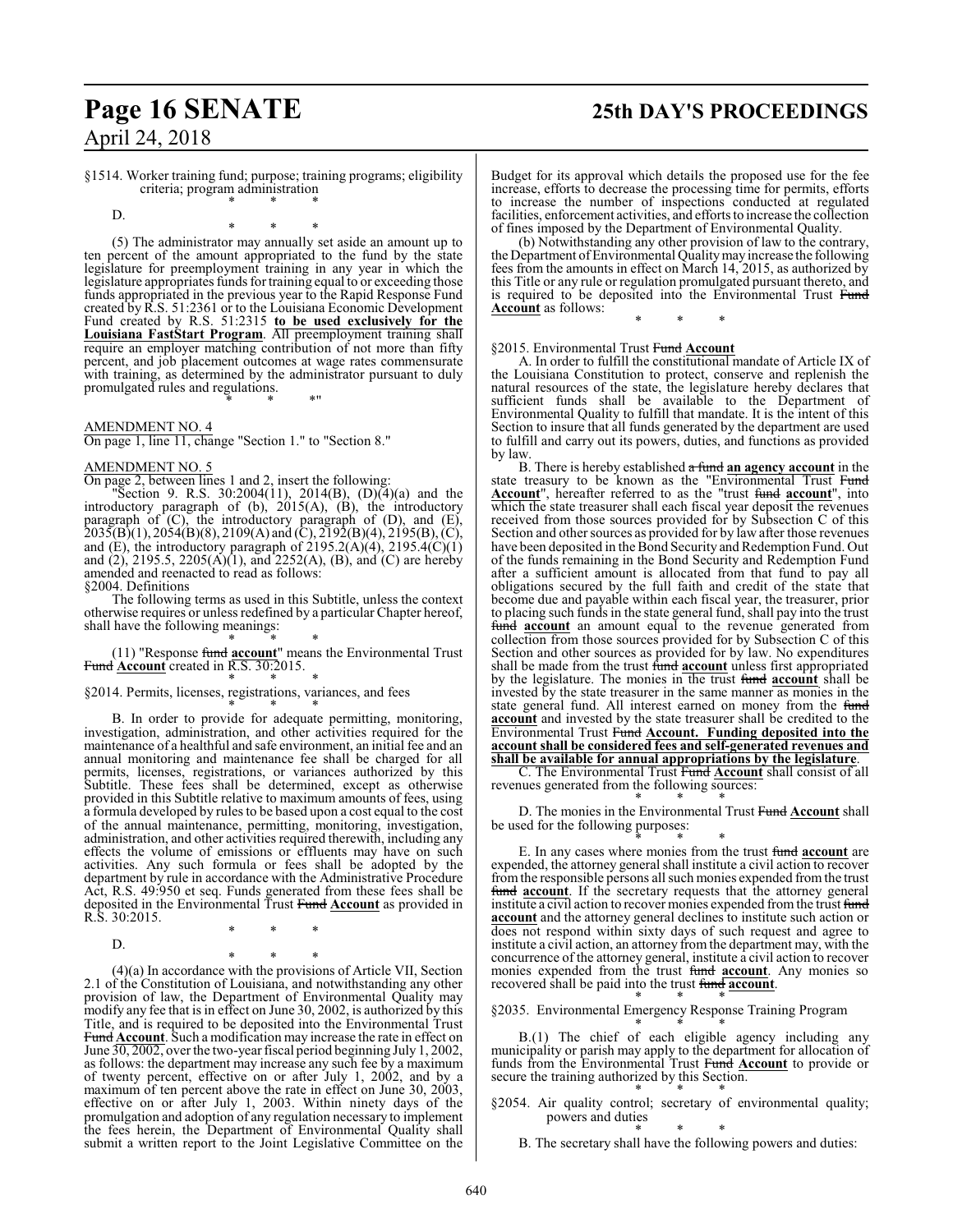## **25th DAY'S PROCEEDINGS Page 17 SENATE**

April 24, 2018

\* \* \*

(8) To establish and implement a program for the control and abatement of motor vehicle emissions in accordance with R.S. 30:2060 and other applicable state and federal laws, particularly the Clean Air Act as amended, but not to exceed the requirements provided in such act unless specifically authorized. Such program shall be applicable only in parishes and municipalities as necessary to comply with the requirements of the federal Clean Air Act or regulations promulgated by the United States Environmental Protection Agency. If such program includes the periodic inspection of motor vehicles, the frequency of performing such inspections shall be as allowed by federal law or regulations or by agreements with federal agencies. During each calendar year, the secretary may exempt vehicles of that model year and vehicles from prior model years from on-board diagnostic (OBD II) testing. The fees due the department for this program pursuant to R.S. 32:1306(C)(3) shall be deposited into the Environmental Trust Fund **Account**. The inspection and maintenance of motor vehicles as required by this Paragraph shall begin on January 1, 2000. \* \* \*

§2109. Nuclear power facilities; emergency planning; findings

A. The legislature finds and declares that it is necessary that the secretary of environmental quality be empowered upon a declaration of a state of disaster emergency, as provided for in Subsection C of this Section, and which is related to a source ofradiation, to enter into contracts and agreements necessary to perform duties assigned under any radiological response plan and to expend funds from the Environmental Trust Fund **Account** for such purposes, according to the provisions of R.S. 30:2015.

\* \* \* C. Upon a declaration of a state of disaster emergency pursuant to and in accordance with R.S. 29:705 or R.S. 29:706 related to a source of radiation, the secretary of the Department of Environmental Quality is authorized to enter into any contracts or agreements necessary to perform any duty or function required of the secretary in any radiological response plan. The secretary is authorized to expend funds from the Environmental Trust Fund Account in the expend funds from the Environmental Trust Fund **Account** in the performance of such duties in accordance with the provisions of R.S. 30:2015.

\* \* \* §2192. Treatment, storage, and disposal facilities

\* \* \* B. The regulations at a minimum shall require:

\* \* \* (4) A surety bond in favor of the state, a certificate of public liability insurance, payments into the Environmental Trust Fund **Account**, other financial assurance, or any combination thereof, sufficient to assure financial responsibility for damages resulting from accidents or negligence, when corrective action is required or as specified in the permit, and to assure closure and post-closure care, said assurance to be consistent with the degree and duration of risks associated with the treatment, storage, or disposal of the type of hazardous waste handled.

#### \* \* \* §2195. Motor Fuels Underground Storage Tank Trust Fund

\* \* \* B. There is hereby established a special custodial trust fund in the state treasury to be known as the Motor Fuel Underground Storage Tank Trust Fund, hereafter referred to as the "Tank Trust Fund", into which the state treasurer shall, each fiscal year, deposit the revenues received from the collection of the fees as established in R.S. 30:2195.3(A)(1)(a) and (B). The secretaryis authorized pursuant to Article VII, Section 9(A) of the Constitution of Louisiana and R.S. 30:2031 to enter into an agreement with a private legal entity to receive and administer the Tank Trust Fund for the purpose of providing financial responsibility for underground motor fuel storage tanks. On an annual basis, all owners of registered tanks shall remit to the department a tank registration fee ofsixty dollars for each tank. The revenue from the tank registration fees shall be deposited directly into the Environmental Trust Fund **Account** as provided by R.S. 30:2015 and utilized for underground storage tank activities only, and any deviation from the aforesaid shall be documented and reported to the House Committee on Natural Resources and Environment and the Senate Committee on Environmental Quality. Revenues received

from annual maintenance and monitoring fees, other than those established in R.S. 30:2195.3(B), shall be deposited into the Environmental Trust Fund **Account**. The department shall promulgate rules and regulations for the implementation of this Section in accordance with the Administrative Procedure Act, R.S. 49:950 et seq.

C. Monies so deposited in the Environmental Trust Fund **Account** shall be used to defray the cost to the state of administering the underground storage tank program and the cost of investigation, testing, containment, control, and cleanup of releases from underground storage tanks containing regulated substances. Only monies recovered pursuant to R.S. 30:2195.2(A)(2) and deposited in the Tank Trust Fund may be used for the loans authorized by R.S. 30:2195.12(E). These monies shall also be used to provide money or services as the state share of matching funds for federal grants involving underground storage tanks. At the end of each fiscal year, all monies that were deposited into the Environmental Trust Fund **Account** from the fees established in R.S. 30:2195.3(A)(1)(a) and (B) which remain unspent, including all accrued interest, shall be transferred to the Tank Trust Fund.

\* \* \* E. Annually, the department shall prepare a report for the House Committee on Natural Resources and Environment and the Senate Committee on Environmental Quality of all disbursements of monies from the Tank Trust Fund and the Environmental Trust Fund **Account**. The report shall include all loans made fromthe Tank Trust Fund, the number of sites actively seeking reimbursement from the Tank Trust Fund as of June thirtieth of each year, the number of sites deemed eligible for the Tank Trust Fund during the previous fiscal year, and the number of sites that have been granted "No Further Action", and the department has received the last application for reimbursement during the previous fiscal year. Regarding disbursements from the Tank Trust Fund as provided by R.S. 30:2195.2, the report shall include a list of all reimbursements, all pending reimbursements, the date the application was made for reimbursement, and the date reimbursement was made by the department. The report shall be delivered to the respective legislative committees no later than March first of each year.

\* \* \* §2195.2. Uses of the Tank Trust Fund

A. The department shall administer the Tank Trust Fund and shall make disbursements from the fund for all necessary and appropriate expenditures. Pursuant to the authorization in R.S. 30:2195, the secretary of the Department of Environmental Quality shall use the Tank Trust Fund as follows:

\* \* \* (4) The Environmental Trust Fund **Account** may be used to reimburse or pay for any costs associated with the review of applications for reimbursement from the trust, legal fees associated with the collection of costs from parties who are not eligible participants, audits of the Tank Trust Fund and bulk operators, and accounting and reporting of the uses of the trust. The Environmental Trust Fund **Account** will also reimburse the Department of Environmental Quality for costs associated with administering the underground storage tank program in accordance with R.S.  $30:21\overline{95}(C)$  up to the amount appropriated pursuant to R.S. 30:2195(B).

\* \* \* §2195.4. Procedures for disbursements from the Tank Trust Fund

\* \* \* C.(1) For anymonth during which the collection offees assessed pursuant to R.S. 30:2195.3 is suspended, the treasurer shall transfer an amount equal to twenty percent of the average monthly fee amount collected according to the schedule specified in R.S.  $30:2195.3(A)(1)$  from the trust into the Environmental Trust Fund **Account** for use as provided by R.S. 30:2195.3(A)(9).

 $\overline{(2)}$  If the secretary determines that the funds deposited on a monthly basis into the Environmental Trust Fund **Account** pursuant to R.S.  $30:2195(B)$  are insufficient relative to the legislatively approved fiscal appropriation for the department during a given year, the secretary may order the treasurer to transfer from the Tank Trust Fund to the Environmental Trust Fund **Account** only that amount necessary to reach the authorized ceiling. \* \* \*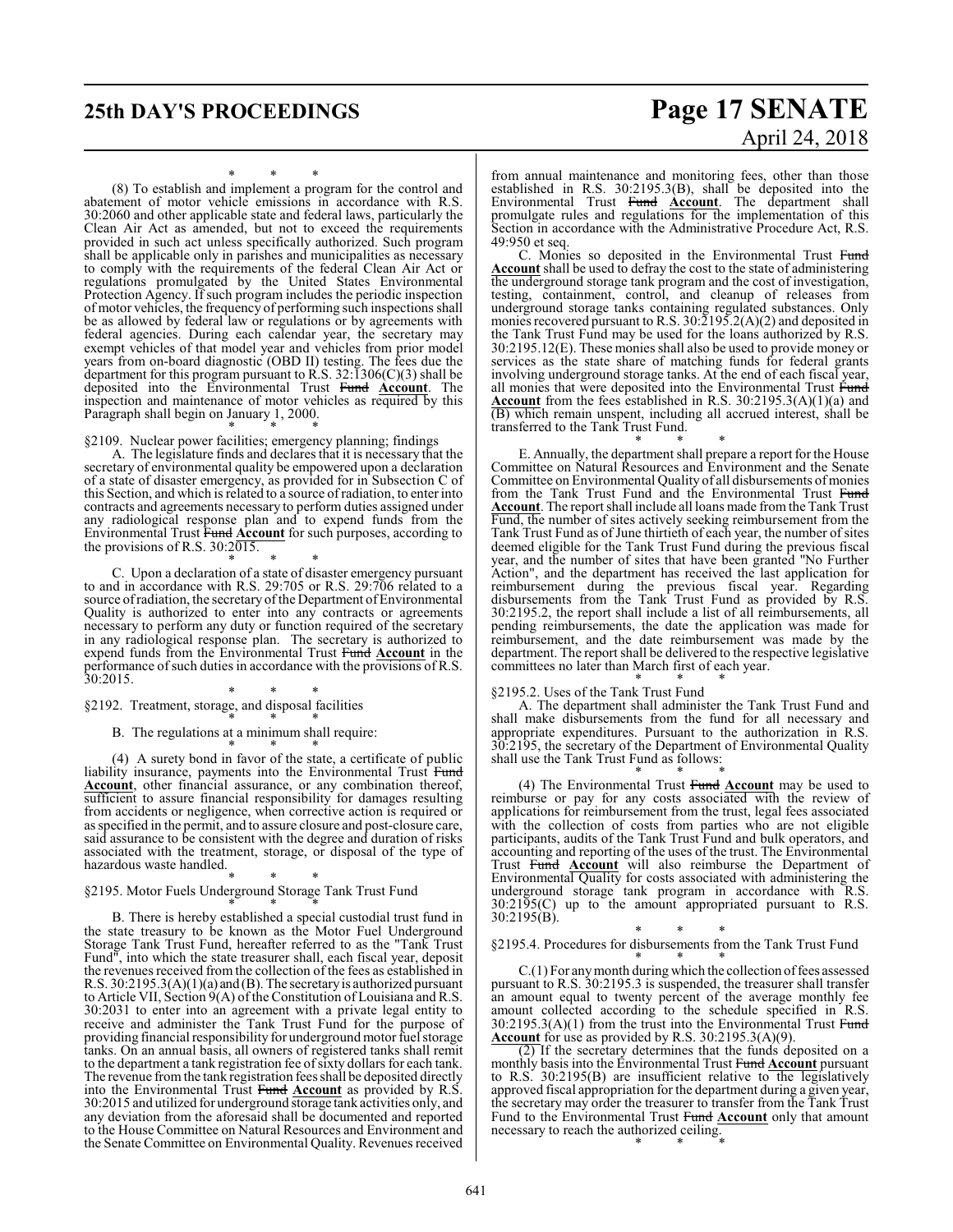## **Page 18 SENATE 25th DAY'S PROCEEDINGS**

§2195.5. Audits

An annual independent audit of the Tank Trust Fund shall be conducted. Such funds as are necessary to perform the audit shall be authorized from the Tank Trust Fund. The secretary shall authorize funding from the Environmental Trust Fund **Account**, R.S. 30:2015, for the purpose of auditing bulk operators regarding the remittance of motor fuel delivery fees.

\* \* \* §2205. Hazardous Waste Site Cleanup Fund

A.(1) All sums recovered through judgments, settlements, assessments of civil or criminal penalties, funds recovered by suit or settlement from potentially responsible parties for active or abandoned site remediation or cleanup, or otherwise under this Subtitle, or other applicable law, each fiscal year for violation of this Subtitle, shall be paid into the state treasury and shall be credited to the Bond Security and Redemption Fund. After a sufficient amount is allocated from that fund to pay all obligations secured by the full faith and credit of the state which become due and payable within any fiscal year, the treasurer, prior to placing such remaining funds in the state general fund, shall pay into a special fund, which is hereby created in the state treasury and designated as the "Hazardous Waste Site Cleanup Fund", all of those funds generated by the hazardous waste tax under the provisions of Chapter 7-A of Subtitle II of Title 47 of the Louisiana Revised Statutes of 1950 and the sums recovered through all judgments, settlements, assessments of civil or criminal penalties, fees and oversight costs received from potentially responsible parties for the department's work in overseeing of assessment and remediation at inactive or abandoned sites, funds recovered by suit or settlement from potentially responsible parties for active or abandoned site remediation or cleanup, or otherwise, for violation of this Subtitle, except as provided in R.S. 30:2025 and 2198; however, the balance in the fund shall not exceed six million dollars at any time and upon the accumulation of six million dollars in the fund, the treasurer shall pay all remaining sums provided for in this Subsection into the Environmental Trust Fund **Account**, R.S. 30:2015.

#### \* \* \* §2552. Brownfields Cleanup Revolving Loan Fund Program; **authority Authority** to make loans and grants; incur debt; tax exemption

A. Any political subdivision, public trust, quasi governmental organization, or eligible nonprofit or private entity, except as provided inR.S. 30:2551(C), is hereby authorized tomake loans from and incur debt payable to the department in accordance with the provisions of this Section. The making of a loan from the Brownfields Cleanup Revolving Loan Fund and the issuance of debt evidencing such loan by any political subdivision, eligible nonprofit organization, or eligible private entity shall be approved by the State Bond Commission. This Section shall not be deemed to be the exclusive authority under which a political subdivision, eligible nonprofit organization, or eligible private entity may borrow money from or incur indebtedness to the department. The department shall aggressively pursue leveraging of all funds to the maximum amount a<del>llowable by law.</del>

B. All bonds, notes, or other evidence of indebtedness of any political subdivision, public trust, quasi governmental organization, or eligible nonprofit or private entity issued to represent a loan from the department or the fund shall be authorized and issued pursuant to a resolution of the governing authority of such entity, which resolution shall prescribe the form and details thereof, including the terms, security for, manner of execution, repayment schedule, and redemption features thereof, and such resolution may provide that an officer of such entity may execute in connection with such obligation any related contract, including but not limited to a credit enhancement device, indenture of trust, loan agreement, pledge agreement, or other agreement or contract needed to accomplish the purposes for which said evidence of indebtedness is given, in substantially the form attached to said resolution, but which final executed credit enhancement device, indenture of trust, loan agreement, pledge, or other contract or agreement may contain such changes, additions, and deletions as shall in the sole opinion of the executing officer be appropriate under the circumstances. Any such resolution shall include a statement as to the maximum principal amount of any such obligation, the maximum interest rate to be

incurred or borne by said obligation or guaranteed by said obligation, the maximum redemption premium, if any, and the maximum term in years for such obligation, guarantee, or pledge.

C. Notwithstanding any other provision of law to the contrary, a political subdivision, public trust, quasi governmental organization, or eligible nonprofit entity, upon entering into a loan in accordance with the fund as provided in R.S. 30:2551, may dedicate and pledge a portion of any revenues it has available to it, including but not limited to revenues from the general revenue fund, sales taxes, assessments, or property taxes of the political subdivision, for a term not exceeding twenty years from the date of project completion for repayment of the principal of, interest on, and any premium, administrative fee, or other fee, or cost imposed by the department in connection with such loan.

\* \* \*

Section 10. R.S. 32:202, 402.3(I), and 412(C)(2) are hereby amended and reenacted to read as follows:

§202. Louisiana Bicycle and Pedestrian Safety Fund **Account**

A. There is hereby created, as a special fund **account** in the state treasury, the Louisiana Bicycle and Pedestrian Safety Fund **Account**, hereinafter referred to as the "fund" **account**. The source of monies for the *fund account* shall be that portion of the monies derived from fees imposed and dedicated to the fund **account** pursuant to the provisions of R.S. 47:463.148, and grants, gifts, and donations and any other monies received by the state for the purposes of bicycle and pedestrian safety and which are appropriated to the fund **account**.

B. After compliance with the requirements of Article VII, Section 9(B) of the Constitution of Louisiana, relative to the Bond Security and Redemption Fund, an amount equal to that deposited into the state treasury from the foregoing sources shall be deposited in and credited to the fund **a special agency account**. The monies in the fund **account** shall be invested by the treasurer in the same manner as the state general fund, and interest earnings shall be deposited into the fund **account**. All unexpended and unencumbered monies remaining in the fund **account** at the end of each fiscal year shall remain in the fund **account**. **Funding deposited into the account shall be considered fees and self-generated revenues and shall be available for annual appropriations by the legislature.**

C. Monies in the fund **account** shall be subject to annual appropriation by the legislature for use by the Department of Transportation and Development. The monies in the fund **account** shall be allocated and disbursed by the secretary of the Department of Transportation and Development and used solely for bicycle and pedestrian safety.

\* \* \* §402.3. Motorcycle Safety, Awareness, and Operator Training Program; fund **account** 

\* \* \* I. The Motorcycle Safety, Awareness, and Operator Training Program Fund **Account**, provided for in R.S. 32:412(C)(2) shall continue to fund the operator training, instructor training, and motorcycle safety and awareness programs under the operation ofthe Department of Public Safety and Corrections. \* \* \*

§412. Amount of fees; credit or refund; duration of license; veteran designation; disabled veteran designation; university logo; "I'm a Cajun" designation; needs accommodation designation; disbursement of funds; renewal by mail or electronic commerce of Class "D" or "E" drivers' licenses; disposition of certain fees; exception

\* \* \*

\* \* \* (2) Notwithstanding any provisions of law to the contrary and subject to the exceptions contained in Article VII, Section 9(A) of the Constitution of Louisiana, the amount of seven dollars and fifty cents from the fee for a motorcycle or motor scooter endorsement to a basic license, or the amount of three dollars from the fee if the motorcycle endorsement for any person is to a license that is valid for only less than six years shall be credited to the Bond Security and Redemption Fund. After a sufficient amount is allocated from that fund to pay all obligations secured by the full faith and credit of the state which become due and payable within any fiscal years, the treasurer shall pay an amount equal to the fees paid into the Bond

 $\mathcal{C}$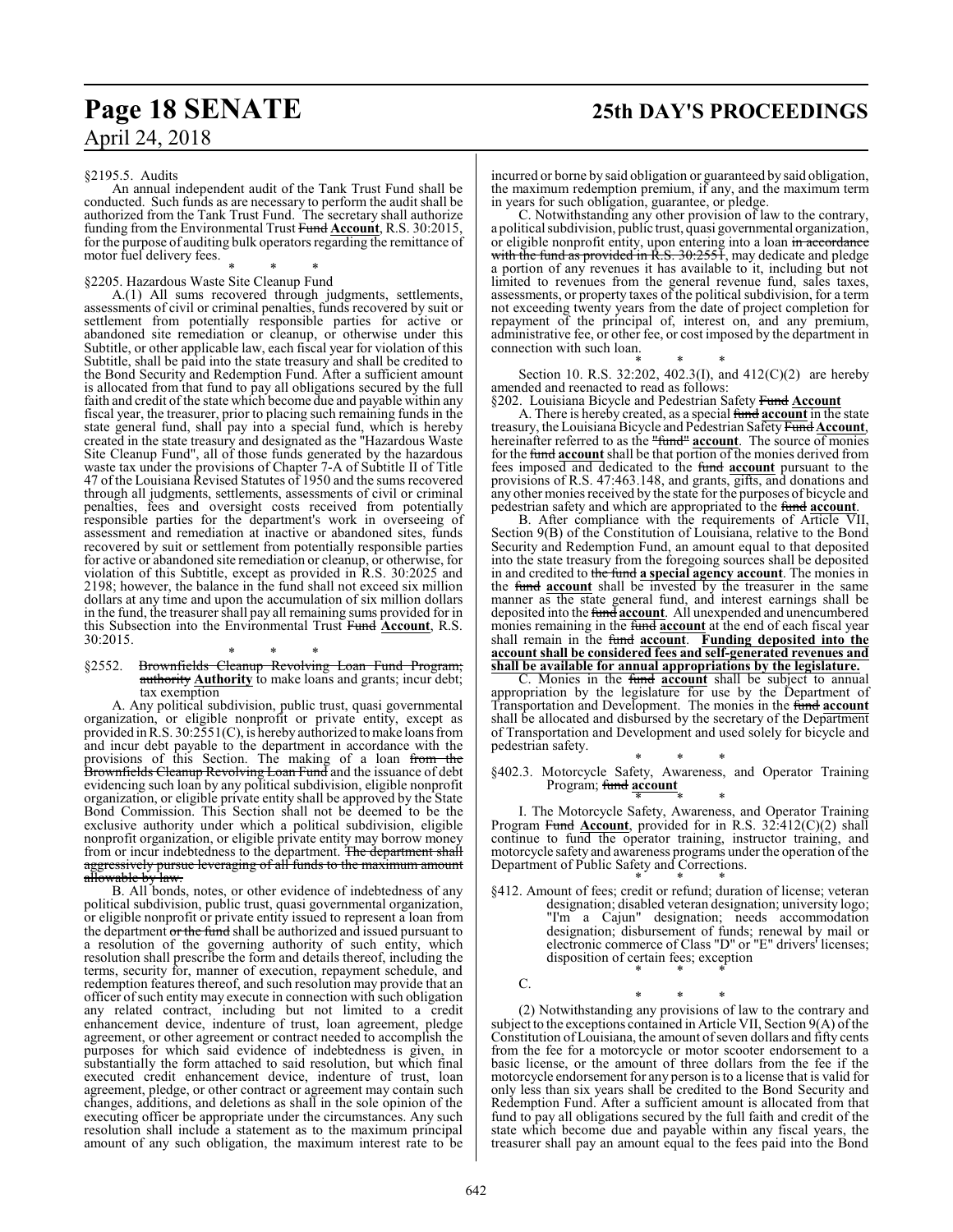Security and Redemption Fund pursuant to this Paragraph into a special fund **agency account** which is hereby created in the state treasury and designated as the "Motorcycle Safety, Awareness, and Operator Training ProgramFund **Account**", hereinafter referred to as the "fund **account**". The monies credited to the fund **account**shall be used solely for operator training, instructor training, and motorcycle safety and awareness programs. Any unexpended and unencumbered monies remaining to the credit of the fund **account** on June thirtieth of each year, after all appropriations of the preceding fiscal year have been made, shall revert to the state general fund. The monies in the fund **account** shall be expended solely from year to year as appropriated by the legislature for the purposes of motorcycle safety and awareness and operator training. Any amounts earned through investment of the monies in the fund **account** shall revert to the state general fund. **Funding deposited into the account shall be consideredfees and self-generated revenues and shall be available for annual appropriations by the legislature.**

\* \* \* Section 11. R.S. 39:82(A) and 352 are hereby amended and reenacted to read as follows:

§82. Remission of cash balances to the state treasurer; authorized withdrawals of state monies after the close of the fiscal year; reports

A. All cash balances occurring from appropriations made by legislative act or by the Interim Emergency Board regardless of date of passage to any state agency for which no bona fide liability exists on the last day of each fiscal year shall be remitted to the state treasurer by the fifteenth day following the last day of the fiscal year. Any appropriations including those made by the Interim Emergency Board of the preceding fiscal year remaining at the end of the fiscal year against which bona fide liabilities existed as of the last day of the fiscal year may be withdrawn from the state treasury during the forty-five day period after the last day of the fiscal year only as such liabilities come due for payment. Prior to placing monies associated with such unexpended appropriations into the state general fund, the state treasurer shall transfer all cash balances identified and reported by the commissioner of administration as being fromunexpended and unencumbered state general fund (direct) and Overcollections Fund appropriations for professional, personal, and consulting service contracts not approved by the Joint Legislative Committee on the Budget as provided in R.S. 39:1590 and remaining at the end of each fiscal year for deposit in and credit to the Higher Education Financing Fund as are necessary to satisfy the requirements of R.S. 39:100.146, and then shall make deposits to the Payments Towards the UAL Fund as are necessary to satisfy the requirements of R.S. 39:100.11.

\* \* \* §352. Cancellation of unexpended portions of appropriations; exceptions

Whenever any specific appropriation is made to meet any item of expenditure which occurs annually by provision of law or for contingent expense, and any portion of it remains unexpended at the end of the year for which the specific appropriation was made, after all legal claims against it for the year have been paid, the commissioner of administration shall cancel any balance of the appropriation, and each succeeding year he shall open a new account for the appropriation which may be made for that particular year, without carrying forward any unexpended balance of appropriation made for any previous year. This provision shall not apply to appropriations made to pay the debt of the state, principal and interest. Prior to placing monies associated with such unexpended appropriations into the state general fund, the state treasurer shall transfer all cash balances identified and reported by the commissioner of administration as being from unexpended and unencumbered state general fund (direct) and Overcollections Fund appropriations for professional, personal, and consulting service contracts not approved by the Joint Legislative Committee on the Budget as provided in R.S. 39:1590 remaining at the end of each fiscal year for deposit in and credit to the Higher Education Financing Fund as is necessary to satisfy the requirements of R.S. 39:100.146 and then shall make deposits to the Payments Towards the UAL Fund as are necessary to satisfy the requirements of R.S. 39:100.11. \* \* \*

## **25th DAY'S PROCEEDINGS Page 19 SENATE** April 24, 2018

Section 12. R.S. 39:91(B) and 100.136 are hereby amended and reenacted to read as follows:

§91. Deepwater Horizon Economic Damages Collection Fund \* \* \*

B. All economic damages proceeds from the DWH litigation in excess of the first two hundred million dollars deposited in the Fiscal Year 2015-2016 Deficit Elimination Fund shall be deposited by the treasurer as follows:

(1) Forty-five percent of each such receipt of economic damages proceeds to the Budget Stabilization Fund until that fund reaches the amount statutorily mandated by R.S. 39:94.

(2) Forty-five percent **The balance** of each such receipt of economic damages proceeds to the Medicaid Trust Fund for the Elderly provided for in R.S. 46:2691 until an amount not to exceed seven hundredmillion dollars has been deposited into such fund **state general fund**.

(3) Ten percent of each such receipt of economic damages proceeds to the Health Trust Fund provided for in R.S. 46:2731 until an amount not to exceed thirtymillion dollars has been deposited into such fund.

\* \* \* §100.136. Specialized Educational Institutions Support Fund

A. There is hereby established in the state treasury a special fund to be known as the "Unfunded Accrued Liability and Specialized Educational Institutions Support Fund", hereinafter referred to as "fund". The fund shall be composed of two accounts: the UAL Account and the Specialized Educational Institutions Account. The source of monies for the fund shall be those state revenues deposited into the fund pursuant to the requirements of R.S. 47:6351. Monies in the fund shall be invested in the same manner as those in the state general fund. Monies remaining in the fund at the end of the fiscal year shall be deposited into the UAL Account **remain in the fund**.

B. Monies in the fund shall be available for appropriation exclusively for  $(1)$  payments against the unfunded accrued liability of the public retirement systems which are in addition to any payments required for the annual amortization of the unfunded accrued liability of the public retirement systems, as required by Article X, Section 29(E)(2)(c) of the Constitution of Louisiana; however, any such payments to the public retirement systems shall not be used, directly or indirectly, to fund cost-of-living increases for such systems and (2) the support of operations of the Louisiana Cancer Research Center of L.S.U. Health Sciences Center in New Orleans/Tulane Health Sciences Center, the Feist-Weiller Cancer Center of LSU Health Sciences Center - Shreveport, the Pennington Biomedical Research Center, the Louisiana State University Agricultural Center, and the Southern University Agricultural Research and Extension Center. Monies appropriated from the fund shall not be used in any fiscal year to displace, replace, or supplant e general fund support for these agencies.

C.(1) Appropriations from the Specialized Educational Institutions Account in any fiscal year shall be allocated as provided in this Paragraph; however, in the event that the amount available for appropriation in any fiscal year is insufficient to provide for such allocations, the amounts allocated shall be reduced proportionately.

(a) Five Million Dollars for the Louisiana Cancer Research Center of L.S.U. Health Sciences Center in New Orleans/Tulane Health Sciences Center.

(b) Five Million Dollars for the Feist-Weiller Cancer Center of **LSU** Health Sciences Center - Shreveport.

(c) Ten Million Dollars for the Louisiana State University Agricultural Center.

(d) Five Million Dollars for the Pennington Biomedical Research Center.

(e) Five MillionDollars for the SouthernUniversityAgricultural Research and Extension Center.

(2) Appropriations from the UAL Account shall be exclusively for additional payments against the unfunded accrued liability of the public retirement systems as provided in Subsection B of this Section.

Section 13. R.S. 40:1135.10 is hereby amended to read as follows:

§1135.10. Emergency medical technician fund **account**

A. There is hereby established a special fund **account** in the state treasury to be known as the Emergency Medical Technician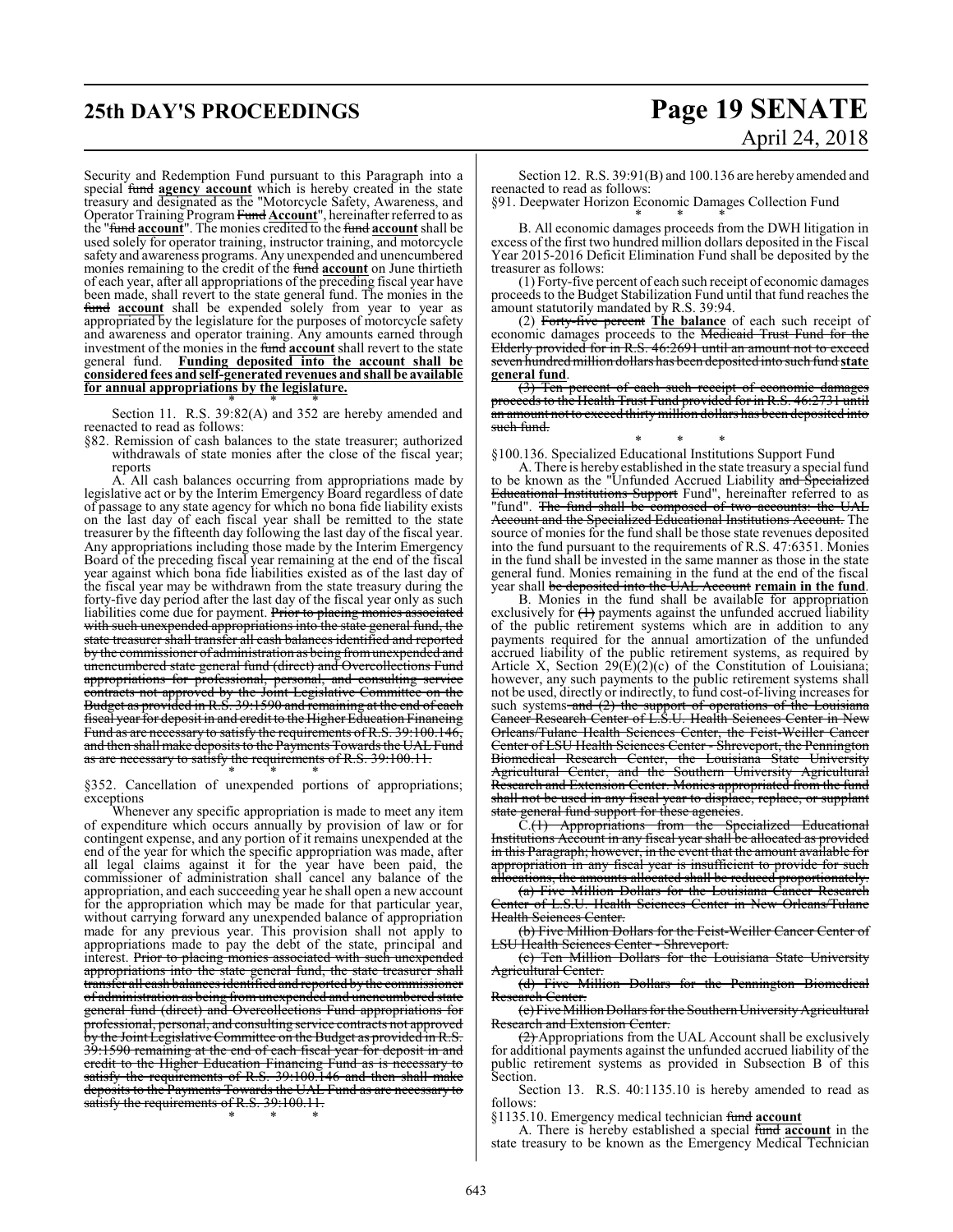Fund **Account**, hereafter referred to as "fund **account**", which shall consist of monies generated by the fees collected from the purchase of prestige license plates for certified emergency medical technicians as provided in R.S. 47:463.47. In addition, the legislature may make

annual appropriations to the fund **account** for the purposes set forth in this Section.

B. All monies collected pursuant to R.S. 47:463.47 shall be deposited in the Bond Security and Redemption Fund as required by Article VII, Section 9(B) of the Constitution of Louisiana and thereafter shall be credited to the fund **a special agency account. Funding deposited into the account shall be considered fees and self-generated revenues and shall be available for annual appropriations by the legislature**.

C. The monies in the fund **account** shall be appropriated to the Louisiana Department of Health solely for purchasing equipment for the testing of applicants for certification as an emergency medical technician and to cover other testing-related costs. All unexpended and unencumbered monies remaining in the fund **account** at the close of each fiscal year shall remain in the fund **account**. Monies in the fund account shall be invested by the state treasurer in the same manner as monies in the state general fund. All interest earned from the investment of monies in the fund **account** shall be deposited and remain to the credit of the fund **account**.

Section 14. R.S.  $46:130\overline{1(A)(1)}$  is hereby amended and reenacted to read as follows:

§1301. Services to autistic persons; center of excellence for autism spectrum disorder; responsibility

A. The Louisiana Department of Health shall be responsible for providing services to autistic persons, with the exception of those delineated by Part I of Chapter 8 of Title 17 of the Louisiana Revised Statutes of 1950 and provided for by the Department of Education or the local school board or otherwise mandated by law to be provided by the Department of Education or the local school board. The Louisiana Department of Health shall be responsible for:

(1) The establishment of a center of excellence for autism spectrum disorder within the office for citizens with developmental disabilities. This center may be operated by the office through formal agreements with the Department of Education and other appropriate public and private agencies including but not limited to Louisiana State University Health Sciences Center-New Orleans, Louisiana State University Health Sciences Center-Shreveport, and St. Mary's Residential Training School in Alexandria, or others. Upon the creation of a special fund by the legislature, the center is empowered to receive by gift, grant, donation, or otherwise any sum of money, property, aid, or assistance from any person, firm, or corporation. ssistance from any person, firm, or corporation. This center should be the core of activities providing services to autistic citizens including but not limited to early diagnosis and intervention and individualized programs involving school, home, and community throughout the life span of autistic citizens. The center shall give assistance to private and public agencies providing services to autistic citizens and their families. The center shall become a resource and training facility for educators and others charged with educating autistic citizens. The center, as well as any facilities constructed as a part of the center upon the appropriation of funds, shall be located in Caddo Parish.

\* \* \* Section 15. R.S. 47:318(D), 463.48(D), 463.60(F), 463.104(C), 463.148(E), 463.167(E), 6351(G), and 7019.2(B)(1) are hereby amended and reenacted to read as follows: §318. Disposition of collections

\* \* \* D. After satisfying the requirements of Subsection B of this Section, the **The** remaining portion of the amount determined pursuant to Subsection A of this Section shall be deposited in the Louisiana Economic Development Fund created by R.S. 51:2315 **dedicated exclusively to the Louisiana FastStart Program**. \* \* \*

§463.48. Special prestige license plates; emergency medical technicians

\* \* \* D. The department shall collect the fee for the special license plates and forward twenty-four dollars to the state treasurer for deposit into the Emergency Medical Technician Fund **Account** created by the provisions of R.S. 40:1236.5. The remaining portion of the fee shall be retained by the department to offset administrative costs.

\* \* \* §463.60. Special prestige license plates; "Animal Friendly" prestige license plate; animal population control; Pet Overpopulation Fund

\* \* \* F. Any veterinarian licensed in this state, veterinary hospital, or organization qualified as a tax-exempt organization under Section  $501(c)(3)$  of the Internal Revenue Code of 1954, as amended, may apply for grants from the **state general** fund, on an application approved by the Pet Overpopulation Advisory Council. Grants shall be distributed solely for purposes of providing low-cost pet sterilizations by licensed veterinarians. \* \* \*

§463.104. Special prestige license plates; Seniors-Our Heritage

\* \* \* C. An annual fee of fifty dollars shall be collected from the applicant and forwarded to the Medicaid Trust Fund for the Elderly, created by R.S. 46:2691, **state general fund** for each license plate issued as provided in this Section. The department shall also collect the standard registration license fee provided for in R.S. 47:463 and a handling fee of three dollars and fifty cents. The handling fee shall be retained by the department to offset a portion of administrative costs.

\* \* \* §463.148. Special prestige license plate; "Share the Road"

\* \* \* E. The monies received from the additional twenty-five-dollar fee shall be deposited into the Louisiana Bicycle and Pedestrian Safety Fund **Account**, R.S. 32:202, for use by the Department of Transportation and Development for the sole purpose of promoting bicycle and pedestrian safety.

\* \* \* §463.167. Special prestige license plates; "Hunters for the Hungry Louisiana"

\* \* \* E. The annual royalty fee collected by the department shall be forwarded to the Wildlife and Fisheries Conservation Fund special account known as the "Hunters for the Hungry**Escrow** Account". No more than ten percent of the monies in the **escrow** account shall be used for administrative costs. The balance shall be used solely by Hunters for the Hungry Louisiana to pay for the processing and distribution of meats, when such meats shall be used by a nonprofit entity or charitable organization in food or meal distribution at no cost to an individual pursuant to R.S. 56:644.

\* \* \* §6351. Rebates; contracts for certain state sales and use tax rebates \* \* \*

G. Disposition of collections resulting from new taxable sales.

The state sales tax revenues generated as a result of the activities of purchasing companies pursuant to this Section which are deposited into the state general fund shall thereafter be disbursed during each fiscal year in the following order of priority:

(1) The payment of rebates to procurement processing companies by the secretary of the Department of Revenue in accordance with the provisions of a contract, which payments shall be made from current sales tax collections pursuant to Paragraph (D)(1) of this Section.

(2) Retention bythe department of amounts necessaryto provide for the expenses of the department pursuant to the provisions of Subsection F of this Section.

(3) Of the monies remaining after satisfaction of the requirements of Paragraphs (1) and (2) of this Subsection as determined by the secretary pursuant to Subsection H of this Section, the state treasurer is hereby authorized and directed to transfer the amount of thirty million dollars, or as much thereof as is available, from the state general fund to the Unfunded Accrued Liability and Specialized Educational Institutions Educational Institutions Account, which is established pursuant to R.S. 39:100.136. Each fiscal year, the transfer shall occur as soon as is practicable, upon notification by the secretary of the Department of Revenue that revenues sufficient to provide for this distribution have been deposited into the treasury.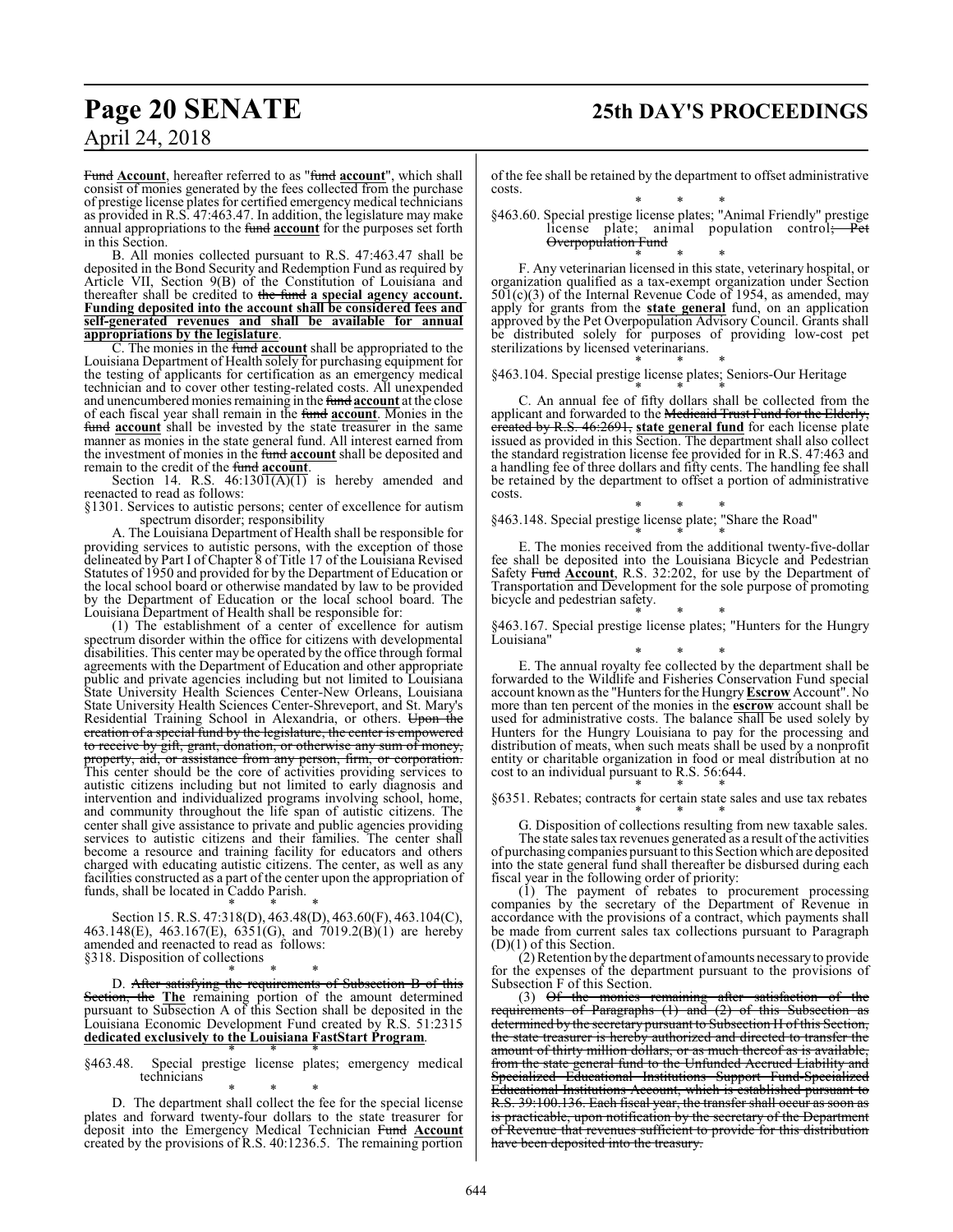## **25th DAY'S PROCEEDINGS Page 21 SENATE** April 24, 2018

(4) Of the monies remaining after satisfaction of the requirements of Paragraphs (1) through (3) **and (2)** ofthis Subsection as determined by the secretary pursuant to Subsection H of this Section, the state treasurer is hereby authorized and directed to transfer from the state general fund to the Unfunded Accrued Liability and Specialized Educational Institutions Support Fund-UAL Account an amount equal to ten percent of the total remaining state sales tax revenues collected in and attributable to that fiscal year as a result of the activities of purchasing companies. The transfer shall occur no later than August tenth of each year.

#### \* \* \* §7019.2. Collection of tolls, fees, and charges on Crescent City Connection Bridge; amnesty program; refunds

\* \* \* B.(1) The state treasurer, as administrator of the Uniform Unclaimed Property Act, shall establish a program to refund monies collected during the amnesty period for a toll violation from any person who satisfies one ofthe circumstances provided in Subsection A of this Section and who contacts the state treasurer for a refund and provides the state treasurer with sufficient proof ofthe payment made that satisfied the circumstances of Subsection A of this Section. Any refund payment shall be made by the treasurer from the Crescent City Amnesty Refund Fund as provided in R.S. 9:154.3. \* \* \*"

#### AMENDMENT NO. 6

On page 2, line 2, change "Section 2. R.S. 49:308.5(B)(3) and (4)" to "Section 16. R.S. 49:259(D), 308.3(B)(7) and (D), and 308.5(B)(3) and (4)"

#### AMENDMENT NO. 7

On page 2, between lines 3 and 4, insert the following: "§259. Department of Justice Legal Support Fund \* \* \*

D. Notwithstanding the provisions of Subsection A of this Section, no proceeds shall be deposited into the fund from courtawarded judgments and settlements involving the Department of Natural Resources as specified in R.S. 30:136.3(B)(1), nor any judgments, settlements, or recoveries which are designated for credit to the Hazardous Waste Site Cleanup Fund, the Environmental Trust Fund **Account**, or any other funds administered by the Department of Environmental Quality under the Environmental Quality Act. Notwithstanding the provisions of Subsection A of this Section, no proceeds shall be deposited into the fund from court-awarded judgments and settlements involving the Department of Transportation and Development. Notwithstanding the provisions of Subsection A of this Section, no proceeds shall be deposited into the fund from judgments, settlements, or recoveries arising from the DWH litigation, including but not limited to litigation expenses, assessment costs, court costs or attorney fees.

\* \* \* §308.3. Special funds and dedication of money

\* \* \* B. This Section shall not apply to or affect the laws which dedicate or otherwise provide for the use of the following money or the laws which provide for the following special funds in the state treasury:

\* \* \* (7) The Hazardous Waste Site Cleanup Fund created and maintained pursuant to R.S. 30:2205 and the Environmental Trust Fund **Account** created and maintained pursuant to R.S. 30:2015.

\* \* \* D. This Section shall not apply to the Motorcycle Safety, Awareness, and Operator Training Program Fund **Account** as provided in R.S. 32:412(C)(2), the Proprietary School Student Protection Fund as provided for in R.S. 17:3141.16. \* \* \*"

#### AMENDMENT NO. 8

On page 2, between lines 27 and 28, insert the following; "Section 17. R.S. 51:1927.1(A) and (C), 2315, and 2341(F) are hereby amended and reenacted to read as follows:

§1927.1. Annual audit; annual rate of return; appreciation excess; remittance to Louisiana Economic Development Fund

A. Following a decertification of a pool that was certified on or after January 1, 1999, and for which insurance premium tax credits were granted, an independent certified public accountant shall perform a review of all distributions other than tax distributions and management fees from such pool to the equity holders of the pool to determine if such distributions produce an annual internal rate of return to the equity holders of the pool of at least fifteen percent calculated on the original amount of certified capital contributed to such pool as well as any additional capital contributed to such pool. Within thirty days following the issuance of the accountant's report, the certified capital company shall remit to the Louisiana Economic Development Fund **to be used exclusively for the Louisiana FastStart Program** twenty-five percent of all distributions in excess of the amount required to produce an annual internal rate of return of fifteen percent until the Louisiana EconomicDevelopment Fund shall have received an amount equal to the amount of tax credits granted for the pool. Thereafter, the certified capital company shall remit to the Louisiana Economic Development Fund five percent of such excess distributions **to be used exclusively for the Louisiana FastStart Program**.

\* \* \* C. The calculation of internal rate ofreturn shall include all cash distributions to equity investors out of the certified capital company's investment pool, except for tax distributions and management fees. Management fees shall not exceed two and one-half percent per annum of the total certified capital of the pool without the prior approval of the secretary. Notwithstanding any other provisions in this Chapter to the contrary, for all certified capital pools formed after December 31, 2001, if a certified Louisiana capital company does not place (1) forty percent of the investment pool in qualified investments within three years after the investment date, (2) sixty percent of the investment pool in qualified investments within five years of the investment date, and (3) upon the certified Louisiana capital company's option either (a) one hundred percent of the investment pool in qualified investments within seven years of the investment date or (b) one hundred and ten percent of the investment pool in qualified investments within eight years of the investment date, then following a decertification pursuant to R.S.  $51:1928(B)(3)$ , such company shall remit to the Louisiana Economic Development Fund twenty-five percent of all distributions, other than tax distributions and management fees, until the Louisiana Economic Development Fund shall have received one hundred percent of the tax credits granted for such pool and thereafter the company shall remit ten percent of all distributions, other than tax distributions and management fees to the Louisiana Economic Development Fund **to be used exclusively for the Louisiana FastStart Program**. If a certifiedLouisiana capital company has not decertified an investment pool formed after December 31, 2001, pursuant to R.S. 51:1928(B)(3) within ten years from the investment date, such company shall remit to the Louisiana Economic Development Fund fifty percent of all distributions until the Louisiana Economic Development Fund shall have received one hundred percent of the tax credits granted for such pool, and thereafter the company shall remit twenty percent of all distributions to the Louisiana Economic Development Fund **to be used exclusively for the Louisiana FastStart Program**.

#### §2315. Louisiana Economic Development Fund

A. There is hereby established within the state treasury a fund to be known as the "Louisiana Economic Development Fund". All monies received by the corporation shall be deposited to the account of the Louisiana Economic Development Fund **to be used solely for the Louisiana FastStart Program**.

\* \* \*

B.(1) The legislature may appropriate monies for the benefit of the programs administered by the corporation to the Louisiana Economic Development Fund. The monies in such fund shall be used to accomplish the purposes of this Chapter.

(2) All monies received or appropriated to such fund shall remain in the fund and shall not be returned to the state general fund at the end of any fiscal year.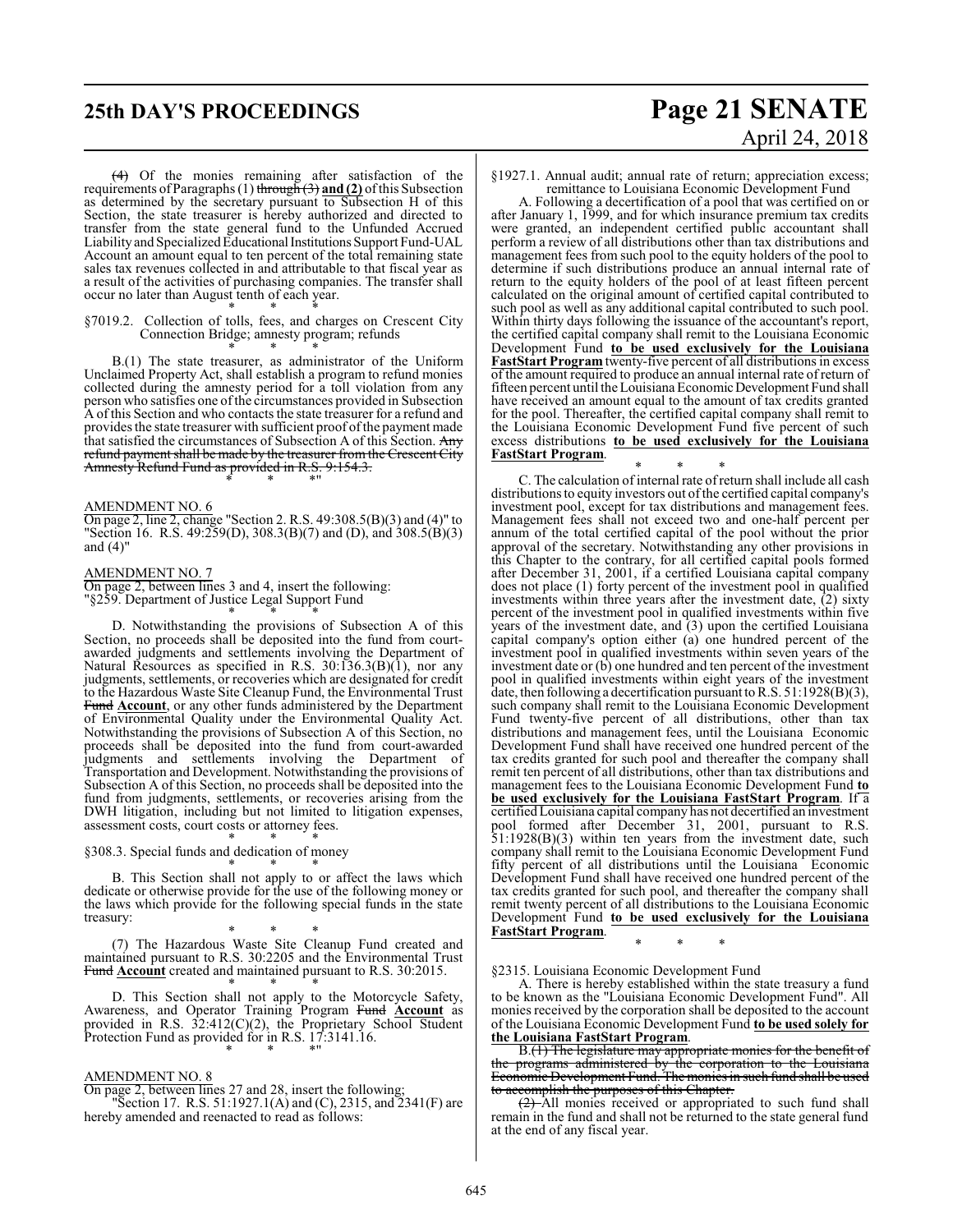C.(1)The monies in the Louisiana Economic Development Fund

shall be invested by the treasurer in the same manner as monies in the state general fund.

 $(2)$  All interest earned on monies from such fund so invested by the state treasurer shall be deposited in the Louisiana Economic Development Fund.

\* \* \* §2341. Economic Development Award Program

\* \* \* F. The legislature shall make an annual appropriation to EDAP for deposit in the Louisiana Economic Development Fund under the terms and conditions as provided for in R.S. 51:2315 **to be used solely for the Louisiana FastStart Program**. Project awards shall be disbursed by the corporation's board.

\* \* \* Section 18. The introductory paragraph ofR.S. 56:10(B)(1) and (b), 70.3, 70.4(A), 253(C)(2)(a), 278(A), 279(A), (C), (D)(1) and (3),  $302.3(B)(5)(c)$ ,  $494(E)(5)$  and  $(F)$ ,  $644(B)$ , the introductory paragraph of  $(C)$ ,  $(D)$ , and  $(E)$  are hereby amended and reenacted to read as follows:

\* \* \* §10. Annual report to governor; estimate of proposed expenditures; particular funds; limitations on purposes for use of monies in particular funds; warrants; vouchers; surplus funds \* \* \*

B.(1) Subject to the exception contained in Article VII, Section 9(A) of the Constitution of Louisiana, all funds collected by the commission from every source shall be paid into the state treasury and shall be credited to the Bond Security and Redemption Fund. Out of the funds remaining in the Bond Security and Redemption Fund after a sufficient amount is allocated from that fund to pay all obligations secured by the full faith and credit of the state which become due and payable within any fiscal year, the treasurer shall, prior to placing such remaining funds in the state general fund, conform to the following:

\* \* \*  $(b)(i)$  Pay annually into a special fund created in the state treasury and designated as the "Shrimp Marketing and Promotion Fund", an amount equal to the fees collected pursuant to R.S. 56:305(G) and paid into the treasury by the commission. All expenditures and allocation of monies from this fund shall be administered by the Louisiana Shrimp Task Force to be used for the development of markets for shrimp and creation of marketing strategies for the development and market expansion for shrimp harvested from Louisiana waters. The task force may contract with the Louisiana Seafood Promotion and Marketing Board to promote the Louisiana shrimp industry.

(ii) Pay annually into the Conservation Fund, into a special account entitled the "Shrimp Trade Petition Account", an amount equal to the fees collected pursuant to R.S. 56:305(H). Subject to annual appropriation by the legislature, the monies in the fund shall be used exclusively for the purposes of promotion and protection of domestic wild-caught shrimp. For purposes of this Item, promotion and protection of domestic wild-caught shrimp shall include expenses related to the petition filed by the Southern Shrimp Alliance in December 2003 for the imposition of antidumping duties pursuant to Section 731 of the Tariff Act of 1930, as amended. All expenditures and allocation of funds from this account shall be administered by the Louisiana Shrimp Task Force. The monies in this account shall be invested by the state treasurer in the same manner as monies in the state general fund and all returns on such investment shall be deposited to the account. All unexpended and unencumbered monies remaining in this account at the end of the fiscal year shall remain in the account.

\* \* \*

§70.3. Louisiana Help Our Wildlife Fund; creation; composition of fund; uses of fund

A. The Louisiana Help Our Wildlife Fund<del>, hereinafter referred</del> to as "the fund", is hereby created within the Louisiana Wildlife and Fisheries Conservation Fund **is hereby abolished** in the state Any monies in the fund shall be transferred to the **Conservation Fund.**

B. The fund shall be composed of:

## **Page 22 SENATE 25th DAY'S PROCEEDINGS**

(1) Monies from appropriations by the legislature.<br> $(2)$  All monies paid as a cost levied on class v All monies paid as a cost levied on class violations as  $\vec{n}$  rided in Subsection  $C$  of this Section.

(3) Any federal monies made available to the state for orcement of anti-poaching laws.

C.(1) In addition to any other costs otherwise imposed by law, and not withstanding any provision of law to the contrary, a cost of five dollars for any class violation as provided in R.S. 56:31 through is hereby levied in each criminal action which results in conviction or guilty plea. The recipient of such costs shall remit them upon collection to the state treasurer.

(2) Notwithstanding any other provision of law to the contrary, in addition to any fine imposed under R.S. 30:2531 and 2531.1 or imposed pursuant to any parish or municipal ordinance prohibiting littering, an additional fine of five dollars is hereby imposed for each violation of said statutes or ordinances which results in a conviction, guilty plea, or plea of nolo contendere. The recipient of such fines shall, notwithstanding any other law to the contrary, remit them to the state treasurer upon collection.

D.(1) After complying with the requirements of Article VII, Section 9 (B) of the Constitution of Louisiana relative to the Bond Security and Redemption Fund, the treasurer each fiscal year, prior to placing the remaining funds in the state general fund, shall pay the same amount of funds as was paid into the state treasury pursuant to Subsections B and C of this Section into a special fund hereby created within the Louisiana Wildlife and Fisheries Conservation Fund in the state treasury and known as the Louisiana Help Our Wildlife Fund.

(2) The monies in the Louisiana Help Our Wildlife Fund shall be used solely for the purposes set forth in this Subpart and only in the amounts appropriated each year by the legislature.

(3) All unexpended and unencumbered monies in the fund at the end of the fiscal year shall remain in the fund.

(4) The monies in the fund shall be invested by the treasurer in the same manner as monies in the Louisiana Wildlife and Fisheries Conservation Fund. All interest earned on monies invested by the treasurer shall be deposited in the Louisiana Help Our Wildlife Fund.

E. The Louisiana Help Our Wildlife Fund may be used solely for the following purposes:

(1) Rewards for information leading to the arrest and conviction of poachers and litterers.

(2) A promotional and educational campaign to inform the general public on:

(a) The harm and danger of poaching and littering.

(b) The reward for information which leads to the arrest and conviction of poachers and litterers.

(3) Toll free telephone numbers.

(4) All expenses necessary to implement the provisions of this Subpart as determined by the secretary of the Department of Wildlife and Fisheries.

§70.4. Rewards; payments<br>A.(1) The secretary The secretary of the Department of Wildlife and Fisheries, or his designee, shall determine which informers are to be granted rewards, specify the amount of each reward, and direct the payment of the rewards from the Louisiana Help Our Wildlife **Conservation** Fund.

(2) No reward may be less than two hundred dollars or more than one thousand dollars. No amount in excess of that available in the Louisiana Help Our Wildlife **Conservation**Fund shall be payable as a reward under this Subpart.

\* \* \* §253. Shipping raw furs, alligators, alligator skins, and alligator parts out of state; tags

\* \* \* C. \* \* \*

(2)(a) Every resident fur dealer, alligator hunter, alligator farmer, taxidermist, nonresident fur dealer, or nonresident alligator hunter, before shipping alligators or raw alligator skins out of state, or before tanning or using for taxidermy of raw alligator skins within the state, shall pay to the department an alligator shipping label fee for each alligator so shipped and shall pay an alligator hide tag fee for each raw alligator skin to be so shipped, used for taxidermy, or tanned. The alligator shipping label fee and the alligator hide tag fee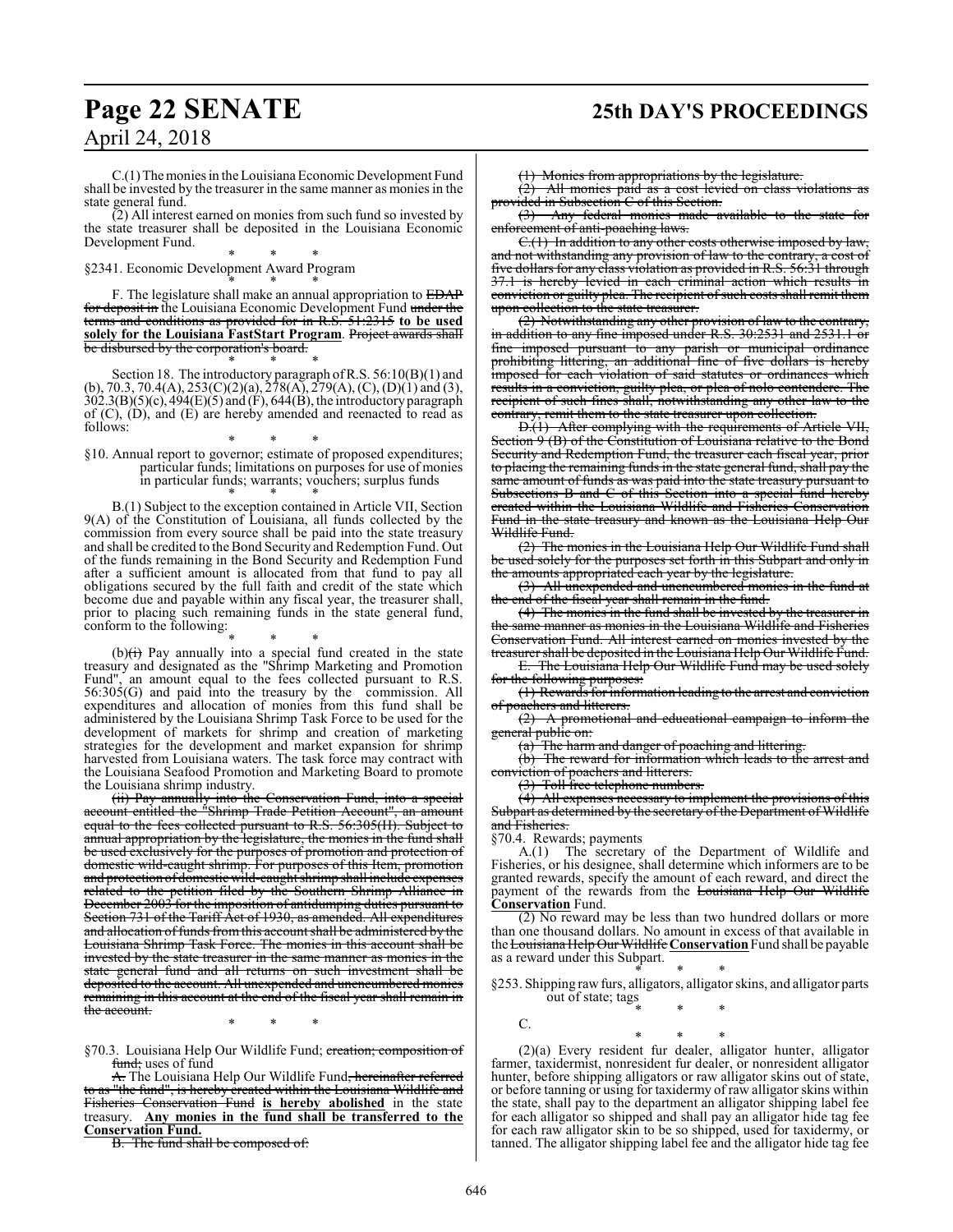shall be collected by the department from the fur dealer, taxidermist, alligator hunter, alligator farmer, nonresident fur dealer, or nonresident alligator hunter who is shipping alligators or rawalligator skins, or who intends to tan, or use for taxidermy, the raw alligator skins. The department shall collect such fees at the time of shipment, using for taxidermy, or tanning, and no alligator shipping label or out-of-state shipping tag shall be issued by the department for a shipment before payment of the appropriate fee is received by the department. The alligator shipping label fee for each alligator to be shipped and the alligator hide tag fee for each raw alligator skin to be shipped, used for taxidermy, or tanned shall be no more than four dollars per alligator or raw alligator skin; however, the alligator shipping label fee and the alligator hide tag fee shall each be reduced in any fiscal year by rule or regulation of the commission in an equal amount equivalent to any amount of additional revenues received into the Louisiana Alligator Resource Fund **Account** from the state general fund or sources other than alligator-related fees established pursuant to this Title. Revenues received by the state pursuant to this Paragraph shall be distributed as provided in R.S. 56:266 and 279.

#### \* \* \* §278. Louisiana Alligator Advisory Council

A. The Louisiana Alligator Advisory Council is hereby created in the Department of Wildlife and Fisheries. The Louisiana Alligator Advisory Council shall be responsible for reviewing and approving recommended marketing, research, and educational programs to be funded from the Louisiana Alligator Resource Fund **Account** to ensure that any monies from the funds **account** are expended for the specific goals of the council. \* \* \*

#### §279. Louisiana Alligator Resource Fund **Account**

A. Recognizing that the Louisiana alligator industry is a vital aspect of Louisiana's economic base and that in recent years worldwide markets and prices have expanded at a tremendous rate; and recognizing the rapid expansion of Louisiana alligator farming industry statewide; and recognizing the uniqueness of the state's alligator farming industry, one state agency, the Department of Wildlife and Fisheries, has provided the impetus for inception and development of the total alligator conservation program; and recognizing the many beneficial influences that Louisiana's alligator program has had on crocodilian conservation worldwide; and recognizing world trends questioning the consumptive utilization of wildlife species, and recognizing that those trends, by adversely affecting economic conditions, could have a severe impact on the alligator industry; and recognizing that raw and finished alligator skins and products are largely consumed outside the United States; and recognizing the need to educate the public concerning alligator hunting as a sound wildlife management practice; and recognizing the urgent need to support the alligator industry with a comprehensive research and development program; and recognizing the need to staff and fund the Department of Wildlife and Fisheries with adequate personnel in order to service this industry's needs, the Legislature of Louisiana does hereby establish the Louisiana Alligator Resource Fund **Account** within the Louisiana Wildlife and Fisheries Conservation Fund. The Alligator Resource Fund **Account** is intended to help defray the cost of alligator programs within the office of wildlife of the Department of Wildlife and Fisheries.

\* \* \*

C.(1) Except as otherwise provided by law, all revenues received by the state from the sale of licenses as provided in R.S. 56:251(A)(2), from tag fees imposed on alligator hunters, alligator farmers, alligator shipping label fees on the sale of alligators, all revenues derived from the sale of alligators, alligator skins, or alligator eggs harvested fromdepartment-administered lands, all fees derived from alligator lottery harvest programs on departmentadministered lands and public waters, and all revenues derived from any other alligator-related fees and from the severance tax on alligator skins provided for in R.S. 56:256 shall be credited by the state treasurer to a special fund **account** designated as the "Louisiana Alligator Resource Fund **Account**" after those revenues have been deposited in the Bond Security and Redemption Fund. Out of the funds remaining in the Bond Security and Redemption Fund after a sufficient amount is allocated from that fund to pay all obligations secured by the full faith and credit of the state that become due and payable within

## **25th DAY'S PROCEEDINGS Page 23 SENATE** April 24, 2018

each fiscal year, the treasurer **shall classify and consider asfees and** self-generated revenues available for appropriation as recognized **by the Revenue Estimating Conference, and**, prior to placing such funds in the state general fund, shall pay into the Louisiana Alligator Resource Fund **Account, a special agency account to be retained for future appropriation as provided in this Subpart,** an amount equal to the revenues generated from collection from those sources provided for in this Section and other sources as provided by law.

(2) The state treasurer shall invest the monies in this fund **account** in the same manner as monies in the state general fund. Any surplus monies remaining to the credit of the fund **account**, after all appropriations of the preceding fiscal year have been made, shall remain to the credit of the fund **account**. The state treasurer shall prepare and submit to the department on a quarterly basis a printed report showing the amount of money contained in the fund **account** from all sources.

(3) Any amounts earned through investment ofthe monies in the fund **account**shall remain to the credit of the fund **account** and shall not revert to the state general fund.

D.(1) The monies made available by the legislature from the fund **account** as provided in this Section or from any other source shall be used solely for the programs, purposes, and specific goals enumerated in this Section.

\* \* \* (3) The Department ofWildlife and Fisheries in utilizingmonies from the fund **account** shall contract, only with the approval of the Louisiana Alligator Advisory Council, for any services relating to specific goals enumerated in this Section. The secretary is hereby authorized and empowered to carry out any and all contracts entered into in order to achieve these goals.

\* \* \* §302.3. Recreational gear license

\* \* \* B. Residents sixteen years of age or older shall pay a gear fee as follows: \* \* \*

(5) Trawls:

\* \* \* (c) From July 1, 2005 through June 30, 2006, in addition to any other fees provided for in this Paragraph, any recreational fisherman who purchases a trawl gear license shall be required to pay an annual fee of ten dollars for residents and fifteen dollars for nonresidents for deposit into the Shrimp Trade Petition Account as provided for in R.S. 56:10(B)(1)(b)(ii) **state general fund**. The licensee shall paythe fee required by this Subparagraph only once in any single license

year. \* \* \* §494. Louisiana Shrimp Task Force

\* \* \* E. The task force is hereby charged with responsibility to do the following:

\* \* \* (5) Administer the funds in the Shrimp Marketing and Promotion Fund and the "Shrimp Trade Petition Account", which funds fund shall be used to create new markets for shrimp and promote the sale of shrimp harvested from Louisiana waters.

\* \* \* F. The activities of the Shrimp Task Force shall be funded through the Shrimp Marketing and Promotion Fund (R.S.  $56:10(B)(1)(b)(i)$  and the "Shrimp Trade Petition Account" (R.S.  $56:10(B)(1)(b)(ii)$ ).

\* \* \* §644. Fishing and hunting license checkoff; donation for Hunters for the Hungry

\* \* \* B. There is hereby created within the Conservation Fund a special account known as the "Hunters for the Hungry **Escrow** Account". The **escrow** account is created to receive deposits of donations for the benefit of Hunters for the Hungry made when an individual purchases a fishing and hunting license. Subject to the exception contained in Article VII, Section 9(A) of the Constitution of Louisiana, all funds collected from the donations made under the provisions of this Section shall be paid into the state treasury and shall be credited to the Bond Security and Redemption Fund. Out of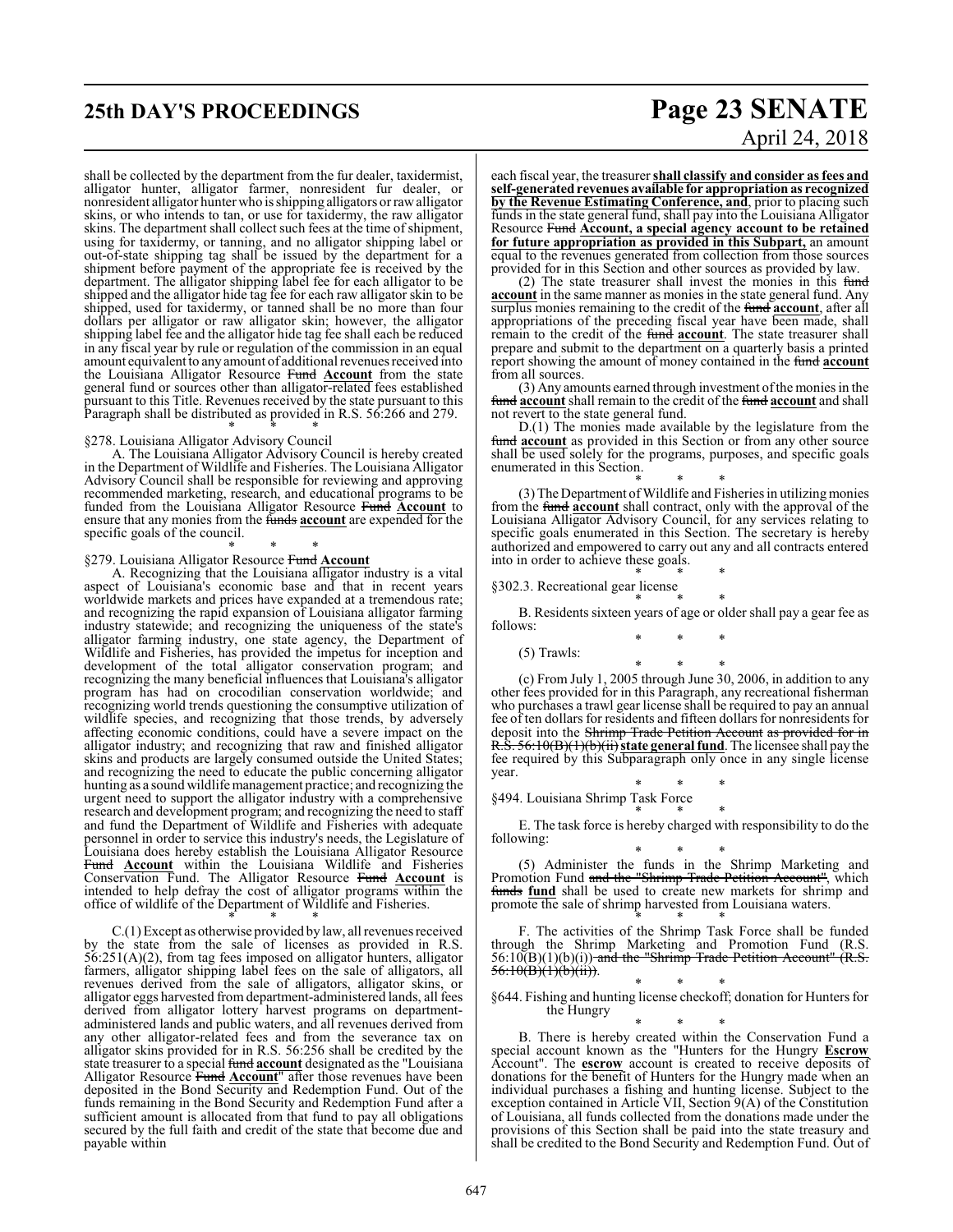the funds remaining in the Bond Security and Redemption Fund after a sufficient amount is allocated from that fund to pay all obligations secured by the full faith and credit of the state which become due and payable within any fiscal year, the treasurer shall, prior to placing such remaining funds in the state general fund, pay into the Hunters for the Hungry **Escrow** Account an amount equal to the amount of funds collected under the provisions of this Section. The account shall be administered by the treasurer who shall every three months remit the balance of the monies in the **escrow** account to Hunters for the Hungry. The monies in the **escrow** account shall be used solely as provided by Subsection C of this Section. All unexpended and unencumbered monies in this **escrow** account at the end of the fiscal year shall remain in the fund **escrow account**. The monies in the fund **escrow account** shall be invested by the state treasurer in the same manner as monies in the state general fund.

C. No more than twenty-five percent of the monies in the **escrow** account shall be used for administrative costs. The balance shall be used solely by Hunters for the Hungry to pay for the following:

\* \* \* D. All monies used pursuant to the Hunters for the Hungry **Escrow** Account shall be subject to audit by the legislative auditor.

E. At the end of each calendar year, Hunters for the Hungry shall submit to the House Natural Resources and Environment Committee and the Senate Committee on Natural Resources a report that at a minimum contains a detailed explanation of the revenues and expenditures of the **escrow** account, as well as a description of the organization's activities related to the **escrow** account. The committee may summon any person employed by or associated with Hunters for the Hungry to provide testimony with respect to the report.

\* \* \* Section 19. The introductory paragraph of Code of Criminal Procedure Article 895.1(F)(2), the introductory paragraph of (3), (b), and (e), are hereby amended and reenacted to read as follows: Art. 895.1. Probation; restitution; judgment for restitution; fees \* \* \*

F. When the court places the defendant on supervised probation, it shall order as a condition of probation the payment of a monthly fee of eleven dollars. The monthly fee established in this Paragraph shall be in addition to the fee established in Paragraph C of this Article and shall be collected by the Department of Public Safety and Corrections and shall be transmitted, deposited, appropriated, and used in accordance with the following provisions:

\* \* \* (2) After compliance with the requirements of Article VII, Section 9(B) of the Constitution of Louisiana relative to the Bond Security and Redemption Fund, and prior to monies being placed in the state general fund, **the treasurer shall classify and consider as fees and self-generated revenues available for appropriation as recognized by the Revenue Estimating Conference,** an amount equal to that deposited as required by Subparagraph (1) of this Paragraph shall be credited to a special fund **agency account to be retained for future appropriation as provided in this Article** which is hereby created in the state treasury to be known as the "Sex Offender Registry Technology Fund **Account**". The monies in this fund **account** shall be used solely as provided in Subparagraph (3) of this Paragraph and only in the amounts appropriated by the legislature.

(3) The monies in the Sex Offender Registry Technology Fund **Account** shall be appropriated as follows:

\* \* \* (b) For Fiscal Year 2010-2011 and each year thereafter, an amount equal to fifteen percent of the total residual monies available for appropriation from the fund **account** shall be appropriated to the Department of Public Safety and Corrections, office of adult services, division of probation and parole.

\* \* \* (e) After providing for the allocations in Subsubparagraphs (a), (b), (c), and (d) of this Subparagraph, the remainder of the residual monies in the Sex Offender Registry Technology Fund **Account** shall, pursuant to an appropriation to the office of the attorney general, be distributed to the sheriff of each parish, based on the population of convicted sex offenders, sexually violent predators, and child predators who are residing in the parish and who are active sex

## **Page 24 SENATE 25th DAY'S PROCEEDINGS**

offender registrants or active child predator registrants in the respective parishes according to the State Sex Offender and Child Predator Registry. These funds shall be used to cover the costs associated with sex offender registration and compliance. Population data necessaryto implement the provisions ofthis Subparagraph shall be as compiled and certified by the undersecretary of the Department of Public Safety and Corrections on the first day of June of each year. No later than thirty days after the Revenue Estimating Conference recognizes the prior year fund **account** balance, the office of the attorney general shall make these distributions, which are based on the data certified by the undersecretary of the Department of Public Safety and Corrections, to the recipient sheriffs who are actively registering offenders pursuant to this Paragraph.

Section 20. Section 4(B) of Act No. 421 of the 2013 Regular Session of the Legislature, as amended by Section 4(B) of Act No. 822 of the 2014 Regular Session of the Legislature is hereby amended and reenacted to read as follows:

Section 4.(A)

\* \* \* (B)(1) After satisfaction of the requirements of Subsection A of this Section, all remaining monies collected pursuant to this Act shall be paid into the state treasury. After compliance with the requirements of Article VII, Section 9(B) of the Constitution of Louisiana relative to the Bond Security and Redemption Fund and prior to any monies being placed into the state general fund or other fund, an amount equal to the remaining collections shall be credited by the state treasurer as follows:

(a) For Fiscal Year 2013-2014, the monies shall be credited to a special fund hereby created in the state treasury to be known as the 2013 Amnesty Collections Fund, hereinafter referred to as "fund". The monies in the fund shall be available for appropriation for any public purpose.

(b) For Fiscal Year 2014-2015:

(i) One hundred million dollars ofsuch monies shall be credited to the fund and shall be available for appropriation for any public purpose.

(ii) Of the monies in excess of one hundred million dollars, four million dollars shall be appropriated to the Department of Economic Development to be allocated to the Louisiana Regional Leadership Council to be used for purposes of regional economic development and workforce development.

(iii) Any remaining monies after the allocations in Items (i) and (ii) of this Subparagraph shall be credited to the fund and shall be available for appropriation for any public purpose. **to the state general fund.**

Section  $\overline{2}1$ . The introductory paragraph of Section 7(A) and (B) of Act 41 of the 2006 First Extraordinary Session of the Legislature is hereby amended and reenacted to read as follows:

\* \* \* Section 7. Local Debt Service Assistance Program

(A) Monies in the fund shall be distributed through a loan program to or on behalf of those affected political subdivisions designated by and in such amounts as determined by OCD and approved by the commissioner of administration using criteria to be developed by OCD, without the necessity for compliance with the Administrative Procedure Act. Such criteria shall be submitted to the Joint Legislative Committee on the Budget for its review and approval prior to implementation of the program. Such criteria may include:

\* \* \* (B) The distribution of monies in the fund for the payment of debt service due and payable on qualified bonds, notes, certificates of indebtedness, or other written obligations for the repayment of borrowed money of an affected political subdivision shall be approved by the State Bond Commission and the Joint Legislative Committee on the Budget and shall be made with the expectation of payment thereof to the state pursuant to (1) loans evidenced by notes issued by the affected public entities pursuant to R.S. 39:1430; (2) any other evidence ofindebtedness pursuant to statutory authority; or (3) cooperative endeavor agreements.

\* \* \* Section 22. R.S. 11:544, R.S. 15:185.5, 572.8(N) and (S), R.S. 17:354, 3129.6, 3138.2, and 3138.3, and Subpart A-2 of Part IX-A of Chapter 26 of Title 17 of the Louisiana Revised Statutes of 1950,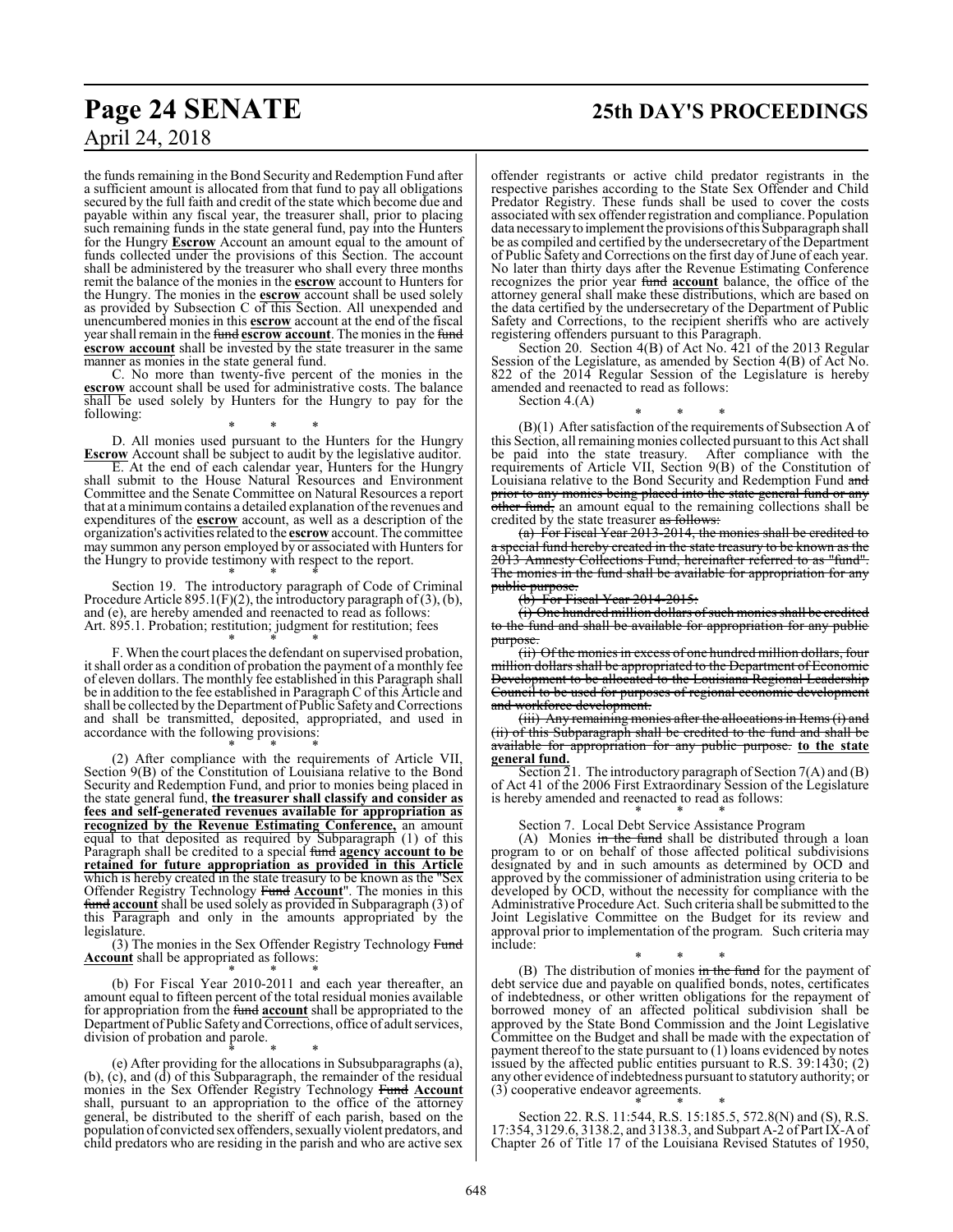**25th DAY'S PROCEEDINGS Page 25 SENATE** April 24, 2018

comprised of R.S. 17:3397.11, R.S. 27:392(C)(4), R.S. 30:2000.12 and 2551, R.S. 33:2740.18, R.S. 39:87.5, Subpart H of Part II-A of Chapter 1 of Subtitle I of Title 39 of the Louisiana Revised Statutes of 1950, comprised of R.S. 39:100.11, Subpart N of Part II-A of Chapter 1 of Subtitle I of Title 39 of the Louisiana Revised Statutes of 1950, comprised of R.S. 39:100.51, Subpart Q-1 of Part II-A of Chapter 1 of Subtitle I of Title 39 of the Louisiana Revised Statutes of 1950, comprised of R.S. 39:100.122, Subpart Q-2 of Part II-A of Chapter 1 of Subtitle I of Title 39 of the Louisiana Revised Statutes of 1950, comprised of R.S. 39:100.123, Subpart S of Part II-A of Chapter 1 of Subtitle I of Title 39 of the Louisiana Revised Statutes of 1950, comprised of R.S. 39:100.146, R.S. 39:1357, R.S. 40:16.2 and 1402, R.S. 46:290.1, 977.13, and 1816, Chapter 54 of Title 46 of the Louisiana Revised Statutes of 1950, comprised of R.S. 46:2691 and 2692, 2731, 2742(D), and 2901,R.S. 47:120.39, 463.104(D), and 841.2, R.S. 49:214.6.7(D) and (E), R.S. 56:14, 305(H) and 633, Section 9 of Act No. 138 of the 2005 Regular Session of the Legislature as amended by Section 7 of Act No. 642 of the 2006 Regular Session of the Legislature, Sections (3)(D) and (6) of Act No. 41 of the 2006 First Extraordinary Session of the Legislature, Section 7 of Act No. 420 of the 2013 Regular Session of the Legislature, Section (4)(B)(1) of Act No. 421 of the 2013 Regular Session of the Legislature, as amended by Section  $(4)(B)(1)$  of Act No. 822 of the 2014 Regular Session of the Legislature, and Section  $(4)(B)(2)$  of Act No.  $421$  of the 2013 Regular Session of the Legislature are hereby repealed in their entirety.

Section 23. R.S. 51:2211 through R.S. 51:2216 are hereby repealed in their entirety.

Section 24. The state treasurer is hereby authorized and directed to transfer any unencumbered balances remaining in the funds repealed and abolished in Sections 1 through 14 of this Act to the state general fund after satisfying the appropriations for Fiscal Year 2019-2020."

#### AMENDMENT NO. 9

On page 2, delete lines 28 and 29, and on page 3, delete lines 1 through 3, and insert the following:

"Section 25. The provisions of Section 11 of this Act shall become effective on July 1, 2018; if vetoed by the governor and subsequently approved by the legislature, Section 11 of this Act shall become effective on July 1, 2018. The provisions of Section 23 of this Act shall become effective on January 1, 2019; if vetoed by the governor and subsequently approved by the legislature, Section 23 of this Act shall become effective on July 1, 2018. Sections 1 through 10, 12 through 22, 24, and 25 of this Act shall become effective on July 1, 2020; if vetoed by the governor and subsequently approved by the legislature, Sections 1 through 10, 12 through 22, 24, and 25 of this Act shall become effective on July 1, 2020, or on the day following such approval by the legislature, whichever is later.

On motion of Senator Allain, the committee amendment was adopted. The amended bill was read by title, ordered engrossed and passed to a third reading.

#### **SENATE BILL NO. 465—** BY SENATOR BISHOP

AN ACT

To amend and reenact R.S.  $17:416(A)(1)(c)(iii)$  and  $(v)$ ,  $(2)(a)$  and (b), and  $(3)(a)(i)$ , (vii) and (xvi) and  $(C)(1)$  and to enact R.S.  $17:416(A)(1)(c)(viii)$ , 416.22, and 3996(B)(13), relative to the discipline of students; to provide for the discipline of certain public school students upon removal from a classroom; to provide for implementation of certain disciplinary measures; to require city, parish, and other local public school boards to adopt certain rules relative to suspensions; to require those school boards to publish student discipline policies and other specified information on their websites; to provide relative to inschool and out-of-school suspensions for certain violations; to provide relative to expulsion hearings; to provide for definitions; and to provide for related matters.

Reported with amendments by the Committee on Education.

#### **SENATE COMMITTEE AMENDMENTS**

Amendments proposed by Senate Committee on Education to Original Senate Bill No. 465 by Senator Bishop

#### AMENDMENT NO. 1

On page 1, delete lines 2 through 11 and insert the following: "To amend and reenact the introductory paragraph ofR.S. 17:253(B) and to enact R.S. 17:253(B)(21) through (24), relative to student behavior and discipline; to provide relative to the membership of the Advisory Council on Student Behavior and Discipline; to provide for reporting; and to provide for related matters."

#### AMENDMENT NO. 2

On page 1, line 13, after "Section 1." delete the remainder of the line, delete lines 14 through 17, and insert "The introductory paragraph of R.S. 17:253(B) is hereby amended and reenacted and R.S. 17:253(B)(21) through (24) are hereby enacted to read as follows: "§253. Advisory Council on Student Behavior and Discipline

\* \* \* B. The advisory council shall be composed of twenty-four **twenty-eight** members as follows:

\* \* \* **(21) The executive director of Families and Friends of Louisiana's Incarcerated Children, or his designee. (22) The president of the Urban League of Louisiana, or his**

**designee.**

**(23) The president of MetroMorphosis, or his designee. (24) The president of the Louisiana Psychological Association, or his designee.**

\* \* \* Section 2. The Advisory Council on Student Behavior and Discipline shall review current state laws, policies, and regulations regarding student behavior and discipline and shall submit a written report of its findings, including recommendations for needed changes, to the Senate Committee on Education, the House Committee on Education, and the state senator who represents Senate District No. 4, not later than February 15, 2019."

#### AMENDMENT NO. 3

Delete pages 2 through 6 in their entirety, and on page 7, delete lines 1 through 21

On motion of Senator Morrish, the committee amendment was adopted. The amended bill was read by title, ordered engrossed and passed to a third reading.

## **SENATE BILL NO. 509—** BY SENATOR MORRELL

AN ACT

To amend and reenact R.S. 33:9091.24(D)(1), relative to the University Neighborhood Security and Improvement District in Orleans Parish; to provide for its board of commissioners; and to provide for related matters.

Reported favorably by the Committee on Local and Municipal Affairs. The bill was read by title, ordered engrossed and passed to a third reading.

## **SENATE BILL NO. 512—** BY SENATOR GATTI

AN ACT To amend and reenact R.S. 17:2115.11(B), relative to studentinitiated prayer; to provide relative to school employee participation in student-initiated prayer; to provide for conditions; and to provide for related matters.

Reported with amendments by the Committee on Education.

#### **SENATE COMMITTEE AMENDMENTS**

Amendments proposed by Senate Committee on Education to Original Senate Bill No. 512 by Senator Gatti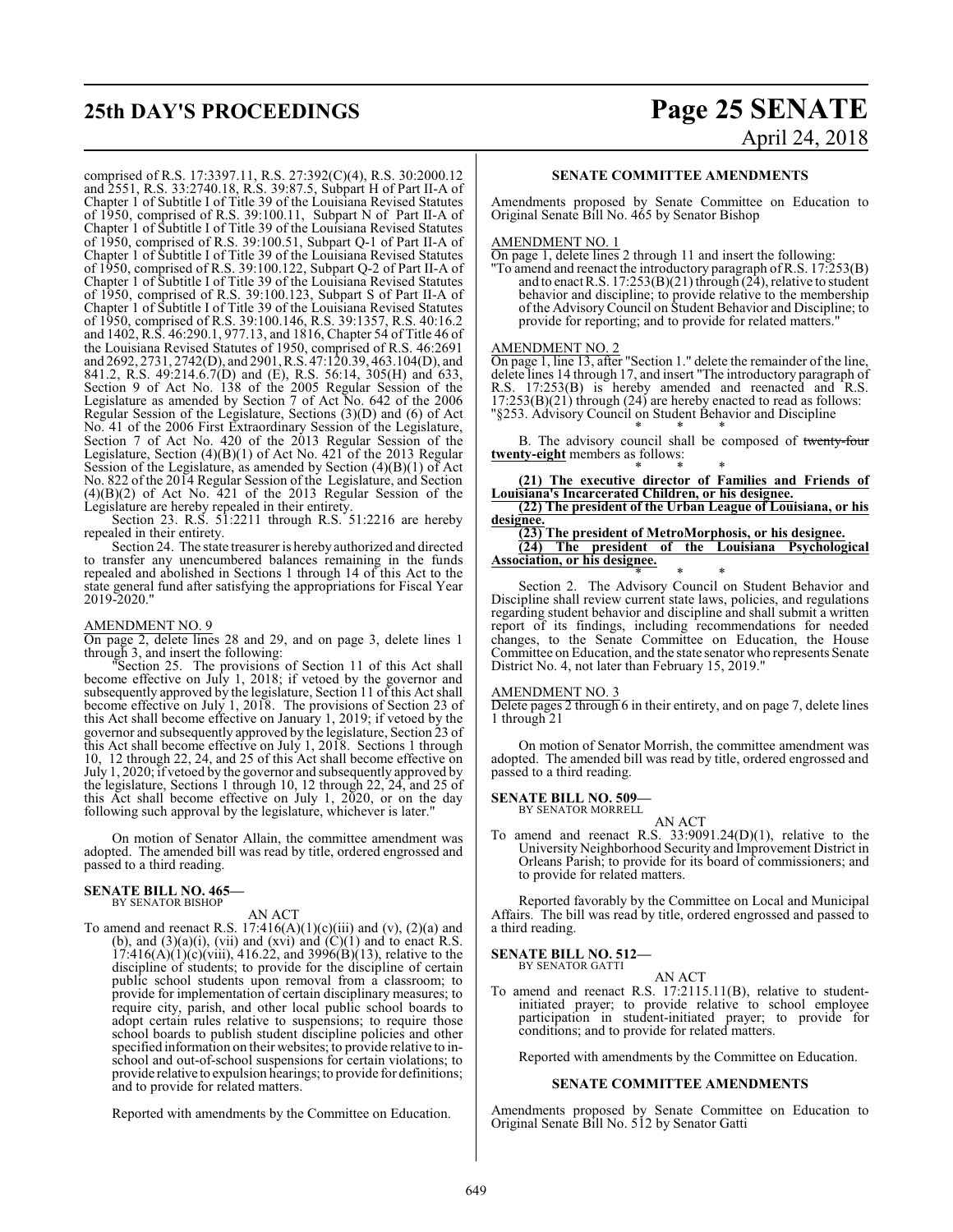## **Page 26 SENATE 25th DAY'S PROCEEDINGS**

#### AMENDMENT NO. 1

On page 1, line 2, delete "R.S. 17:2115.11(B)" and insert "R.S. 17:2115.11"

#### AMENDMENT NO. 2

On page 1, line 6, delete "R.S. 17:2115.11(B)" and insert "R.S. 17:2115.11"

#### AMENDMENT NO. 3

On page 1, delete lines 8 through 17, and on page 2, delete lines 1 through 3, and insert the following:

"A. **(1)** Upon the request of any public school student or students, the proper school authorities may permit students to gather for prayer in a classroom, auditorium, or other space that is not in use, at any time before the school day begins when the school is open and students are allowed on campus, at any time after the school day ends provided that at least one student club or organization is meeting at that time, or at any noninstructional time during the school day. A school employee may be assigned to supervise the gathering if such supervision is also requested by the student or students and the school employee volunteers to supervise the gathering.

B. **(2)** Any school employee may attend and participate in the gathering if it occurs before the employee's work day begins or after the employee's work day ends.

C. **(3)** Any parent may attend the gathering if the parent adheres to school procedures for approval of visitors on the school campus.

D. **(4)** The students may invite persons from the community to attend and participate in the gathering if other school organizations and clubs are allowed to make similar invitations. Such persons shall adhere to school procedures for approval of visitors on the school campus.

**B. Notwithstanding the provisions of Subsection A of this Section, a school employee may, upon request of a student or students, attend and participate in a gathering or pray with students during the employee's work day, provided that:**

**(1) The parent or legal guardian of each student in attendance at the gathering or with whom the employee prays has submitted a signed request that the employee may participate in the gathering or pray with his child.**

**(2) Attendance and participation in the gathering or prayer does not interfere with the employee's prescribed work duties.**"

On motion of Senator Morrish, the committee amendment was adopted. The amended bill was read by title, ordered engrossed and passed to a third reading.

#### **SENATE BILL NO. 520—** BY SENATOR WHITE

AN ACT

To authorize and provide for the transfer of certain state property; to authorize the transfer of certain state property in Tangipahoa Parish; to provide for the property description; to provide terms and conditions; and to provide for related matters.

Reported favorably by the Committee on Natural Resources. The bill was read by title, ordered engrossed and passed to a third reading.

## **SENATE BILL NO. 524—** BY SENATOR LONG

AN ACT

To amend and reenact R.S. 38:2325(A)(16)(d) and 3097.4(D)(7) and to enact R.S. 38:3097.4(D)(8), relative to the Sabine River Authority; to add certain requirements prior to entering into any contracts to sell water; and to provide for related matters.

Reported favorably by the Committee on Natural Resources. The bill was read by title, ordered engrossed and passed to a third reading.

#### **SENATE BILL NO. 536—**

BY SENATOR LUNEAU AN ACT

To amend and reenact R.S. 23:1124, the introductory paragraph of 1201.1(A), (I)(1), and (K), and  $1226(B)(3)(c)$ , relative to workers' compensation; to provide for medical examinations; to provide for suspension of workers' compensation benefits; to provide for procedures; to provide for hearings; to provide for the reinstatement of benefits; and to provide for related matters.

Reported favorably by the Committee on Labor and Industrial Relations. The bill was read by title, ordered engrossed and passed to a third reading.

#### **SENATE BILL NO. 546—** BY SENATOR ERDEY

AN ACT

To amend and reenact R.S. 33:7723, relative to mosquito abatement districts; to provide for terms of members of the board of commissioners; and to provide for related matters.

Reported favorably by the Committee on Local and Municipal Affairs. The bill was read by title, ordered engrossed and passed to a third reading.

#### **SENATE BILL NO. 552—** BY SENATOR CHABERT

AN ACT To amend and reenact R.S. 33:4574.1.1(A)(17), relative to hotel occupancy taxes in Lafourche Parish; to authorize the Lafourche Parish Tourist Commission to levy additional hotel occupancy

taxes; and to provide for related matters. Reported favorably by the Committee on Local and Municipal

Affairs. The bill was read by title, ordered engrossed and passed to a third reading.

#### **House Bills and Joint Resolutions on Second Reading Reported by Committees**

#### **HOUSE BILL NO. 4—**

BY REPRESENTATIVE BISHOP AN ACT

To amend and reenact R.S.  $56:10(B)(1)(g)$  and  $302.1(C)(1)(c)$ , relative to saltwater fishing licenses; to extend the applicability of an additional fee for purchase of a saltwater fishing license; to provide for an effective date; and to provide for related matters.

Reported with amendments by the Committee on Natural Resources.

#### **SENATE COMMITTEE AMENDMENTS**

Amendments proposed by Senate Committee on Natural Resources to Reengrossed House Bill No. 4 by Representative Bishop

#### AMENDMENT NO. 1

On page 1, line 2, after "R.S. 56:10(B)(1)(g)" insert "and (16)(a)" and after "302.1(C)(1)(c)" insert "and to enact R.S. 56:639.8(E)(4)"

#### AMENDMENT NO. 2

On page 1, line 4, after "license;" insert "to allow for the increase of an additional fee for purchase of a saltwater fishing license; to provide for the sources of revenue for a saltwater fish stock estimate;"

#### AMENDMENT NO. 3

On page 1, delete line 6, and insert "Section 1. R.S. 56:10(B)(1)(g) and  $(16)(a)$  and  $302.1(\dot{C})(1)(c)$  are hereby amended and reenacted and R.S.  $56:639.8(E)(4)$  is hereby enacted"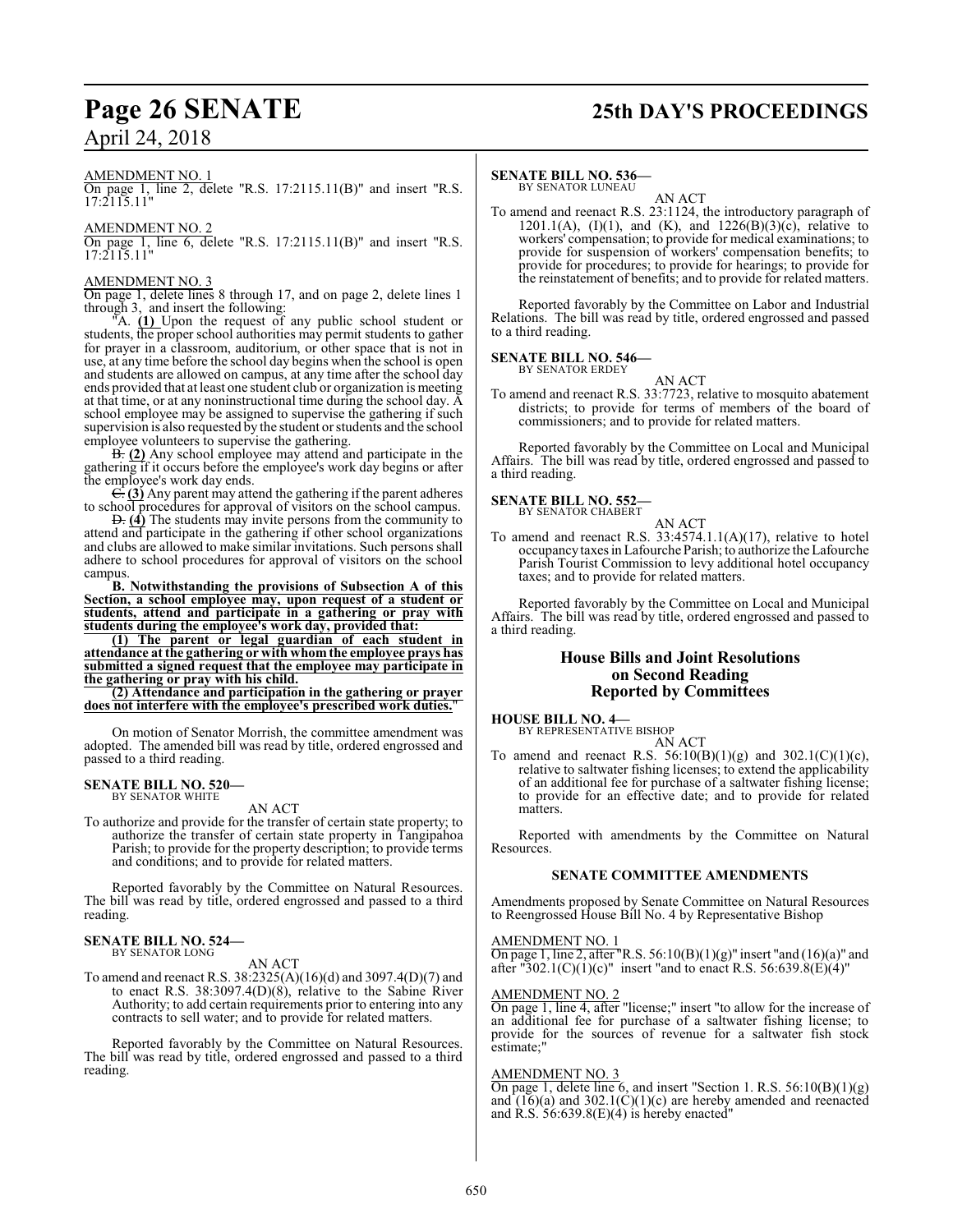## **25th DAY'S PROCEEDINGS Page 27 SENATE**

# April 24, 2018

AMENDMENT NO. 4

On page 2, between lines 5 and 6 insert the following:

"(16)(a) The monies in the Saltwater Fish Research and Conservation Fund shall be used solely for the administration and conducting of the Louisiana Recreational Creel Survey (LACREEL), and the Recreational Offshore Landing Permit program (ROLP), and the saltwater fish stock estimate. \* \* \*"

#### AMENDMENT NO. 5

On page 2, at the end of line 14, insert the following: "The commission is authorized to increase the additional fee to an amount not to exceed nine dollars and fifty cents. The increase in the additional fee shall be used for the administration and conducting of the saltwater fish stock estimate.

### AMENDMENT NO. 6

On page 2, between lines 15 and 16, insert the following: "§639.8. Department of Wildlife and Fisheries; Artificial Reef Development Fund

\* \* \*

 $E(1)$ (4) In addition to the expenditures authorized in Paragraphs (1), (2), and (3) of this Subsection and prior to depositing expenditures authorized in Paragraphs (1), (2), and (3) of this Subsection, an amount not to exceed two million dollars of the fund may be used by the department for the administration and conducting of the saltwater fish stock estimate. \* \* \*"

On motion of Senator Chabert, the committee amendment was adopted. The amended bill was read by title and referred to the Legislative Bureau.

## **HOUSE BILL NO. 8—** BY REPRESENTATIVE IVEY

AN ACT

To amend and reenact R.S. 11:1513(A) and (B) and to repeal R.S. 11:1513(C) and (D), relative to the reemployment of retirees of the Clerks' of Court Retirement and Relief Fund; to provide for the number of hours a retiree may be reemployed without benefit reduction; to require payment of employer contributions during reemployment; and to provide for related matters.

Reported favorably by the Committee on Retirement. The bill was read by title and referred to the Legislative Bureau.

## **HOUSE BILL NO. 9—** BY REPRESENTATIVE IVEY

AN ACT

To amend and reenact R.S. 11:2254(D) and (E) and to enact R.S. 11:2254(F) and (G), relative to the Firefighters' Retirement System; to provide relative to direct rollovers of sums from the system to qualified plans; to provide for definitions; and to provide for related matters.

Reported favorably by the Committee on Retirement. The bill was read by title and referred to the Legislative Bureau.

## **HOUSE BILL NO. 26—** BY REPRESENTATIVE PEARSON

AN ACT

To amend and reenact R.S. 11:1733(A)(introductory paragraph) and 1751(E) and to enact R.S.  $11:1732(14)(a)(xi)$ , (xii), and (xiii), relative to participation in the Municipal Employees' Retirement System of Louisiana; to include additional employers in the system; to provide for membership of certain mayors; and to provide for related matters.

Reported favorably by the Committee on Retirement. The bill was read by title and referred to the Legislative Bureau.

#### **HOUSE BILL NO. 27—**

BY REPRESENTATIVE PEARSON AN ACT

To amend and reenact R.S. 11:1762.1(B), relative to the retirement benefit of reemployed retirees of the Municipal Employees' Retirement System of Louisiana; to provide for computation of a retirement benefit under certain reemployment circumstances; and to provide for related matters.

Reported favorably by the Committee on Retirement. The bill was read by title and referred to the Legislative Bureau.

#### **HOUSE BILL NO. 30—**

BY REPRESENTATIVE PEARSON

AN ACT To amend and reenact R.S. 11:1732(11) and (20), relative to the Municipal Employees' Retirement System of Louisiana; to provide for the definition of disability; to provide for the definition of minor child; and to provide for related matters.

Reported favorably by the Committee on Retirement. The bill was read by title and referred to the Legislative Bureau.

## **HOUSE BILL NO. 31—** BY REPRESENTATIVE PEARSON

AN ACT

To amend and reenact R.S. 11:1757(A), relative to benefit payments to members of the Municipal Employees' Retirement System of Louisiana; to provide for the benefit payable to a retired member upon death of a beneficiary; to provide for the effective date of a payment adjustment; to provide for notice of death of a beneficiary; and to provide for related matters.

Reported favorably by the Committee on Retirement. The bill was read by title and referred to the Legislative Bureau.

## **HOUSE BILL NO. 32—** BY REPRESENTATIVE PEARSON

- AN ACT
- To amend and reenact R.S.  $11:1763(C)(1)$  and (E), relative to the Deferred Retirement Option Plan of the Municipal Employees' Retirement System of Louisiana; to provide for suspension of benefit payments and extension of the plan participation period under certain circumstances; and to provide for related matters.

Reported favorably by the Committee on Retirement. The bill was read by title and referred to the Legislative Bureau.

## **HOUSE BILL NO. 33—** BY REPRESENTATIVE PEARSON

AN ACT To amend and reenact R.S. 11:1733(F)(1) and (2), relative to participating employers of the Municipal Employees' Retirement System of Louisiana; to provide for payment of unfunded accrued liability attributable to an employer's termination of a participation agreement or to privatizing positions covered by the system; to provide for standards used in calculating unfunded accrued liability; and to provide for related matters.

Reported favorably by the Committee on Retirement. The bill was read by title and referred to the Legislative Bureau.

#### **HOUSE BILL NO. 38—**

BY REPRESENTATIVE HOLLIS AN ACT

To amend and reenact R.S. 11:241(B), relative to the formula for the distribution of benefit increases to members of the state and statewide retirement systems; to provide that the benefit calculation be based upon a system's fiscal year end; and to provide for related matters.

Reported favorably by the Committee on Retirement. The bill was read by title and referred to the Legislative Bureau.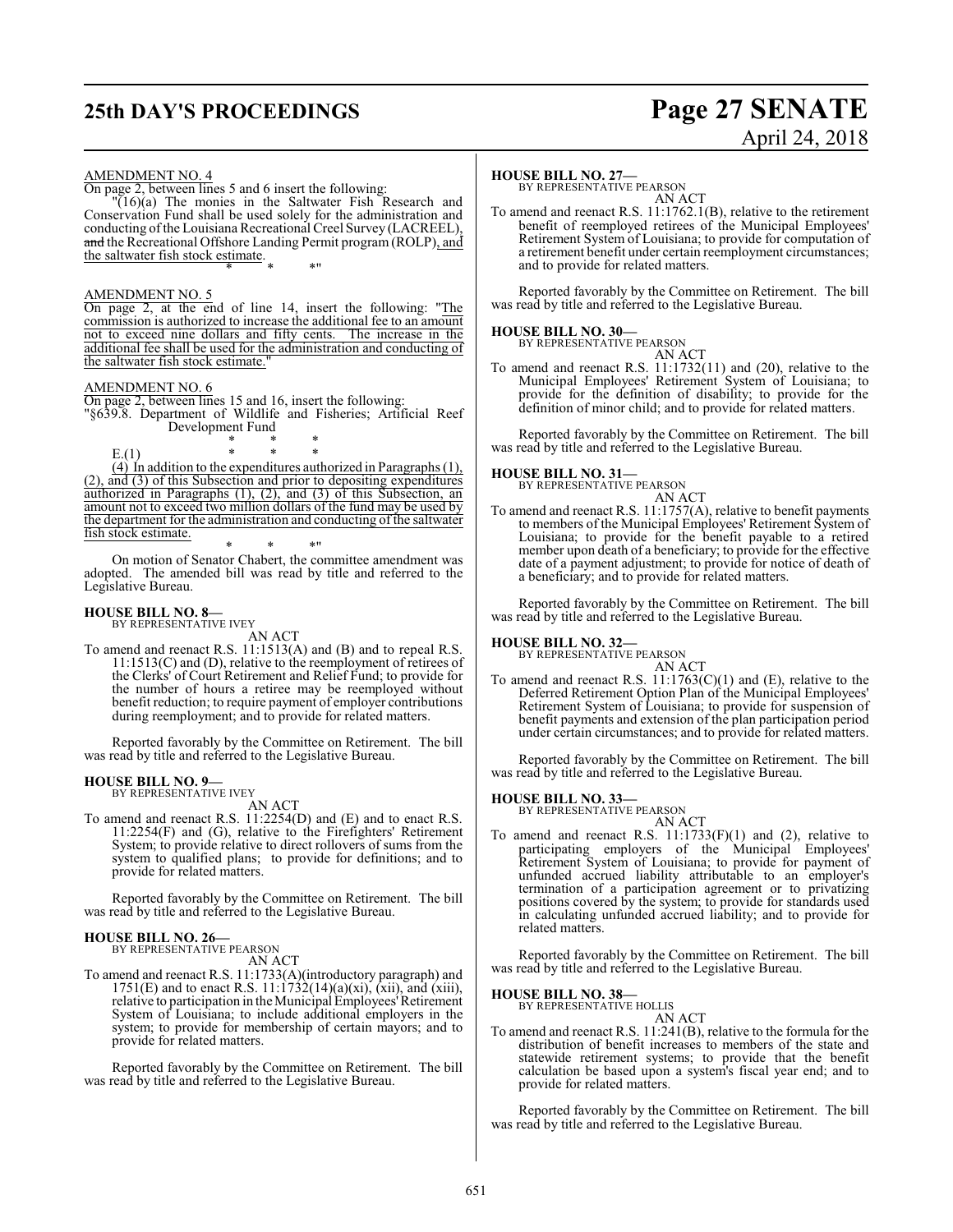## **Page 28 SENATE 25th DAY'S PROCEEDINGS**

**HOUSE BILL NO. 40—** BY REPRESENTATIVE IVEY

AN ACT

To amend and reenact R.S. 11:2257(E) through (K) and to enact R.S. 11:2257(G), relative to the Firefighters' Retirement System; to provide relative to the Deferred Retirement Option Plan; to provide relative to accounts into which plan funds are placed; and to provide for related matters.

Reported favorably by the Committee on Retirement. The bill was read by title and referred to the Legislative Bureau.

#### **HOUSE BILL NO. 41—** BY REPRESENTATIVE IVEY

AN ACT

To enact R.S. 11:2261.1 and Code of Criminal Procedure Articles 573.3 and 575.1, relative to the Firefighters'Retirement System; to provide for the fiduciary relationship between the system and its investment advisors; to provide for contractual terms; to provide relative to criminal and civil prescriptive periods; to require disclosure ofjudicial and regulatory proceedings; and to provide for related matters.

Reported favorably by the Committee on Retirement. The bill was read by title and referred to the Legislative Bureau.

## **HOUSE BILL NO. 49—**

BY REPRESENTATIVE GISCLAIR AN ACT

To amend and reenact R.S. 49:214.41(A)(1) and (C), relative to mitigation of coastal wetlands; to authorize construction or implementation of an integrated coastal protection project as compensatory wetlands mitigation; and to provide for related matters.

Reported favorably by the Committee on Natural Resources. The bill was read by title and referred to the Legislative Bureau.

### **HOUSE BILL NO. 67—**

BY REPRESENTATIVE BAGLEY AN ACT

To amend and reenact R.S. 40:1502.16(A), relative to the assessment of service charges by the governing authority of DeSoto Fire Protection District No. 2; to provide with respect to the collection of the service charge and the enforcement of the collection; to provide for use of the proceeds of such charges; and to provide for related matters.

Reported favorably by the Committee on Local and Municipal Affairs. The bill was read by title and referred to the Legislative Bureau.

**HOUSE BILL NO. 68—** BY REPRESENTATIVE TERRY BROWN AN ACT

To amend and reenact R.S. 33:130.202, relative to the LaSalle Economic Development District; to provide relative to the board of commissioners; to provide relative to the appointment of board members; to provide relative to residency requirements for board members; to provide relative to meetings of the board; and to provide for related matters.

Reported with amendments by the Committee on Local and Municipal Affairs.

### **SENATE COMMITTEE AMENDMENTS**

Amendments proposed by Senate Committee on Local and Municipal Affairs to Engrossed House Bill No. 68 by Representative Terry Brown

#### AMENDMENT NO. 1

On page 3, delete lines 1 through 3, and insert the following:

"E. Members of the board, individually, and members of their immediate families are prohibited from bidding on or entering into

any contract, subcontract, or other transaction that is under the supervision or jurisdiction of the district."

AMENDMENT NO. 2 On page 3, line 4, delete "E." and insert "F."

AMENDMENT NO. 3 On page 3, line 8, delete "F." and insert "G."

AMENDMENT NO. 4 On page 3, line 12, delete "G." and insert "H."

AMENDMENT NO. 5

On page 3, line 18, delete "H." and insert "I."

On motion of Senator Donahue, the committee amendment was adopted. The amended bill was read by title and referred to the Legislative Bureau.

#### **HOUSE BILL NO. 72—**

BY REPRESENTATIVE ZERINGUE AN ACT

To amend and reenact R.S. 33:2495.3(A), relative to the classified fire service; to provide relative to persons selected for appointment to entry-level positions in the city of Houma; to provide relative to the formal training of such persons; and to provide for related matters.

Reported favorably by the Committee on Local and Municipal Affairs. The bill was read by title and referred to the Legislative Bureau.

#### **HOUSE BILL NO. 77—**

BY REPRESENTATIVE HENSGENS

AN ACT To amend and reenact R.S. 46:1053(L)(2), relative to Vermilion Parish Hospital Service District No. 2; to increase the maximum per diem which may be paid to commissioners of the district; and to provide for related matters.

Reported favorably by the Committee on Local and Municipal Affairs. The bill was read by title and referred to the Legislative Bureau.

#### **HOUSE BILL NO. 87—**

BY REPRESENTATIVE JAMES AN ACT

To amend and reenact R.S.  $17:3092(5)$ , relative to the Louisiana Student Tuition Assistance and Revenue Trust Program; to broaden the definition of institution of postsecondary education for programpurposes; to include certain out-of-state proprietary schools in such definition; and to provide for related matters.

Reported favorably by the Committee on Education. The bill was read by title and referred to the Legislative Bureau.

#### **HOUSE BILL NO. 93—**

BY REPRESENTATIVES BAGNERIS AND JIMMY HARRIS AN ACT

To amend and reenact R.S.  $33:9080(F)(1)$  and  $(3)$ , relative to the Lake Bullard Neighborhood Improvement District in Orleans Parish; to provide relative to the parcel fee levied within the district; to provide relative to the amount, expiration and renewal of the fee; and to provide for related matters.

Reported favorably by the Committee on Local and Municipal Affairs. The bill was read by title and referred to the Legislative Bureau.

## **HOUSE BILL NO. 103—** BY REPRESENTATIVE LEBAS

- AN ACT
- To enact R.S. 33:3819(L), relative to the Evangeline Parish Waterworks District No. 1; to provide relative to the per diem paid to members of the board of commissioners and to the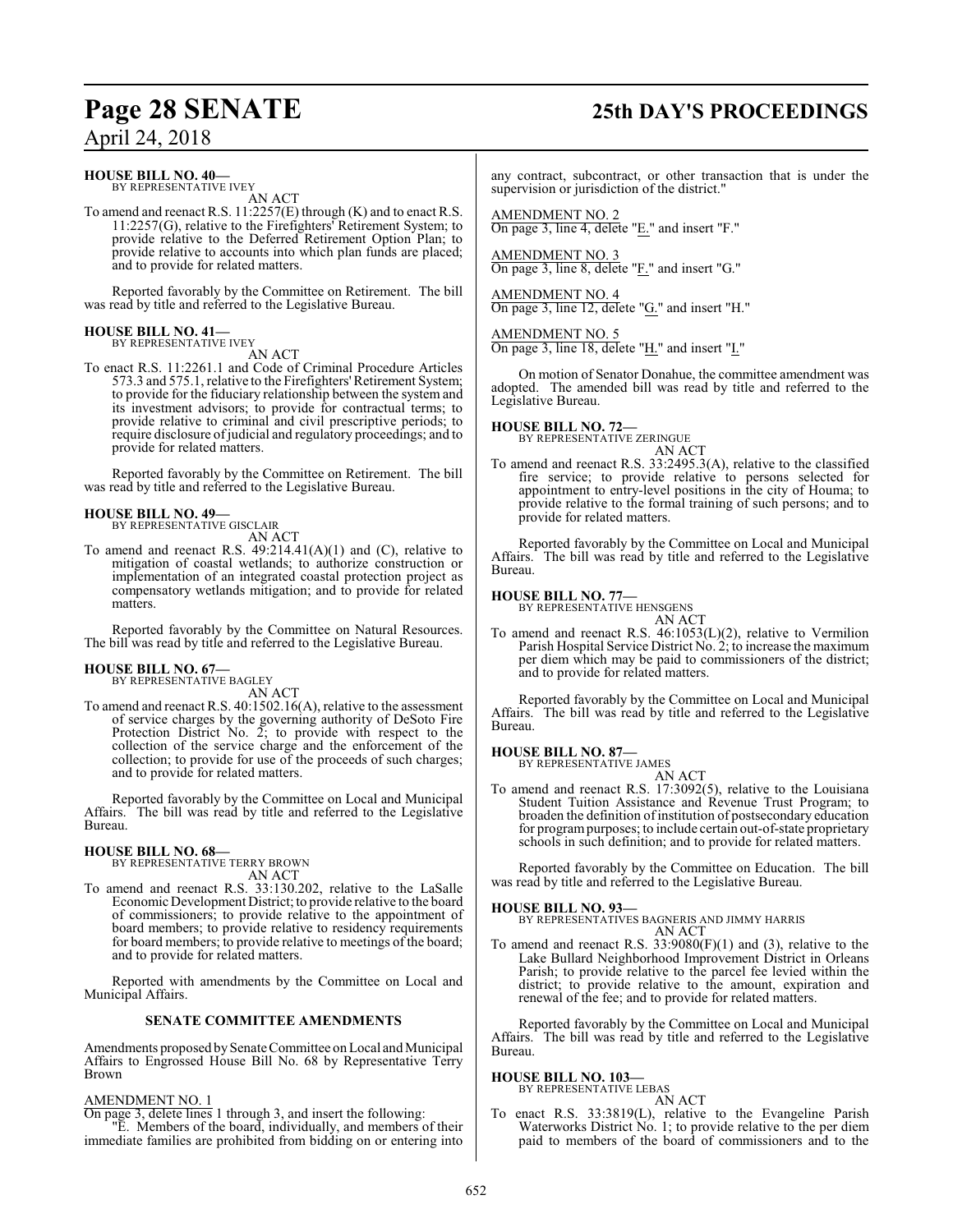# **25th DAY'S PROCEEDINGS Page 29 SENATE**

# April 24, 2018

number of meetings for which per diem may be paid; and to provide for related matters.

Reported favorably by the Committee on Local and Municipal Affairs. The bill was read by title and referred to the Legislative Bureau.

#### **HOUSE BILL NO. 104—**

BY REPRESENTATIVES JIM MORRIS AND BISHOP AN ACT

To amend and reenact R.S. 30:544(A)(1), relative to pipeline safety violations; to raise the maximum penalty for such violations; and to provide for related matters.

Reported favorably by the Committee on Natural Resources. The bill was read by title and referred to the Legislative Bureau.

#### **HOUSE BILL NO. 117—**

BY REPRESENTATIVE DUSTIN MILLER AN ACT

To enact R.S. 40:1496(B)(5)(e), relative to the St. Landry Parish Fire District No. 7; to provide for membership on its board of commissioners; and to provide for related matters.

Reported favorably by the Committee on Local and Municipal Affairs. The bill was read by title and referred to the Legislative Bureau.

## **HOUSE BILL NO. 119—** BY REPRESENTATIVE BISHOP

- AN ACT
- To amend and reenact R.S. 30:4(C)(16)(c), relative to exploration and production waste; to prohibit the commissioner of conservation from regulating the hours of operation of certain offsite facilities; and to provide for related matters.

Reported favorably by the Committee on Natural Resources. The bill was read by title and referred to the Legislative Bureau.

## **HOUSE BILL NO. 120—** BY REPRESENTATIVE BISHOP

AN ACT

To enact R.S. 30:551(E), relative to the powers and responsibilities of the commissioner of conservation; to authorize the commissioner of conservation to certify to the United States Department of Transportation his jurisdiction over safety standards of underground gas storage facilities; and to provide for related matters.

Reported favorably by the Committee on Natural Resources. The bill was read by title and referred to the Legislative Bureau.

#### **HOUSE BILL NO. 183—**

BY REPRESENTATIVE NANCY LANDRY AN ACT

To enact R.S.  $49:191(10)(c)$  and to repeal R.S.  $49:191(8)(m)$ , relative to the Department of Education, including provisions to provide for the re-creation of the Department of Education and the statutory entities made a part of the department by law; to provide for the effective termination date for all statutory authority for the existence of such statutory entities; and to provide for related matters.

Reported favorably by the Committee on Education. The bill was read by title and referred to the Legislative Bureau.

#### **HOUSE BILL NO. 197—**

BY REPRESENTATIVE REYNOLDS AN ACT

To amend and reenact R.S. 3:3103(D) and R.S. 56:20(C) and to enact R.S. 56:20(D), relative to importing species of the deer family; to prohibit the importation oflive cervid; to provide for licenses; to provide for penalties; and to provide for related matters.

Reported favorably by the Committee on Natural Resources. The bill was read by title and referred to the Legislative Bureau.

#### **HOUSE BILL NO. 216—**

BY REPRESENTATIVE JACKSON AN ACT

To amend and reenact R.S. 47:463.73(G), relative to motor vehicle special prestige license plates; to provide for the "Neville High School" special prestige license plate; to provide for the creation, issuance, design, fees, distribution, and rule promulgation applicable to such license plates; and to provide for related matters.

Reported favorably by the Committee on Transportation, Highways and Public Works. The bill was read by title and referred to the Legislative Bureau.

#### **HOUSE BILL NO. 217—**

BY REPRESENTATIVE JACKSON AN ACT

To amend and reenact R.S. 47:463.73(G), relative to motor vehicle special prestige license plates; to provide for the "Carroll High School" special prestige license plate; to provide for the creation, issuance, design, fees, distribution, and rule promulgation applicable to such license plates; and to provide for related matters.

Reported favorably by the Committee on Transportation, Highways and Public Works. The bill was read by title and referred to the Legislative Bureau.

## **HOUSE BILL NO. 230—** BY REPRESENTATIVE BERTHELOT

AN ACT To amend and reenact R.S.  $33:2955(A)(1)(k)(iii)$  and (1)(iii), relative to investments by political subdivisions; to provide with respect to requirements for investments in bonds, debentures, notes, or other indebtedness; and to provide for related matters.

Reported favorably by the Committee on Local and Municipal Affairs. The bill was read by title and referred to the Legislative Bureau.

#### **HOUSE BILL NO. 289—**

BY REPRESENTATIVE JORDAN

AN ACT To amend and reenact R.S. 47:463.73(G), relative to motor vehicle special prestige license plates; to provide for the "Brusly High School" special prestige license plate; to provide for the creation, issuance, design, fees, distribution, and rule promulgation applicable to such license plates; and to provide for related matters.

Reported favorably by the Committee on Transportation, Highways and Public Works. The bill was read by title and referred to the Legislative Bureau.

## **HOUSE BILL NO. 290—** BY REPRESENTATIVE JORDAN

#### AN ACT

To amend and reenact R.S.  $47:463.73(C)(2)$ , (D), and (G), relative to motor vehicle special prestige license plates; to provide for the "Glen Oaks High School" special prestige license plate; to provide for the creation, issuance, design, fees, distribution, and rule promulgation applicable to such license plates; and to provide for related matters.

Reported favorably by the Committee on Transportation, Highways and Public Works. The bill was read by title and referred to the Legislative Bureau.

**HOUSE BILL NO. 291—** BY REPRESENTATIVE JORDAN

#### AN ACT

To amend and reenact R.S. 47:463.73(G), relative to motor vehicle special prestige license plates; to provide for the "Port Allen High School" special prestige license plate; to provide for the creation, issuance, design, fees, distribution, and rule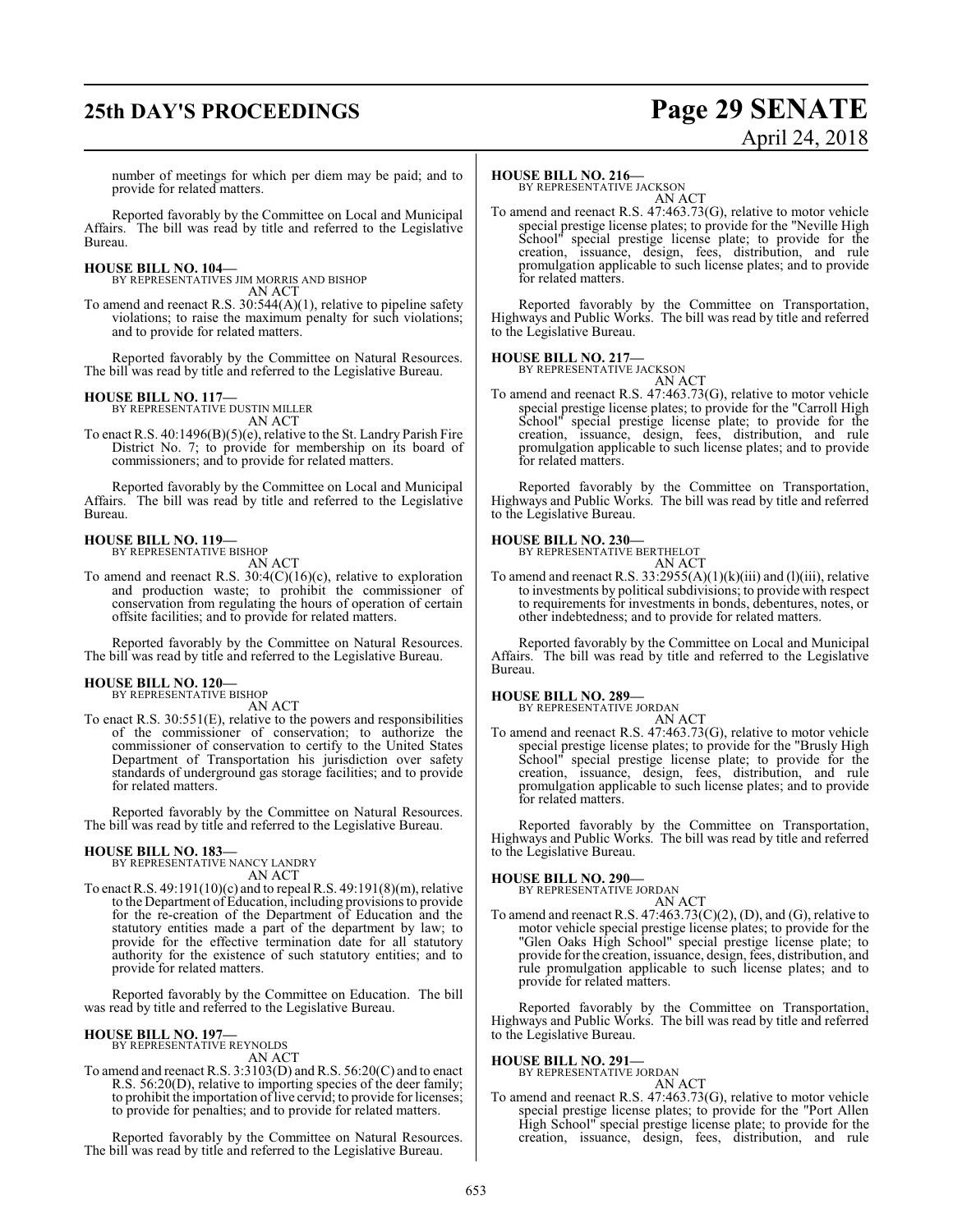## **Page 30 SENATE 25th DAY'S PROCEEDINGS**

promulgation applicable to such license plates; and to provide for related matters.

Reported favorably by the Committee on Transportation, Highways and Public Works. The bill was read by title and referred to the Legislative Bureau.

#### **HOUSE BILL NO. 294—** BY REPRESENTATIVE SMITH

AN ACT

To amend and reenact R.S.  $17:7(2)(f)(i)$ ,  $24.9(B)(introductory)$ paragraph) and (2), 221.6(A), 392.1(B)(2)(c), 407(A)(2) and (3) and (B), 407.2, 407.5(F), 407.6(introductory paragraph), 407.26(C) and (D), 407.91(C) and (D), 407.92(A), 3972(A), and 3991(B)(1)(c) and (7), and to repeal  $\hat{R}$ .S. 17:7(16) and 24.9(C), relative to students who are at risk; to remove references to atrisk students in various education laws in Title 17 of the Louisiana Revised Statutes of 1950; to refer to students who are economicallydisadvantaged; to provide relative to the definition of "economically disadvantaged" as defined by the State Board of Elementary and Secondary Education in certain instances; to repeal obsolete provisions; and to provide for related matters.

Reported with amendments by the Committee on Education.

#### **SENATE COMMITTEE AMENDMENTS**

Amendments proposed by Senate Committee on Education to Engrossed House Bill No. 294 by Representative Smith

AMENDMENT NO. 1

On page 1, at the beginning of line 5, change "3991 $(B)(1)(c)$ " to "3991(B)(1)(a)(ii)(bb) and (c)"

AMENDMENT NO. 2 On page 1, line 15, change "3991(B)(1)(c)" to "3991(B)(1)(a)(ii)(bb) and  $(c)$ 

AMENDMENT NO. 3 On page 9, line 9, change "pupils." to "students."

#### AMENDMENT NO. 4

On page 9, delete line 21 and insert the following: "(1)(a)

\* \* \* (ii) Except as provided in Subitem (cc) of this Item, the requirements of Item (i) of this Subparagraph shall not apply to any charter school which is established with the educational mission of meeting the needs of pupils students who are the dependent children of military personnel provided that all ofthe following conditions are met:

\* \* \* (bb) All dependent children of military personnel who seek admission to the school and who are at risk economically disadvantaged as defined in R.S.  $17:3973(+)$  are admitted to the school."

On motion of Senator Morrish, the committee amendment was adopted. The amended bill was read by title and referred to the Legislative Bureau.

#### **HOUSE BILL NO. 300—**

BY REPRESENTATIVE CHAD BROWN AN ACT

To enact R.S. 47:463.196, relative to motor vehicle special prestige plates; to provide for the establishment of the "Louisiana Aviator" special prestige license plate; to provide for creation, issuance, and design of such license plate; to provide for the fees for such plates; to authorize the promulgation of rules and regulations relative to the creation and implementation of a special prestige license plate; and to provide for related matters.

Reported favorably by the Committee on Transportation, Highways and Public Works. The bill was read by title and referred to the Legislative Bureau.

#### **HOUSE BILL NO. 306—**

BY REPRESENTATIVE THOMAS AND SENATOR LAFLEUR AN ACT

To amend and reenact R.S.  $17:273.3(C)(2)(c)$  and to enact R.S.  $17:10.1(G)(4)$ ,  $273.2(D)$ , and  $273.3(H)$ , relative to foreign language immersion programs in public schools; to provide that such programs can be any type of dual language immersion program; to require local public school boards to notify parents or legal guardians of certain determinations with regard to requests to establish a program; and to provide for related matters.

Reported favorably by the Committee on Education. The bill was read by title and referred to the Legislative Bureau.

**HOUSE BILL NO. 331—** BY REPRESENTATIVES JIM MORRIS AND BISHOP AN ACT

To amend and reenact R.S. 30:87(A), relative to the oilfield site restoration fee; to provide for the payment of certain fees; to provide for an effective date; to provide for submissions to the Department of Revenue; and to provide for related matters.

Reported favorably by the Committee on Natural Resources. The bill was read by title and referred to the Legislative Bureau.

#### **HOUSE BILL NO. 367—**

BY REPRESENTATIVE PIERRE

- AN ACT
- To amend and reenact R.S.  $17:273.4(D)(1)(c)$  and  $(2)(a)$ , relative to high school diplomas; to revise the academic requirements for a student to earn a State Seal of Biliteracy on his high school diploma or transcript; and to provide for related matters.

Reported favorably by the Committee on Education. The bill was read by title and referred to the Legislative Bureau.

#### **HOUSE BILL NO. 422—** BY REPRESENTATIVE LYONS

AN ACT To amend and reenact R.S. 41:14, 51(introductory paragraph) and (1), 1001 through 1006, 1008, 1009, 1042, 1044, 1082, 1084, 1132, 1133, 1213, 1701, 1703, 1706(B), 1713(A) and R.S. 50:171(A), relative to the state land office; to correct statutory references that remain from the transfer of the state land office to the Division of Administration; and to provide for related matters.

Reported favorably by the Committee on Natural Resources. The bill was read by title and referred to the Legislative Bureau.

## **HOUSE BILL NO. 426—** BY REPRESENTATIVE HUVAL

AN ACT

To authorize and provide for the transfer of certain state property; to authorize the transfer of certain state property in St. Martin Parish; to provide for the property description; to provide for reservation of mineral rights; to provide terms and conditions; to provide an effective date; and to provide for related matters.

Reported with amendments by the Committee on Natural Resources.

#### **SENATE COMMITTEE AMENDMENTS**

Amendments proposed by Senate Committee on Natural Resources to Engrossed House Bill No. 426 by Representative Huval

#### AMENDMENT NO. 1

On page 1, line 2, change "property" to "properties"

#### AMENDMENT NO. 2

On page 1, line 3, after "state" change "property" to "properties"and at the end of line 3, change "description" to "descriptions"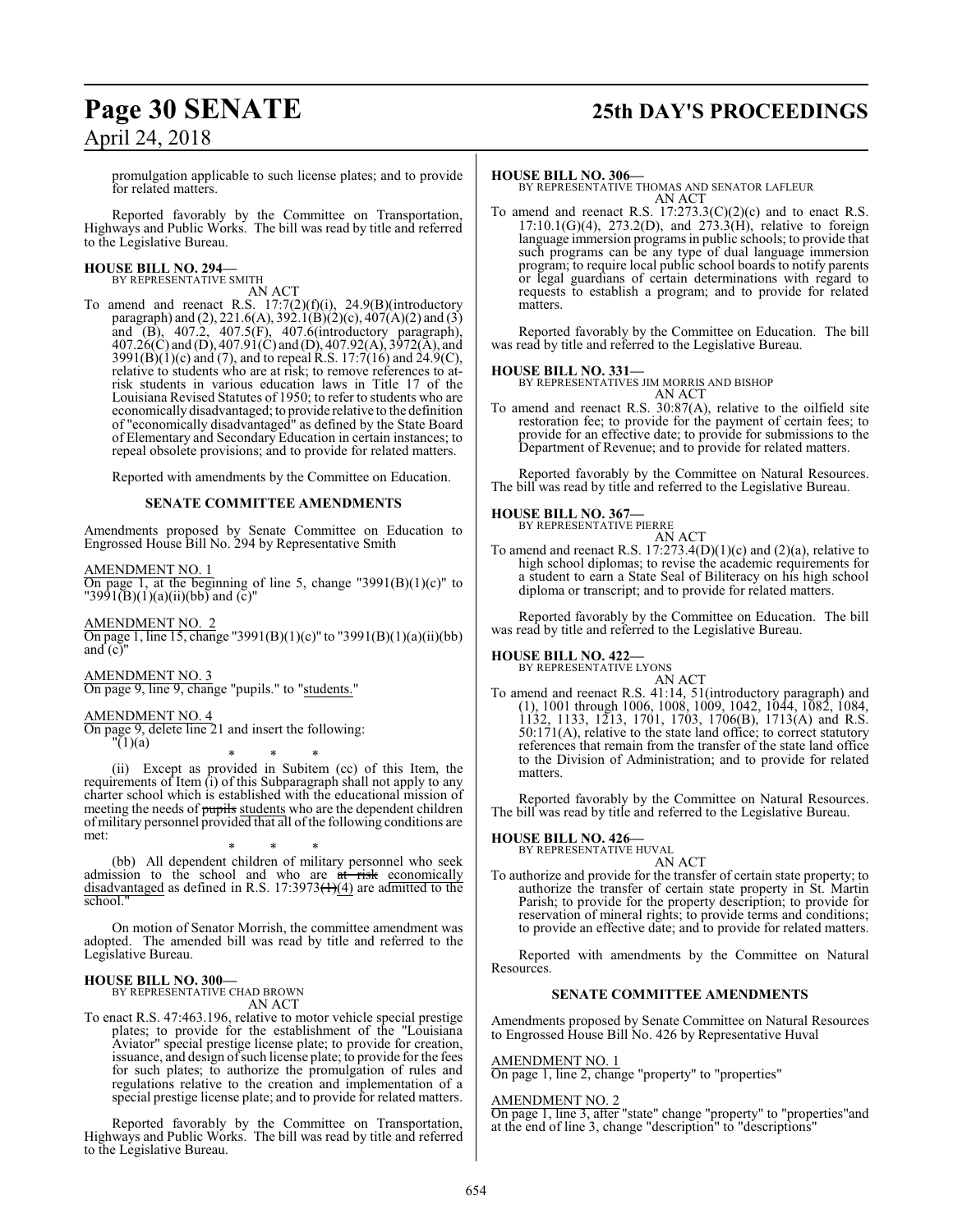## **25th DAY'S PROCEEDINGS Page 31 SENATE** April 24, 2018

#### AMENDMENT NO. 3

On page 1, between lines 11 and 12, insert the following: "Tract One:"

#### AMENDMENT NO. 4

On page 3, between lines 2 and 3, insert the following: "Tract Two:

That certain tract or parcel of state owned land identified as Campsite Lot 2, Butte LaRose Area, located in the dried lake bed of an unnamed lake in front of Section 11, and a portion of Lot 6, Section 11, Township 9 South, Range 7 East, Louisiana Meridian and more fully shown on the plat dated March 25, 1997 by C. L. Jack Stelly."

#### AMENDMENT NO. 5

On page 3, line 6, change "property" to "properties"

#### AMENDMENT NO. 6

On page 3, line 9, change "property" to "properties"

On motion of Senator Chabert, the committee amendment was adopted. The amended bill was read by title and referred to the Legislative Bureau.

### **HOUSE BILL NO. 434—**

BY REPRESENTATIVE HENSGENS AN ACT

To enact R.S. 46:1053(C)(2)(i), relative to Vermilion Parish Hospital Service District No. 3; to increase the maximum amount of per diem which may be paid to commissioners of the district; to increase the number of meetings for which the commissioners may be paid; and to provide for related matters.

Reported favorably by the Committee on Local and Municipal Affairs. The bill was read by title and referred to the Legislative Bureau.

## **HOUSE BILL NO. 442—** BY REPRESENTATIVE THIBAUT

AN ACT

To amend and reenact R.S. 9:1110, relative to False River; to provide for a delineation of the boundary between state ownership and private ownership of the land adjacent to the water body; and to provide for related matters.

Reported favorably by the Committee on Natural Resources. The bill was read by title and referred to the Legislative Bureau.

#### **HOUSE BILL NO. 663—**

BY REPRESENTATIVE WHITE AND SENATOR MIZELL AN ACT

To enact R.S. 17:1381, relative to the consolidation of school systems; to create a commission to study the feasibility of consolidating the Bogalusa City and Washington Parish school systems; to provide for the membership, meetings, and duties and responsibilities of the commission; to provide for reporting; to provide for a public hearing; to provide for termination of the commission; and to provide for related matters.

Reported favorably by the Committee on Education. The bill was read by title and referred to the Legislative Bureau.

## **HOUSE BILL NO. 683—** BY REPRESENTATIVE ABRAMSON

AN ACT

To amend and reenact R.S.  $33:9091.12(F)(4)(b)(i)$  as amended by Act No. 372 of the 2017 Regular Session of the Legislature, relative to the Upper Audubon Security District in Orleans Parish; to provide relative to the parcel fee levied within the district; to provide relative to the renewal of such fee; and to provide for related matters.

Reported with amendments by the Committee on Local and Municipal Affairs.

#### **SENATE COMMITTEE AMENDMENTS**

Amendments proposed bySenate Committee on Local and Municipal Affairs to Engrossed House Bill No. 683 by Representative Abramson

#### AMENDMENT NO. 1

On page 1, delete line 18, and insert the following:

"(b)(i) Except as provided in Item (ii) of this Subparagraph, the fee shall"

On motion of Senator Donahue, the committee amendment was adopted. The amended bill was read by title and referred to the Legislative Bureau.

**HOUSE BILL NO. 684—** BY REPRESENTATIVES ABRAMSON AND STAGNI AN ACT

To amend and reenact the title of Chapter 21-A of Title 33 of the Louisiana Revised Statutes of 1950 and R.S. 33:7631 and 7634, relative to local tax incentives; to provide relative to tax rebates, credits, and other incentives for donations to local infrastructure projects; to provide relative to qualified donations; to authorize incentives for donations for other local purposes; to remove limitations on such incentives; to provide relative to procedures; and to provide for related matters.

Reported favorably by the Committee on Local and Municipal Affairs. The bill was read by title and referred to the Legislative Bureau.

#### **HOUSE BILL NO. 814—**

BY REPRESENTATIVE JIM MORRIS AN ACT

To amend and reenact R.S.  $30:83(F)(6)$  and  $86(C)$  and  $(F)$  and to enact R.S. 30:86(D)(8), relative to oilfield site restoration; to provide for the Oilfield Site Restoration Commission; to provide for the Oilfield Site Restoration Fund; to provide for uses and sources of the Oilfield Site Restoration Fund; to provide for financial security instruments; and to provide for related matters.

Reported favorably by the Committee on Natural Resources. The bill was read by title and referred to the Legislative Bureau.

## **HOUSE BILL NO. 860—** BY REPRESENTATIVE PUGH

AN ACT

To amend and reenact R.S. 30:4(Q), relative to the office of conservation's expedited permitting program; to provide for minimum administrative fees; to provide for notice of an expedited permit review; and to provide for related matters.

Reported favorably by the Committee on Natural Resources. The bill was read by title and referred to the Legislative Bureau.

#### **Rules Suspended**

Senator Allain asked for and obtained a suspension of the rules to recommit a bill.

#### **Called from the Calendar**

Senator Allain asked that Senate Bill No. 391 be called from the Calendar.

#### **SENATE BILL NO. 391—** BY SENATOR MIZELL

AN ACT

To amend and reenact R.S.  $39:15.3(B)(1)(e)$  and to enact R.S. 39:15.3(F), relative to sexual harassment prevention; to require the Department of Civil Service to adopt certain policies regarding access by state employees to certain internet and online sites; to identity and require certain filters; to block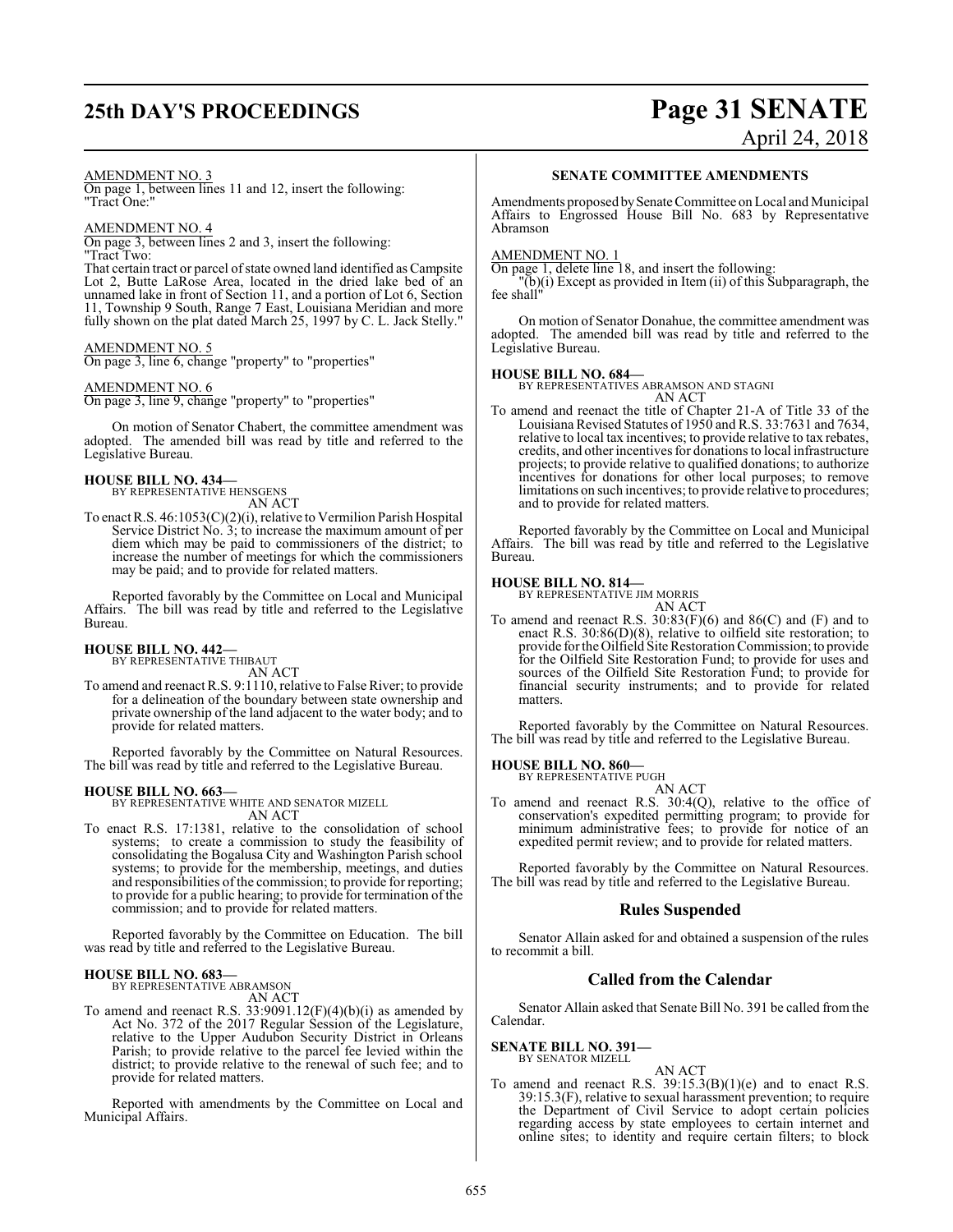## **Page 32 SENATE 25th DAY'S PROCEEDINGS**

certain internet content; to provide certain exceptions; to provide clarifications; and to provide for related matters.

On motion of Senator Allain the bill, which was on Third Reading and Final Passage, Subject to Call was read by title and recommitted to the Committee on Finance.

#### **Reconsideration**

The vote by which House Bill No. 206 failed to pass on Thursday, April 19, 2018, was reconsidered.

## **HOUSE BILL NO. 206—** BY REPRESENTATIVE ANDERS

AN ACT

To amend and reenact R.S. 22:1554(A)(18), relative to the licensing of insurance producers; to provide for the consent of or waiver

granted by the commissioner of insurance to the employment of a convicted felon in the business ofinsurance; and to provide for related matters.

On motion of Senator Gatti, the bill was read by title and returned to the Calendar, subject to call.

### **Senate Concurrent Resolutions on Second Reading Reported by Committees**

## **SENATE CONCURRENT RESOLUTION NO. 65—**

BY SENATOR FANNIN A CONCURRENT RESOLUTION

To urge and request the Department of Wildlife and Fisheries to update the CaneyCreek Reservoir waterbody management plan on an annual basis.

Reported favorably by the Committee on Natural Resources.

The resolution was read by title. Senator Fannin moved to adopt the Senate Concurrent Resolution.

## **ROLL CALL**

The roll was called with the following result:

#### YEAS

| Mr. President<br>Allain<br>Appel<br>Barrow<br>Bishop<br>Boudreaux<br>Carter<br>Chabert<br>Claitor<br>Cortez<br>Donahue<br>Erdey<br>Total - 34<br>Total - 0 | Fannin<br>Gatti<br>Johns<br>Lambert<br>Long<br>Luneau<br>Martiny<br>Milkovich<br>Mills<br>Mizell<br>Morrish<br>Peacock<br><b>NAYS</b><br><b>ABSENT</b> | Perry<br>Price<br>Riser<br>Smith, G.<br>Smith, J.<br>Tarver<br>Thompson<br>Walsworth<br>Ward<br>White |
|------------------------------------------------------------------------------------------------------------------------------------------------------------|--------------------------------------------------------------------------------------------------------------------------------------------------------|-------------------------------------------------------------------------------------------------------|
|                                                                                                                                                            |                                                                                                                                                        |                                                                                                       |
| Colomb<br>Hewitt<br>Total - 5                                                                                                                              | LaFleur<br>Morrell                                                                                                                                     | Peterson                                                                                              |

The Chair declared the Senate had adopted the Senate Concurrent Resolution and ordered it sent to the House.

## **SENATE CONCURRENT RESOLUTION NO. 80—** BY SENATOR CHABERT A CONCURRENT RESOLUTION

To urge and request the Coastal Protection and Restoration Authority to conduct a science-based study of the adequacy of the current inland boundary of the coastal zone of Louisiana to meet the

Reported favorably by the Committee on Natural Resources.

state's current and future needs to manage, protect, and restore

On motion of Senator Chabert the resolution was read by title and returned to the Calendar, subject to call.

### **Senate Bills and Joint Resolutions on Third Reading and Final Passage**

its coastal resources.

**SENATE BILL NO. 14—**<br>BY SENATOR PEACOCK AND REPRESENTATIVE PEARSON<br>AN ACT

To amend and reenact R.S.  $11:62(5)(a)$  and (c),  $102(B)(1)$  and  $(C)(3)(a)$ , 403(9), 471(A), 471.1(C)(1), 532, 533, 538, and  $542(B)(2)(a)$ , to enact R.S. 11:102(B)(6), 102.1(E), 471(F), 537(G) and (H), and Part VIII of Chapter 1 of Subtitle II of Title 11 of the Louisiana Revised Statutes of 1950, to be comprised of R.S. 11:641 through 657, and R.S. 24:36(N), and to repeal R.S. 11:461(B)(3) and 471.1(B)(2) and (D)(2), relative to the Louisiana State Employees' Retirement System; to create a hybrid plan; to provide for contributions, credits, investments, eligibility, and benefits; to provide for an effective date; and to provide for related matters.

On motion of Senator Peacock, the bill was read by title and returned to the Calendar, subject to call.

#### **SENATE BILL NO. 181—**

BY SENATOR MILKOVICH

AN ACT

To amend and reenact R.S. 14:87(D) and to enact R.S. 14:87(E), relative to the crime of abortion; to provide that an abortion cannot be performed after fifteen weeks following the date of conception; and to provide for related matters.

#### **Floor Amendments**

Senator Martiny proposed the following amendments.

#### **SENATE FLOOR AMENDMENTS**

Amendments proposed by Senator Martiny to Engrossed Senate Bill No. 181 by Senator Milkovich

AMENDMENT NO. 1

On page 1, line 2, after "R.S.  $14:87(E)$ " insert ", (F), and (G)"

#### AMENDMENT NO. 2

On page 1, line 6, after "R.S. 14:87(E)" delete "is" and insert ", (F), and  $(\overline{G})$  are"

#### AMENDMENT NO. 3

On page 1, line 10, after "**D.**" delete the remainder of the line and insert the following:

"**(1) As used in this Subsection:**

**(a) "Abortion" means the specific intent to kill an unborn child consistent with the provisions and exceptions of R.S. 40:1061.** 

**(b) "Gestational age" means the age of an unborn child as calculated from the first day of the last menstrual period of the pregnant woman, as determined by the use of standard medical practices and techniques**.

**(2) It shall**"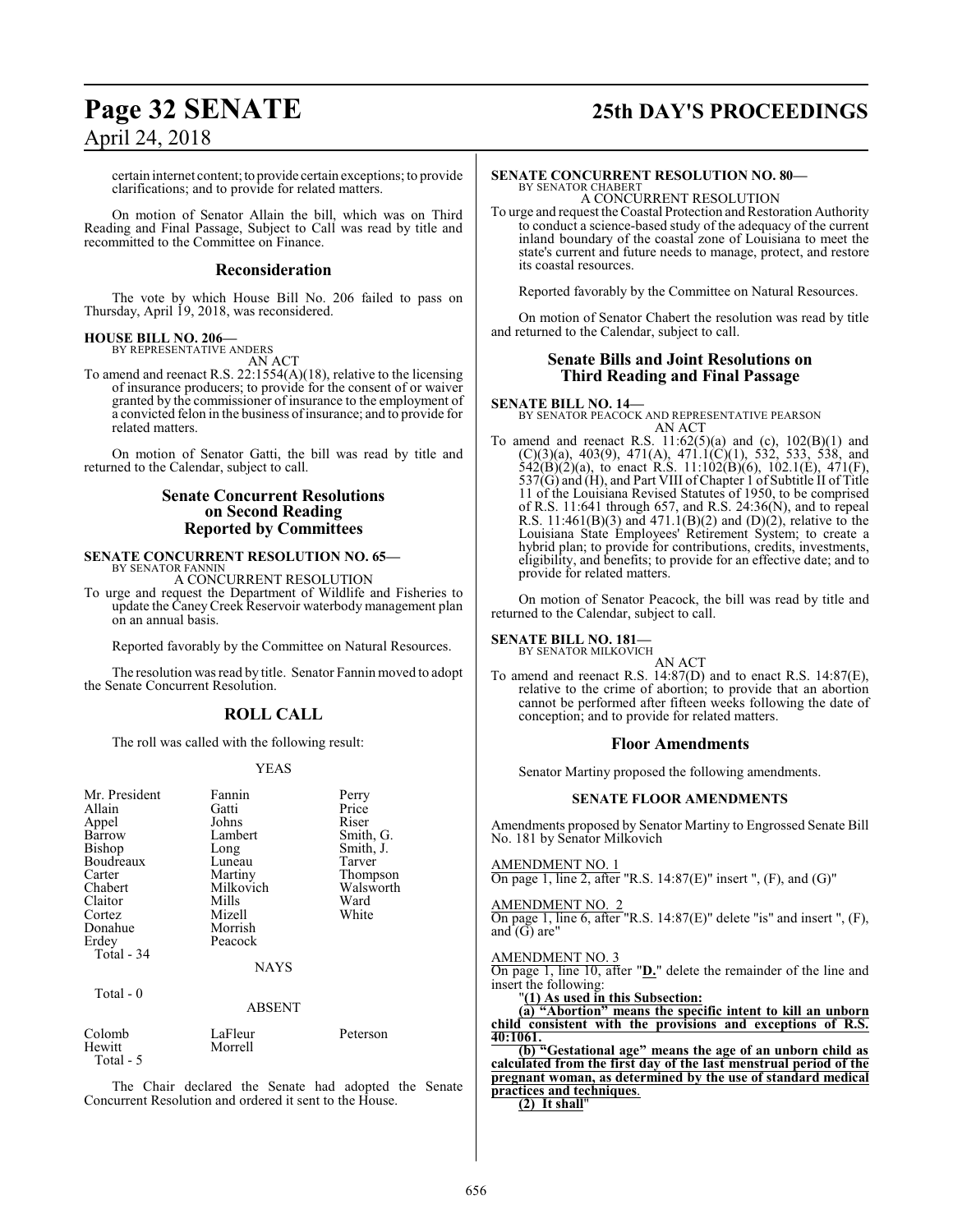## **25th DAY'S PROCEEDINGS Page 33 SENATE**

#### AMENDMENT NO. 4

On page 1, between lines 16 and 17, insert the following:

"**F. The provisions of Subsection D of this Section shall become effective upon any final decision of the United States Court of Appeals for the Fifth Circuit upholding the Act that originated as House Bill 1510 of the 2018 Regular Session of the Mississippi Legislature,whichdecisionwould thereby provide the authority for a state within the jurisdiction of that court of appeals to restrict abortion past fifteen weeks of gestational age.** 

**G. The provisions of Subsection D of this Section are hereby repealed, in favor of the provisions of R.S. 40:1061, immediately upon and to the extent that the United States Supreme Court upholds the authority of the states to prohibit elective abortions on demand or by the adoption of an amendment to the Constitution of the United States of America that would restore to the state of Louisiana the authority to prohibit elective abortions.**"

Senator Martiny moved the adoption of the amendments.

Senator Milkovich objected.

#### **ROLL CALL**

The roll was called with the following result:

#### YEAS

| Mr. President<br>Allain<br>Appel<br>Barrow<br><b>Bishop</b><br>Boudreaux<br>Carter<br>Chabert<br>Claitor<br>Cortez<br>Donahue<br>Erdey<br>Total - 34 | Fannin<br>Gatti<br>Hewitt<br>Johns<br>LaFleur<br>Lambert<br>Long<br>Luneau<br>Martiny<br>Mills<br>Mizell<br>Morrell<br>NAYS | Morrish<br>Peacock<br>Perry<br>Price<br>Riser<br>Smith, G.<br>Smith, J.<br>Thompson<br>Walsworth<br>White |
|------------------------------------------------------------------------------------------------------------------------------------------------------|-----------------------------------------------------------------------------------------------------------------------------|-----------------------------------------------------------------------------------------------------------|
| Milkovich<br>Total - 2                                                                                                                               | Tarver<br><b>ABSENT</b>                                                                                                     |                                                                                                           |
| Colomb<br>Total - 3                                                                                                                                  | Peterson                                                                                                                    | Ward                                                                                                      |

The Chair declared the amendments were adopted.

The bill was read by title. Senator Milkovich moved the final passage of the amended bill.

#### **ROLL CALL**

The roll was called with the following result:

#### YEAS

| Mr. President<br>Allain<br>Appel<br>Barrow<br>Chabert<br>Claitor<br>Cortez<br>Donahue<br>Erdey<br>Fannin<br>Gatti | Hewitt<br>Johns<br>LaFleur<br>Lambert<br>Long<br>Luneau<br>Martiny<br>Milkovich<br>Mills<br>Mizell<br>Morrish | Peacock<br>Perry<br>Riser<br>Smith, G.<br>Smith, J.<br>Tarver<br>Thompson<br>Walsworth<br>White |
|-------------------------------------------------------------------------------------------------------------------|---------------------------------------------------------------------------------------------------------------|-------------------------------------------------------------------------------------------------|
| Total $-31$                                                                                                       |                                                                                                               |                                                                                                 |

# April 24, 2018

**NAYS** 

| Bishop<br>Total $-3$             | Carter<br><b>ABSENT</b> | Morrell |
|----------------------------------|-------------------------|---------|
|                                  |                         |         |
| Boudreaux<br>Colomb<br>Total - 5 | Peterson<br>Price       | Ward    |

The Chair declared the amended bill was passed, ordered reengrossed and sent to the House. Senator Milkovich moved to reconsider the vote by which the bill was passed and laid the motion on the table.

## **SENATE BILL NO. 269—** BY SENATOR CARTER

AN ACT To amend and reenact R.S. 14:64(B) and R.S. 15:574.4(A)(2),  $(B)(1)$ , and the introductory paragraph of  $(B)(2)$ , and to enact R.S. 15:574.4(B)(3), relative to parole eligibility; to provide parole eligibility for persons serving life sentences for certain offenses upon reaching the age of fifty years, serving thirty years in prison, and meeting certain requirements; and to provide for related matters.

On motion of Senator Carter, the bill was read by title and returned to the Calendar, subject to call.

## **SENATE BILL NO. 389—** BY SENATORS CLAITOR AND THOMPSON

AN ACT

To amend and reenact Code of Criminal Procedure Art. 875.1(C),  $(D)(1)(a)$ ,  $(2)$ , and  $(3)$ , and  $(E)$  and the introductory paragraph of  $\frac{894.4(B)}{894.4(C)}$ , as enacted by Section 1 of Act  $\frac{260}{6}$  of the 2017 Regular Session, effective August 1, 2018, and  $893(A)(1)(a)$  and (4), (B)(2), and (G),  $895.\overline{6}(A)$ , and  $900(A)(5)$ and  $(6)(b)(iv)$  and  $(d)(v)$  and to enact Code of Criminal Procedure Art. 875.1(G), 893(H), and  $900(A)(6)(b)(v)$  and (d)(vi), relative to felony probation; to provide relative to termination of probation under certain circumstances; to provide relative to extensions of probation; to eliminate provisions allowing a defendant to earn "street credits" toward early termination of probation; to provide relative to financial hardship hearings; and to provide for related matters.

#### **Floor Amendments**

Senator Claitor proposed the following amendments.

#### **SENATE FLOOR AMENDMENTS**

Amendments proposed by Senator Claitor to Engrossed Senate Bill No. 389 by Senator Claitor

#### AMENDMENT NO. 1

Delete the set of Senate Floor Legislative Bureau amendments proposed by Senator Martiny (designated as SFLBSB389 ELLISB 2839) and adopted by the Senate on April 18, 2018

#### AMENDMENT NO. 2

On page 1, delete lines 2 through 11 and insert the following:

"To amend and reenact Code of Criminal Procedure Art. 875.1(F) and 894.4, as enacted by Section 1 of Act 260 of the 2017 Regular Session, effective August 1, 2018, 893(A)(1)(a), 895.6(A) and (B), 899.2(B)(1), and 900(A)(5), the introductory paragraph of  $(6)(b)$  and  $(6)(b)(iv)$ , and  $(d)(v)$  and R.S.  $15:574.6.1(B)$  and the introductory paragraph of  $574.9(H)(1)(a)$ and to enact Code of Criminal Procedure Art. 875.1(G), 893(H), and  $900(A)(6)(b)(v)$ , relative to felony probation; to provide relative to termination of probation under certain circumstances; to provide relative to extensions of probation; to provide relative to financial hardship hearings; to provide relative to administrative sanctions for certain violations of probation; to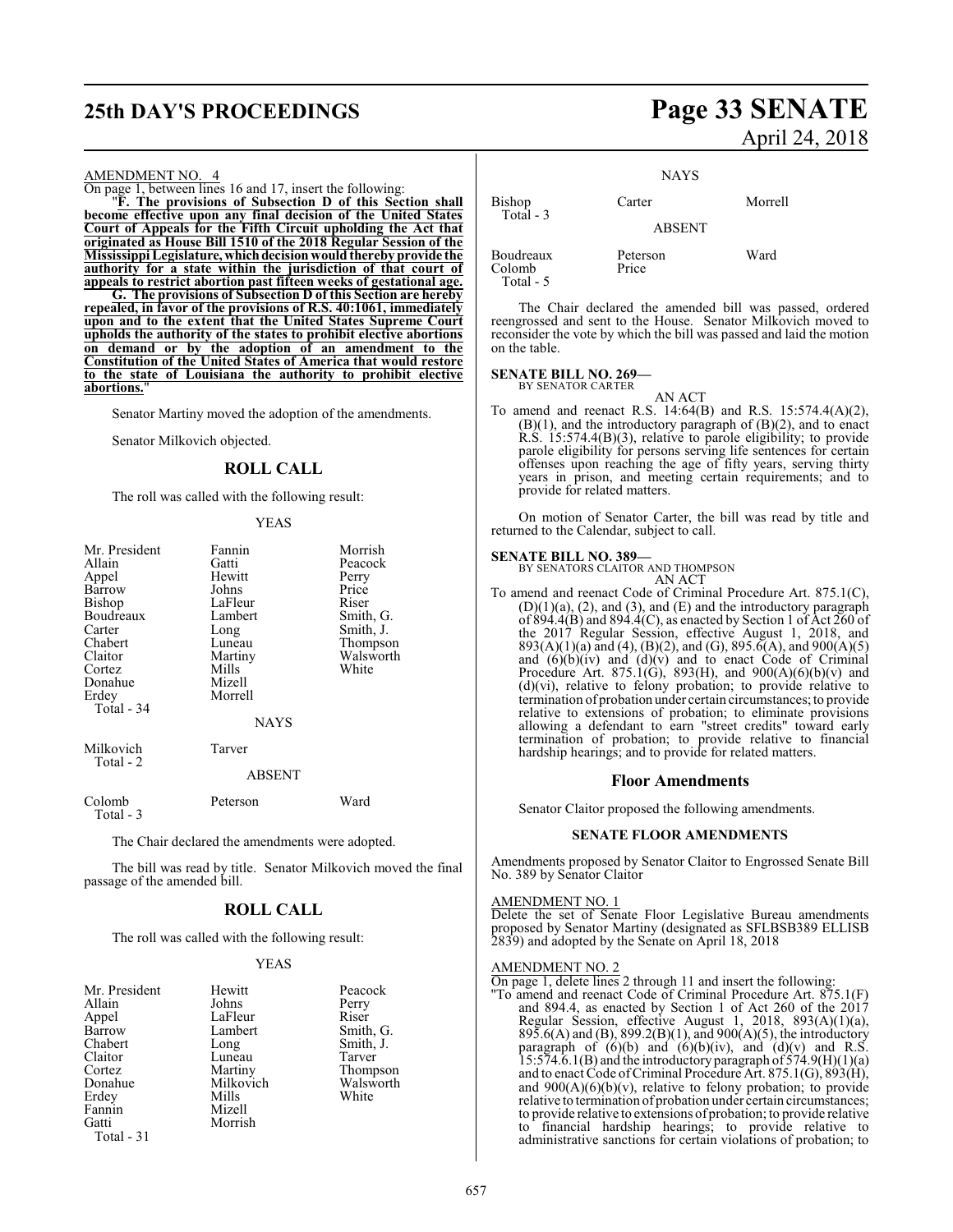**Page 34 SENATE 25th DAY'S PROCEEDINGS**

remove the prohibition of incarceration under certain circumstances; and to provide for related matters."

#### AMENDMENT NO. 3

On page 1, delete lines 13 through 17 and insert the following:

"Section 1. Code of Criminal Procedure Art. 875.1(F) and 894.4, as enacted by Section 1 of Act 260 of the 2017 Regular Session, effective August 1, 2018, 893(A)(1)(a), 895.6(A) and (B), 899.2(B)(1), and 900(A)(5), the introductory paragraph of (6)(b) and  $(6)(b)(iv)$  and  $(d)(v)$  are hereby amended and reenacted and Code of Criminal Procedure Art. 875.1(G), 893(H), and  $900(A)(6)(b)(v)$  are"

#### AMENDMENT NO. 4

On page 2, delete lines 4 through 29

AMENDMENT NO. 5 Delete page 3

#### AMENDMENT NO. 6

On page 4, delete lines 23 through 29 and insert the following:

"**H.(1) If a defendant is placed on supervised probation, the division of probation and parole shall submit to the court a compliance report when requested by the court, or when the division of probation and parole deems it necessary to have the court make a determination with respect to" earned compliance credits," modification of terms or conditions of probation, termination of probation, revocation of probation, or other purpose proper under any provision of law.** 

**(2) For purposes of this Paragraph:** 

**(a) "Compliance" means the full completion of the terms and conditions of probation as imposed by the sentencing judge, except for inability to pay fines, fees, and restitution.**

**(b) "Compliance report" means a report generated and signed by the division of probation and parole that contains clear and concise information relating to the defendant's performance relative to" earned compliance credits," and may contain a recommendation as to early termination.**

**(3) After a review of the compliance report, if it is the recommendation of the division of probation and parole that the defendant is in compliance with the conditions of probation, in accordance with the compliance report, the court shall grant "earned compliance credit" for the time, absent a showing of cause for a denial.** 

**(4) The court may terminate probation at any time as "satisfactorily completed" upon the final determination that the defendant is in compliance with the terms and conditions of probation.** 

**(5) If the court determines that the defendant has failed to successfully complete the terms and conditions of probation, the court may extend the probation for a period not to exceed two years, for the purpose of allowing the defendant additional time to complete the terms of probation, additional conditions, the extension of probation, or the revocation of probation.**

**(6) Absent extenuating circumstances, the court shall, within ten days of receipt of the compliance report, make an initial determination as to the issues presented and shall transmit the decision to the probation officer. The court shall disseminate the decision to the defendant, the division of probation and parole, and the prosecuting agency within ten days of receipt. The parties shall have ten daysfrom receipt of the initial determination of the court to seek an expedited contradictory hearing for the purpose of challenging the court's determination. If no challenge is made within ten days, the court's initial determination shall become final and shall constitute a valid order of the court.** \* \* \*

#### Art. 894.4. Probation; extension

A. When a defendant has been sentenced to probation and has a monetary obligation, including but not limited to court costs, fines, costs of prosecution, and any other monetary costs associated with probation, the judge may not extend the period of probation for the purpose of collecting any unpaid monetary obligation, except as provided in Paragraph B of this Article, but may refer the unpaid monetary obligation to the office of debt recovery pursuant to R.S. 47:1676.

B. The judge may extend probation only one time and only by a period of six months for the purpose of monitoring collection of unpaid victim restitution if the court finds on the record by clear and convincing evidence that the court's temporary ongoing monitoring would ensure collection of unpaid restitution more effectively than any of the following:

(1) Converting the unpaid restitution to a civil money judgment pursuant to Article 886 or 895.1.

(2) Referring the unpaid restitution to the office of debt recovery pursuant to R.S. 47:1676.

(3) Any other enforcement mechanism for collection of unpaid restitution authorized by law.

 $A$  six-month extension of probation as provided in Paragraph B shall apply only to the order of victim restitution. All other conditions of probation during the six-month extension shall be terminated.

**Probation shall neither be revoked nor extended based solely upon the defendant's inability to pay fines, fees, or restitution to the victim.**"

AMENDMENT NO. 7 Delete page 5

### AMENDMENT NO. 8

On page 6, delete lines 1 through 23

#### AMENDMENT NO. 9

On page 7, line 1, after "**provided in**" delete "**Code of Criminal Procedure**"

#### AMENDMENT NO. 10

On page 7, between lines 3 and 4, insert the following:

"B.**(1)** If the defendant's probation and parole officer has reasonable cause to believe that a defendant on felony probation has not been compliant with the conditions of his probation in a given calendar month, he may rescind thirty days of earned compliance credits as an administrative sanction pursuant to Article 899.2. Credits may be rescinded only for a month in which the defendant is found not to be in compliance.

**(2) Notwithstanding any other provision of law to the contrary, the provisions of Article 899.2(A)(3) requiring consent of the defendant shall not apply to the rescinding of earned compliance credits as an administrative sanction under Article 899.2.**"

#### AMENDMENT NO. 11

On page 7, between lines 4 and 5, insert the following:

"Art. 899.2. Administrative sanctions for technical violations; offenses other than crimes of violence or sex offenses

\* \* \* B. The department shall promulgate rules to implement the provisions of this Article to establish the following:

 $(1)(a)$  A system of structured, administrative sanctions which shall be imposed for technical violations of probation and which shall take into consideration the following factors:

(i)**(a)** The severity of the violation behavior.

(ii)**(b)** The prior violation history.

 $(iii)$ <sub>I</sub>C<sub>2</sub>) The severity of the underlying criminal conviction.

 $(iv)(d)$  The criminal history of the probationer.

(v)**(e)** Any special circumstances, characteristics, or resources of the probationer.

(vi)**(f)** Protection of the community.

(vii)**(g)** Deterrence. The availability of appropriate local sanctions, including but not limited to jail, treatment, community service work, house arrest, electronic surveillance, restitution centers, work release centers, day reporting centers, or other local sanctions.

(b) Incarceration shall not be used for the lowest-tier violations including the first positive drug test and the first or second violation for the following:

(i) Association with known felons or persons involved in criminal activity.

(ii) Changing residence without permission.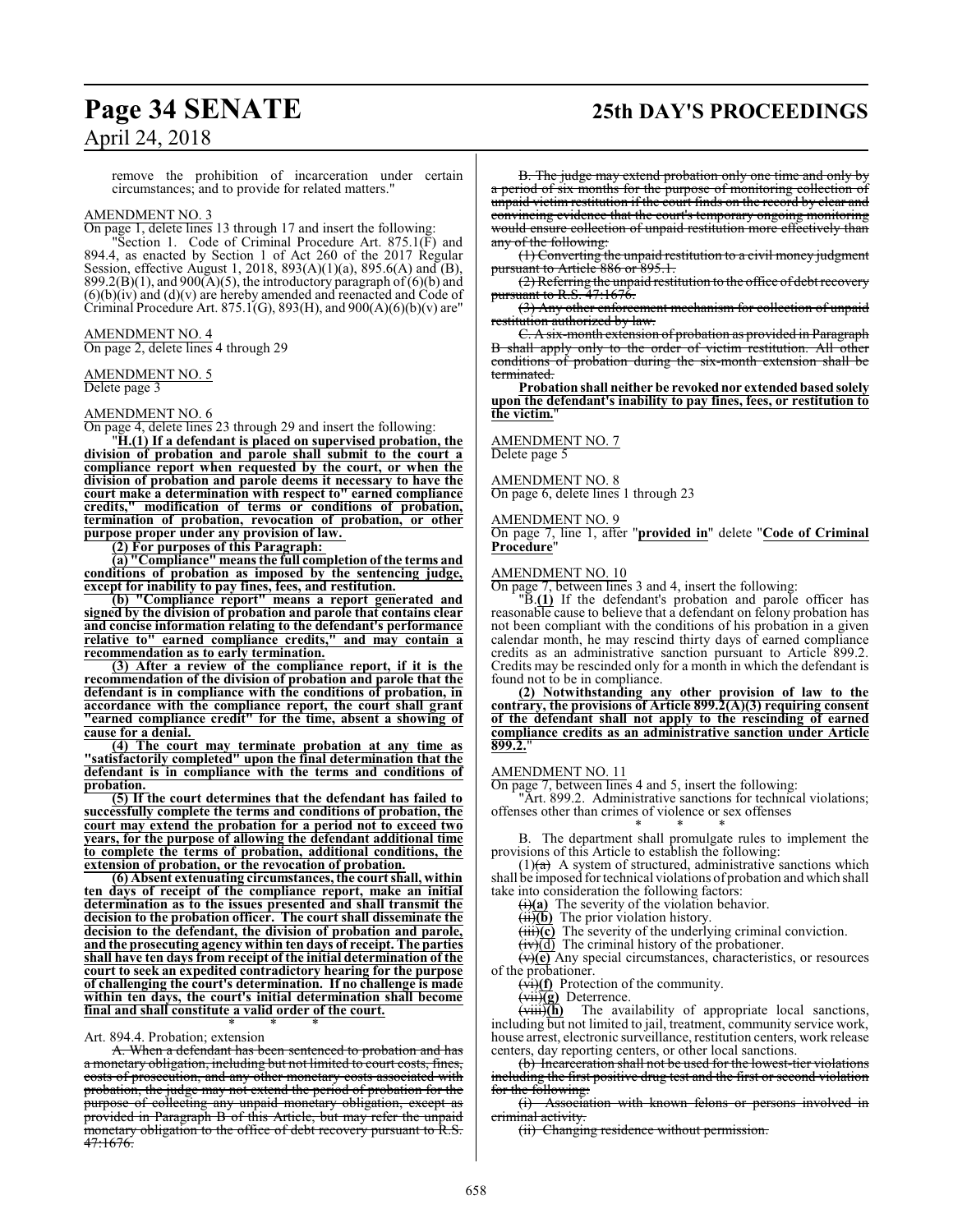# **25th DAY'S PROCEEDINGS Page 35 SENATE**

# April 24, 2018

(iii) Failure to initially report as required. However, incarceration may be used if the court, after a contradictory hearing, finds that the probationer wilfully failed to report as required and instructed for the purpose of permanently avoiding probation supervision.

(iv) Failure to pay restitution for up to three months.

(v) Failure to report as instructed. However, incarceration may be used if the court, after a contradictory hearing, finds that the probationer wilfully failed to report as required and instructed for the purpose of permanently avoiding probation supervision.

(vi) Traveling without permission.<br>(vii) Occasion of unemploym

Occasion of unemployment and failure to seek employment within ninety days.

(c) Incarceration shall not be used for first or second violations of alcohol use or admission, except for defendants convicted of operating a vehicle while intoxicated pursuant to R.S. 14:98; defendants convicted of domestic abuse battery pursuant to R.S. 14:35.3 committed by one family member or household member against another; defendants convicted of batteryby one dating partner as defined by R.S. 46:2151 against another; or defendants convicted of violation of a protective order, pursuant to R.S. 14:79, issued against the defendant to protect a family member or household member as defined by R.S. 14:35.3, or a dating partner as defined by R.S. 46:2151.

\* \* \*"

#### AMENDMENT NO. 12

On page 7, line 28, delete "Subparagraph (A)(5) of this Article" and insert "**Subparagraph (5) of this Paragraph** 

#### AMENDMENT NO. 13

On page 8, delete lines 1 through 4 and insert the following: "an offense other than a crime of violence as defined in R.S.  $14:2\overline{(B)}$  or of a sex offense as defined by R.S. 15:541, and who has had his probation revoked under the provisions of this Article for **been determined by the court to have committed** a technical violation of his probation as determined by the court, shall be required to serve, without diminution of sentence, as follows:"

#### AMENDMENT NO. 14

On page 8, line 7, after "**in accordance with**" delete "**Subsubparagraph (5)(a) of this Subparagraph**" and insert "**Subparagraph (5) of this Paragraph**"

AMENDMENT NO. 15 On page 8, delete lines 16 and 17

#### AMENDMENT NO. 16

On page 8, after line 18, insert the following:

"Section 2. R.S. 15:574.6.1(B) and the introductory paragraph of  $574.9(H)(1)(a)$  are hereby amended and reenacted to read as follows:

§574.6.1. Compliance credits; parole \* \* \*

B.**(1)** If the probation and parole officer has reasonable cause to believe that an offender on parole has not been compliant with the conditions of his parole in a given calendar month, he may rescind thirty days of earned compliance credits as an administrative sanction under R.S. 15:574.7. Credits may be rescinded only for a month in which the offender is found not to be in compliance.

**(2) Notwithstanding any other provision of law to the contrary, the provisions of R.S. 15:574.7(B)(1)(c) requiring consent of the parolee shall not apply to the rescinding of earned compliance credits as an administrative sanction under R.S. 15:574.7.**

\* \* \* §574.9. Revocation of parole for violation of condition; committee panels; return to custody hearing; duration of reimprisonment and reparole after revocation; credit for time served; revocation for a technical violation \* \* \*

H.(1)(a) Any offender who has been released on parole and whose parole supervision is being revoked pursuant to the provisions of this Subsection for **who has been determined to have committed** a technical violation of the conditions of parole as determined by the committee on parole, shall be required to serve the following sentences: \* \* \*"

On motion of Senator Claitor, the amendments were adopted.

The bill was read by title. Senator Claitor moved the final passage of the amended bill.

### **ROLL CALL**

The roll was called with the following result:

#### YEAS

Mr. President Fannin Morrish<br>Allain Gatti Peacock Allain Gatti Peacock Barrow Johns Price<br>Bishop LaFleur Riser Boudreaux Lamb<br>Carter Long Carter Long Smith, J.<br>Chabert Luneau Tarver Chabert Luneau<br>Claitor Martiny Claitor Martiny Thompson<br>
Cortez Mills Walsworth Donahue<br>Erdey Total - 35

Total - 0

Hewitt Perry<br>Johns Price LaFleur Riser<br>Lambert Smith, G. Mills Walsworth<br>
Mizell White

**NAYS** 

Morrell

#### ABSENT

Colomb Peterson<br>Milkovich Ward Milkovich Total - 4

The Chair declared the amended bill was passed, ordered reengrossed and sent to the House. Senator Claitor moved to reconsider the vote by which the bill was passed and laid the motion on the table.

## **SENATE BILL NO. 534—** BY SENATOR MILKOVICH

AN ACT

To enact R.S. 14:2(B)(48) through (52), relative to abortion and feticide; to define abortion and feticide as "crimes of violence"; and to provide for related matters.

On motion of Senator Milkovich, the bill was read by title and returned to the Calendar, subject to call.

#### **SENATE BILL NO. 31—** BY SENATOR APPEL

#### A JOINT RESOLUTION

Proposing to Add Article I Section 10.1 of the Constitution of Louisiana, relative to public office; to prohibit convicted felons from seeking or holding public office within a certain time period; and to specify an election for submission of the proposition to electors and provide a ballot proposition.

The bill was read by title. Senator Appel moved the final passage of the bill.

#### **ROLL CALL**

The roll was called with the following result:

#### YEAS

| Mr. President | Fannin | Morrell |
|---------------|--------|---------|
| Allain        | Gatti  | Morrish |
| Appel         | Hewitt | Peacock |
| Barrow        | Johns  | Perry   |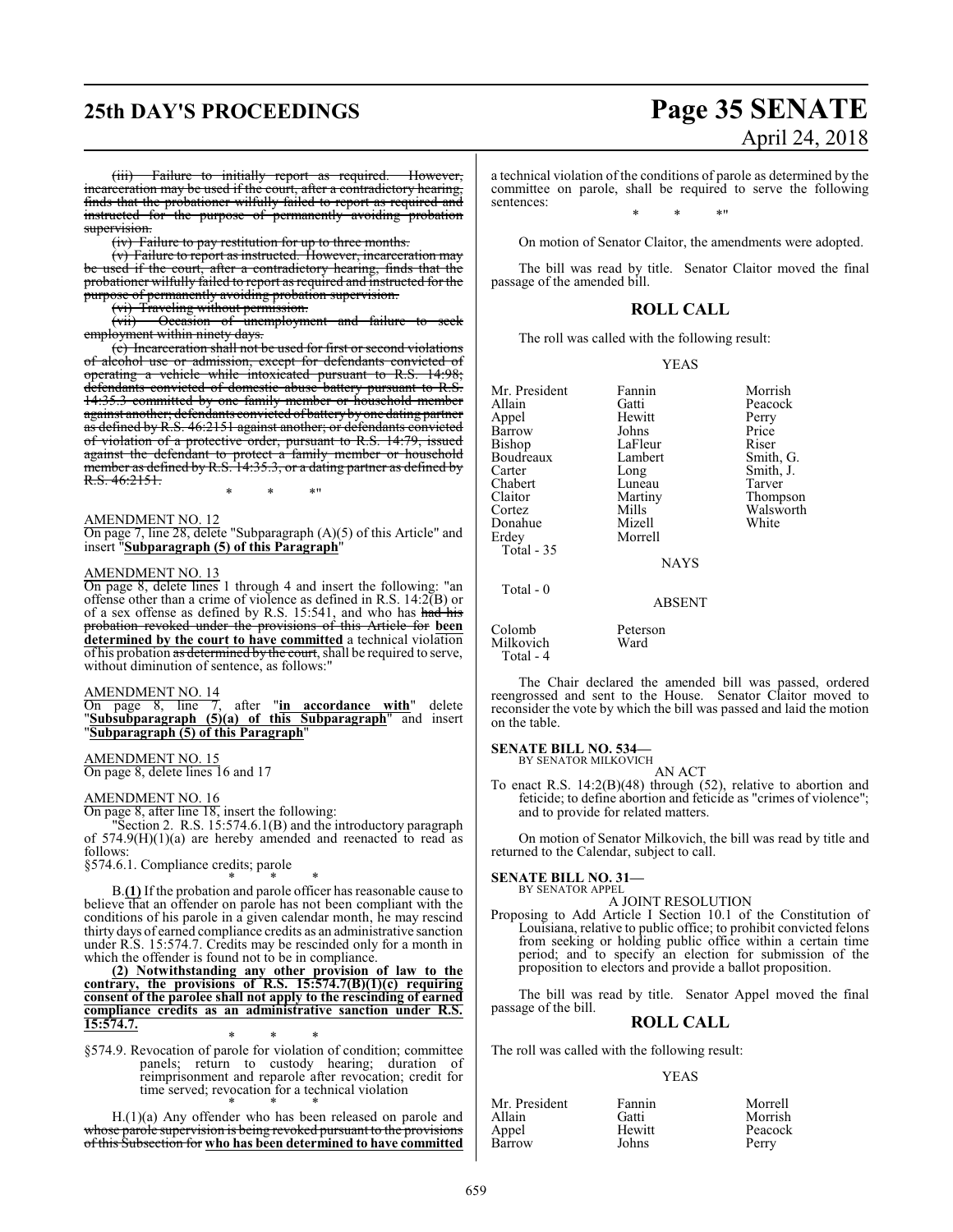| Bishop     | LaFleur       | Price     |
|------------|---------------|-----------|
| Boudreaux  | Lambert       | Riser     |
| Carter     | Long          | Smith, G. |
| Chabert    | Luneau        | Smith, J. |
| Claitor    | Martiny       | Tarver    |
| Cortez     | Milkovich     | Thompson  |
| Donahue    | Mills         | Walsworth |
| Erdey      | Mizell        | White     |
| Total - 36 |               |           |
|            | <b>NAYS</b>   |           |
| Total $-0$ |               |           |
|            | <b>ABSENT</b> |           |
| Colomb     | Peterson      | Ward      |

The Chair declared the bill was passed and ordered it sent to the House. Senator Appel moved to reconsider the vote by which the bill was passed and laid the motion on the table.

#### **SENATE BILL NO. 405—**

Total - 3

**Paragraph**"

BY SENATOR PRICE

AN ACT To enact R.S. 9:5633.1, relative to three year acquisitive prescription; to provide for acquisition of blighted property in certain municipalities; to provide for the filing of certain affidavits and judgments; and to provide for related matters.

#### **Floor Amendments**

Senator Martiny sent up floor amendments.

#### **SENATE FLOOR AMENDMENTS**

Amendments proposed by Senator Martiny on behalf of the Legislative Bureau to Engrossed Senate Bill No. 405 by Senator Price

AMENDMENT NO. 1 On page 2, line 14, following "**Subparagraph**" and before "**, the owner**" change "**(A)(2)(a) of this Section**" to "**(a) of this**

AMENDMENT NO. 2 On page 2, line 21, following "**Subparagraph**" and before "**a certified**" change "**(A)(2)(a) of this Section**" to "**(a) of this Paragraph**"

AMENDMENT NO. 3 On page 2, line 29, following "**Paragraph**" and before "**resolution**" change "**(A)(2) of this Section, said**" to "**(2) of this Subsection, the**"

AMENDMENT NO. 4 On page 3, line 6, following "**granted**" and before "**.**" change "**herein**" to "**in this Section**"

AMENDMENT NO. 5 On page 3, line 8, following "**Paragraph**" and before "**, a notice**" change "**(A)(2) of this Section**" to "**(2) of this Subsection**"

AMENDMENT NO. 6 On page 3, line 25, following "**acquire**" and before "**fail**" change "**hereunder**" to "**pursuant to this Section**"

AMENDMENT NO. 7 On page 3, line 28, at the beginning of the line and before "**shall cease**" change "**hereunder**" to "**described in this Section**"

AMENDMENT NO. 8

On page 3, line 29, following "**forth**" and before "**.**" change "**herein**" to "**in this Section**"

## **Page 36 SENATE 25th DAY'S PROCEEDINGS**

#### AMENDMENT NO. 9

On page 5, line 4, following "**Paragraph**" and before "**, the**" change "**(E)(1) of this Section**" to "**(1) of this Subsection**"

AMENDMENT NO. 10

On page 5, line 19, following "**(c)**" and before "**, and the**" insert "**of this Section**"

AMENDMENT NO. 11 On page 6, line 6, following "**provided**" and before "**to the**" change "**herein**" to "**in this Section**"

#### AMENDMENT NO. 12

On page 6, line 29, following "**the**" and before "**affidavit**" delete "**said**"

AMENDMENT NO. 13 On page 7, line 1, following "**have**" and before "**affidavit**" change "**said**" to "**the**"

AMENDMENT NO. 14 On page 7, line 3, following "**through (4)**" and before "**, and the**" insert "**of this Section**"

AMENDMENT NO. 15 On page 7, line 4, following "**Subsection F**" insert "**of this Section**"

AMENDMENT NO. 16 On page 7, line 7, following "**described**" and before "**, or containing**" change "**herein**" to "**in this Section**"

On motion of Senator Martiny, the amendments were adopted.

#### **Floor Amendments**

Senator Price proposed the following amendments.

#### **SENATE FLOOR AMENDMENTS**

Amendments proposed by Senator Price to Engrossed Senate Bill No. 405 by Senator Price

AMENDMENT NO. 1

On page 2, line 26, between "**disrepair**" and "**overgrown**" change the semi-colon "**;**" to a comma "**,**"

AMENDMENT NO. 2

On page 2, line 27, between "**grass**" and "**or**" change the semi-colon "**;**" to a comma "**,**"

On motion of Senator Price, the amendments were adopted.

The bill was read by title. Senator Price moved the final passage of the amended bill.

## **ROLL CALL**

The roll was called with the following result:

#### YEAS

| Mr. President | Gatti     | Morrish   |
|---------------|-----------|-----------|
| Appel         | Hewitt    | Peacock   |
| Barrow        | Johns     | Perry     |
| <b>Bishop</b> | LaFleur   | Price     |
| Boudreaux     | Lambert   | Riser     |
| Carter        | Long      | Smith, G. |
| Chabert       | Luneau    | Smith, J. |
| Claitor       | Martiny   | Tarver    |
| Cortez        | Milkovich | Thompson  |
| Donahue       | Mills     | Walsworth |
| Erdey         | Mizell    | White     |
| Fannin        | Morrell   |           |
| Total - 35    |           |           |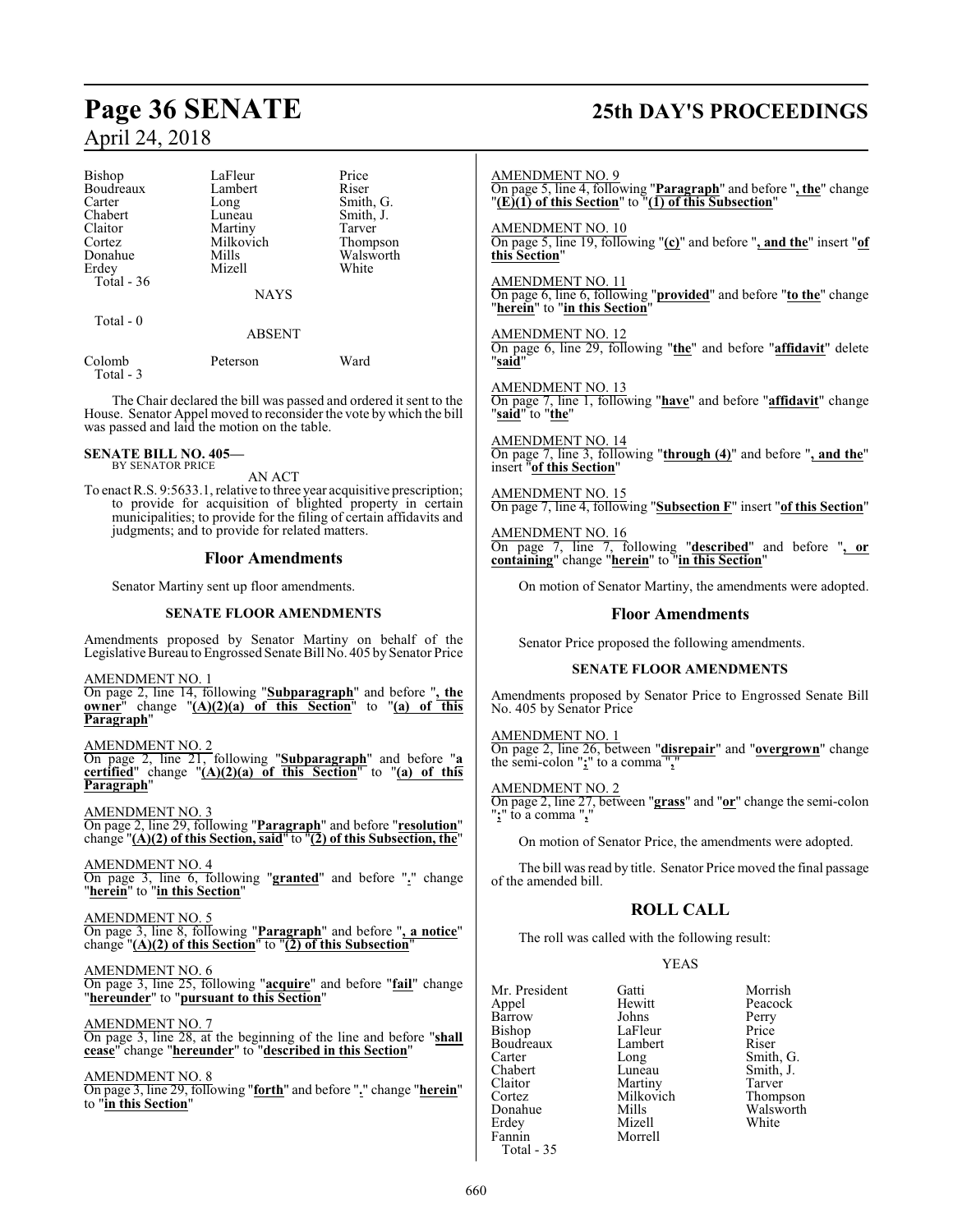## **25th DAY'S PROCEEDINGS Page 37 SENATE**

#### **NAYS**

Total - 0

ABSENT

Allain Peterson<br>Colomb Ward Colomb Total - 4

The Chair declared the amended bill was passed, ordered reengrossed and sent to the House. Senator Price moved to reconsider the vote by which the bill was passed and laid the motion on the table.

#### **SENATE BILL NO. 503—** BY SENATOR WARD

AN ACT

To amend and reenact R.S. 40:1231.1(A)(4), 1231.2(B)(1) and (2), (D)(5) and (E)(1), 1231.3(D), and 1231.4(B), (C)(5)(d) and (e) and (E), relative to medical malpractice; to provide relative to certain limitations of liability; to provide relative to certain procedures, terms, definitions, conditions, and requirements; and to provide for related matters.

On motion of Senator Long, the bill was read by title and returned to the Calendar, subject to call.

#### **SENATE BILL NO. 504—** BY SENATOR WARD

AN ACT

To enact Chapter 12-A of Title 49 of the Louisiana Revised Statues of 1950, to be comprised of R.S. 49:920 through 925, relative to state administration and regulations and rulemaking; to enact the Louisiana Right to Earn a Living Act; to provide certain findings, definitions, terms, conditions, procedures, requirements, and effects; to provide for certain administrative and judicial actions; and to provide for related matters.

On motion of Senator Long, the bill was read by title and returned to the Calendar, subject to call.

## **SENATE BILL NO. 506—** BY SENATOR MILLS

AN ACT

To amend and reenact the introductory paragraph ofR.S. 37:1314(B), the introductory paragraph of  $(C)(1)$ ,  $(1)(h)$ ,  $(C)(3)$ , and  $(D)$ ,  $(E)$ ,  $(F)$ ,  $(G)$ ,  $(H)$ , and  $(I)$ , to enact R.S. 37:1314 $(C)(1)(i)$  and  $(j)$ , and to repeal R.S. 37:1314(J), relative to the Clinical Laboratory Personnel Committee of the Louisiana State Board of Medical Examiners; to provide for committee membership; to repeal provisions relative to the initial appointment of committee members; and to provide for related matters.

The bill was read by title. Senator Mills moved the final passage of the bill.

### **ROLL CALL**

The roll was called with the following result:

#### YEAS

| Mr. President | Gatti     | Morrish   |
|---------------|-----------|-----------|
| Allain        | Hewitt    | Peacock   |
| Appel         | Johns     | Perry     |
| Barrow        | LaFleur   | Price     |
| <b>Bishop</b> | Lambert   | Riser     |
| Boudreaux     | Long      | Smith, G. |
| Carter        | Luneau    | Smith, J. |
| Chabert       | Martiny   | Tarver    |
| Cortez        | Milkovich | Thompson  |
| Donahue       | Mills     | Walsworth |
| Erdey         | Mizell    | Ward      |
| Fannin        | Morrell   | White     |
| Total - 36    |           |           |

# April 24, 2018

**NAYS** 

### ABSENT

Colomb Peterson Total - 2

Claitor Total - 1

The Chair declared the bill was passed and ordered it sent to the House. Senator Mills moved to reconsider the vote by which the bill was passed and laid the motion on the table.

SENATE BILL NO. 556—<br>BY SENATORS CARTER, ALARIO, APPEL, BARROW, BISHOP,<br>BOUDREAUX, CHABERT, CLAITOR, CORTEZ, DONAHUE, ERDEY,<br>FANNIN, GATTI, HEWITT, JOHNS, LAFLEUR, LONG, LUNEAU,<br>MARTINY, MILKOVICH, MILLS, MIZELL, MORRELL, AN ACT

To amend and reenact R.S. 40:1103.1 and to enact R.S. 40:1103.5, relative to health care, to provide for information and access to breast reconstructive surgery; and to provide for related matters.

#### **Floor Amendments**

Senator Martiny sent up floor amendments.

#### **SENATE FLOOR AMENDMENTS**

Amendments proposed by Senator Martiny on behalf of the Legislative Bureau to Engrossed Senate Bill No. 556 by Senator Carter

#### AMENDMENT NO. 1

On page 2, line 4, following "**procedure.**" delete the remainder ofthe line and insert "**At a minimum, the information provided shall include the**"

AMENDMENT NO. 2

On page 2, line 15, change "**Such other**" to "**Other**"

On motion of Senator Martiny, the amendments were adopted.

#### **Floor Amendments**

Senator Carter proposed the following amendments.

#### **SENATE FLOOR AMENDMENTS**

Amendments proposed by Senator Carter to Engrossed Senate Bill No. 556 by Senator Carter

AMENDMENT NO. 1 On page 2, line 14, change "**chemo/radiotherapy**" to "**chemotherapy or radiotherapy**"

On motion of Senator Carter, the amendments were adopted.

#### **Floor Amendments**

Senator Carter proposed the following amendments.

#### **SENATE FLOOR AMENDMENTS**

Amendments proposed by Senator Carter to Engrossed Senate Bill No. 556 by Senator Carter

#### AMENDMENT NO. 1

On page 1, line 15 after "**et seq.,**" delete "**that**"and insert "**and every Louisiana physician who**"

On motion of Senator Carter, the amendments were adopted.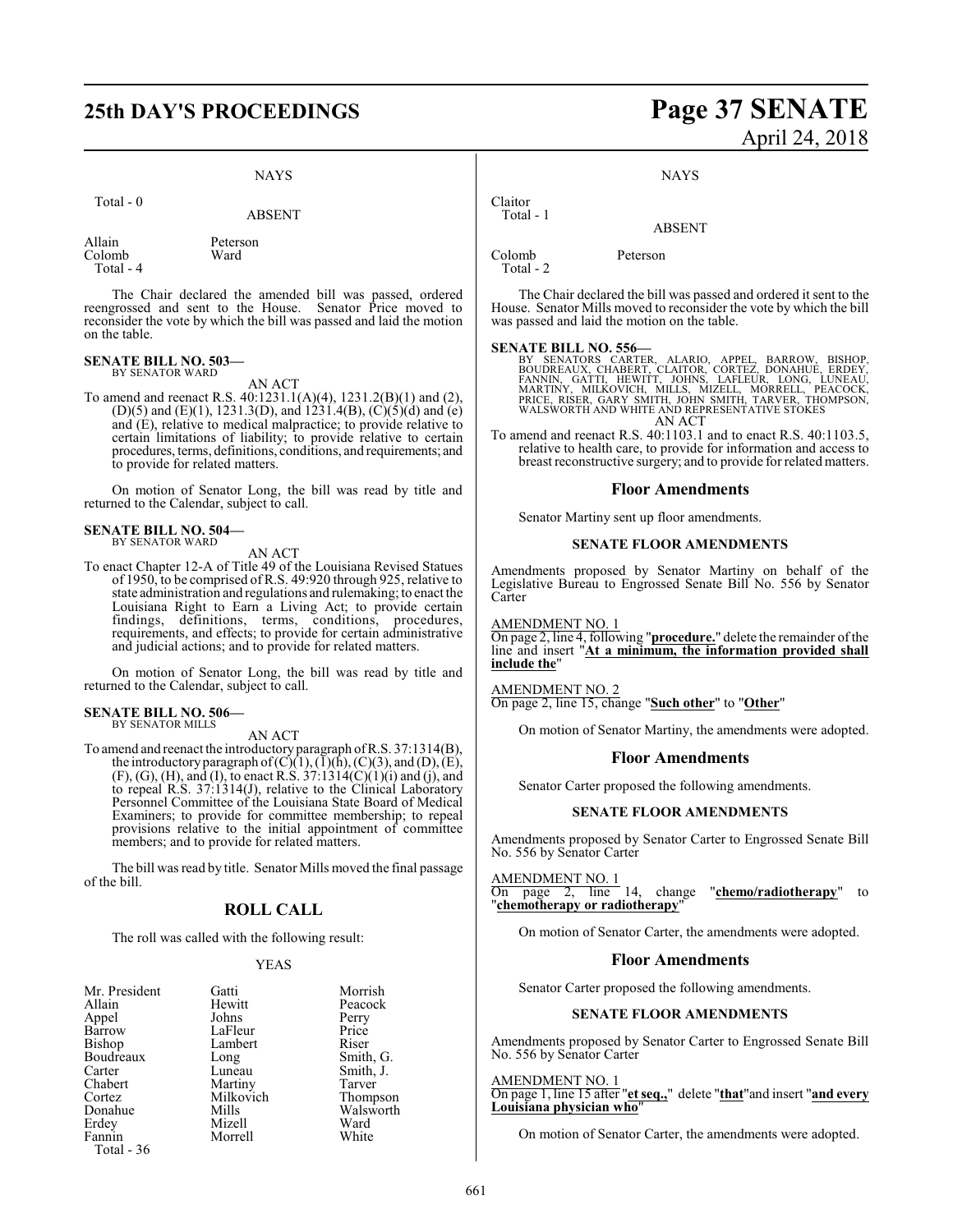The bill was read by title. Senator Carter moved the final passage of the amended bill.

### **ROLL CALL**

The roll was called with the following result:

#### YEAS

| Mr. President<br>Allain<br>Appel<br>Barrow<br><b>Bishop</b><br>Boudreaux<br>Carter<br>Chabert<br>Claitor<br>Cortez<br>Donahue<br>Erdey<br>Total - 36 | Fannin<br>Gatti<br>Hewitt<br>Johns<br>LaFleur<br>Lambert<br>Long<br>Luneau<br>Martiny<br>Milkovich<br>Mills<br>Mizell | Morrell<br>Morrish<br>Peacock<br>Perry<br>Price<br>Riser<br>Smith, G.<br>Smith, J.<br>Tarver<br>Thompson<br>Walsworth<br>White |
|------------------------------------------------------------------------------------------------------------------------------------------------------|-----------------------------------------------------------------------------------------------------------------------|--------------------------------------------------------------------------------------------------------------------------------|
|                                                                                                                                                      | <b>NAYS</b>                                                                                                           |                                                                                                                                |
| Total - 0                                                                                                                                            | <b>ABSENT</b>                                                                                                         |                                                                                                                                |

| Colomb    | Peterson | Ward |
|-----------|----------|------|
| Total - 3 |          |      |

The Chair declared the amended bill was passed, ordered reengrossed and sent to the House. Senator Carter moved to reconsider the vote by which the bill was passed and laid the motion on the table.

## **SENATE BILL NO. 563— (Substitute of Senate Bill No. 84 by Senator Walsworth)**<br>BY SENATORS WALSWORTH AND THOMPSON<br>AN ACT

To amend and reenact R.S. 14:93(D) and 93.2.3(C), relative to criminal justice; to provide relative to the penalty for cruelty to a juvenile; to provide relative to the penalty for second degree cruelty to a juvenile; to provide for the age of victims; and to provide for related matters.

#### **Floor Amendments**

Senator Walsworth proposed the following amendments.

#### **SENATE FLOOR AMENDMENTS**

Amendments proposed by Senator Walsworth to Engrossed Senate Bill No. 563 by Senator Walsworth

AMENDMENT NO. 1 On page 1, line 2, after "R.S. 14:93(D)" delete "and 93.2.3(C)"

AMENDMENT NO. 2 On page 1, lines 3 and 4, delete "to provide relative to the penalty for second degree cruelty to a juvenile;"

AMENDMENT NO. 3 On page 1, line 7, delete "and 93.2.3(C) are" and insert "is"

#### AMENDMENT NO. 4

On page 1, line 14 after "**(2)**", delete the remainder of the line and insert "**Notwithstanding the provisions of Paragraph (1) of this Subsection, whoever commits the crime of cruelty to juveniles as defined in Paragraph (A)(1) of this Section**"

### AMENDMENT NO. 5

On page 1, delete lines 16 and 17, and insert "**for not more than twenty years.**"

## **Page 38 SENATE 25th DAY'S PROCEEDINGS**

AMENDMENT NO. 6

On page 2, delete lines 1 through 7

On motion of Senator Walsworth, the amendments were adopted.

The bill was read by title. Senator Walsworth moved the final passage of the amended bill.

#### **ROLL CALL**

The roll was called with the following result:

| v<br>I |
|--------|
|--------|

| Mr. President<br>Allain<br>Appel<br>Barrow<br>Bishop<br>Boudreaux<br>Carter<br>Chabert<br>Claitor<br>Cortez<br>Donahue | Fannin<br>Gatti<br>Hewitt<br>Johns<br>LaFleur<br>Lambert<br>Long<br>Luneau<br>Martiny<br>Milkovich<br>Mills | Morrell<br>Morrish<br>Peacock<br>Perry<br>Price<br>Riser<br>Smith, G.<br>Smith, J.<br>Tarver<br>Thompson<br>Walsworth |
|------------------------------------------------------------------------------------------------------------------------|-------------------------------------------------------------------------------------------------------------|-----------------------------------------------------------------------------------------------------------------------|
| Erdey<br>Total - 36                                                                                                    | Mizell<br><b>NAYS</b>                                                                                       | White                                                                                                                 |
| Total - 0                                                                                                              | <b>ABSENT</b>                                                                                               |                                                                                                                       |
| Colomb<br>Total - 3                                                                                                    | Peterson                                                                                                    | Ward                                                                                                                  |

The Chair declared the amended bill was passed, ordered reengrossed and sent to the House. Senator Walsworth moved to reconsider the vote by which the bill was passed and laid the motion on the table.

#### **SENATE BILL NO. 564— (Substitute of Senate Bill No. 519 by Senator Luneau)**

BY SENATOR LUNEAU AN ACT

To enact R.S. 40:2162, relative to behavioral health services providers; to provide relative to psychosocial rehabilitation and community psychiatric supportive treatment and reimbursement for behavioral health services; to provide conditions that shall be met by provider agencies; to provide for audits and facility need review; to provide for a certification review process; to require recoupment of Medicaid funds under certain circumstances; to provide for the promulgation of rules and regulations; and to provide for related matters.

The bill was read by title. Senator Luneau moved the final passage of the bill.

#### **ROLL CALL**

The roll was called with the following result:

#### YEAS

| Mr. President | Gatti     | Morrish   |
|---------------|-----------|-----------|
| Allain        | Hewitt    | Peacock   |
| Appel         | Johns     | Perry     |
| Barrow        | LaFleur   | Price     |
| Bishop        | Lambert   | Riser     |
| Boudreaux     | Long      | Smith, G. |
| Carter        | Luneau    | Smith, J. |
| Chabert       | Martiny   | Tarver    |
| Claitor       | Milkovich | Thompson  |
| Cortez        | Mills     | Walsworth |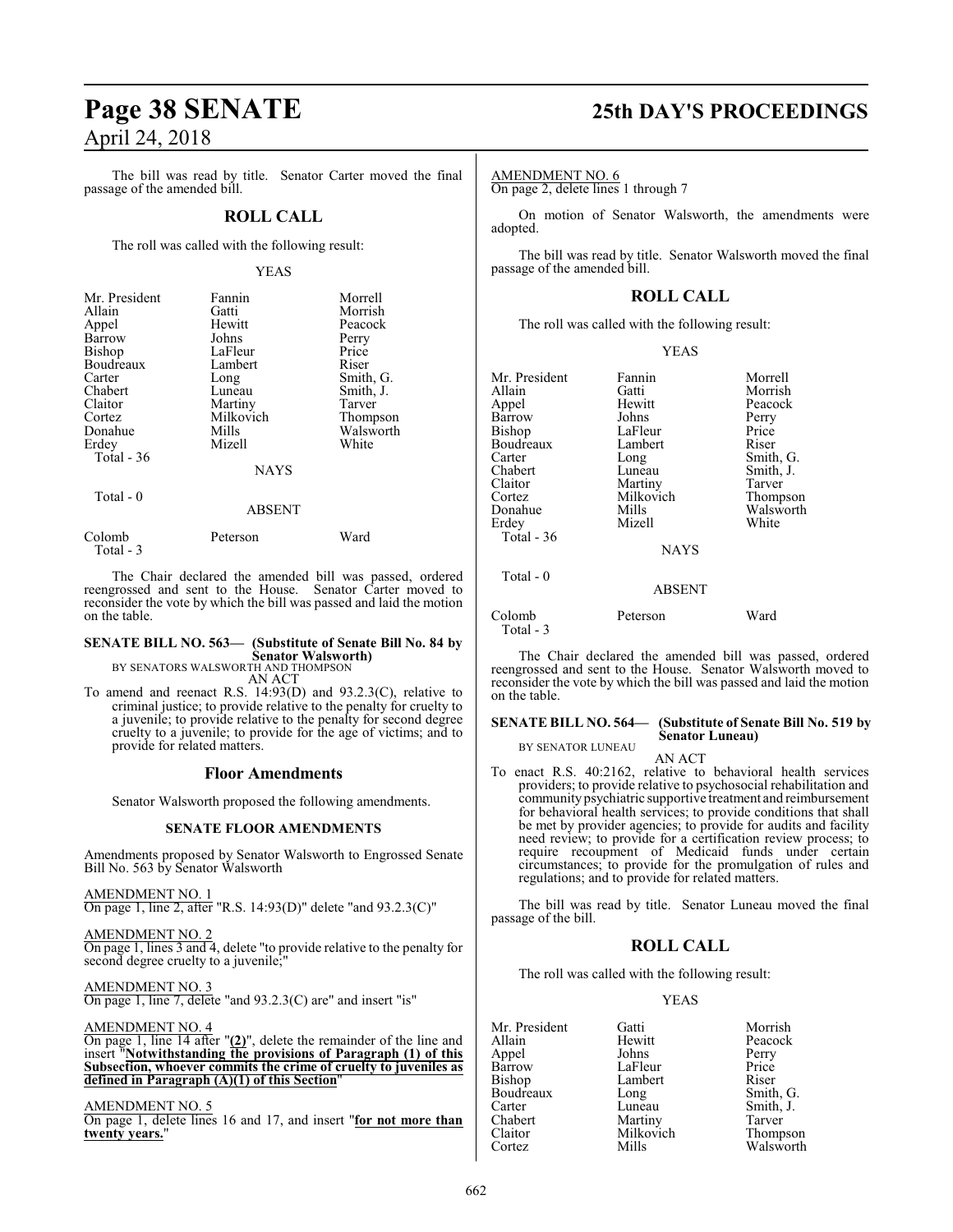# **25th DAY'S PROCEEDINGS Page 39 SENATE**

| Erdey<br>Fannin | Mizell<br>Morrell | White |
|-----------------|-------------------|-------|
| Total $-35$     | <b>NAYS</b>       |       |
| Total - 0       |                   |       |

ABSENT

Colomb Peterson<br>Donahue Ward Donahue Total - 4

The Chair declared the bill was passed and ordered it sent to the House. Senator Luneau moved to reconsider the vote by which the bill was passed and laid the motion on the table.

#### **Senate Bills and Joint Resolutions on Third Reading and Final Passage, Subject to Call**

#### **Called from the Calendar**

Senator Johns asked that Senate Bill No. 316 be called from the Calendar.

**SENATE BILL NO. 316—** BY SENATORS JOHNS AND GARY SMITH AN ACT

To amend and reenact R.S. 27:15(B)(8)(b), 44(4) and (14) through (25), 65(B)(15), and 66(B)(1), and to enact R.S. 27:44(26), 65(B)(16), and 67, relative to theLouisiana Riverboat Economic Development and GamingControl Act; to provide relative to the Louisiana Gaming Control Board; to provide relative to gaming activity locations; to provide relative to economic development plan applications for relocating gaming operations; to provide relative to requirements of a riverboat; to provide relative to designated gaming area; to provide for tournaments; to provide for limitations; to provide for definitions; to provide for rulemaking; to provide for exceptions; and to provide for related matters.

#### **Floor Amendments**

Senator Johns proposed the following amendments.

#### **SENATE FLOOR AMENDMENTS**

Amendments proposed by Senator Johns to Engrossed Senate Bill No. 316 by Senator Johns

AMENDMENT NO. 1 On page 1, line 3, after "27:44(26)," insert "46,"

AMENDMENT NO. 2 On page 1, line 13, after "27:44(26)," insert "46,"

AMENDMENT NO. 3 On page 4, lines 22 and 23, delete "**may be conducted outside the designated gaming area and**"

AMENDMENT NO. 4

On page 4, between lines 15 and 16, insert the following:<br>"§46. Quarterly reporting of professional serv

"**§46. Quarterly reporting of professional services and employment information**

**A.(1) Each holder of a license as defined in R.S. 27:44(14) shall submit to the board, the Senate Committee on Judiciary B, and the House Committee on the Administration of Criminal Justice the report required by R.S. 27:21.1.**

**(2) The report shall also indicate if the entity providing a professional service is a Louisiana business, a female-owned business, or a minority-owned business.**

**B. In addition to the report required by Subsection A, each holder of a license as defined in R.S. 27:44(14) shall submit to the**

# April 24, 2018

**board, the Senate Committee on Judiciary B, and the House Committee on the Administration of Criminal Justice a report of the demographic information of their workforce, including but not limited to race, gender, and Louisiana residency.**

**C. The report required by this Section shall be submitted to the board and committees on a quarterly basis. The report shall be forwarded to the board and committees by certified mail no later than twenty days after the end of each quarter.**

**D. The report required by the provisions of this Section shall not be required to contain the amount of compensation paid to each business entity or employee.**

**E. The board may impose sanctions on the licensee for failure to submit to the board and committees the reports required by this Section.**

**F. The board shall adopt rules to implement the provisions of this Section. All rules shall be adopted pursuant to the provisions of the Administrative Procedure Act and R.S. 27:15(B)(8).**

\* \* \*"

AMENDMENT NO. 5 On page 5, line 19, delete "**the division and**"

On motion of Senator Johns, the amendments were adopted.

The bill was read by title. Senator Johns moved the final passage of the amended bill.

#### **ROLL CALL**

The roll was called with the following result:

YEAS

| Appel<br>Barrow<br>Bishop<br>Boudreaux<br>Carter<br>Chabert<br>Claitor<br>Cortez<br>Total - 22 | Hewitt<br>Johns<br>LaFleur<br>Luneau<br>Martiny<br>Mills<br>Morrell<br>Morrish<br><b>NAYS</b> | Peacock<br>Price<br>Smith, G.<br>Smith, J.<br>Tarver<br>White |
|------------------------------------------------------------------------------------------------|-----------------------------------------------------------------------------------------------|---------------------------------------------------------------|
| Mr. President<br>Allain<br>Donahue<br>Erdey<br>Fannin<br>Total - 14                            | Gatti<br>Lambert<br>Long<br>Milkovich<br>Mizell<br><b>ABSENT</b>                              | Perry<br>Riser<br>Thompson<br>Walsworth                       |
| Colomb<br>Total - 3                                                                            | Peterson                                                                                      | Ward                                                          |

The Chair declared the amended bill was passed, ordered reengrossed and sent to the House. Senator Johns moved to reconsider the vote by which the bill was passed and laid the motion on the table.

#### **Called from the Calendar**

Senator LaFleur asked that Senate Bill No. 313 be called from the Calendar.

#### **SENATE BILL NO. 313—** BY SENATOR LAFLEUR

AN ACT

To amend and reenact R.S. 27:372(A), relative to the Louisiana Parimutuel Live Racing Facility Economic Redevelopment and Gaming Control Act; to provide for slot machine gaming area limitations in live horse racing facilities; to provide for a maximum number of gaming positions authorized within the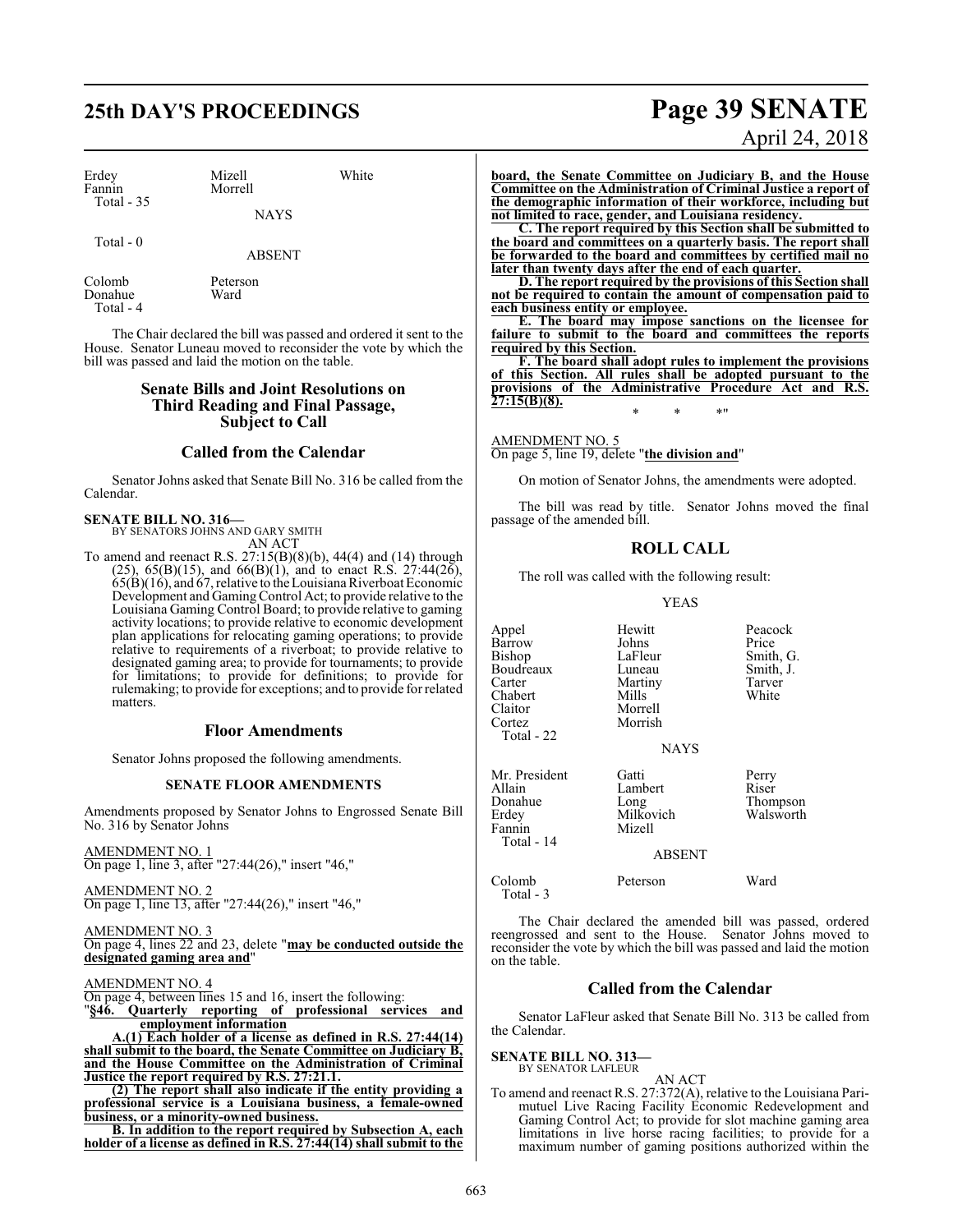designated gaming area; to provide for limitations; and to provide for related matters.

The bill was read by title. Senator LaFleur moved the final passage of the bill.

## **ROLL CALL**

The roll was called with the following result:

Lambert<br>Martiny

YEAS

Johns Morrish<br>LaFleur Peacock

Peacock<br>Price

Smith, J.<br>Tarver

| Appel      |
|------------|
| Bishop     |
| Boudreaux  |
| Carter     |
| Claitor    |
| Cortez     |
| Total - 18 |

Martiny Smith, G.<br>Mills Smith, J. Morrell NAYS

Mr. President Fannin Perry<br>Allain Gatti Riser Donahue Milkovich<br>Erdey Mizell Total - 17

Allain Gatti Riser Barrow Hewitt Thompson<br>
Chabert Long Walsworth Chabert Long Walsworth<br>
Donahue Milkovich White

ABSENT

Colomb Peterson<br>Luneau Ward Luneau Total - 4

The Chair declared the bill failed to pass.

Mizell

#### **Notice of Reconsideration**

Senator LaFleur moved to reconsider on the next Legislative Day the vote by which the bill failed to pass.

## **Called from the Calendar**

Senator Martiny asked that Senate Bill No. 318 be called from the Calendar.

#### **SENATE BILL NO. 318—**

BY SENATOR MARTINY AN ACT

To amend and reenact R.S. 27:15(B)(8)(b), 44(4) and (14) through  $(25)$ ,  $65(B)(15)$ , and  $66(B)(1)$ , and to enact R.S.  $27:44(26)$  and  $65(B)(16)$ , relative to the Louisiana Riverboat Economic Development and GamingControl Act; to provide relative to the Louisiana Gaming Control Board; to provide relative to gaming activity locations; to provide relative to designated gaming area; to provide for tournaments; to provide relative to requirements of a riverboat; to define gaming positions; to provide for definitions; to provide for rulemaking; to provide for exceptions; and to provide for related matters.

#### **Floor Amendments**

Senator Martiny sent up floor amendments.

#### **SENATE FLOOR AMENDMENTS**

Amendments proposed by Senator Martiny on behalf of the Legislative Bureau to Engrossed Senate Bill No. 318 by Senator Martiny

AMENDMENT NO. 1

On page 1, line 3, change " $66(B)(1)$ " to "the introductory paragraph of  $66(B)$  and  $(1)$ "

## **Page 40 SENATE 25th DAY'S PROCEEDINGS**

AMENDMENT NO. 2

On page 1, line 11, change " $66(B)(1)$ " to "the introductory paragraph of  $66(B)$  and  $(1)$ "

AMENDMENT NO. 3 On page 5, line 1, change "66" to "this Section"

On motion of Senator Martiny, the amendments were adopted.

#### **Floor Amendments**

Senator Martiny proposed the following amendments.

#### **SENATE FLOOR AMENDMENTS**

Amendments proposed by Senator Martiny to Engrossed Senate Bill No. 318 by Senator Martiny

AMENDMENT NO. 1 On page 4, delete lines 1 through 4 and insert: '(e) Is paddlewheel driven."

On motion of Senator Martiny, the amendments were adopted.

The bill was read by title. Senator Martiny moved the final passage of the amended bill.

### **ROLL CALL**

The roll was called with the following result:

YEAS

Martiny Smith, G.<br>Mills Smith, J.

Appel LaFleur Price<br>Bishop Martiny Smith Boudreaux Mills Smith,<br>Carter Morrell Tarver Carter<br>Chabert Chabert Morrish<br>Johns Peacock Total - 16

Cortez<br>Donahue

Luneau Total - 4

Total - 19

NAYS Mr. President Fannin Perry<br>Allain Gatti Riser Allain Gatti<br>Barrow Hewitt Barrow Hewitt Thompson<br>Claitor Lambert Walsworth Lambert Walsw<br>
Long White Donahue Milkovich<br>Erdev Mizell Mizell

Peacock

ABSENT

Colomb Peterson

The Chair declared the amended bill failed to pass.

#### **Notice of Reconsideration**

Senator Martiny moved to reconsider on the next Legislative Day the vote by which the amended bill failed to pass.

### **Called from the Calendar**

Senator Martiny asked that Senate Bill No. 321 be called from the Calendar.

## **SENATE BILL NO. 321—** BY SENATOR MARTINY

AN ACT

To enact R.S. 27:67, relative to the Louisiana Riverboat Economic Development and Gaming Control Act; to provide relative to the Louisiana Gaming Control Board; to provide relative to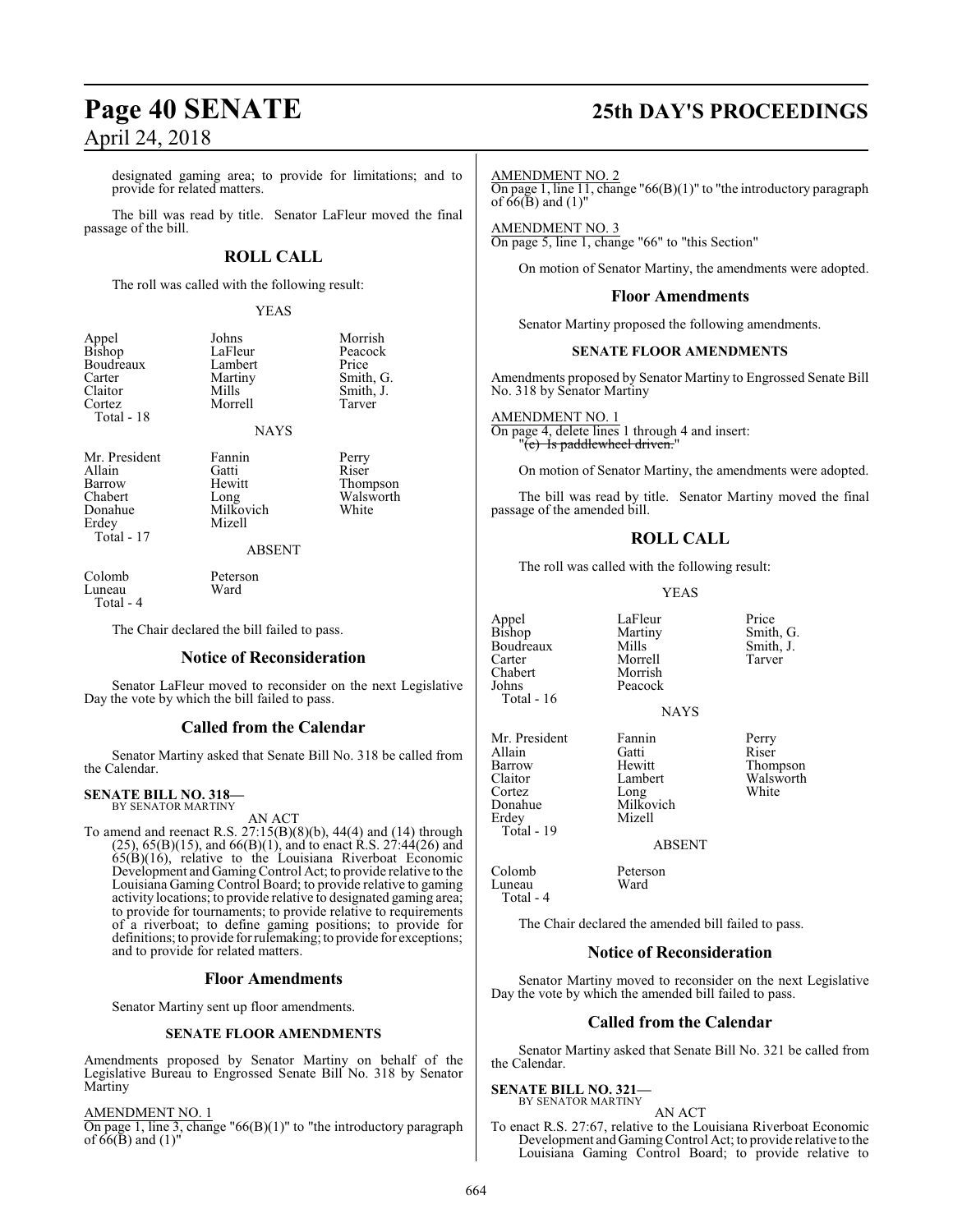## **25th DAY'S PROCEEDINGS Page 41 SENATE**

#### economic development plan applications for relocating gaming operations; to provide for limitations; to provide for rulemaking; to provide for exceptions; and to provide for related matters.

The bill was read by title. Senator Martiny moved the final passage of the bill.

### **ROLL CALL**

The roll was called with the following result:

#### YEAS

| Appel<br>Bishop<br>Boudreaux<br>Carter<br>Johns     | LaFleur<br>Martiny<br>Mills<br>Morrell<br>Morrish | Peacock<br>Smith, G.<br>Smith, J. |
|-----------------------------------------------------|---------------------------------------------------|-----------------------------------|
| Total - 13                                          | <b>NAYS</b>                                       |                                   |
| Mr. President<br>Allain<br>Chabert<br>$\sim$ $\sim$ | Fannin<br>Gatti<br>Hewitt<br><b>T</b> 1.          | Perry<br>Price<br>Riser<br>Ē      |

Claitor Lambert Tarver<br>
Cortez Long Thomp Cortez Long Thompson<br>
Donahue Milkovich Walsworth Donahue Milkovich Walsworth<br>
Erdey Mizell White Total - 21

## Mizell

ABSENT

Barrow Luneau Ward<br>Colomb Peterson Colomb Total - 5

The Chair declared the bill failed to pass.

### **Notice of Reconsideration**

Senator Martiny moved to reconsider on the next Legislative Day the vote by which the bill failed to pass.

### **Called from the Calendar**

Senator Claitor asked that Senate Bill No. 554 be called fromthe Calendar.

#### **SENATE BILL NO. 554** BY SENATOR CLAITOR

AN ACT

To amend and reenact R.S. 42:805(D), 807, 808(E), 809, 857, and 883(A), to enact R.S. 42:808(F), and 882(D)(3), and to repeal R.S. 42:804, 854(A) and (B), and 855, and R.S. 22:1002, relative to the Office of Group Benefits; to provide for coverage of dependents; to eliminate certain requirements regarding fee schedules and funding; to authorize the office to rescind, cancel, or discontinue coverage; to clarify the extent of payroll deduction authority; to authorize the office to impose surcharges on enrollees; to provide for board membership in certain circumstances; and to provide for related matters.

### **Floor Amendments**

Senator Martiny sent up floor amendments.

#### **SENATE FLOOR AMENDMENTS**

Amendments proposed by Senator Claitor to Engrossed Senate Bill No. 554 by Senator Claitor

AMENDMENT NO. 1

#### On page 2, line 5, change "**Marketplace Health Reimbursement**" to "**marketplace health reimbursement**"

# April 24, 2018

AMENDMENT NO. 2

On page 4, line 5, change "**Paragraph**" to "**Section**"

AMENDMENT NO. 3 On page 4, lines 8 and 9, delete "**, as defined in this Paragraph,**"

AMENDMENT NO. 4 On page 4, lines 12 and 13, delete "**, as defined in Paragraph (E)(3) of this Section,**"

On motion of Senator Martiny, the amendments were adopted.

#### **Floor Amendments**

Senator Martiny proposed the following amendments.

#### **SENATE FLOOR AMENDMENTS**

Amendments proposed by Senator Martiny on behalf of the Legislative Bureau to Engrossed Senate Bill No. 554 by Senator Claitor

AMENDMENT NO. 1 On page 3, line 13, change "**provide**" to "**provided**"

AMENDMENT NO. 2 On page 6, line 5, following "**position**" insert "**by appointment**"

On motion of Senator Martiny, the amendments were adopted.

The bill was read by title. Senator Claitor moved the final passage of the amended bill.

## **ROLL CALL**

The roll was called with the following result:

#### YEAS

| Allain<br>Appel<br>Boudreaux<br>Carter<br>Chabert<br>Claitor<br>Cortez<br>Erdev<br>Johns<br>Total - 25 | LaFleur<br>Lambert<br>Long<br>Martiny<br>Milkovich<br>Mills<br>Mizell<br>Morrell<br>Morrish<br><b>NAYS</b> | Perry<br>Price<br>Smith, G.<br>Smith, J.<br>Tarver<br>Ward<br>White |
|--------------------------------------------------------------------------------------------------------|------------------------------------------------------------------------------------------------------------|---------------------------------------------------------------------|
| Mr. President<br>Fannin<br>Hewitt<br>Total - 7                                                         | Peacock<br>Riser<br>Thompson<br><b>ABSENT</b>                                                              | Walsworth                                                           |
| Barrow<br>Bishop<br>Colomb<br>Total - 7                                                                | Donahue<br>Gatti<br>Luneau                                                                                 | Peterson                                                            |

The Chair declared the amended bill was passed, ordered reengrossed and sent to the House. Senator Claitor moved to reconsider the vote by which the bill was passed and laid the motion on the table.

### **Called from the Calendar**

Senator White asked that Senate Bill No. 417 be called from the Calendar.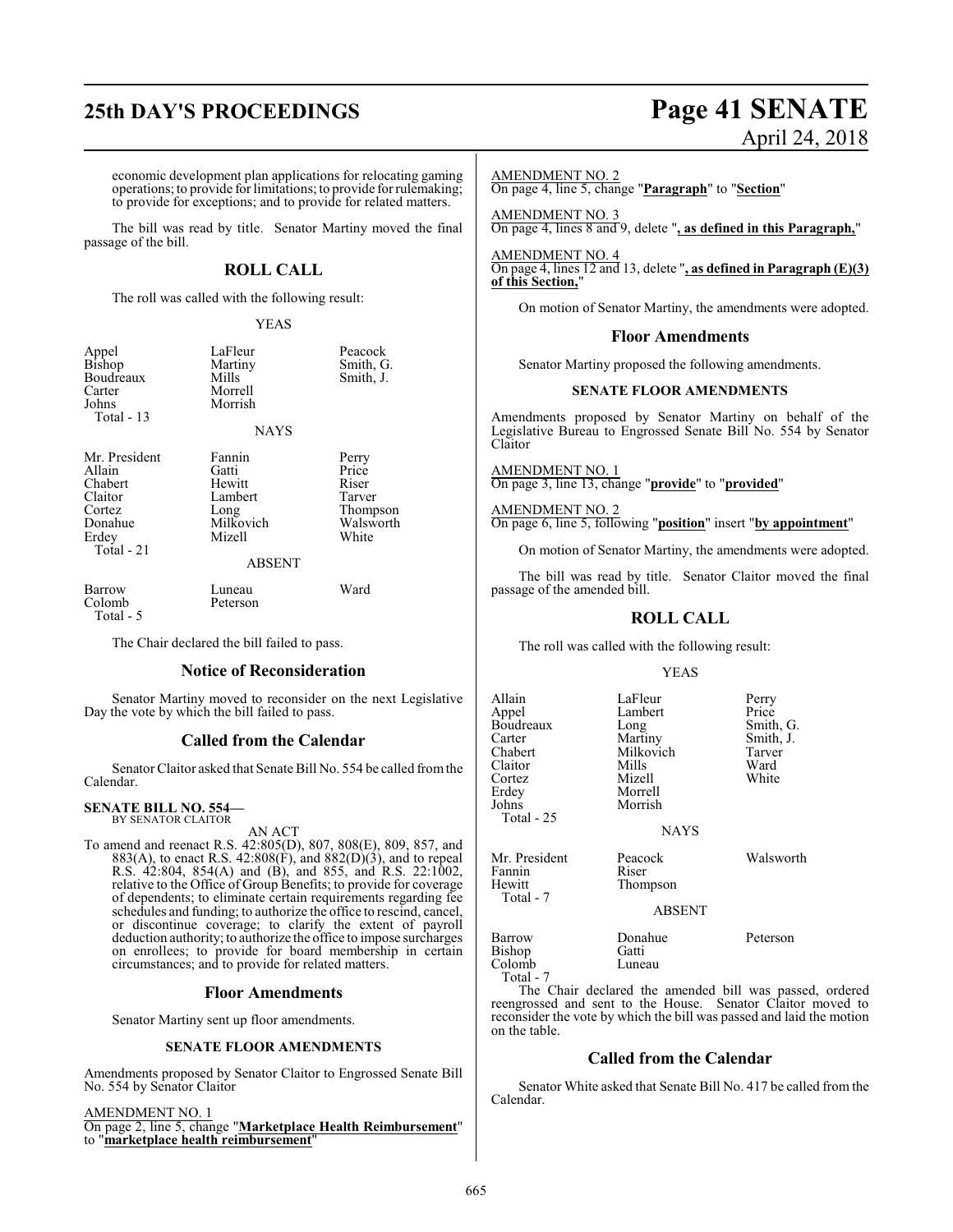## **Page 42 SENATE 25th DAY'S PROCEEDINGS**

# April 24, 2018

#### **SENATE BILL NO. 417—** BY SENATOR WHITE

AN ACT

To amend and reenact R.S. 27:43(B)(1) and to enact R.S. 18:1300.24, relative to riverboat gaming operations in Tangipahoa Parish on the portion of the Tangipahoa River southwest of the intersection of Interstate 12 and Louisiana Highway 445; to add the portion of the Tangipahoa River south of Interstate 12 as a designated river and waterway upon which riverboat gaming activities may be conducted; to require and provide for a referendum election in Tangipahoa Parish; to provide for the relocation of an existing riverboat gaming license holder's operations; to provide for applicability; to provide for legislative intent; and to provide for related matters.

The bill was read by title. Senator White moved the final passage of the bill.

### **Recuse from Vote**

To Members of the Senate:

I respectfully wish to recuse myself from voting on Senate Bill No. 417.

I have a conflict due to possible interest.

Sincerely, BARROW PEACOCK

## **ROLL CALL**

The roll was called with the following result:

YEAS

| Appel<br><b>Bishop</b><br>Boudreaux<br>Claitor<br>Hewitt<br>Total - 15          | Johns<br>LaFleur<br>Lambert<br>Mills<br>Morrish<br>NAYS                   | Price<br>Riser<br>Smith, G.<br>Smith, J.<br>White             |
|---------------------------------------------------------------------------------|---------------------------------------------------------------------------|---------------------------------------------------------------|
| Mr. President<br>Allain<br>Carter<br>Chabert<br>Cortez<br>Donahue<br>Total - 18 | Erdey<br>Fannin<br>Gatti<br>Long<br>Martiny<br>Milkovich<br><b>ABSENT</b> | Mizell<br>Morrell<br>Perry<br>Tarver<br>Thompson<br>Walsworth |
| Barrow<br>Colomb<br>Total - 6                                                   | Luneau<br>Peacock<br>The Chain declared the hill foiled to nego           | Peterson<br>Ward                                              |

The Chair declared the bill failed to pass.

### **Notice of Reconsideration**

Senator White moved to reconsider on the next Legislative Day the vote by which the bill failed to pass.

## **Called from the Calendar**

Senator Ward asked that Senate Bill No. 365 be called from the Calendar.

#### **SENATE BILL NO. 365—** BY SENATOR WARD

AN ACT

To enact Chapter 20 of Title 6 of the Louisiana Revised Statutes of 1950, to be comprised of R.S. 6:1371 through 1379, relative to the regulation ofinstallment loans; to enact theLouisiana Credit Access Loan Act; to provide relative to installment loans and payment plans; to provide certain terms, procedures, conditions, requirements, restrictions, prohibitions, exemptions, and definitions; to provide for certain charges; to provide relative to default and penalties; to provide for certain powers of the commissioner; and to provide for related matters.

### **Floor Amendments**

Senator Martiny sent up floor amendments.

#### **SENATE FLOOR AMENDMENTS**

Amendments proposed by Senator Martiny on behalf of the Legislative Bureau to Engrossed Senate Bill No. 365 by Senator Ward

AMENDMENT NO. 1

On page 5, line 14, change "**this Code Title**" to "**Code Title XII of Code Book III of Title 9 of the Louisiana Revised Statutes of 1950**"

On motion of Senator Martiny, the amendments were adopted.

#### **Floor Amendments**

Senator Ward proposed the following amendments.

#### **SENATE FLOOR AMENDMENTS**

Amendments proposed by Senator Ward to Engrossed Senate Bill No. 365 by Senator Ward

AMENDMENT NO. 1 On page 1, line 3, change "installment" to "credit access"

AMENDMENT NO. 2 On page 1, line 4, change "installment" to "credit access"

AMENDMENT NO. 3 On page 2, line 1, change "**Installment**" to "**Credit access**"

AMENDMENT NO. 4 On page 2, line 4, change "**installment**" to "**credit access**"

AMENDMENT NO. 5 On page 2, line 5, after "**Chapter 2**" delete "**-A**"

AMENDMENT NO. 6 On page 2, line 6, after "**1950**" insert a period and delete the remainder of the line

AMENDMENT NO. 7 On page 2, line 9, change "**Installment**" to "**Credit access**"

AMENDMENT NO. 8 On page 2, line 10, change "**installment**" to "**credit access**"

AMENDMENT NO. 9 On page 2, line 21, change "**installment**" to "**credit access**"

AMENDMENT NO. 10 On page 2, line 25, change "**an installment**" to "**a credit access**"

#### AMENDMENT NO. 11

On page 2, at the end of line 25 insert: "**At the time of prepayment, all remaining full monthly service charges are considered unearned. The extender of credit shall refund or credit to the consumer's account all unearned service charges. Such refund shall be calculated by the number of full months remaining in the contract after prepayment times the monthly service charge that is calculated in accordance with R.S. 6:1374(A).**"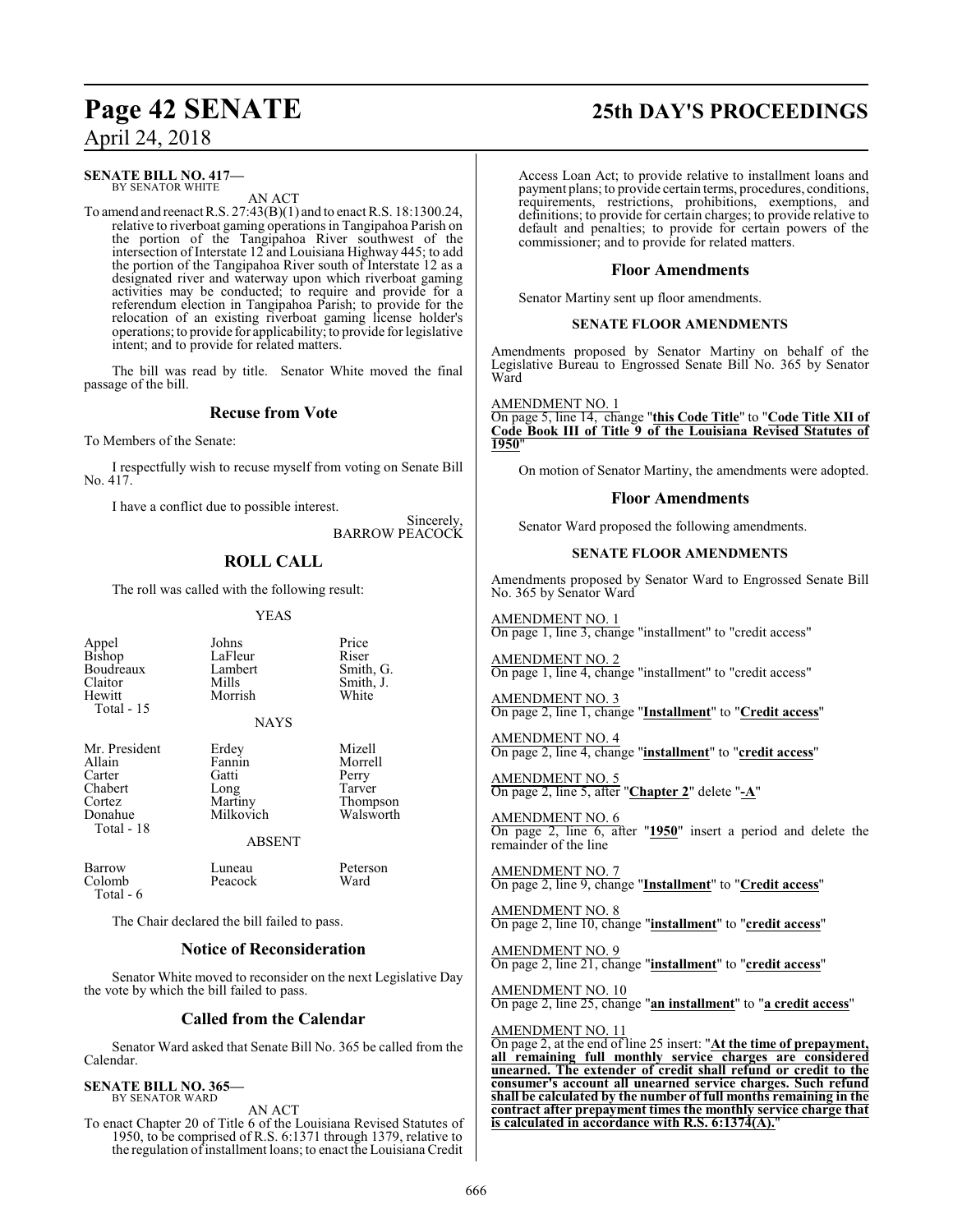## **25th DAY'S PROCEEDINGS Page 43 SENATE**

AMENDMENT NO. 12

On page 2, line 26, change "**installment**" to "**credit access**"

AMENDMENT NO. 13 On page 3, line 1, delete "**third-party**"

#### AMENDMENT NO. 14

On page 3, at the end of line 2, insert: "**Acceptable forms of income verification shall include but not be limited to copies of earnings statements, tax statements, bank statements or benefits statements. In the event proof of income is unavailable, the licensee may accept a statement and certification of income** signed by the borrower.

#### AMENDMENT NO. 15

On page 3, line 7, change "**an installment**" to "**a credit access**"

AMENDMENT NO. 16 On page 3, line 9, change "**an installment**" to "**a credit access**"

AMENDMENT NO. 17

On page 3, delete line 10 and insert: " **property of the borrower. Such personal property shall not include household goods.**"

AMENDMENT NO. 18

On page 3, line 11, change "**an installment**" to "**a credit access**"

#### AMENDMENT NO. 19

On page 3, delete lines 13 and 14 and insert:

" **(1) A next-business-day customer's right of rescission for any credit access loan at no cost to the borrower.**

**(2) The credit access loan contract shall include in at least twelve point bold type the following disclosure:**

**You have a legal right under Louisiana law to cancel this transaction at no cost to you by notifying your lender of your intent to cancel the transaction by close of business of the next business day after signing this agreement and returning to the lender all loan proceeds provided to you.**

**(3) Notice of the customer's right to enter into an extended payment plan by including the following in at least sixteen point bold type, on the first page of each credit access agreement:** 

**IF YOU CANNOT PAY THE LOAN IN FULL WHEN DUE, YOU CAN ASK TO ENTER INTO AN EXTENDED PAYMENT PLAN. BUT THE REQUEST MUST BE MADE BEFORE FINAL PAYMENT IS DUE. REQUESTS MUST BE IN WRITING AND MAY BE MADE IN PERSON, BY EMAIL OR FACSIMILE TO: [Licensee/ lender to insert name, email address, phone number and facsimile number here]. IF [Licensee/lender to insert name here] REFUSES TO ENTER INTO AN EXTENDED PAYMENT PLAN UPON YOUR REQUEST BEFORE THE DUE DATE, CONTACT THE OFFICEOFFINANCIALINSTITUTIONS AT 1-888-525-9414."**

#### AMENDMENT NO. 20

On page 3, at the beginning of line 15, change "**(2)**" to "**(4)**"

AMENDMENT NO. 21 On page 3, line 19, change "**an installment**" to "**a credit access**"

AMENDMENT NO. 22 On page 3, delete lines 21 through 29

#### AMENDMENT NO. 23

On page 4, line 1, delete "**(1) of this Subsection**" and insert "**B. Upon maturity of a loan**"

#### AMENDMENT NO. 24

On page 4, between lines 6 and 7, insert:

"**C. A borrower may not have more than one credit access loan, made pursuant to this Act, outstanding at a time. A licensee shall rely on a private third party database approved by the commissioner of financial institutions to verify borrower eligibility before entering into a credit access loan agreement. The commissioner shall identify and contract with a private third**

# April 24, 2018

**party database provider who can provide real-time access through an internet connection for licensees offering credit access loans pursuant to this Act. Licensees shall be required to enter and maintain an accurate record of all required information by the database regarding credit access loans made pursuant to this Act. The database shall serve as the means to verify eligibility of a consumer to enter into a credit access loan transaction as restricted by this Section. The database shall be accessible to the Office of Financial Institutions andlicensees making credit access loans. Licensees shall submit such data before entering into each credit access loan transaction in such format as the office shall require by rule, which may include the drawer's transaction in such format as the office shall require by rule, which may include the drawer's name, social security number or employment authorization alien number, address, driver's license number, amount of the transaction, date of the transaction, the date the transaction is closed, and such additional information as required by the office. The contract may provide for a per transaction fee to be paid to the private third-party provider by the licensee. Such fee may be collected from the borrower; however, the amount collected shall not exceed the actual amount paid to the third-party provider. A licensee engaged in making credit access loans provided for in this Act may rely on the information contained in the database as accurate and is not subject to any administrative penalty or civil liability as a result of relying on inaccurate information contained in the database. The commissioner may adopt rules and regulations to administer and enforce the provisions of this Subsection and to assure that the database is used by licensees in accordance with this Subsection**."

#### AMENDMENT NO. 25

On page 4, line 9, change "**an installment**" to "**a credit access**"

AMENDMENT NO. 26

On page 4, line 11, change "**an installment**" to "**a credit access**"

#### AMENDMENT NO. 27

On page 4, delete lines 16 through 19 and insert:

" **B. Any credit access loan agreement may provide for the payment by the consumer of all costs awarded by a court and attorney fees not in excess of twenty-five percent of the unpaid debt after default and referral to an attorney for collection.**"

#### AMENDMENT NO. 28

On page 4, lines 24 and 25, change "**Section 1374 of this Chapter.**" to "**R.S. 6:1374.**"

#### AMENDMENT NO. 29

On page 4, line 27, delete "**deferred presentment transaction or small loan**" and insert "**credit access loan**"

#### AMENDMENT NO. 30

On page 5, line 1, delete "**deferred presentment transaction**" and insert "**credit access loan**"

#### AMENDMENT NO. 31

On page 5, between line 5 and 6, insert the following:

"**A. At each licensed location and on the homepage of a licensee's website, the licensee shall prominently post a notice visible to the public and all those visiting the website. The notice shall state that if a consumer is unable to repay a credit access loan made pursuant to this Act, the consumer may enter into an extended payment plan if the consumer notifies the licensee before the payment is due of their inability to make payment.**"

#### AMENDMENT NO. 32

On page 5, line 6, before "**The**" insert "**B.**"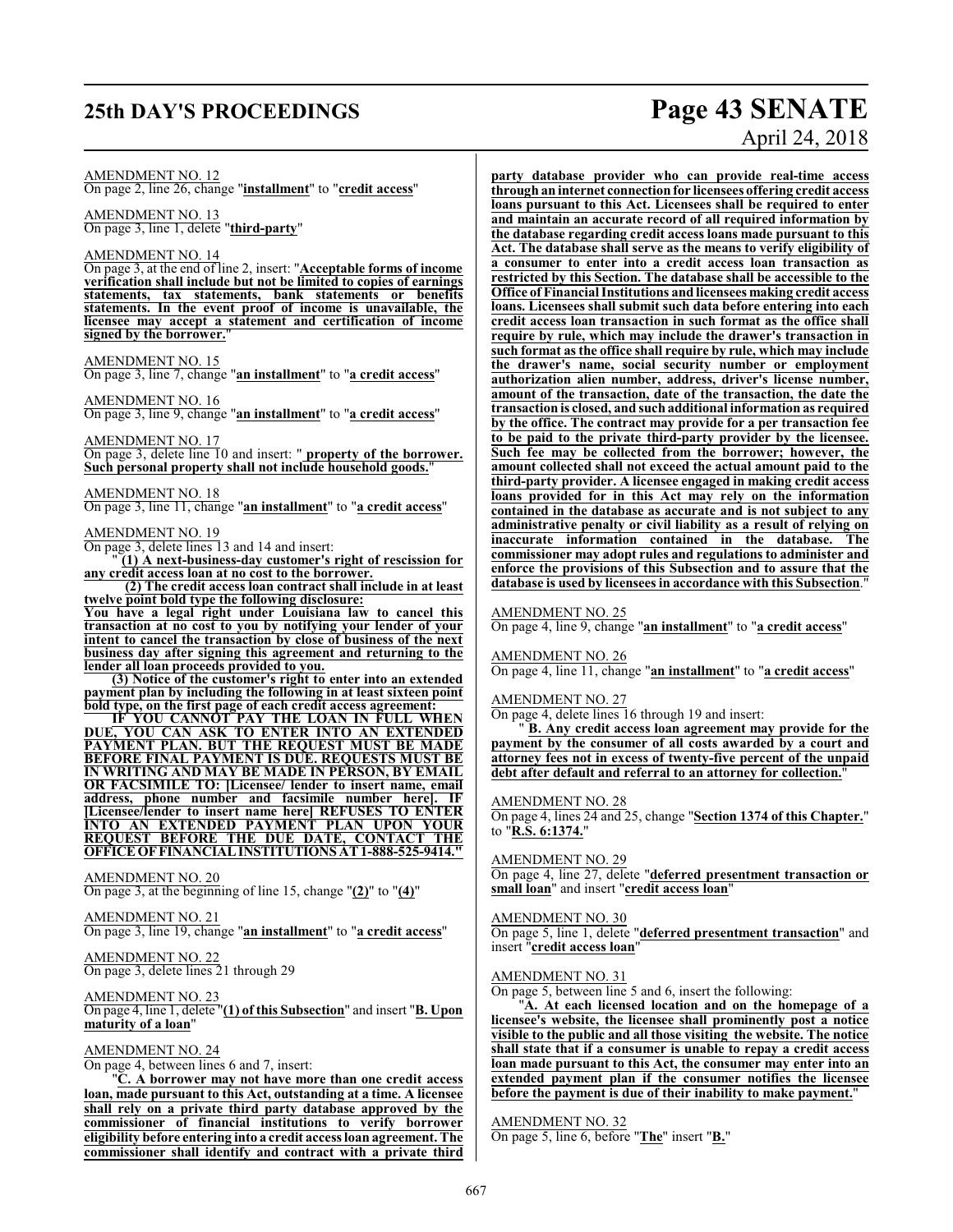#### AMENDMENT NO. 33

On page 5, between lines 24 and 25, insert: " **(3) Any loan subject to the provisions of the Louisiana Motor Vehicles Sales Finance Act, R.S. 6:969.1 et seq.**"

On motion of Senator Ward, the amendments were adopted.

#### **Floor Amendments**

Senator Ward proposed the following amendments.

#### **SENATE FLOOR AMENDMENTS**

Amendments proposed by Senator Ward to Engrossed Senate Bill No. 365 by Senator Ward

#### AMENDMENT NO. 1

On page 5, between lines 24 and 25, insert the following:

"**(4) Deferred presentment transactions or small loans governed by the Louisiana Deferred Presentment and Small Loan Act, R.S. 9:3578.1, et seq. or installment loans pursuant to the Louisiana Consumer Credit Law, R.S. 9:3510 et seq.**"

On motion of Senator Ward, the amendments were adopted.

The bill was read by title. Senator Ward moved the final passage of the amended bill.

## **ROLL CALL**

The roll was called with the following result:

#### YEAS

| Allain<br>Appel<br><b>Bishop</b><br>Boudreaux<br>Carter<br>Chabert<br>Total - 18 | Erdey<br>Hewitt<br>Johns<br>Lambert<br>Martiny<br>Milkovich<br><b>NAYS</b> | Mizell<br>Peacock<br>Price<br>Smith, G.<br>Smith, J.<br>Ward |
|----------------------------------------------------------------------------------|----------------------------------------------------------------------------|--------------------------------------------------------------|
| Mr. President<br>Claitor<br>Cortez<br>Fannin<br>LaFleur<br>Total - 14            | Long<br>Mills<br>Morrell<br>Morrish<br>Perry<br><b>ABSENT</b>              | Riser<br>Tarver<br>Thompson<br>Walsworth                     |
| Barrow                                                                           | Gatti                                                                      | White                                                        |

Colomb Luneau Donahue Peterson Total - 7

The Chair declared the amended bill failed to pass.

#### **Notice of Reconsideration**

Senator Ward moved to reconsider on the next Legislative Day the vote by which the amended bill failed to pass.

### **Called from the Calendar**

Senator Claitor asked that Senate Bill No. 390 be called fromthe Calendar.

## **Page 44 SENATE 25th DAY'S PROCEEDINGS**

#### **SENATE BILL NO. 390—**

BY SENATOR CLAITOR AN ACT

To enact R.S. 13:5109(B)(3) through (5), relative to the payment of final nonappealable judgments and compromises rendered against the state; to provide for the order judgments and compromises are to be paid, subject to legislative appropriation; to provide that the Joint Legislative Committee on the Budget may make changes to the order on a case-by-case basis; to provide for an effective date; and to provide for related matters.

#### **Floor Amendments**

Senator Claitor proposed the following amendments.

#### **SENATE FLOOR AMENDMENTS**

Amendments proposed by Senator Claitor to Engrossed Senate Bill No. 390 by Senator Claitor

AMENDMENT NO. 1

On page 1, line 14, between "**judgments**" and "**or**" insert "**against the state**" and at the end of the line add "**which require payment by the state**"

AMENDMENT NO. 2 On page 2, line 25, change "**judgment**" to "**state's required payment pursuant to the judgment or compromise**"

On motion of Senator Claitor, the amendments were adopted.

#### **Floor Amendments**

Senator Claitor proposed the following amendments.

#### **SENATE FLOOR AMENDMENTS**

Amendments proposed by Senator Claitor to Engrossed Senate Bill No. 390 by Senator Claitor

#### AMENDMENT NO. 1

On page 1, line 2, change "13:5109(B)(3) through (5)," to "Subpart L of Part II-A of Subtitle I of Title 39 of the Louisiana Revised Statutes of 1950, to be comprised of R.S. 39:100.36,"

#### AMENDMENT NO. 2

On page 1, line 3, after "state;" and before "to provide" insert the following: "to provide for the creation of the Payment of Judgments Fund; to provide for the deposit, investment, and use of monies in the fund:

#### AMENDMENT NO. 3

On page 1, line 9, change "R.S. 13:5109(B)(3) through (5) are" to: Subpart L of Part II-A of Subtitle I of Title 39 of the Louisiana Revised Statutes of 1950, comprised of R.S. 39:100.36 is"

#### AMENDMENT NO. 4

On page 1, delete lines 10 through 13, and insert the following: **SUBPART L. PAYMENT OF JUDGEMENTS FUND §100.36. Payment of Judgements Fund; order of payment of**

**judgments**

**A. The "Payment of Judgments Fund", hereinafter referred to as the fund, is hereby created in the state treasury. Interest earned on the investment of monies in the fund shall be deposited in and credited in the fund. Unexpended and unencumbered monies in the fund at the close of each fiscal year shall remain in the fund. Monies in the fund shall be appropriated, administered, and used solely and exclusively for the purpose of satisfying final nonappealable judgments and compromises against the state as further provided in this Section.**

**B. The fund shall be comprised of all monies appropriated, donated, or otherwise made available to provide funding to satisfy and pay judgments against the state. All of such monies required to be deposited in the state treasury in accordance with**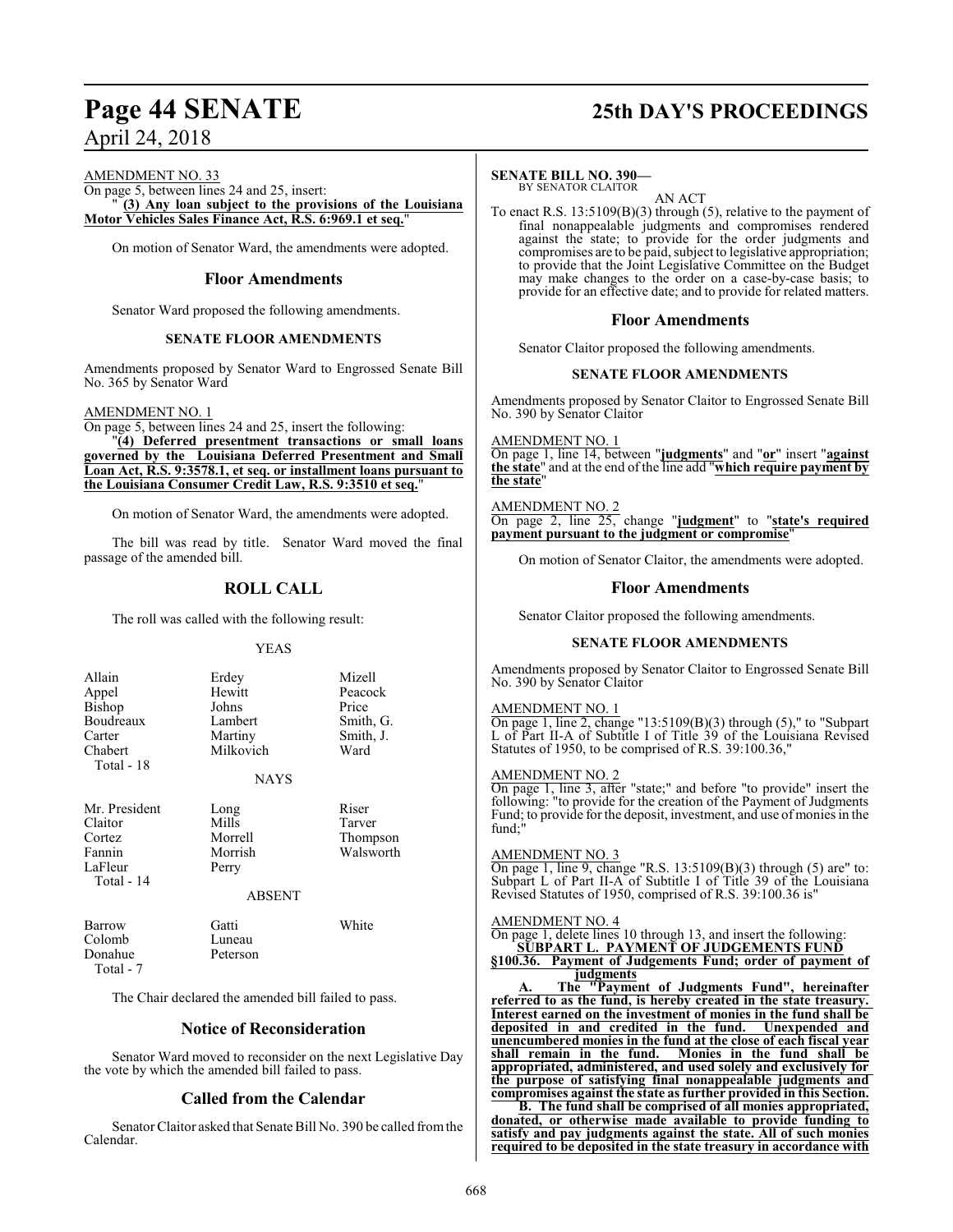# **25th DAY'S PROCEEDINGS Page 45 SENATE**

#### **Article VII, Section 9(A) of the Constitution of Louisiana shall be deposited in the fund after first meeting the requirements of Article VII, Section 9(B) of the Constitution of Louisiana relative to the Bond Security and Redemption Fund.**

**C. Annually, the Office of Risk Management shall notify the commissioner of administration of all final nonappealable judgments and compromises which cannot be paid from the Self-Insurance Fund as of December thirty-first. The governor may then include in the executive budget an amount sufficient to pay such judgments or compromises, including judicial interest and costs. The legislature may appropriate into the fund such monies as it deems necessary and appropriate to pay such judgments.**"

## AMENDMENT NO. 5

On page 1, line 14, change "**(3)**" to "**D.**"

AMENDMENT NO. 6 On page 1, line 14, after "**that**" and before "**final**" insert "**monies are appropriated to the fund to pay**"

## AMENDMENT NO. 7

On page 1, at the end of line 14, insert "**that**"

On motion of Senator Claitor, the amendments were adopted.

#### **Floor Amendments**

Senator Johns proposed the following amendments.

#### **SENATE FLOOR AMENDMENTS**

Amendments proposed by Senator Johns to Engrossed Senate Bill No. 390 by Senator Claitor

AMENDMENT NO. 1

On page 2, line 22, between "**judgements**" and "**being**" insert the following: "**for personal physical injury resulting in permanent disability or death**"

#### AMENDMENT NO. 2

On page 2, line 23, between "**first**" and the period "**.**" insert the following "**and other judgments being paid with the oldest judgement being paid first**"

#### AMENDMENT NO. 3

On page 2, between lines 27 and 28, insert the following: "**(6) In any lawsuit which was compromised when the**

**amount to be paid by the state on account of personal physical injuries is in excess of two hundred and fifty thousand dollars, or** which has a final non-appealable judgment when the total<br>amount the state is cast in judgment for personal physical<br>injuries is in excess of two hundred and fifty thousand dollars, the<br>plaintiff or plaintiffs may elect to **fifty thousand dollars of the judgment paid as if the judgment were classified pursuant to Subparagraph (3)(d) of this Subsection. Any payment subsequently made on any judgment to one who has made an election pursuant to this Paragraph shall be reduced by the amount of any payment made under the provisions of this Paragraph, and no additional interest shall accrue on any amount that was actually paid.**"

On motion of Senator Johns, the amendments were adopted.

The bill was read by title. Senator Claitor moved the final passage of the amended bill.

#### **ROLL CALL**

The roll was called with the following result:

#### YEAS

Smith, J.

| Appel   |   |
|---------|---|
| Claitor |   |
| Cortez  |   |
| Total   | x |

Johns Morrish<br>
Milkovich Perry Milkovich Mizell NAYS

Mr. President LaFleur Smith, G.<br>Allain Lambert Smith, J.

Boudreaux Long Tarver<br>Carter Martiny Thomp Carter Martiny Thompson<br>Chabert Mills Walsworth Chabert Mills Mills Walsworth<br>
Erdev Peacock Ward Erdey Peacock Ward Fannin Price White Hewitt Riser Total - 23

Colomb Total - 8

#### ABSENT

Barrow Donahue Morrell<br>Bishop Gatti Peterson Bishop Gatti<br>Colomb Luneau

The Chair declared the amended bill failed to pass.

#### **Notice of Reconsideration**

Senator Claitor moved to reconsider on the next Legislative Day the vote by which the amended bill failed to pass.

#### **Rules Suspended**

Senator Tarver asked for and obtained a suspension of the rules to revert to the Morning Hour.

#### **Introduction of Senate Resolutions**

Senator Appel asked for and obtained a suspension of the rules to read Senate Resolutions a first and second time.

# **SENATE RESOLUTION NO. 140–** BY SENATOR MILLS

A RESOLUTION To express the sincere condolences of the Senate of the Legislature of Louisiana upon the death of Paul Joseph "Pojo" Morvant Sr. and to recognize and record the remarkable contributions ofthis

distinguished Louisianian to his state and nation.

The resolution was read by title and placed on the Calendar for a second reading.

## **SENATE RESOLUTION NO. 141-**<br>BY SENATOR WALSWORTH

A RESOLUTION

To urge and request the State Board of Elementary and Secondary Education, the state Department of Education, and each city, parish, and other public school board to maximize the funding and availability of dual enrollment courses.

The resolution was read by title and placed on the Calendar for a second reading.

## **SENATE RESOLUTION NO. 142-**

A RESOLUTION

To recognize Wednesday, April 25, 2018, as GNO, Inc. NextGen Day at the state capitol.

On motion of Senator Appel the resolution was read by title and adopted.

## **SENATE RESOLUTION NO. 143-**<br>BY SENATOR CHABERT

**A RESOLUTION** 

To designate Tuesday, April 24, 2018, as the fourth annual Oil and Natural Gas Industry Day at the state capitol.

The resolution was read by title and placed on the Calendar for a second reading.

## **SENATE RESOLUTION NO. 144–**<br>BY SENATOR JOHNS

A RESOLUTION<br>To urge and request the State Board of Elementary and Secondary Education, the state Department ofEducation, and public school governing authorities to develop and adopt policies and guidelines relative to students whose parents opt them out of participation in state-mandated assessments.

The resolution was read by title and placed on the Calendar for a second reading.

# April 24, 2018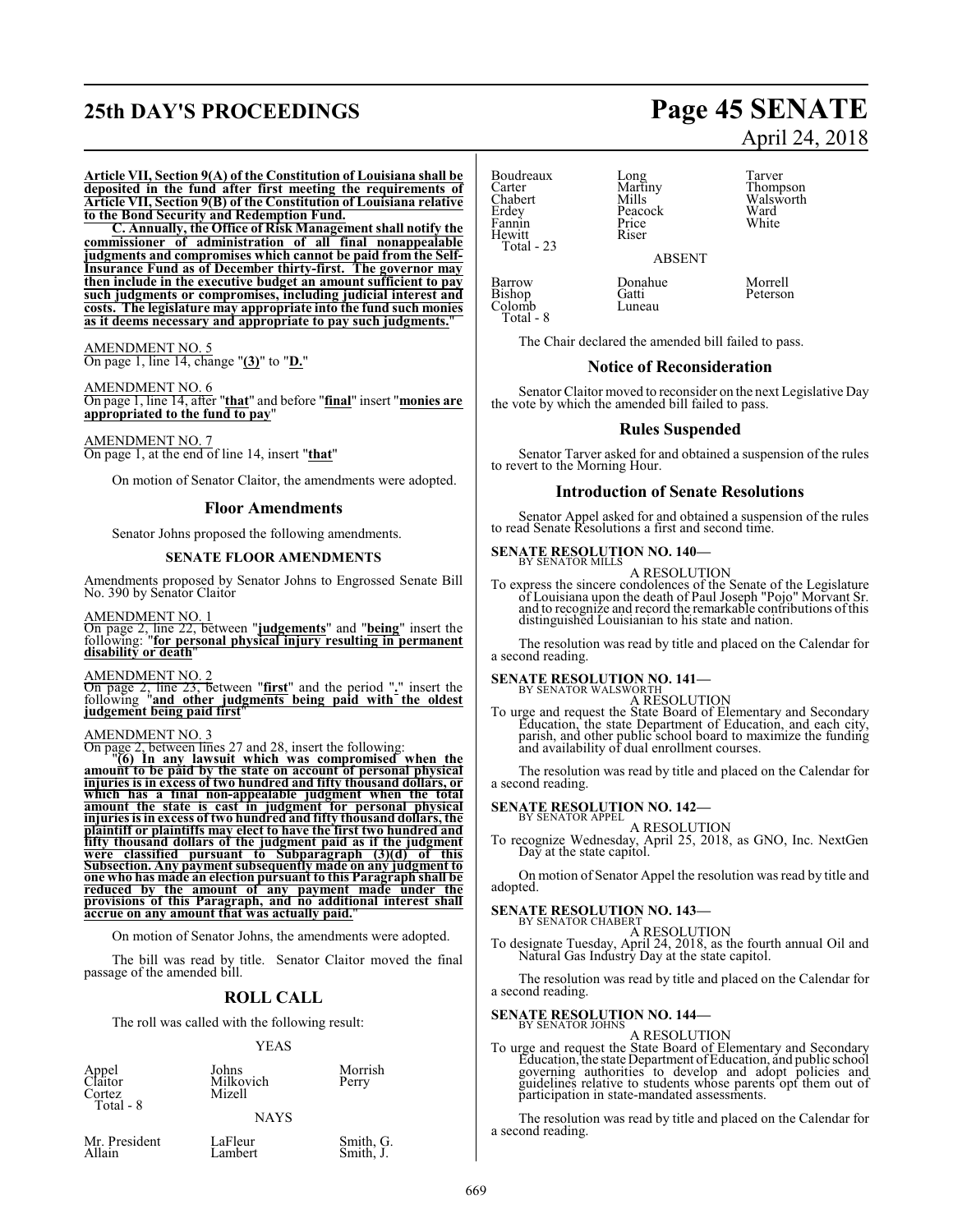## **Page 46 SENATE 25th DAY'S PROCEEDINGS**

## April 24, 2018

## **SENATE RESOLUTION NO. 145–**<br>BY SENATOR BISHOP

A RESOLUTION

To urge and request the Louisiana Department of Insurance to research statistics and the ten year history of insurer's coverage of diabetes-related medication.

The resolution was read by title and placed on the Calendar for a second reading.

# **SENATE RESOLUTION NO. 146—**<br>BY SENATOR JOHN SMITH A RESOLUTION

To commend Mayor Ron Roberts of DeRidder, Louisiana, upon his retirement after serving three terms in office, marked by sound fiscal management and an improved quality of life in DeRidder.

The resolution was read by title and placed on the Calendar for a second reading.

## **SENATE RESOLUTION NO. 147-**<br>BY SENATOR PRICE

A RESOLUTION To commend the Assumption Parish Police Jury for renaming of the Dorseyville Park to the Gilbert Dupaty Memorial Park.

The resolution was read by title and placed on the Calendar for a second reading.

### **Introduction of Senate Concurrent Resolutions**

**SENATE CONCURRENT RESOLUTION NO. 90—** BY SENATORS GARY SMITH AND PRICE AND REPRESENTATIVES GAINES, GREGORY MILLER AND STAGNI

A CONCURRENT RESOLUTION To express the sincere condolences of the Legislature of Louisiana

upon the passing of an exceptional public servant and friend, Clyde "Rock" Gisclair, former assessor for the parish of St. Charles.

The resolution was read by title and placed on the Calendar for a second reading.

## **Message from the House**

#### **ASKING CONCURRENCE IN HOUSE BILLS AND JOINT RESOLUTIONS**

April 24, 2018

To the Honorable President and Members of the Senate:

I am directed to inform your honorable body that the House of Representatives has finally passed and asks your concurrence in the following House Bills and Joint Resolutions:

| HB No. 55  | HB No. 696 | HB No. 757 |
|------------|------------|------------|
| HB No. 802 | HB No. 840 | HB No. 896 |
| HB No. 83  | HB No. 702 |            |

Respectfully submitted, ALFRED W. SPEER Clerk of the House of Representatives

### **House Bills and Joint Resolutions on First Reading**

**HOUSE BILL NO. 55—** BY REPRESENTATIVE DWIGHT

AN ACT

To amend and reenact R.S. 13:964.1(C), relative to court costs in the Fourteenth Judicial District; to increase criminal court costs; to increase the civil filing fee; and to provide for related matters.

The bill was read by title and placed on the Calendar for a second reading.

#### **HOUSE BILL NO. 83—**

BY REPRESENTATIVE COUSSAN AN ACT

To amend and reenact R.S. 13:996.25(A) and to enact R.S.  $13:961(F)(1)(v)$ , relative to court costs in the Fifteenth Judicial Court; to require the judges to determine certain fees to be paid to court reporters; to provide for an increase in civil court costs; to provide for an increase in criminal court costs; and to provide for related matters.

The bill was read by title and placed on the Calendar for a second reading.

### **HOUSE BILL NO. 696—**

BY REPRESENTATIVE PEARSON AN ACT

To enact R.S. 11:710(A)(5)(e), relative to reemployment in the Teachers' Retirement System of Louisiana; to provide for reemployment of tutors; and to provide for related matters.

The bill was read by title and placed on the Calendar for a second reading.

#### **HOUSE BILL NO. 702—**

BY REPRESENTATIVE BOUIE

- AN ACT
- To amend and reenact R.S. 14:95(K), relative to the carrying of concealed weapons; to provide relative to the crime of illegal carrying of weapons; to provide for exceptions for certain former members of the legislature; and to provide for related matters.

The bill was read by title and placed on the Calendar for a second reading.

#### **HOUSE BILL NO. 757—**

BY REPRESENTATIVE ABRAHAM AN ACT

To enact R.S.13:5554(II), relative to the payment of group insurance premiums for retirees from the Jefferson Davis Parish Sheriff's Office; to provide for qualifications and payment of certain insurance premiums; and to provide for related matters.

The bill was read by title and placed on the Calendar for a second reading.

## **HOUSE BILL NO. 802—** BY REPRESENTATIVE HILL

AN ACT To amend and reenact R.S.  $38:1794(A)(2)(a)$ , relative to gravity drainage districts in Calcasieu Parish; to provide for an increase in compensation for members of the board of commissioners; and to provide for related matters.

The bill was read by title and placed on the Calendar for a second reading.

#### **HOUSE BILL NO. 840—**

BY REPRESENTATIVE JIMMY HARRIS AN ACT

To enact R.S. 47:350(E), relative to occupational licenses; to provide relative to the application for an occupational license; to prohibit the issuance of any such license under certain circumstances; and to provide for related matters.

The bill was read by title and placed on the Calendar for a second reading.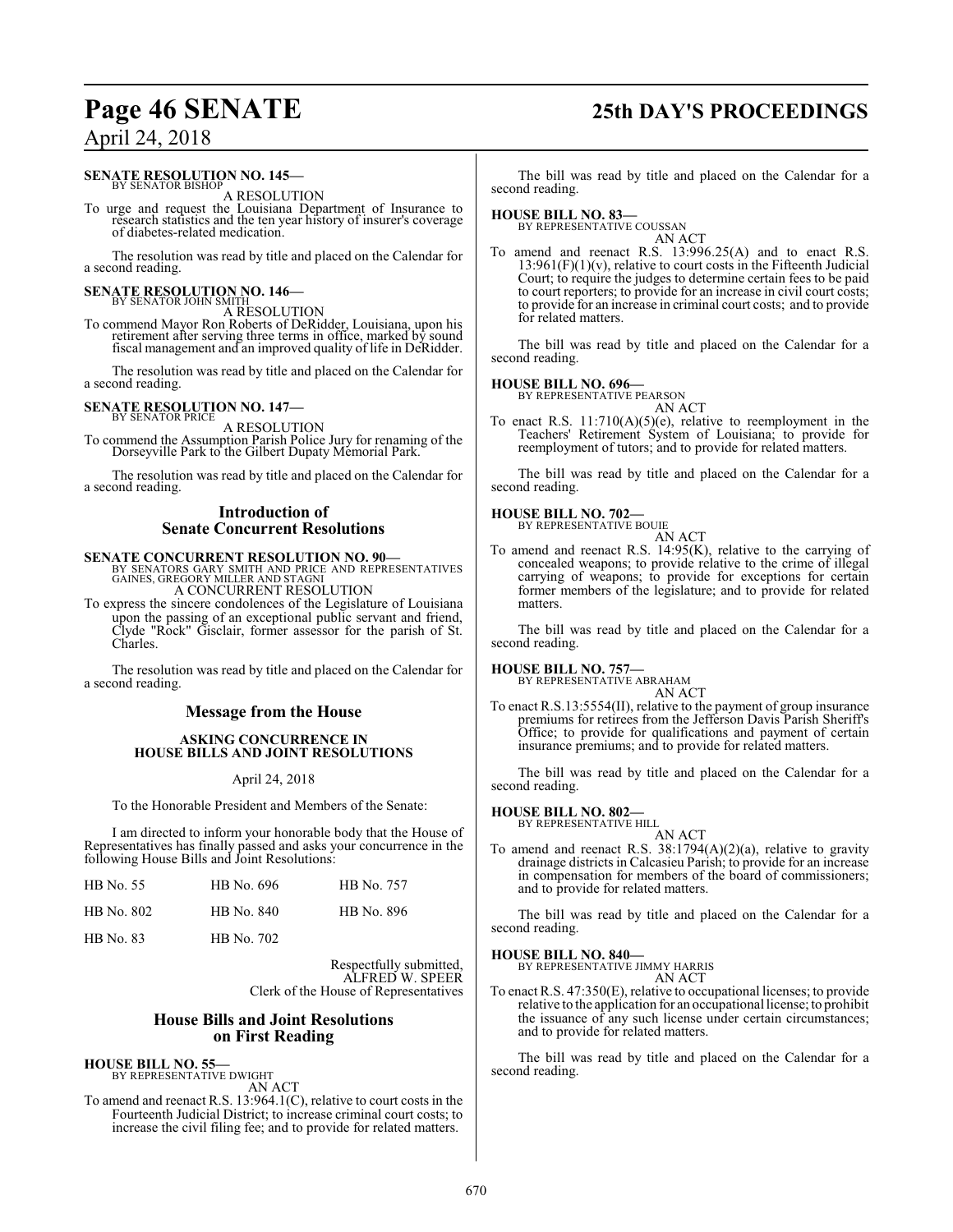## **25th DAY'S PROCEEDINGS Page 47 SENATE** April 24, 2018

#### **HOUSE BILL NO. 896— (Substitute for House Bill No. 81 by Representative Smith)** BY REPRESENTATIVES SMITH AND GLOVER

AN ACT

To amend and reenact R.S.  $14:34.9(I)$ ,  $(J)$ ,  $(K)$ , and  $(L)$  and 35.3(G)(1), (I), (K), (L), and (M) and R.S. 46:1846(A), (C), and (E) and to enact R.S. 14:2(B)(48), (49), and (50), 34.9(M), 35.3(N), and 79(A)(3)(d) and R.S. 46:1846(F), relative to domestic abuse; to provide relative to the crimes of domestic abuse, battery of a dating partner, and violations of protective orders; to provide relative to the penalties for battery of a dating partner and domestic abuse battery when the acts involve burning, strangulation, or a pregnant victim, or are committed near a child who is thirteen years of age or younger; to provide that the crime of battery of a dating partner is a predicate offense for a second or subsequent offense of domestic abuse battery; to add certain violations of domestic abuse battery, battery of a dating partner, and violations of protective orders to the list of crimes of violence; to prohibit persons convicted of certain violations of domestic abuse battery and battery of a dating partner from communicating with the victim or the victim's family member; to provide for the issuance of a Uniform Abuse Prevention Order when certain persons are prohibited from communicating with the victim or the victim's family member; and to provide for related matters.

The bill was read by title and placed on the Calendar for a second reading.

#### **Privileged Report of the Committee on Senate and Governmental Affairs**

### **ENROLLMENTS**

Senator Peterson, Chairman on behalf of the Committee on Senate and Governmental Affairs, submitted the following report:

#### April 24, 2018

To the President and Members of the Senate:

I am directed by your Committee on Senate and Governmental Affairs to submit the following report:

The following Senate Concurrent Resolutions have been properly enrolled:

#### **SENATE CONCURRENT RESOLUTION NO. 84—**

BY SENATORS ALARIO, ALLAIN, APPEL, BARROW, BISHOP,<br>BOUDREAUX, CARTER, CHABERT, CLAITOR, COLOMB, CORTEZ,<br>DONAHUE, ERDEY, FANNIN, GATTI, HEWITT, JOHNS, LAFLEUR,<br>LAMBERT, LONG, LUNEAU, MARTINY, MILKOVICH, MILLS, MIZELL,<br>MORRE

### A CONCURRENT RESOLUTION

To express the sincere condolences of the Legislature of Louisiana upon the death of Dr. William David Thompson of Delhi, Louisiana.

## **SENATE CONCURRENT RESOLUTION NO. 85—**

BY SENATOR JOHNS A CONCURRENT RESOLUTION

To recognize May 9, 2018, as "Purple and Teal Day" in the state of Louisiana.

> Respectfully submitted, KAREN CARTER PETERSON Chairman

The foregoing Senate Concurrent Resolutions were signed by the President of the Senate.

#### **Message to the Secretary of State**

## **SIGNED SENATE CONCURRENT RESOLUTIONS**

April 24, 2018

To the Honorable Secretary of State:

The President of the Senate and the Speaker of the House of Representatives have signed the following Senate Concurrent Resolutions:

#### **SENATE CONCURRENT RESOLUTION NO. 77—**

BY SENATOR PEACOCK A CONCURRENT RESOLUTION

To express the sincere condolences of the Legislature of Louisiana upon the passing of Vincent C. Marsala, PhD, former chancellor of Louisiana State University at Shreveport (LSUS), and to note his outstanding career in education.

**SENATE CONCURRENT RESOLUTION NO. 78—**

BY SENATOR LONG AND REPRESENTATIVES ABRAHAM, DANAHAY, DWIGHT AND GUINN A CONCURRENT RESOLUTION

To commend James Gill upon his induction into the Louisiana Political Museum and Hall of Fame.

#### **SENATE CONCURRENT RESOLUTION NO. 79—** BY SENATOR LONG

A CONCURRENT RESOLUTION

To commend Newell D. Normand upon his induction into the Louisiana Political Museum and Hall of Fame.

#### **SENATE CONCURRENT RESOLUTION NO. 82—** BY SENATOR ALARIO A CONCURRENT RESOLUTION

To express the sincere condolences of the Legislature of Louisiana to the family and friends of N.J. "Woody" Ogé Jr. on the occasion of his passing.

> Respectfully submitted, GLENN A. KOEPP Secretary of the Senate

#### **Message from the House**

#### **SIGNED HOUSE BILLS AND JOINT RESOLUTIONS**

#### April 24, 2018

To the Honorable President and Members of the Senate:

I am directed to inform your honorable body that the Speaker of the House of Representatives has signed the following House Bills and Joint Resolutions:

#### **HOUSE BILL NO. 247—**

BY REPRESENTATIVE HUVAL AN ACT

To amend and reenact R.S. 22:46(introductory paragraph), (17), and (17.1), 433(A), 438(A)(3), 446, 1542(introductory paragraph) and (18), and 1547(I), relative to surplus lines insurance; to define surplus lines insurance, surplus lines insurer, and surplus lines broker; to require the filing of forms and rates of surplus lines insurers in certain circumstances; to provide surplus lines broker licensure requirements; to provide for an effective date; and to provide for related matters.